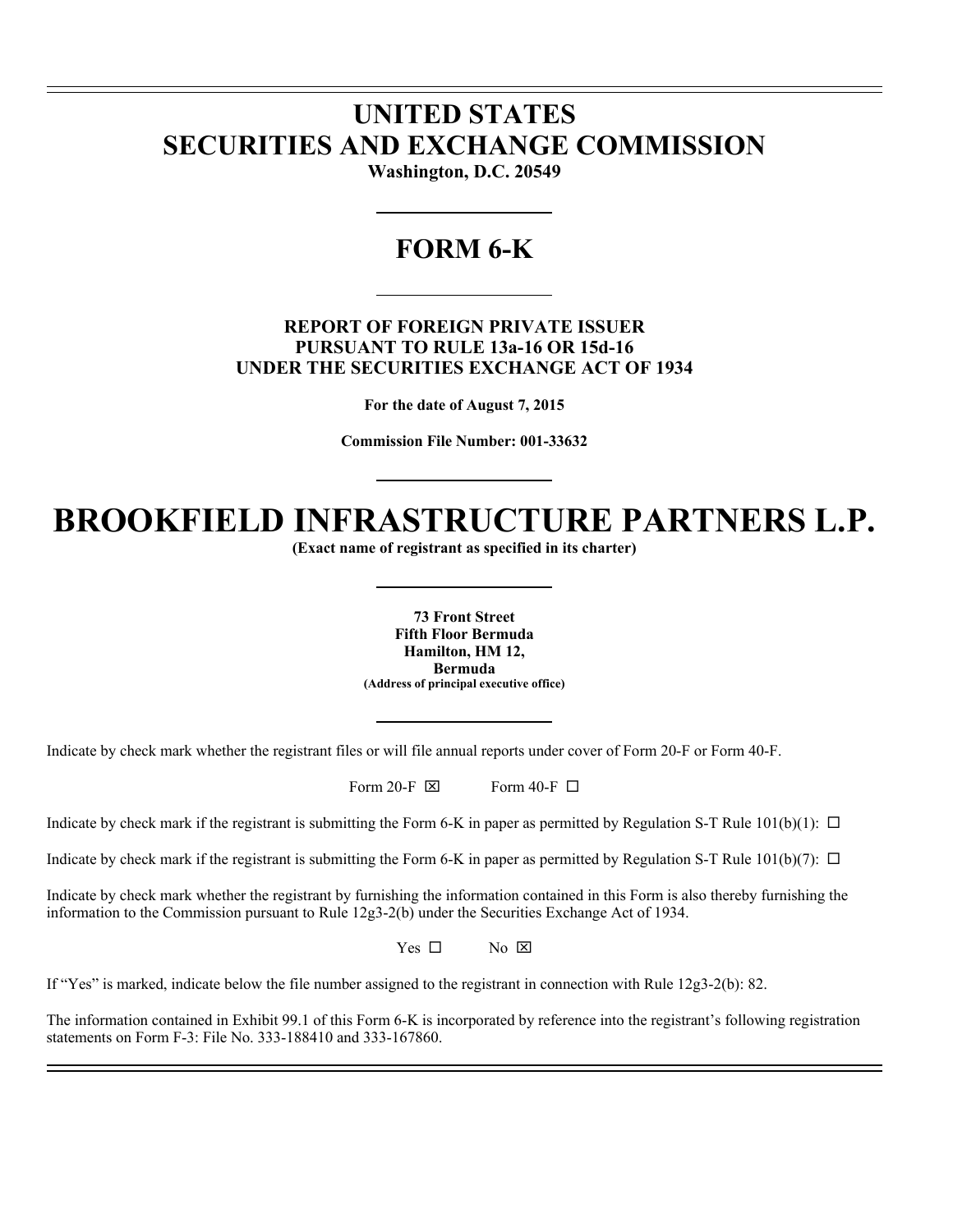The following document, which is attached as an exhibit hereto, is incorporated by reference herein:

#### **Exhibit Title**

- 99.1 Brookfield Infrastructure Partners L.P.'s interim report for the quarter ended June 30, 2015
- 99.2 Certification of Samuel Pollock, Chief Executive Officer, Brookfield Infrastructure Group L.P., pursuant to Canadian law
- 99.3 Certification of Bahir Manios, Chief Financial Officer, Brookfield Infrastructure Group L.P., pursuant to Canadian law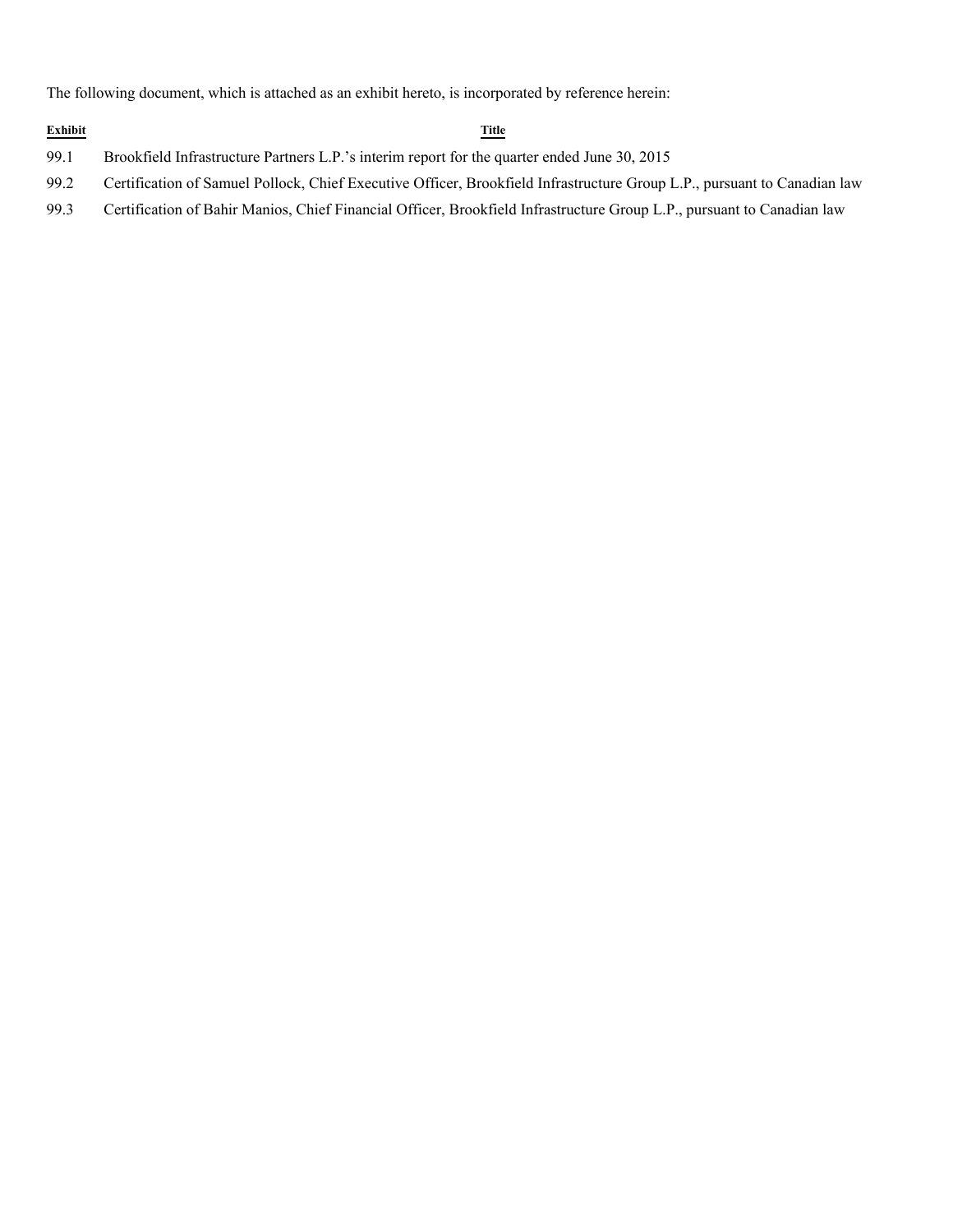# **SIGNATURES**

Pursuant to the requirements of the Securities Exchange Act of 1934, the registrant has duly caused this report to be signed on its behalf by the undersigned, thereunto duly authorized.

# **BROOKFIELD INFRASTRUCTURE PARTNERS L.P.**

by its general partner, BROOKFIELD INFRASTRUCTURE PARTNERS LIMITED

Date: August 7, 2015 By: */s/Don Mackenzie* 

Name: Don Mackenzie Title: Director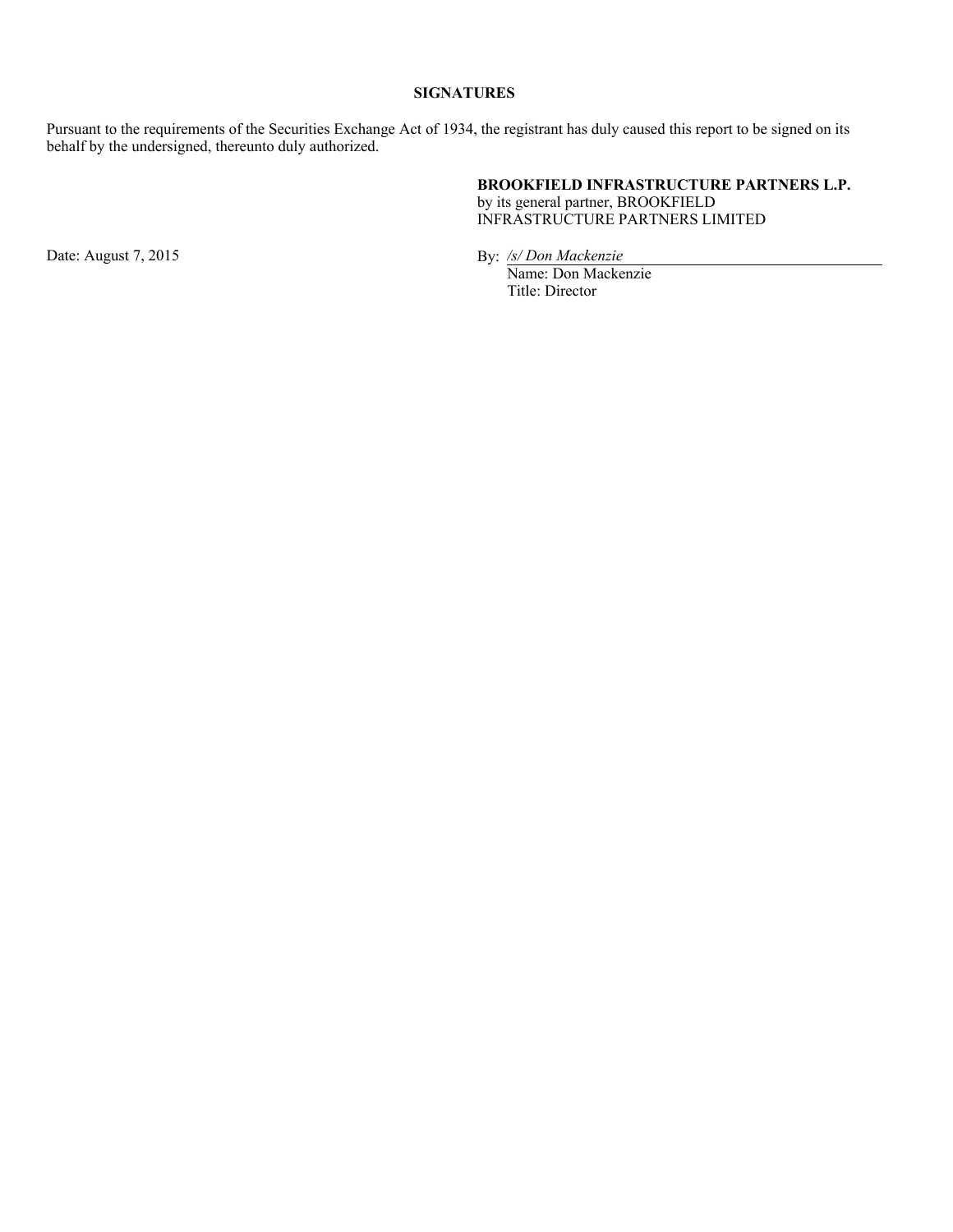**Page**

### **Brookfield Infrastructure Partners L.P.**

Interim Report Q2 2015

#### **UNAUDITED INTERIM CONDENSED AND CONSOLIDATED FINANCIAL STATEMENTS**

#### *AS OF JUNE 30, 2015 AND DECEMBER 31, 2014 AND FOR THE THREE AND SIX MONTH PERIODS ENDED JUNE 30, 2015 AND 2014*

#### **INDEX**

| Unaudited Interim Condensed and Consolidated Statements of Financial Position of Brookfield Infrastructure Partners L.P.          | $2^{\circ}$   |
|-----------------------------------------------------------------------------------------------------------------------------------|---------------|
| Unaudited Interim Condensed and Consolidated Statements of Operating Results of Brookfield Infrastructure Partners L.P.           | $\mathcal{E}$ |
| Unaudited Interim Condensed and Consolidated Statements of Comprehensive Income (Loss) of Brookfield Infrastructure Partners L.P. | 4             |
| Unaudited Interim Condensed and Consolidated Statements of Partnership Capital of Brookfield Infrastructure Partners L.P.         | 5.            |
| Unaudited Interim Condensed and Consolidated Statements of Cash Flows of Brookfield Infrastructure Partners L.P.                  | $\tau$        |
| Notes to the Unaudited Interim Condensed and Consolidated Financial Statements of Brookfield Infrastructure Partners L.P.         | 8             |
| Management's Discussion & Analysis                                                                                                | 29            |

Brookfield Infrastructure Partners L.P. (the "partnership" and together with its subsidiary and operating entities "Brookfield Infrastructure") owns and operates high quality, long-life assets that generate stable cash flows, require relatively minimal maintenance capital expenditures and, by virtue of barriers to entry or other characteristics, tend to appreciate in value over time. Our current operations consist of utility, transport, energy and communications infrastructure businesses in North and South America, Australia and Europe.

Brookfield Asset Management Inc. ("Brookfield") has an approximate 30% interest in Brookfield Infrastructure. Brookfield Infrastructure has appointed Brookfield as its Manager to provide certain management, administrative and advisory services, for a fee, under the Master Services Agreement.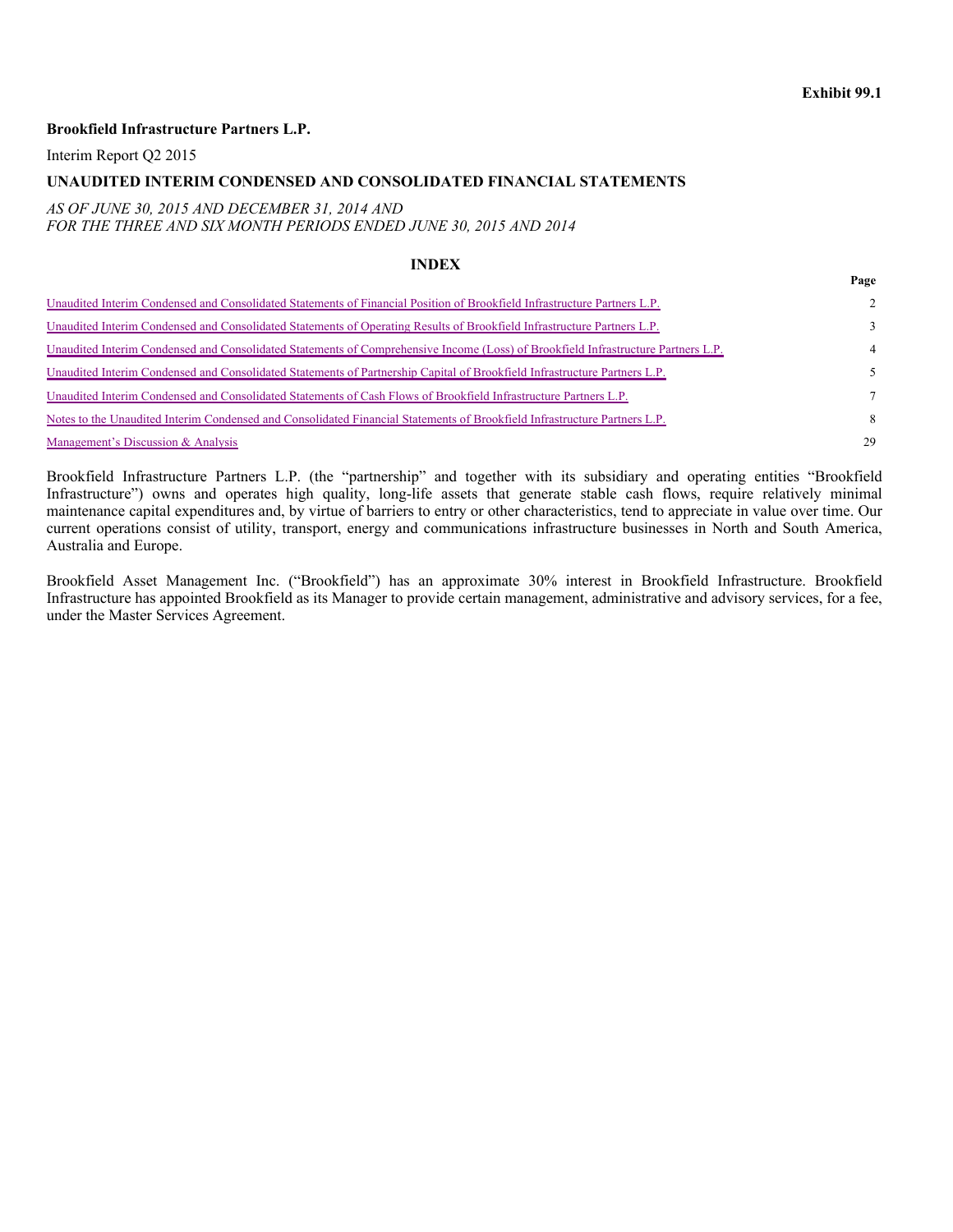# **UNAUDITED INTERIM CONDENSED AND CONSOLIDATED STATEMENTS OF FINANCIAL POSITION**

|                                                                         |                         |               | As of |                   |
|-------------------------------------------------------------------------|-------------------------|---------------|-------|-------------------|
| US\$ MILLIONS, UNAUDITED                                                | <b>Notes</b>            | June 30, 2015 |       | December 31, 2014 |
| <b>Assets</b>                                                           |                         |               |       |                   |
| Cash and cash equivalents                                               | 5                       | \$<br>652     | \$    | 189               |
| <b>Financial assets</b>                                                 | 5                       | 427           |       | 484               |
| Accounts receivable and other                                           | 5                       | 350           |       | 299               |
| Inventory                                                               |                         | 18            |       | 21                |
| Assets classified as held for sale                                      | 3                       | 568           |       | 567               |
| Current assets                                                          |                         | 2,015         |       | 1,560             |
| Property, plant and equipment                                           | 6                       | 7,882         |       | 8,084             |
| Intangible assets                                                       | 7                       | 3,401         |       | 3,575             |
| Investment in associates                                                | 8                       | 2,716         |       | 2,412             |
| Investment properties                                                   |                         | 163           |       | 162               |
| Goodwill                                                                |                         | 82            |       | 84                |
| Financial assets (non-current)                                          | 5                       | 521           |       | 430               |
| Other assets (non-current)                                              |                         | 78            |       | 89                |
| Deferred income tax assets                                              |                         | 94            |       | 99                |
| <b>Total</b> assets                                                     |                         | \$<br>16,952  | \$    | 16,495            |
| <b>Liabilities and Partnership Capital</b>                              |                         |               |       |                   |
| <b>Liabilities</b>                                                      |                         |               |       |                   |
| Accounts payable and other                                              | $\overline{\mathbf{5}}$ | \$<br>534     | \$    | 532               |
| Non-recourse borrowings                                                 | 5,9                     | 320           |       | 41                |
| <b>Financial liabilities</b>                                            | 5                       | 200           |       | 49                |
| Liabilities directly associated with assets classified as held for sale | 3                       | 195           |       | 199               |
| <b>Current liabilities</b>                                              |                         | 1,249         |       | 821               |
| Corporate borrowings                                                    | $\overline{5}$          | 683           |       | 588               |
| Non-recourse borrowings (non-current)                                   | 5,9                     | 5,695         |       | 6,180             |
| Financial liabilities (non-current)                                     | $\overline{5}$          | 457           |       | 554               |
| Other liabilities (non-current)                                         |                         | 543           |       | 569               |
| Deferred income tax liabilities                                         |                         | 1,394         |       | 1,441             |
| Preferred shares                                                        | 5                       | 20            |       | 20                |
| <b>Total liabilities</b>                                                |                         | 10,041        |       | 10,173            |
|                                                                         |                         |               |       |                   |
| Partnership capital:                                                    |                         |               |       |                   |
| Limited partners                                                        | 12                      | 3,864         |       | 3,533             |
| General partner                                                         | 12                      | 22            |       | 24                |
| Non-controlling interest attributable to:                               |                         |               |       |                   |
| Redeemable Partnership Units held by Brookfield                         | 12                      | 1,519         |       | 1,321             |
| Interest of others in operating subsidiaries                            | 12                      | 1,410         |       | 1,444             |
| Preferred unitholders                                                   | 12                      | 96            |       |                   |
| Total partnership capital                                               |                         | 6,911         |       | 6,322             |
| Total liabilities and partnership capital                               |                         | \$<br>16,952  | \$    | 16,495            |

*The accompanying notes are an integral part of these financial statements.*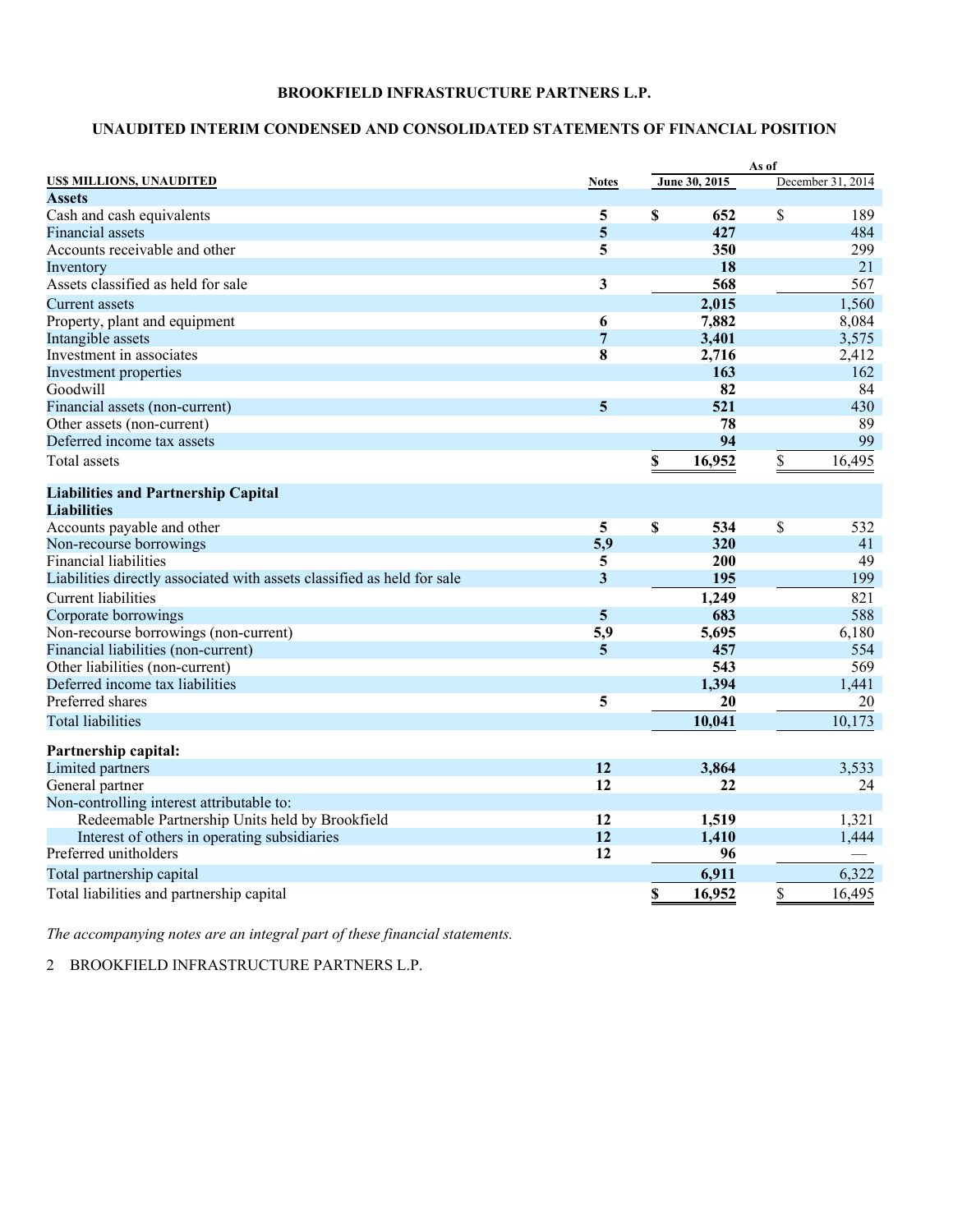# **UNAUDITED INTERIM CONDENSED AND CONSOLIDATED STATEMENTS OF OPERATING RESULTS**

|                                                      |              |              | For the three-month  |                         |       | For the six-month    |       |               |       |  |
|------------------------------------------------------|--------------|--------------|----------------------|-------------------------|-------|----------------------|-------|---------------|-------|--|
|                                                      |              |              | period ended June 30 |                         |       | period ended June 30 |       |               |       |  |
| US\$ MILLIONS, UNAUDITED                             | <b>Notes</b> |              | 2015                 |                         | 2014  |                      | 2015  |               | 2014  |  |
| Revenues                                             |              | $\mathbf{s}$ | 466                  | $\overline{\mathbb{S}}$ | 488   | $\mathbf{s}$         | 932   | $\mathsf{\$}$ | 968   |  |
| Direct operating costs                               |              |              | (197)                |                         | (215) |                      | (400) |               | (427) |  |
| General and administrative expenses                  |              |              | (35)                 |                         | (29)  |                      | (69)  |               | (56)  |  |
| Depreciation and amortization expense                | 6,7          |              | (101)                |                         | (94)  |                      | (196) |               | (185) |  |
|                                                      |              |              | 133                  |                         | 150   |                      | 267   |               | 300   |  |
| Interest expense                                     |              |              | (93)                 |                         | (90)  |                      | (183) |               | (177) |  |
| Share of earnings from investments in associates     | 8            |              | 20                   |                         | 5     |                      | 37    |               | 18    |  |
| Mark-to-market on hedging items                      | 5            |              | (32)                 |                         | (22)  |                      | 58    |               | (38)  |  |
| Other income                                         |              |              |                      |                         | 27    |                      | 9     |               | 24    |  |
| Income before income tax                             |              |              | 29                   |                         | 70    |                      | 188   |               | 127   |  |
| Income tax (expense) recovery                        |              |              |                      |                         |       |                      |       |               |       |  |
| Current                                              |              |              | (5)                  |                         | (8)   |                      | (13)  |               | (14)  |  |
| Deferred                                             |              |              |                      |                         | (16)  |                      | (1)   |               | (22)  |  |
| Net income from continuing operations                |              |              | 26                   |                         | 46    |                      | 174   |               | 91    |  |
| Loss from discontinued operations, net of income tax | 3            |              |                      |                         | (4)   |                      |       |               | (5)   |  |
| Net income                                           |              | S            | 26                   |                         | 42    | \$                   | 174   | \$            | 86    |  |
| <b>Attributable to:</b>                              |              |              |                      |                         |       |                      |       |               |       |  |
| Limited partners                                     |              | \$           | 1                    | \$                      |       | \$                   | 85    | \$            | 16    |  |
| General partner                                      |              |              | 17                   |                         | 11    |                      | 32    |               | 22    |  |
| Non-controlling interest attributable to:            |              |              |                      |                         |       |                      |       |               |       |  |
| Redeemable Partnership Units held by Brookfield      |              |              |                      |                         | 1     |                      | 33    |               | 7     |  |
| Interest of others in operating subsidiaries         |              |              | 7                    |                         | 29    |                      | 23    |               | 41    |  |
| Preferred unitholders                                |              |              |                      |                         |       |                      |       |               |       |  |
| Basic and diluted earnings per limited partner unit  |              |              | 0.01                 |                         | 0.01  |                      | 0.55  |               | 0.11  |  |

*The accompanying notes are an integral part of these financial statements.*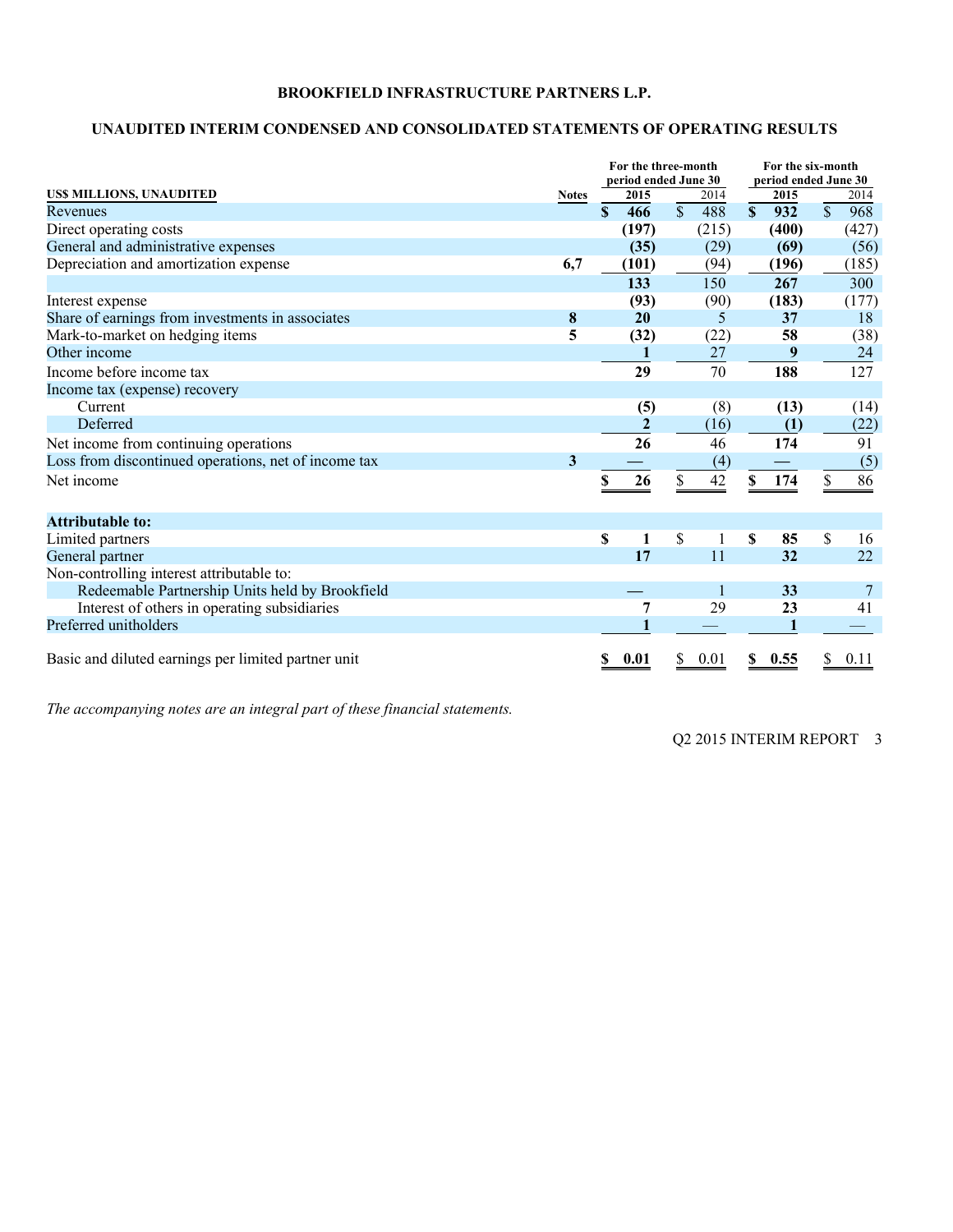# **UNAUDITED INTERIM CONDENSED AND CONSOLIDATED STATEMENTS OF COMPREHENSIVE INCOME (LOSS)**

|                                                                     |              | For the three-month<br>period ended June 30 |               |              | For the six-month<br>period ended June 30 |              |              |      |  |
|---------------------------------------------------------------------|--------------|---------------------------------------------|---------------|--------------|-------------------------------------------|--------------|--------------|------|--|
| US\$ MILLIONS, UNAUDITED                                            | <b>Notes</b> | 2015                                        |               | 2014         |                                           | 2015         |              | 2014 |  |
| Net income                                                          |              | \$<br>26                                    | $\mathsf{\$}$ | 42           | \$                                        | 174          | $\mathbb{S}$ | 86   |  |
| Other comprehensive income (loss):                                  |              |                                             |               |              |                                           |              |              |      |  |
| Items that will not be reclassified subsequently to profit or loss: |              |                                             |               |              |                                           |              |              |      |  |
| Unrealized actuarial losses                                         |              |                                             |               | (1)          |                                           |              |              | (1)  |  |
| Equity accounted investments                                        | 8            |                                             |               | (3)          |                                           |              |              | (3)  |  |
|                                                                     |              |                                             |               | (4)          |                                           |              |              | (4)  |  |
| Items that may be reclassified subsequently to profit or loss:      |              |                                             |               |              |                                           |              |              |      |  |
| Foreign currency translation                                        |              | 135                                         |               | 108          |                                           | (364)        |              | 108  |  |
| Cash flow hedges                                                    | 5            | 12                                          |               | $\mathbf{1}$ |                                           | 5.           |              | 5    |  |
| Net investment hedges                                               | 5            | (105)                                       |               | (53)         |                                           | (13)         |              | (90) |  |
| Available-for-sale securities                                       |              | 9                                           |               | 15           |                                           | $\mathbf{2}$ |              | 26   |  |
| Taxes on the above items                                            |              |                                             |               |              |                                           | (5)          |              | (3)  |  |
| Equity accounted investments                                        | 8            | (8)                                         |               | (1)          |                                           |              |              | (2)  |  |
|                                                                     |              | 44                                          |               | 70           |                                           | (375)        |              | 44   |  |
| Total other comprehensive income (loss)                             |              | 44                                          |               | 66           |                                           | (375)        |              | 40   |  |
| Comprehensive income (loss)                                         |              | 70                                          | \$            | 108          |                                           | (201)        |              | 126  |  |
|                                                                     |              |                                             |               |              |                                           |              |              |      |  |
| <b>Attributable to:</b>                                             |              |                                             |               |              |                                           |              |              |      |  |
| Limited partners                                                    |              | \$<br>9                                     | \$            | 22           | \$                                        | (119)        | \$           | 35   |  |
| General partner                                                     |              | 17                                          |               | 11           |                                           | 31           |              | 22   |  |
| Non-controlling interest attributable to:                           |              |                                             |               |              |                                           |              |              |      |  |
| Redeemable Partnership Units held by Brookfield                     |              | $\overline{\mathbf{4}}$                     |               | 9            |                                           | (46)         |              | 14   |  |
| Interest of others in operating subsidiaries                        |              | 39                                          |               | 66           |                                           | (68)         |              | 55   |  |
| Preferred unitholders                                               |              |                                             |               |              |                                           |              |              |      |  |

*The accompanying notes are an integral part of these financial statements.*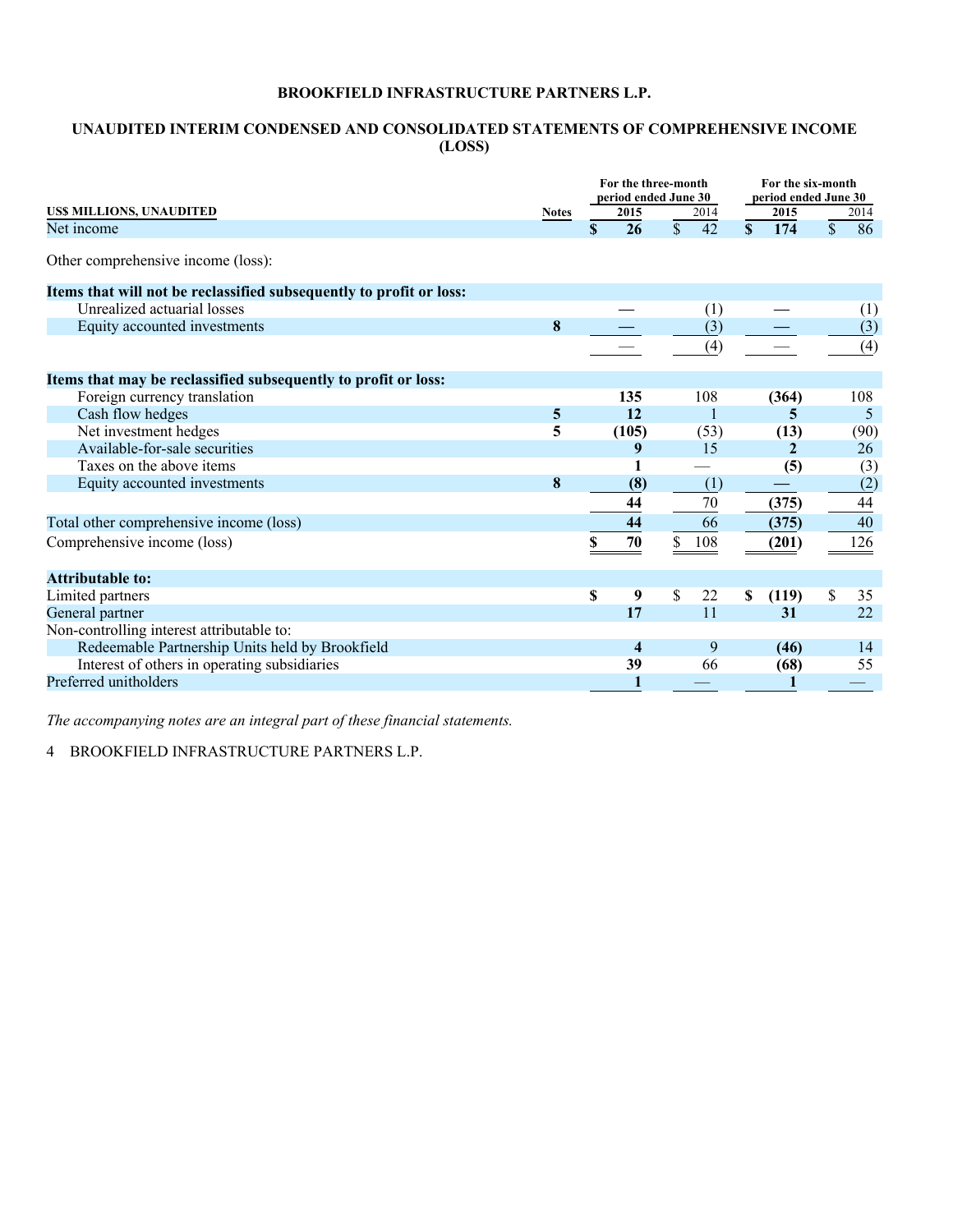# **UNAUDITED INTERIM CONDENSED AND CONSOLIDATED STATEMENTS OF PARTNERSHIP CAPITAL**

|                                                        |                          |          | <b>Limited Partners</b>                                                                                                                                                                                                                                                                                                                                                                       |                                                  |                     |                    |         | <b>General Partner</b>                 |                    |                                    |                 | <b>Non-Controlling Interest - Redeemable</b><br>Partnership Units held by Brookfield |                                                                                                                                                                                                                                                                                                                                                                                               |                                    |                                |                 |                        |
|--------------------------------------------------------|--------------------------|----------|-----------------------------------------------------------------------------------------------------------------------------------------------------------------------------------------------------------------------------------------------------------------------------------------------------------------------------------------------------------------------------------------------|--------------------------------------------------|---------------------|--------------------|---------|----------------------------------------|--------------------|------------------------------------|-----------------|--------------------------------------------------------------------------------------|-----------------------------------------------------------------------------------------------------------------------------------------------------------------------------------------------------------------------------------------------------------------------------------------------------------------------------------------------------------------------------------------------|------------------------------------|--------------------------------|-----------------|------------------------|
|                                                        |                          |          |                                                                                                                                                                                                                                                                                                                                                                                               |                                                  |                     |                    |         |                                        |                    |                                    |                 |                                                                                      |                                                                                                                                                                                                                                                                                                                                                                                               | Non-controlling<br>Interest-       |                                |                 |                        |
| <b>THREE MONTH PERIOD</b>                              | Limited                  |          |                                                                                                                                                                                                                                                                                                                                                                                               | Accumulated<br>other                             |                     | General            |         | Accumulated<br>other                   |                    | Redeemable<br>Partnership          |                 |                                                                                      | Accumulated<br>other                                                                                                                                                                                                                                                                                                                                                                          | Redeemable<br>Partnership          | Non-controlling<br>Interest—in | Preferred       | Total                  |
| <b>ENDED JUNE 30, 2015</b><br>US\$ MILLIONS, UNAUDITED | partners'<br>capital     | Deficit  | changes                                                                                                                                                                                                                                                                                                                                                                                       | Ownership comprehensive<br>income <sup>(1)</sup> | Limited<br>partners | partner<br>capital | Deficit | comprehensive<br>income <sup>(1)</sup> | General<br>partner | Units held by<br><b>Brookfield</b> | Deficit         | Ownership<br>changes                                                                 | comprehensive<br>income <sup>(1)</sup>                                                                                                                                                                                                                                                                                                                                                        | Units held by<br><b>Brookfield</b> | operating<br>subsidiaries      | Unit<br>Capital | partnership<br>capital |
| Balance as at March 31, 2015                           | 3,201                    | \$ (395) |                                                                                                                                                                                                                                                                                                                                                                                               | 443                                              | 3,326               | 19                 | (1)     |                                        |                    | 1,178                              | \$(168)         | 30                                                                                   | 200                                                                                                                                                                                                                                                                                                                                                                                           | 1.240                              | 1,353                          | 96              | 6,037                  |
| Net income                                             |                          |          |                                                                                                                                                                                                                                                                                                                                                                                               |                                                  |                     |                    |         |                                        |                    |                                    |                 |                                                                                      |                                                                                                                                                                                                                                                                                                                                                                                               |                                    |                                |                 | 26                     |
| Other comprehensive income                             |                          |          |                                                                                                                                                                                                                                                                                                                                                                                               |                                                  |                     |                    |         |                                        |                    |                                    |                 |                                                                                      |                                                                                                                                                                                                                                                                                                                                                                                               |                                    | 32                             |                 | 44                     |
| Comprehensive income                                   |                          |          | -                                                                                                                                                                                                                                                                                                                                                                                             |                                                  |                     |                    |         | $\overline{\phantom{a}}$               | 17                 |                                    |                 | $\overline{\phantom{a}}$                                                             |                                                                                                                                                                                                                                                                                                                                                                                               |                                    | 39                             |                 | 70                     |
| Unit issuance                                          | 576                      |          |                                                                                                                                                                                                                                                                                                                                                                                               |                                                  | 576                 |                    |         |                                        |                    | 350                                | $\qquad \qquad$ |                                                                                      | $\qquad \qquad - \qquad$                                                                                                                                                                                                                                                                                                                                                                      | 350                                | $\overline{\phantom{0}}$       |                 | 926                    |
| Partnership distributions (note 13)                    | $\hspace{0.05cm}$        | (86)     | $\hspace{1.0cm} \overline{\hspace{1.0cm} \hspace{1.0cm} \hspace{1.0cm} } \hspace{1.0cm} \hspace{1.0cm} \overline{\hspace{1.0cm} \hspace{1.0cm} \hspace{1.0cm} } \hspace{1.0cm} \hspace{1.0cm} \overline{\hspace{1.0cm} \hspace{1.0cm} \hspace{1.0cm} } \hspace{1.0cm} \hspace{1.0cm} \overline{\hspace{1.0cm} \hspace{1.0cm} \hspace{1.0cm} } \hspace{1.0cm} \hspace{1.0cm} \hspace{1.0cm} }$ | $\hspace{0.05cm}$                                | (86)                |                    | (17)    | $\hspace{0.1mm}-\hspace{0.1mm}$        | (17)               |                                    | (36)            | $\hspace{0.05cm}$                                                                    | $\hspace{1.0cm} \overline{\hspace{1.0cm} \hspace{1.0cm} \hspace{1.0cm} } \hspace{1.0cm} \hspace{1.0cm} \overline{\hspace{1.0cm} \hspace{1.0cm} \hspace{1.0cm} } \hspace{1.0cm} \hspace{1.0cm} \overline{\hspace{1.0cm} \hspace{1.0cm} \hspace{1.0cm} } \hspace{1.0cm} \hspace{1.0cm} \overline{\hspace{1.0cm} \hspace{1.0cm} \hspace{1.0cm} } \hspace{1.0cm} \hspace{1.0cm} \hspace{1.0cm} }$ | (36)                               |                                | (1)             | (140)                  |
| Subsidiary distributions to non-                       |                          |          |                                                                                                                                                                                                                                                                                                                                                                                               |                                                  |                     |                    |         |                                        |                    |                                    |                 |                                                                                      |                                                                                                                                                                                                                                                                                                                                                                                               |                                    |                                |                 |                        |
| controlling interest                                   | $\overline{\phantom{a}}$ |          |                                                                                                                                                                                                                                                                                                                                                                                               |                                                  |                     |                    |         |                                        |                    |                                    |                 |                                                                                      |                                                                                                                                                                                                                                                                                                                                                                                               |                                    | (24)                           |                 | (24)                   |
| Acquisition of interest <sup>2</sup>                   | -                        |          |                                                                                                                                                                                                                                                                                                                                                                                               |                                                  |                     |                    |         |                                        |                    |                                    |                 |                                                                                      |                                                                                                                                                                                                                                                                                                                                                                                               |                                    | 42                             |                 | 42                     |
| Other items <sup>2</sup>                               |                          |          | 39                                                                                                                                                                                                                                                                                                                                                                                            | (5)                                              | 39                  |                    |         |                                        |                    |                                    | (5)             | (39)                                                                                 |                                                                                                                                                                                                                                                                                                                                                                                               | (39)                               |                                |                 |                        |
| Balance as at June 30, 2015                            |                          | \$(475)  | 116                                                                                                                                                                                                                                                                                                                                                                                           | 446                                              | 3,864               |                    |         |                                        | 22                 | .528                               | \$(209)         |                                                                                      | 209                                                                                                                                                                                                                                                                                                                                                                                           | 1.519                              | 1,410                          | 96              | 6,911                  |

*1. Refer to Note 14 Accumulated Other Comprehensive Income.* 

*2. Refer to Note 12 Partnership Capital.* 

|                                                         |                          |          | <b>Limited Partners</b>  |                                        |                     |                          |                      | <b>General Partner</b>                 |                    | <b>Non-Controlling Interest - Redeemable</b><br>Partnership Units held by Brookfield |                          |                                 |                                        |                                    |                           |                        |
|---------------------------------------------------------|--------------------------|----------|--------------------------|----------------------------------------|---------------------|--------------------------|----------------------|----------------------------------------|--------------------|--------------------------------------------------------------------------------------|--------------------------|---------------------------------|----------------------------------------|------------------------------------|---------------------------|------------------------|
|                                                         |                          |          |                          |                                        |                     |                          |                      |                                        |                    |                                                                                      |                          |                                 |                                        | Non-controlling<br>Interest-       |                           |                        |
|                                                         |                          |          |                          | Accumulated                            |                     |                          |                      | Accumulated                            |                    | Redeemable                                                                           |                          |                                 | Accumulated                            | Redeemable                         | Non-controlling           |                        |
| <b>THREE MONTH PERIOD</b>                               | Limited                  |          |                          | other                                  |                     | General                  |                      | other                                  |                    | Partnership                                                                          |                          |                                 | other                                  | Partnership                        | Interest—in               | Total                  |
| <b>ENDED JUNE 30, 2014</b><br>US\$ MILLIONS, UNAUDITED  | partners<br>capital      | Deficit  | Ownership<br>changes     | comprehensive<br>income <sup>(1)</sup> | Limited<br>partners | partner<br>capital       | Retained<br>earnings | comprehensive<br>income <sup>(1)</sup> | General<br>partner | Units held by<br><b>Brookfield</b>                                                   | Deficit                  | Ownership<br>changes            | comprehensive<br>income <sup>(1)</sup> | Units held by<br><b>Brookfield</b> | operating<br>subsidiaries | partnership<br>capital |
| Balance as at March 31, 2014                            | 3,201                    | (271)    |                          | 686                                    | 3,693               | 19                       |                      |                                        | 27                 | 1.178                                                                                | (117)                    |                                 | 294                                    | 1.385                              | 1,381                     | 6,486                  |
| Net income                                              | $\overline{\phantom{a}}$ |          | $\overline{\phantom{a}}$ |                                        |                     | -                        |                      |                                        |                    | $\overline{\phantom{a}}$                                                             |                          | -                               | _                                      |                                    | 29                        | 42                     |
| Other comprehensive loss                                |                          |          |                          |                                        |                     |                          |                      |                                        |                    |                                                                                      |                          |                                 |                                        |                                    | 37                        | 66                     |
| Comprehensive income                                    | $\overline{\phantom{a}}$ |          | -                        |                                        | 22                  | $\overline{\phantom{a}}$ |                      | _                                      |                    | $\overline{\phantom{a}}$                                                             |                          | $\overline{\phantom{a}}$        |                                        |                                    | 66                        | 108                    |
| Partnership distributions                               |                          | (71)     | $\qquad \qquad$          | $\hspace{0.1mm}-\hspace{0.1mm}$        | (71)                | $\qquad \qquad -$        | (12)                 | $\overline{\phantom{m}}$               | (12)               | $\hspace{0.1mm}-\hspace{0.1mm}$                                                      | (29)                     | $\hspace{0.1mm}-\hspace{0.1mm}$ | $-$                                    | (29)                               | $\overline{\phantom{0}}$  | (112)                  |
| Subsidiary distribution to non-<br>controlling interest |                          |          | $\overline{\phantom{a}}$ |                                        |                     |                          |                      |                                        |                    |                                                                                      | $\overline{\phantom{a}}$ |                                 | _                                      | –                                  | (37)                      | (37)                   |
| Acquisition of interest                                 |                          |          |                          |                                        |                     | –                        |                      |                                        |                    |                                                                                      | $\qquad \qquad - \qquad$ |                                 | $-$                                    | $\overline{\phantom{0}}$           | 224                       | 224                    |
| Balance as at June 30, 2014                             | 3,201                    | \$ (341) |                          | 707                                    | 3.644               | 1 <sub>0</sub>           |                      |                                        | 26                 | 1.178                                                                                | \$(145)                  | 30                              | 302                                    | 1.365                              | 1,634                     | 6,669                  |

*1. Refer to Note 14 Accumulated Other Comprehensive Income.* 

*2. Refer to Note 12 Partnership Capital.* 

*The accompanying notes are an integral part of these financial statements.*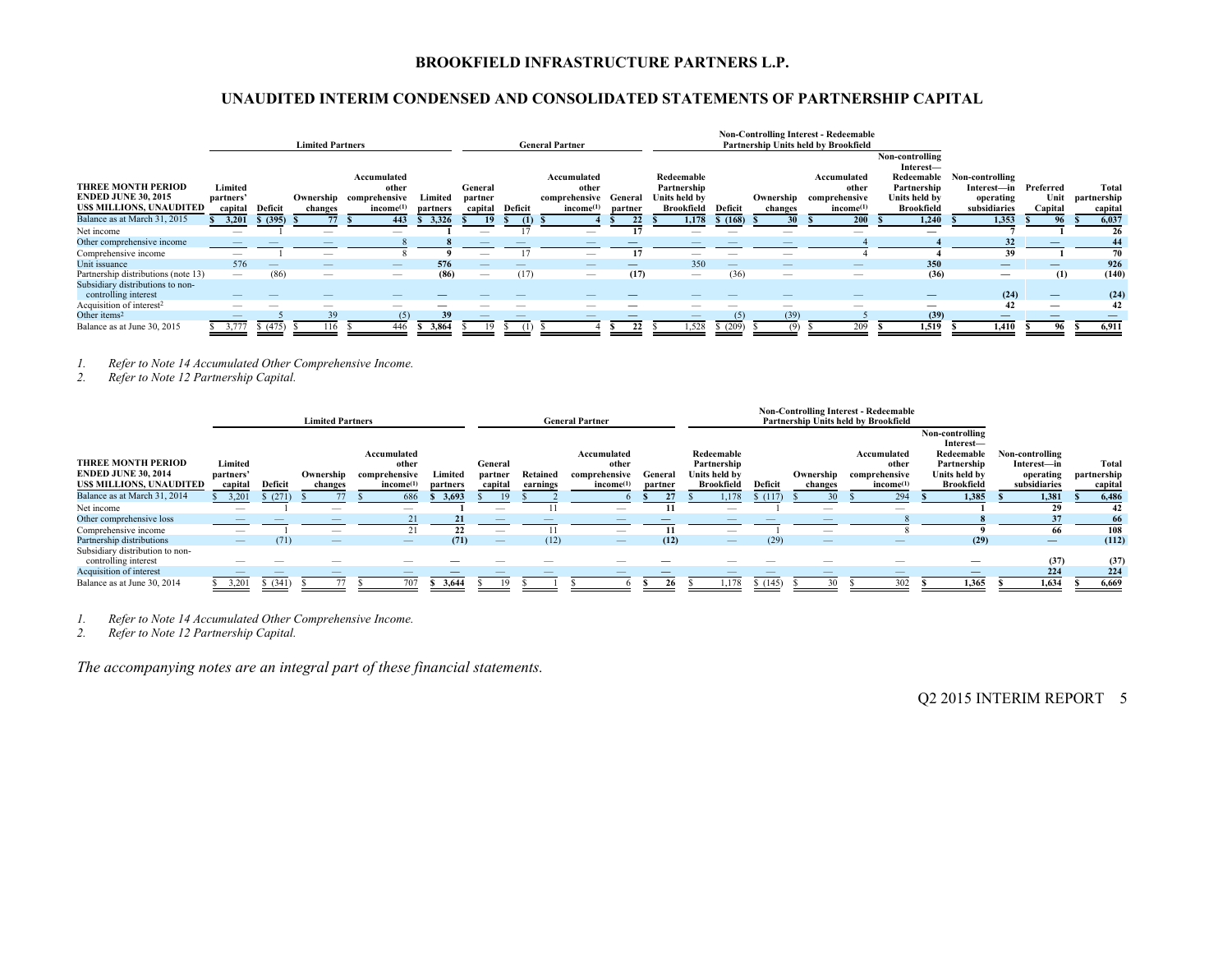# **UNAUDITED INTERIM CONDENSED AND CONSOLIDATED STATEMENTS OF PARTNERSHIP CAPITAL**

|                                                                                         |                          |                                 | <b>Limited Partners</b> |                                                                                                                                                                                                                                                                                                                                                                                               |                   |                    |                       | <b>General Partner</b>                |           |                                            |                    | <b>Non-Controlling Interest-Redeemable</b><br>Partnership Units held by Brookfield |                                       |                                            |                                             |                                |                      |
|-----------------------------------------------------------------------------------------|--------------------------|---------------------------------|-------------------------|-----------------------------------------------------------------------------------------------------------------------------------------------------------------------------------------------------------------------------------------------------------------------------------------------------------------------------------------------------------------------------------------------|-------------------|--------------------|-----------------------|---------------------------------------|-----------|--------------------------------------------|--------------------|------------------------------------------------------------------------------------|---------------------------------------|--------------------------------------------|---------------------------------------------|--------------------------------|----------------------|
|                                                                                         |                          |                                 |                         |                                                                                                                                                                                                                                                                                                                                                                                               |                   |                    |                       |                                       |           |                                            |                    |                                                                                    |                                       | Non-controlling<br>Interest-<br>Redeemable |                                             |                                |                      |
| <b>SIX MONTH PERIOD</b><br><b>ENDED JUNE 30, 2015</b><br><b>USS MILLIONS, UNAUDITED</b> | Limited<br>partners'     |                                 |                         | Accumulated<br>other<br>Ownership comprehensive                                                                                                                                                                                                                                                                                                                                               | Limited           | General<br>partner | Retained<br>earnings/ | Accumulated<br>other<br>comprehensive | General   | Redeemable<br>Partnership<br>Units held by |                    | Ownership                                                                          | Accumulated<br>other<br>comprehensive | Partnership<br>Units<br>held by            | Non-controlling<br>Interest—in<br>operating | Preferred<br>Unit              | Total<br>partnership |
| Balance as at January 1, 2015                                                           | capital<br>3,201         | Deficit<br>\$ (400)             | changes<br>77           | income <sup>(1)</sup><br>655                                                                                                                                                                                                                                                                                                                                                                  | partners<br>3,533 | capital<br>19      | (deficit)             | income <sup>(1)</sup>                 | partner   | Brookfield<br>1,178                        | Deficit<br>\$(170) | changes<br>30                                                                      | income <sup>(1)</sup><br>283          | <b>Brookfield</b><br>1.321                 | subsidiaries<br>1,444                       | Capital<br>$\qquad \qquad -$   | capital<br>6,322     |
| Net income                                                                              |                          | 85                              | _                       | $\hspace{1.0cm} \overline{\hspace{1.0cm} \hspace{1.0cm} \hspace{1.0cm} } \hspace{1.0cm} \hspace{1.0cm} \overline{\hspace{1.0cm} \hspace{1.0cm} \hspace{1.0cm} } \hspace{1.0cm} \hspace{1.0cm} \overline{\hspace{1.0cm} \hspace{1.0cm} \hspace{1.0cm} } \hspace{1.0cm} \hspace{1.0cm} \overline{\hspace{1.0cm} \hspace{1.0cm} \hspace{1.0cm} } \hspace{1.0cm} \hspace{1.0cm} \hspace{1.0cm} }$ | 85                |                    | 32                    |                                       | 32        |                                            | 33                 |                                                                                    | -                                     | 33                                         | 23                                          |                                | 174                  |
| Other comprehensive loss<br>Comprehensive income (loss)                                 | -                        | 85                              | -                       | (204)<br>(204)                                                                                                                                                                                                                                                                                                                                                                                | (204)<br>(119)    | -                  | 32                    | (1)<br>(1)                            | (1)<br>31 |                                            | 33                 | -                                                                                  | (79)<br>(79)                          | (79)<br>(46)                               | (91)<br>(68)                                |                                | (375)<br>(201)       |
| Unit issuance                                                                           | 576                      | $\hspace{0.1mm}-\hspace{0.1mm}$ |                         |                                                                                                                                                                                                                                                                                                                                                                                               | 576               |                    |                       |                                       |           | 350                                        |                    |                                                                                    |                                       | 350                                        |                                             |                                | 926                  |
| Partnership distributions (note 13)<br>Subsidiary distributions to                      | $\qquad \qquad$          | (165)                           |                         |                                                                                                                                                                                                                                                                                                                                                                                               | (165)             |                    | (33)                  | $\qquad \qquad$                       | (33)      | $\hspace{0.05cm}$                          | (67)               | -                                                                                  |                                       | (67)                                       | $\hspace{0.05cm}$                           | (1)                            | (266)                |
| non-controlling interest<br>Acquisition of interest                                     |                          |                                 |                         |                                                                                                                                                                                                                                                                                                                                                                                               |                   |                    |                       |                                       |           |                                            |                    |                                                                                    |                                       |                                            | (37)<br>71                                  | $\qquad \qquad \longleftarrow$ | (37)<br>71           |
| Preferred units issued <sup>2</sup>                                                     | $\qquad \qquad - \qquad$ |                                 | –                       | $\qquad \qquad$                                                                                                                                                                                                                                                                                                                                                                               |                   |                    | --                    | $\hspace{0.1mm}-\hspace{0.1mm}$       |           | $\qquad \qquad - \qquad$                   |                    |                                                                                    | $\hspace{0.1mm}-\hspace{0.1mm}$       |                                            |                                             | 96                             | 96                   |
| Other items <sup>2</sup>                                                                |                          |                                 | 39                      |                                                                                                                                                                                                                                                                                                                                                                                               | 39                |                    |                       |                                       |           | $\hspace{0.05cm}$                          |                    | (39)                                                                               |                                       | (39)                                       | $\hspace{0.05cm}$                           |                                |                      |
| Balance as at June 30, 2015                                                             | 3,777                    | \$ (475)                        | 116                     | 446                                                                                                                                                                                                                                                                                                                                                                                           | 3,864             |                    | (1)                   |                                       | 22        | 1,528                                      | \$ (209)           | (9)                                                                                | 209                                   | 1,519                                      | 1,410                                       | 96                             | 6,911                |

*1. Refer to Note 14 Accumulated Other Comprehensive Income.* 

*2. Refer to Note 12 Partnership Capital.* 

|                                      |                          |          | <b>Limited Partners</b> |                       |          |                   |          | <b>General Partner</b>          |                          |                                 | <b>Non-Controlling Interest-Redeemable</b><br>Partnership Units held by Brookfield |                          |                                 |                              |                          |             |
|--------------------------------------|--------------------------|----------|-------------------------|-----------------------|----------|-------------------|----------|---------------------------------|--------------------------|---------------------------------|------------------------------------------------------------------------------------|--------------------------|---------------------------------|------------------------------|--------------------------|-------------|
|                                      |                          |          |                         |                       |          |                   |          |                                 |                          |                                 |                                                                                    |                          |                                 | Non-controlling<br>Interest- |                          |             |
|                                      |                          |          |                         |                       |          |                   |          |                                 |                          |                                 |                                                                                    |                          |                                 | Redeemable                   |                          |             |
|                                      |                          |          |                         | Accumulated           |          |                   |          | Accumulated                     |                          | Redeemable                      |                                                                                    |                          | Accumulated                     | Partnership                  | Non-controlling          |             |
| <b>SIX MONTH PERIOD</b>              | Limited                  |          |                         | other                 |          | General           |          | other                           |                          | Partnership                     |                                                                                    |                          | other                           | Units                        | Interest—in              | Total       |
| <b>ENDED JUNE 30, 2014</b>           | partners'                |          | Ownership               | comprehensive         | Limited  | partner           | Retained | comprehensive                   | General                  | Units held by                   |                                                                                    | Ownership                | comprehensive                   | held by                      | operating                | partnership |
| US\$ MILLIONS, UNAUDITED             | capital                  | Deficit  | changes                 | income <sup>(1)</sup> | partners | capital           | earnings | income <sup>(1)</sup>           | partner                  | <b>Brookfield</b>               | Deficit                                                                            | changes                  | income <sup>(1)</sup>           | <b>Brookfield</b>            | subsidiaries             | capital     |
| Balance as at January 1, 2014        | 3,199                    | (213)    |                         | 688                   | 3,751    |                   |          |                                 | 27                       | 1,178                           | (95)                                                                               |                          | 295                             | 1,408                        | 1,419                    | 6,605       |
| Net Income                           | $\overline{\phantom{a}}$ | 16       | -                       |                       | 16       | $\hspace{0.05cm}$ | 22       | -                               | 22                       | $\overline{\phantom{a}}$        |                                                                                    | $\overline{\phantom{a}}$ | $\overline{\phantom{a}}$        |                              | 41                       | 86          |
| Other comprehensive income           |                          |          |                         | 19                    |          |                   |          |                                 |                          |                                 |                                                                                    |                          |                                 |                              | 14                       | 40          |
| Comprehensive income                 | $\overline{\phantom{a}}$ |          |                         | 19                    | 35       |                   |          |                                 | 22                       |                                 |                                                                                    |                          |                                 | 14                           | 55                       | 126         |
| Unit issuance                        |                          |          | $\qquad \qquad$         | $\qquad \qquad -$     |          |                   | –        |                                 | $\overline{\phantom{0}}$ | $\overline{\phantom{a}}$        |                                                                                    |                          |                                 | $\overline{\phantom{0}}$     | $\overline{\phantom{0}}$ |             |
| Partnership distributions            | $\hspace{0.05cm}$        | (144)    | $\hspace{0.05cm}$       | $\qquad \qquad$       | (144)    | $\hspace{0.05cm}$ | (23)     | $\hspace{0.1mm}-\hspace{0.1mm}$ | (23)                     | $\hspace{0.1mm}-\hspace{0.1mm}$ | (57)                                                                               | $\hspace{0.05cm}$        | $\hspace{0.05cm}$               | (57)                         |                          | (224)       |
| Subsidiary distribution to           |                          |          |                         |                       |          |                   |          |                                 |                          |                                 |                                                                                    |                          |                                 |                              |                          |             |
| non-controlling interest             |                          |          |                         |                       |          |                   |          |                                 |                          |                                 |                                                                                    |                          | $\hspace{0.1mm}-\hspace{0.1mm}$ |                              | (64)                     | (64)        |
| Acquisition of interest <sup>2</sup> |                          |          |                         |                       |          |                   | -        |                                 |                          |                                 |                                                                                    | _                        | $\hspace{0.05cm}$               |                              | 224                      | 224         |
| Balance as at June 30, 2014          | 3,201                    | \$ (341) |                         | 707                   | 3,644    |                   |          |                                 | 26                       | 1,178                           | \$(145)                                                                            | 30                       | 302                             | 1,365                        | 1,634                    | 6,669       |

*1. Refer to Note 14 Accumulated Other Comprehensive Income.* 

*2. Refer to Note 12 Partnership Capital.* 

*The accompanying notes are an integral part of these financial statements.*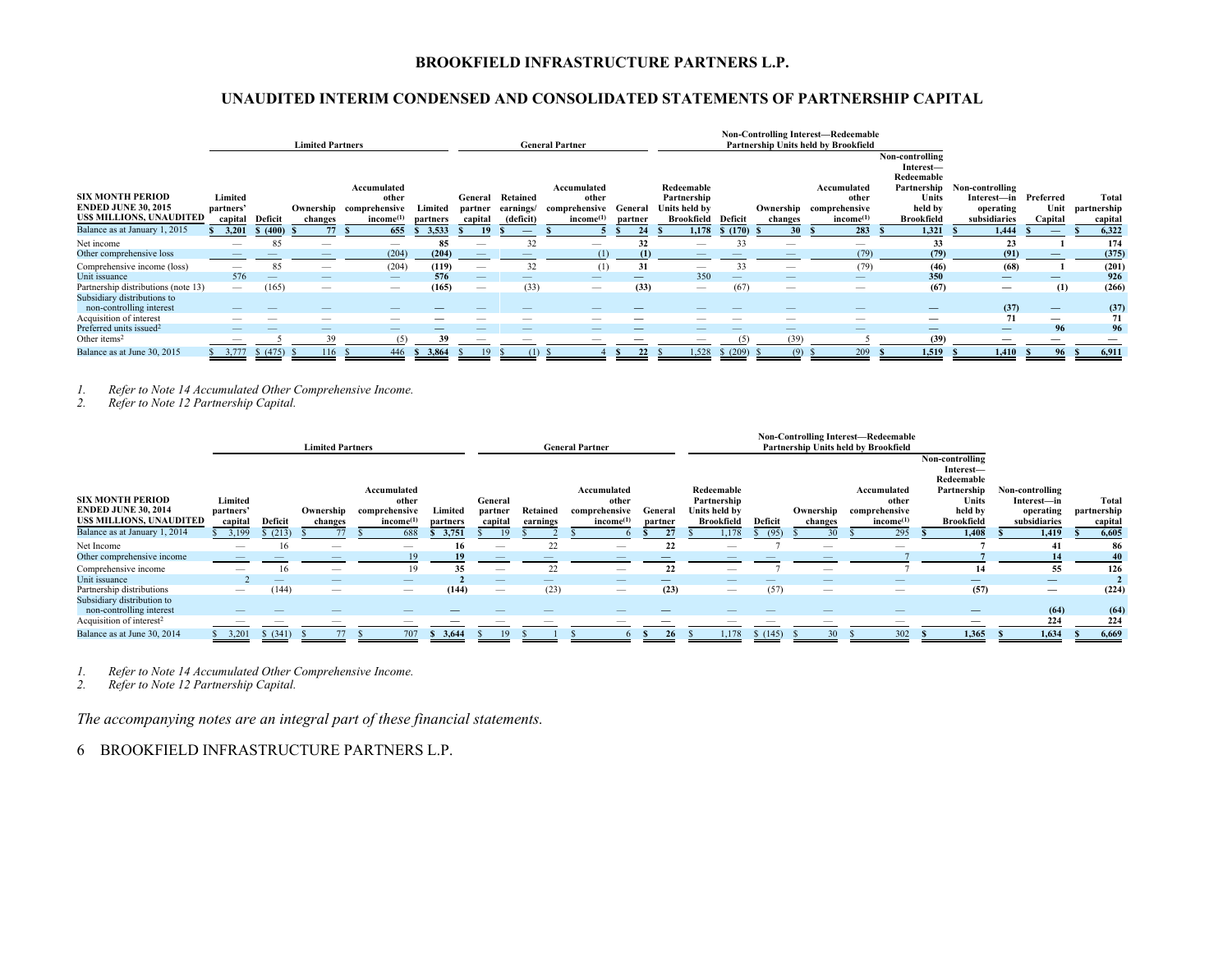# **UNAUDITED INTERIM CONDENSED AND CONSOLIDATED STATEMENTS OF CASH FLOWS**

|                                                                        |                 | For the three-month<br>period ended June 30 |                                   | For the six-month<br>period ended June 30 |                          |  |  |
|------------------------------------------------------------------------|-----------------|---------------------------------------------|-----------------------------------|-------------------------------------------|--------------------------|--|--|
| US\$ MILLIONS, UNAUDITED                                               | <b>Notes</b>    | 2015                                        | 2014                              | 2015                                      | 2014                     |  |  |
| <b>Operating activities</b>                                            |                 |                                             |                                   |                                           |                          |  |  |
| Net income                                                             |                 | \$<br>26                                    | \$<br>42                          | \$<br>174                                 | \$<br>86                 |  |  |
| Adjusted for the following items:                                      |                 |                                             |                                   |                                           |                          |  |  |
| Earnings from investments in associates, net of distributions received | 8               | 14                                          | 15                                | 9                                         | $\overline{4}$           |  |  |
| Depreciation and amortization expense                                  | 6,7             | 101                                         | 94                                | 196                                       | 185                      |  |  |
| Mark-to-market on hedging items                                        | 5               | 32                                          | 22                                | (58)                                      | 38                       |  |  |
| Provisions and other items                                             |                 | 16                                          | (12)                              | 65                                        | $\overline{\phantom{0}}$ |  |  |
| Deferred tax (recovery) expense                                        |                 | (2)                                         | 16                                | 1                                         | 22                       |  |  |
| Changes in non-cash working capital, net                               |                 | (56)                                        | (21)                              | (28)                                      | (39)                     |  |  |
| Cash from operating activities                                         |                 | 131                                         | 156                               | 359                                       | 296                      |  |  |
| <b>Investing Activities</b>                                            |                 |                                             |                                   |                                           |                          |  |  |
| Acquisition of subsidiaries, net of cash acquired                      | 4               |                                             |                                   | (4)                                       |                          |  |  |
| Investments in associates                                              | 8               | (63)                                        | $\qquad \qquad \rule{2mm}{2.5mm}$ | (550)                                     | (39)                     |  |  |
| Purchase of long lived assets                                          | 6,7             | (137)                                       | (116)                             | (222)                                     | (225)                    |  |  |
| Sale of long lived assets                                              | 6,7             | $\mathbf{1}$                                | $\overline{5}$                    | $\overline{2}$                            | 5                        |  |  |
| Purchase of financial assets                                           |                 | (17)                                        |                                   | (196)                                     | (50)                     |  |  |
| Sale of financial assets                                               |                 | 152                                         | 25                                | 154                                       | 25                       |  |  |
| Net settlement of foreign exchange hedging items                       |                 | (2)                                         | (15)                              | 197                                       | (23)                     |  |  |
| Cash used by investing activities                                      |                 | (66)                                        | (101)                             | (619)                                     | (307)                    |  |  |
| <b>Financing Activities</b>                                            |                 |                                             |                                   |                                           |                          |  |  |
| Distributions to general partner                                       | 13              | (17)                                        | (12)                              | (33)                                      | (23)                     |  |  |
| Distributions to other unitholders                                     | 13              | (123)                                       | (100)                             | (233)                                     | (201)                    |  |  |
| Subsidiary distributions to non-controlling interest                   |                 | (24)                                        | (37)                              | (37)                                      | (64)                     |  |  |
| Capital provided by non-controlling interest                           |                 | 42                                          | $\qquad \qquad$                   | 71                                        |                          |  |  |
| Proceeds from corporate borrowings                                     |                 | $\overline{\phantom{0}}$                    | $\overbrace{\phantom{aaaaa}}^{x}$ | 360                                       |                          |  |  |
| Proceeds from corporate credit facility                                |                 | 61                                          |                                   | 417                                       |                          |  |  |
| Repayment of corporate credit facility                                 |                 | (433)                                       | $\overline{\phantom{a}}$          | (662)                                     | $\overline{\phantom{a}}$ |  |  |
| Proceeds from subsidiary borrowings                                    | 9               | 11                                          | 208                               | 34                                        | 250                      |  |  |
| Repayment of subsidiary borrowings                                     | 9               | (58)                                        | (98)                              | (168)                                     | (120)                    |  |  |
| Repayments of other financing activities                               |                 |                                             |                                   | (38)                                      |                          |  |  |
| Preferred units issued                                                 | 12              | $\equiv$                                    | $\equiv$                          | 96                                        | $\overline{\phantom{a}}$ |  |  |
| Partnership units issued, net of issuance costs                        | $\overline{12}$ | 926                                         |                                   | 926                                       | $\overline{2}$           |  |  |
| Cash from (used by) financing activities                               |                 | 385                                         | (39)                              | 733                                       | (156)                    |  |  |
| Cash and cash equivalents                                              |                 |                                             |                                   |                                           |                          |  |  |
| Change during the period                                               |                 | 450                                         | 16                                | 473                                       | (167)                    |  |  |
| Impact of foreign exchange on cash                                     |                 | (1)                                         | 1                                 | (10)                                      | 9                        |  |  |
| Balance, beginning of period                                           |                 | 203                                         | 363                               | 189                                       | 538                      |  |  |
| Balance, end of period                                                 |                 | 652<br>\$                                   | \$<br>380                         | \$<br>652                                 | \$<br>380                |  |  |

*The accompanying notes are an integral part of these financial statements.*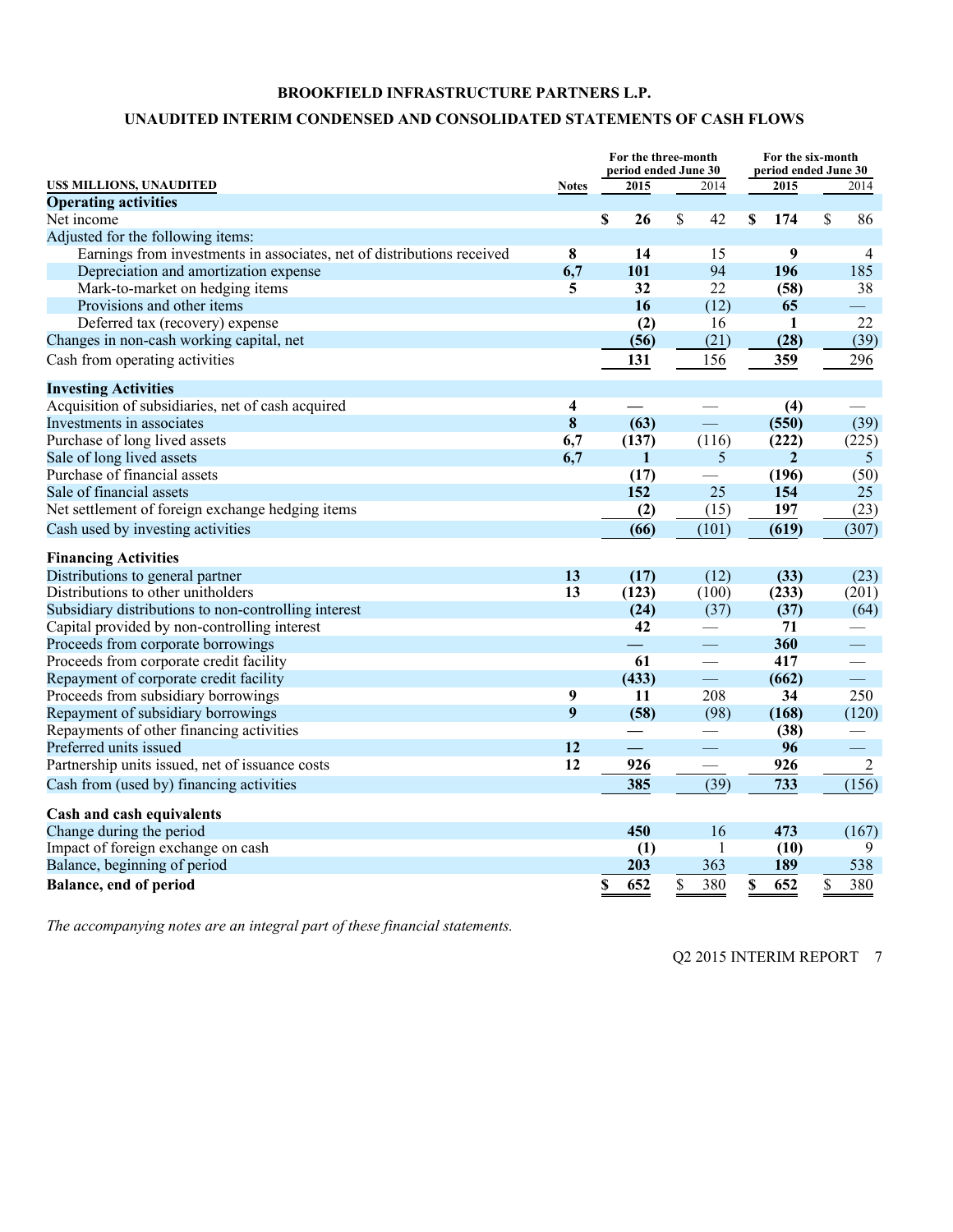#### **NOTES TO THE UNAUDITED INTERIM CONDENSED AND CONSOLIDATED FINANCIAL STATEMENTS**

*AS OF JUNE 30, 2015 AND DECEMBER 31, 2014 AND FOR THE THREE AND SIX MONTH PERIODS ENDED JUNE 30, 2015 AND 2014* 

# **1. ORGANIZATION AND DESCRIPTION OF THE BUSINESS**

Brookfield Infrastructure Partners L.P. (the "partnership") owns and operates utility, transport, energy and communications infrastructure businesses in North and South America, Australia and Europe. The partnership was formed as a limited partnership established under the laws of Bermuda, pursuant to a limited partnership agreement dated May 17, 2007, as amended and restated. The partnership is a subsidiary of Brookfield Asset Management Inc. ("Brookfield"). The partnership's limited partnership units are listed on the New York Stock Exchange and the Toronto Stock Exchange under the symbols "BIP" and "BIP.UN", respectively. The partnership's preferred units are listed on the Toronto Stock Exchange under the symbol "BIP.PR.A". The registered office is 73 Front Street, Hamilton, HM12, Bermuda.

# **2. SUMMARY OF ACCOUNTING POLICIES**

#### *a) Statement of Compliance*

These interim condensed and consolidated financial statements of the partnership and its subsidiaries (together "Brookfield Infrastructure") have been prepared in accordance with International Accounting Standard 34, *Interim Financial Reporting,* ("IAS 34") as issued by the International Accounting Standards Board ("IASB") and using the accounting policies Brookfield Infrastructure applied in its consolidated financial statements as of and for the year ended December 31, 2014. The accounting policies the partnership applied in its annual consolidated financial statements as of and for the year ended December 31, 2014 are disclosed in Note 3 of such financial statements, with which reference should be made in reading these interim condensed and consolidated financial statements.

These interim condensed and consolidated financial statements were authorized for issuance by the Board of Directors of the partnership on August 7, 2015.

#### *b) Standards issued not yet adopted*

# *IAS 16 Property, Plant, and Equipment ("IAS 16") and IAS 38 Intangible Assets ("IAS 38")*

IAS 16, *Property, Plant, and Equipment* ("IAS 16") and IAS 38, *Intangible Assets* ("IAS 38") were both amended by the International Accounting Standards Board ("IASB") as a result of clarifying the appropriate amortization method for intangible assets of service concession arrangements under IFRIC 12, *Service Concession Arrangements* ("SCAs"). The IASB determined that the issue does not only relate to SCAs but all tangible and intangible assets that have finite useful lives. Amendments to IAS 16 prohibit entities from using a revenue based depreciation method for items of property, plant, and equipment. Similarly, the amendment to IAS 38 introduces a rebuttable presumption that revenue is not an appropriate basis for amortization of an intangible asset, with only limited circumstances where the presumption can be rebutted. Guidance is also introduced to explain that expected future reductions in selling prices could be indicative of a reduction of the future economic benefits embodied in an asset. The amendments apply prospectively and are effective for annual periods beginning on or after January 1, 2016, with earlier application permitted. Brookfield Infrastructure is currently evaluating the impact of the amendments to IAS 16 and IAS 38 on its consolidated financial statements.

# *IFRS 15 Revenue from Contracts with Customers ("IFRS 15")*

IFRS 15, *Revenue from Contracts with Customers* ("IFRS 15") specifies how and when revenue should be recognized as well as requiring more informative and relevant disclosures. The Standard supersedes IAS 18, *Revenue*, IAS 11, *Construction Contracts* and a number of revenue-related interpretations. IFRS 15 applies to nearly all contracts with customers: the main exceptions are leases, financial instruments and insurance contracts. IFRS 15 must be applied for periods beginning on or after January 1, 2018 with early application permitted. Brookfield Infrastructure is currently evaluating the impact of IFRS 15 on its consolidated financial statements.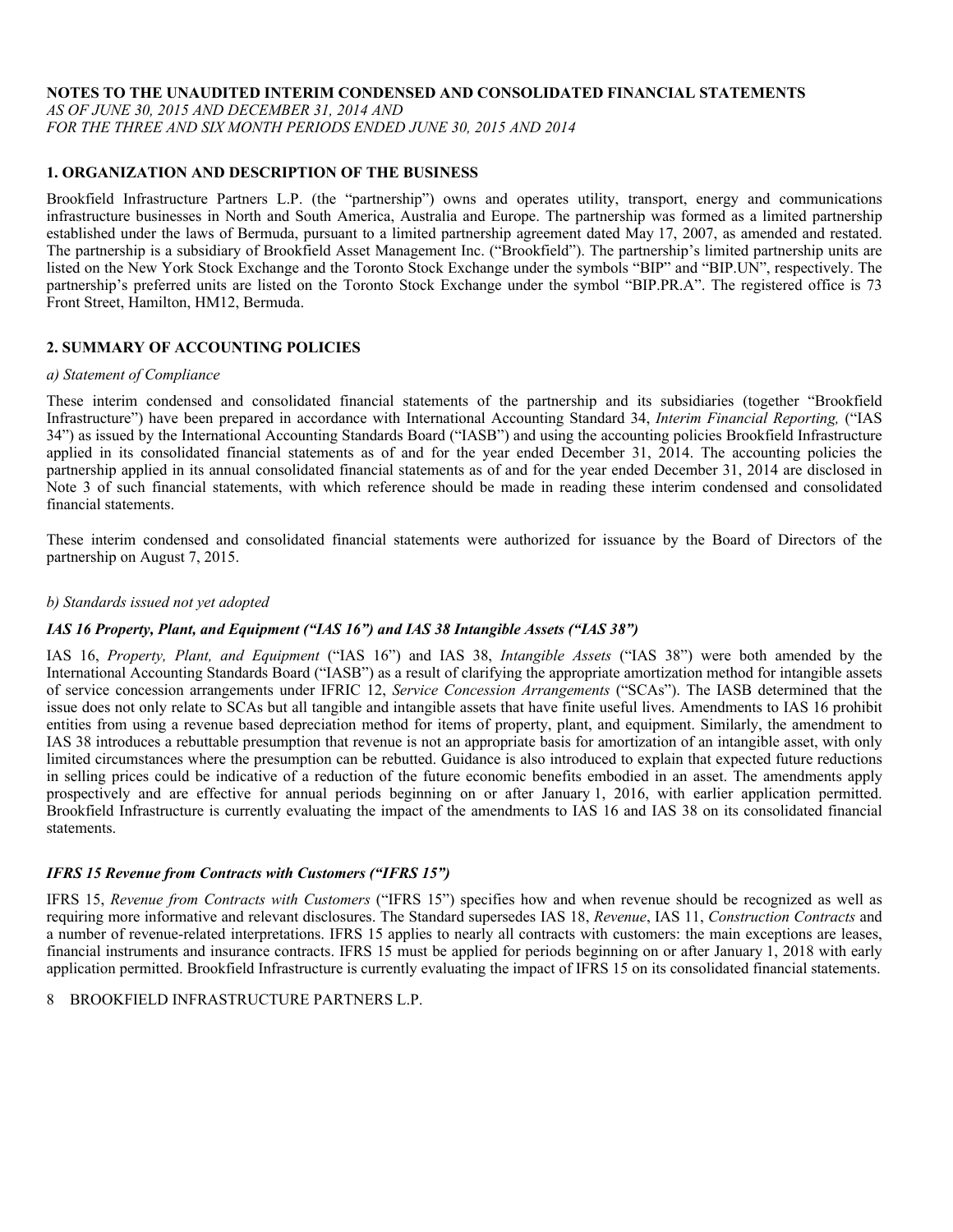### *IFRS 9 Financial Instruments ("IFRS 9")*

In July 2014, the IASB issued the final publication of the IFRS 9 standard, superseding the current IAS 39, *Financial Instruments: Recognition and Measurement* standard. This standard establishes principles for the financial reporting of financial assets and financial liabilities that will present relevant and useful information to users of financial statements for their assessment of the amounts, timing and uncertainty of an entity's future cash flows. This new standard also includes a new general hedge accounting standard which will align hedge accounting more closely with an entity's risk management activities. It does not fully change the types of hedging relationships or the requirement to measure and recognize ineffectiveness, however, it will provide more hedging strategies that are used for risk management to qualify for hedge accounting and introduce more judgment to assess the effectiveness of a hedging relationship. The standard has a mandatory effective date for annual periods beginning on or after January 1, 2018, with early adoption permitted. Brookfield Infrastructure is currently evaluating the impact of IFRS 9 on its consolidated financial statements.

# **3. ASSETS CLASSIFIED AS HELD FOR SALE & DISCONTINUED OPERATIONS**

#### **Assets Held for Sale**

#### **a) New England electricity transmission operations**

In the fourth quarter of 2014, Brookfield Infrastructure initiated a plan to dispose of its interest in its New England electricity transmission operations and in March 2015 executed a definitive agreement to sell its 23% interest in its New England electricity transmission operations to a third party for proceeds of \$281 million (on a 100% basis). Completion of the transaction is expected to occur in the third quarter of 2015, subject to customary closing conditions. The New England electricity transmission operation was reported as a non-wholly owned subsidiary on the Consolidated Statement of Financial Position until the fourth quarter of 2014 and has since been classified as held for sale.

#### **b) North American natural gas transmission business**

In the fourth quarter of 2014, Brookfield Infrastructure initiated a plan to dispose of its interest in its North American natural gas transmission business. Management is actively seeking a buyer and expects to complete the sale within the next 12 months. The North American natural gas transmission business was reported as an investment in associate on the Consolidated Statement of Financial Position until the fourth quarter of 2014 and has since been classified as held for sale.

The following table presents the assets and liabilities that are classified as held for sale as of June 30, 2015 and December 31, 2014:

| <b>USS MILLIONS</b>                                                     | June 30, 2015 |     | December 31, 2014 |     |
|-------------------------------------------------------------------------|---------------|-----|-------------------|-----|
| <b>Assets</b>                                                           |               |     |                   |     |
| Cash and cash equivalents                                               | S             |     | \$                |     |
| Accounts receivable and other                                           |               |     |                   |     |
| Property, plant and equipment                                           |               | 218 |                   | 218 |
| Intangible assets                                                       |               | 33  |                   | 33  |
| Investment in associates                                                |               | 311 |                   | 311 |
| Assets classified as held for sale                                      |               | 568 |                   | 567 |
| <b>Liabilities</b>                                                      |               |     |                   |     |
| Accounts payable and other                                              |               | 4   |                   |     |
| Non-recourse borrowings                                                 |               | 142 |                   | 145 |
| <b>Financial liabilities</b>                                            |               |     |                   |     |
| Other liabilities                                                       |               |     |                   |     |
| Deferred income tax liability                                           |               | 43  |                   | 43  |
| Liabilities directly associated with assets classified as held for sale |               | 195 |                   | 199 |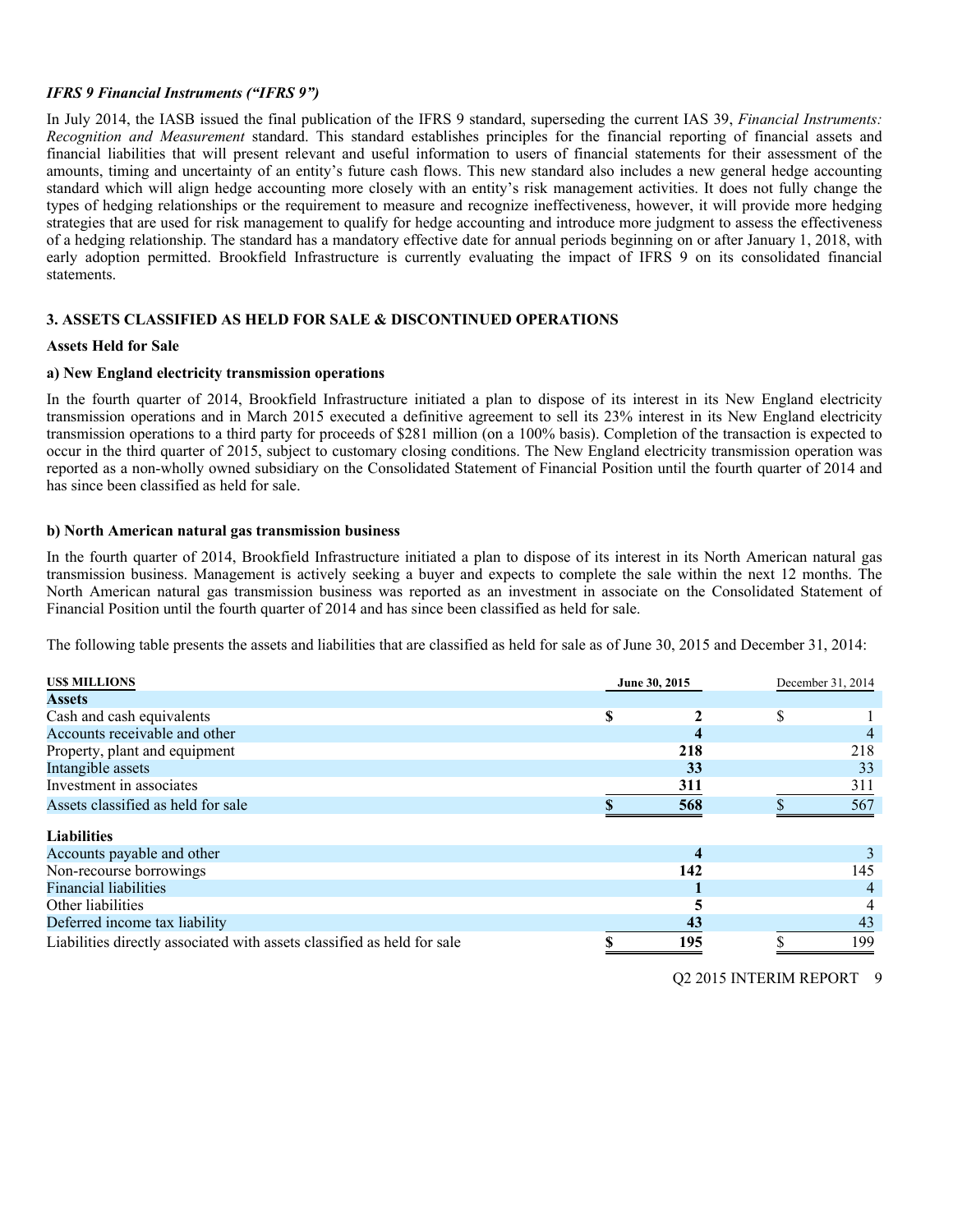#### **Discontinued Operations**

The North American natural gas transmission business was reported as part of continuing operations until the fourth quarter of 2014 and has since been classified as discontinued operations for both the current and comparative periods. During the three and six months ended June 30, 2015 and 2014, \$nil and \$nil and a loss of \$4 million and a loss of \$5 million, respectively, were recorded in both the Statement of Operating Results and the Statement of Comprehensive Income (Loss) relating to Brookfield Infrastructure's discontinued operations.

#### **4. ACQUISITION OF BUSINESSES**

#### **a) Acquisition of Macquarie District Energy**

On August 21, 2014, Brookfield Infrastructure expanded its U.S. district energy platform to the mid-west U.S. as it acquired a 40% interest in Macquarie District Energy, for consideration of \$38 million through a Brookfield sponsored infrastructure fund. Brookfield Infrastructure has entered into a voting agreement with an affiliate of Brookfield, providing Brookfield Infrastructure the right to elect the majority of the Board of Directors of the entity, thereby providing Brookfield Infrastructure with control. Accordingly, Brookfield Infrastructure consolidated the entity effective August 21, 2014. Acquisition costs of less than \$1 million were expensed at the acquisition date and recorded as other expenses on the Consolidated Statement of Operating Results in the third quarter of 2014.

The following summarizes the consideration transferred and the assets acquired and liabilities assumed at the acquisition date:

*Consideration transferred* 

| <b>USS MILLIONS</b>        |                 |
|----------------------------|-----------------|
| Cash                       | 20<br>J0        |
| <b>Total consideration</b> | <u>ാറ</u><br>JО |

*Fair value of assets and liabilities acquired as at August 21, 2014 (provisional)1*

| 28    |
|-------|
| 347   |
| 40    |
| (10)  |
| (175) |
| (132) |
| 98    |
| (60)  |
| 38    |
|       |

*1. The fair values of all acquired assets, liabilities and goodwill for this operation have been determined on a provisional basis, pending finalization of the fair value of acquired net assets.* 

*2. Non-controlling interest represents the interest not acquired by Brookfield Infrastructure and was measured at fair value at the acquisition date.* 

Upon acquisition of Macquarie District Energy by Brookfield Infrastructure, a deferred tax liability of \$132 million was recorded. The deferred income tax liability arose because tax bases of the net assets to Brookfield Infrastructure were significantly lower than their fair values. The inclusion of this liability in the net book value of the acquired business gave rise to goodwill of \$40 million, which is viewed to be recoverable so long as the tax circumstances that gave rise to the goodwill do not change. To date, no such changes have occurred. None of the goodwill recognized is expected to be deductible for income tax purposes.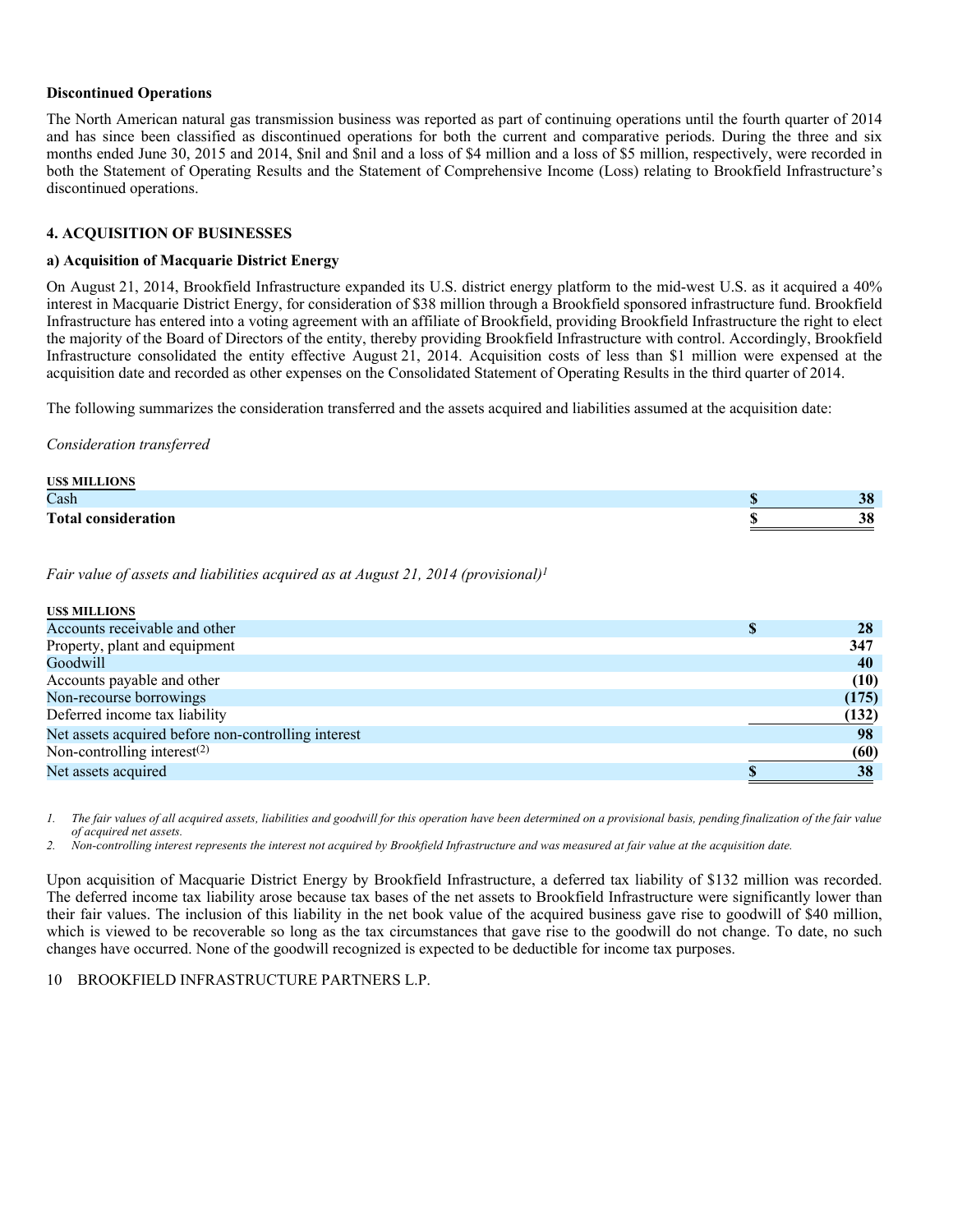#### **b) Acquisition of Seattle Steam**

On November 21, 2014, Brookfield Infrastructure expanded its U.S. district energy platform to the pacific U.S. as it acquired a 40% interest in Seattle Steam, for consideration of \$9 million through a Brookfield sponsored infrastructure fund. Brookfield Infrastructure has entered into a voting agreement with an affiliate of Brookfield, providing Brookfield Infrastructure the right to elect the majority of the Board of Directors of the entity thereby providing Brookfield Infrastructure with control. Accordingly, Brookfield Infrastructure consolidated the entity effective November 21, 2014. Acquisition costs of less than \$1 million were expensed at the acquisition date and recorded as other expenses on the Consolidated Statement of Operating Results in the fourth quarter of 2014.

The following summarizes the consideration transferred and the assets acquired and liabilities assumed at the acquisition date:

*Consideration transferred* 

| <b>USS MILLIONS</b>        |  |
|----------------------------|--|
| Cash                       |  |
| <b>Total consideration</b> |  |

*Fair value of assets and liabilities acquired as at November 21, 2014 (provisional)1*

| <b>USS MILLIONS</b>                                 |      |
|-----------------------------------------------------|------|
| Accounts receivable and other                       |      |
| Property, plant and equipment                       | 45   |
| Non-recourse borrowings                             | (37) |
| Net assets acquired before non-controlling interest | 25   |
| Non-controlling interest $^{(2)}$                   | (16) |
| Net assets acquired                                 |      |

*1. The fair values of all acquired assets, liabilities and goodwill for this operation have been determined on a provisional basis, pending finalization of the fair value of acquired net assets.* 

*2. Non-controlling interest represents the interest not acquired by Brookfield Infrastructure and was measured at fair value at the acquisition date.* 

No goodwill arose on acquisition as the consideration transferred by Brookfield Infrastructure equaled its share of the fair value of the net assets of Seattle Steam.

#### **c) Acquisition of Lodi Gas Storage**

On December 31, 2014, Brookfield Infrastructure expanded its North American gas storage operation to the U.S. West Coast as it acquired a 40% interest in Lodi Gas Storage, for consideration of \$42 million, through a Brookfield sponsored infrastructure fund. Brookfield Infrastructure has entered into a voting agreement with an affiliate of Brookfield, providing Brookfield Infrastructure the right to elect the majority of the Board of Directors of the entity, thereby providing Brookfield Infrastructure with control. Accordingly, Brookfield Infrastructure consolidated the entity, effective December 31, 2014. Acquisition costs of less than \$1 million were expensed at the acquisition date and recorded as other expenses on the Consolidated Statement of Operating Results in the fourth quarter of 2014.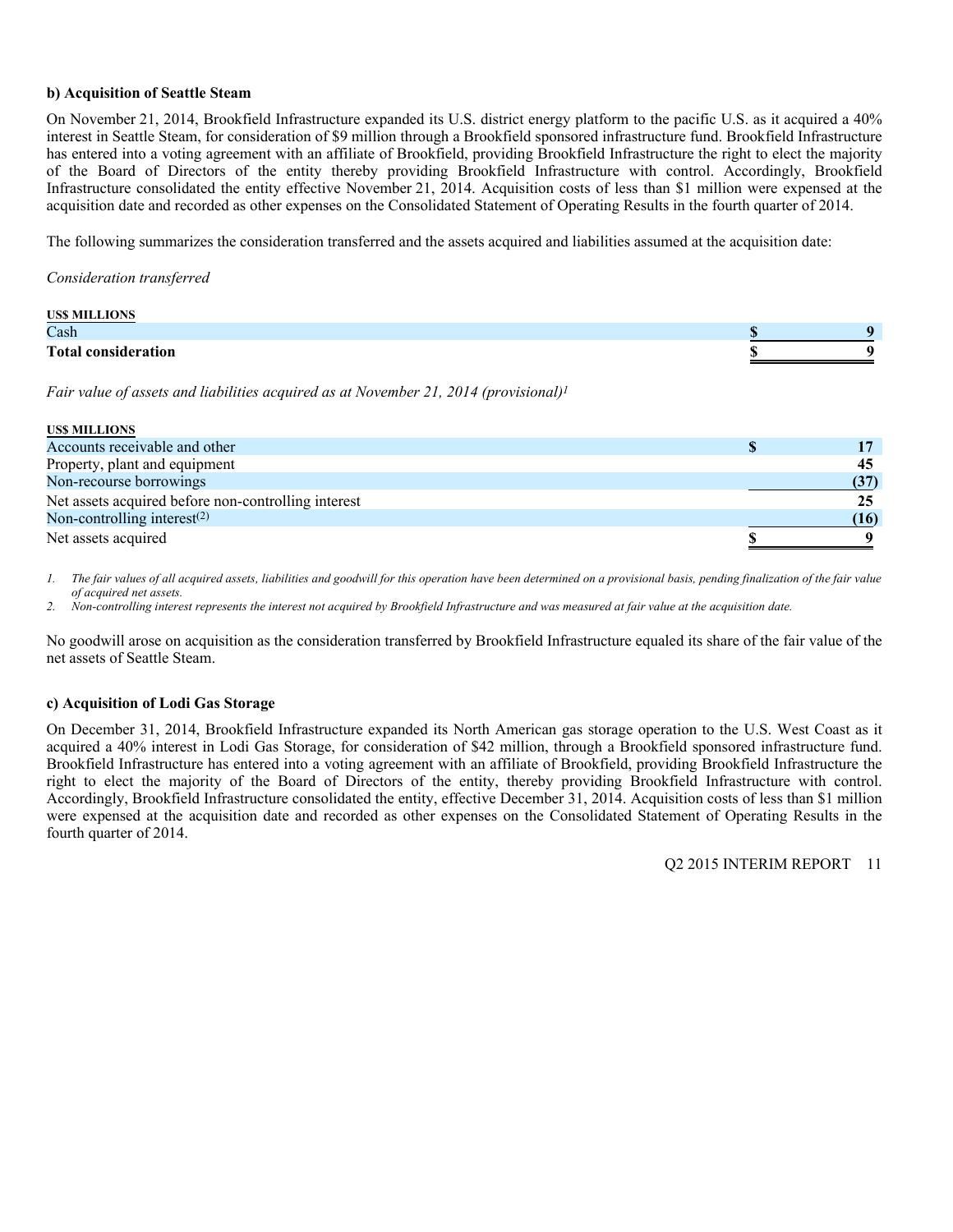The following summarizes the consideration transferred and the assets acquired and liabilities assumed at the acquisition date:

*Consideration transferred* 

| <b>USS MILLIONS</b>        |      |
|----------------------------|------|
| Cash                       | - 7  |
| <b>Total consideration</b> | - 12 |

*Fair value of assets and liabilities acquired as at December 31, 2014 (provisional)1*

| US\$ MILLIONS                                       |      |
|-----------------------------------------------------|------|
| Accounts receivable and other                       |      |
| Property, plant and equipment                       | 130  |
| Accounts payable and other                          | (30) |
| Net assets acquired before non-controlling interest | 104  |
| Non-controlling interest $(2)$                      | (62) |
| Net assets acquired                                 |      |

*1. The fair values of all acquired assets, liabilities and goodwill for this operation have been determined on a provisional basis, pending finalization of the fair value of acquired net assets.* 

*2. Non-controlling interest represents the interest not acquired by Brookfield Infrastructure and was measured at fair value at the acquisition date.* 

No goodwill arose on acquisition as the consideration transferred by Brookfield Infrastructure equaled its share of the fair value of the net assets of Lodi Gas Storage.

# **d) Acquisition of Niska Gas Storage Partners LLC**

During the second quarter of 2015, Brookfield along with institutional partners signed definitive agreements for a 100% stake in Niska Gas Storage Partners LLC. Brookfield Infrastructure will acquire a 40% interest through a Brookfield sponsored infrastructure fund for \$70 million. Concurrently, Brookfield Infrastructure will enter into a voting arrangement with an affiliate of Brookfield, providing Brookfield Infrastructure with the right to elect the Board of Directors of the entity, thereby providing Brookfield Infrastructure with control. Accordingly, Brookfield Infrastructure will consolidate this entity. The transaction is expected to close in 2016, subject to regulatory approvals and other customary closing conditions.

# **5. FAIR VALUE OF FINANCIAL INSTRUMENTS**

The fair value of a financial instrument is the price that would be received to sell an asset or paid to transfer a liability in an orderly transaction between market participants at the measurement date. Fair values are determined by reference to quoted bid or ask prices, when available. Where bid and ask prices are unavailable, the closing price of the most recent transaction of that instrument is used. In the absence of an active market, fair values are determined based on prevailing market rates (bid and ask prices, as appropriate) for instruments with similar characteristics and risk profiles or internal or external valuation models, such as option pricing models and discounted cash flow analysis, using observable market inputs.

Fair values determined using valuation models require the use of assumptions concerning the amount and timing of estimated future cash flows and discount rates. In determining those assumptions, Brookfield Infrastructure looks primarily to external readily observable market inputs such as interest rate yield curves, currency rates and price and rate volatilities as applicable. The fair value of interest rate swap hedging items which form part of financing arrangements is calculated by way of discounted cash flows using market interest rates and applicable credit spreads.

#### **Classification of Financial Instruments**

Financial instruments classified as fair value through profit or loss are carried at fair value on the Consolidated Statements of Financial Position. Changes in the fair values of financial instruments classified as fair value through profit or loss are recognized in profit or loss. Mark-to-market adjustments on hedging items for those in an effective hedging relationship and changes in the fair value of available-for-sale securities are recognized in other comprehensive income.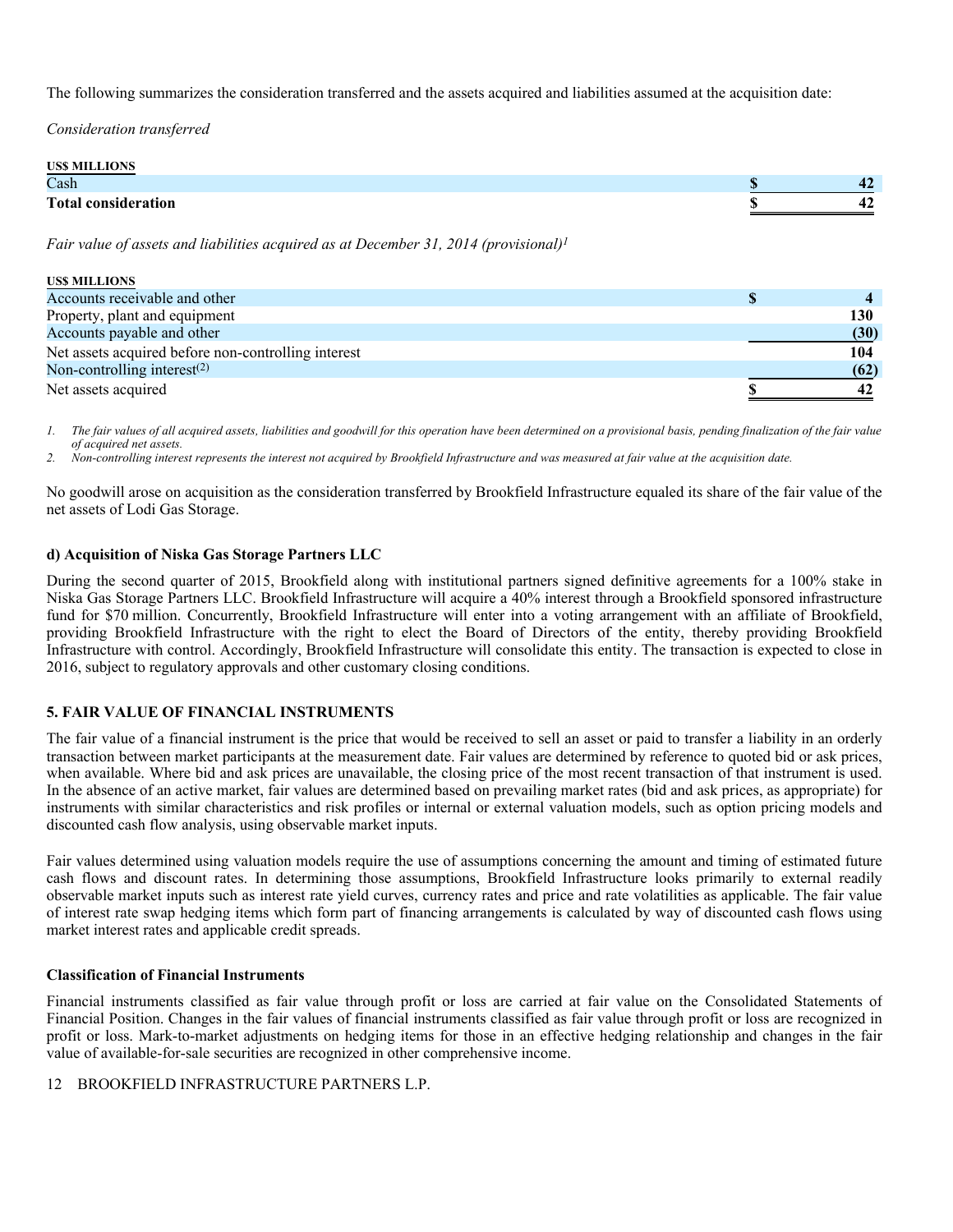# **Carrying Value and Fair Value of Financial Instruments**

The following table provides the allocation of financial instruments and their associated financial instrument classifications as at June 30, 2015:

| <b>USS MILLIONS</b><br><b>Financial Instrument Classification</b> |    | <b>FVTPL</b> | Available-for-<br>sale Securities | <b>Loans &amp; Receivables/</b><br><b>Other Liabilities</b> |    |            |
|-------------------------------------------------------------------|----|--------------|-----------------------------------|-------------------------------------------------------------|----|------------|
| <b>MEASUREMENT BASIS</b>                                          |    | (Fair Value) | (Fair Value)<br>through OCI)      | (Amortized Cost)                                            |    | Total      |
| <b>Financial assets</b>                                           |    |              |                                   |                                                             |    |            |
| Cash and cash equivalents                                         | \$ |              | \$                                | \$<br>652                                                   | S  | 652        |
| Accounts receivable and                                           |    |              |                                   |                                                             |    |            |
| other                                                             |    |              |                                   | 350                                                         |    | <b>350</b> |
| Financial assets (current and                                     |    |              |                                   |                                                             |    |            |
| non-current) $(1)$                                                |    | 590          |                                   | 3                                                           |    | 593        |
| Marketable securities                                             |    |              | 355                               |                                                             |    | 355        |
| Total                                                             |    | 590          | 355                               | \$<br>1,005                                                 |    | 1,950      |
| <b>Financial liabilities</b>                                      |    |              |                                   |                                                             |    |            |
| Corporate borrowings                                              | S  |              | \$                                | \$<br>683                                                   | \$ | 683        |
| Non-recourse borrowings                                           |    |              |                                   |                                                             |    |            |
| (current and non-current)                                         |    |              |                                   | 6,015                                                       |    | 6,015      |
| Accounts payable and other                                        |    |              |                                   | 534                                                         |    | 534        |
| Preferred shares                                                  |    |              |                                   | <b>20</b>                                                   |    | 20         |
| Financial liabilities (current                                    |    |              |                                   |                                                             |    |            |
| and non-current) $(1)$                                            |    | 619          |                                   | 38                                                          |    | 657        |
| <b>Total</b>                                                      |    | 619          | \$                                | 7,290                                                       |    | 7,909      |

*1. Derivative instruments which are elected for hedge accounting totaling \$489 million are included in financial assets and \$258 million of derivative instruments are included in financial liabilities.* 

The following table provides the allocation of financial instruments and their associated financial instrument classifications as at December 31, 2014:

| <b>USS MILLIONS</b><br><b>Financial Instrument Classification</b> | <b>FVTPL</b> |    | Available-for-<br>sale Securities<br>(Fair Value) | <b>Loans &amp; Receivables/</b><br><b>Other Liabilities</b> |           |
|-------------------------------------------------------------------|--------------|----|---------------------------------------------------|-------------------------------------------------------------|-----------|
| <b>MEASUREMENT BASIS</b>                                          | (Fair Value) |    | through OCI)                                      | (Amortized Cost)                                            | Total     |
| <b>Financial assets</b>                                           |              |    |                                                   |                                                             |           |
| Cash and cash equivalents                                         | \$           | S  |                                                   | \$<br>189                                                   | \$<br>189 |
| Accounts receivable and                                           |              |    |                                                   |                                                             |           |
| other                                                             |              |    |                                                   | 299                                                         | 299       |
| Financial assets (current and                                     |              |    |                                                   |                                                             |           |
| non-current) $(1)$                                                | 607          |    |                                                   | $\overline{2}$                                              | 609       |
| Marketable securities                                             |              |    | 305                                               |                                                             | 305       |
| <b>Total</b>                                                      | 607          |    | 305                                               | 490                                                         | 1,402     |
| <b>Financial liabilities</b>                                      |              |    |                                                   |                                                             |           |
| Corporate borrowings                                              | \$           | \$ |                                                   | \$<br>588                                                   | \$<br>588 |
| Non-recourse borrowings                                           |              |    |                                                   |                                                             |           |
| (current and non-current)                                         |              |    |                                                   | 6,221                                                       | 6,221     |
| Accounts payable and other                                        |              |    |                                                   | 532                                                         | 532       |
| Preferred shares                                                  |              |    |                                                   | 20                                                          | 20        |
| Financial liabilities (current                                    |              |    |                                                   |                                                             |           |
| and non-current) $(1)$                                            | 528          |    |                                                   | 75                                                          | 603       |
| <b>Total</b>                                                      | 528          |    |                                                   | 7,436                                                       | 7,964     |

*1. Derivative instruments which are elected for hedge accounting totaling \$560 million are included in financial assets and \$164 million of derivative instruments are included in financial liabilities.*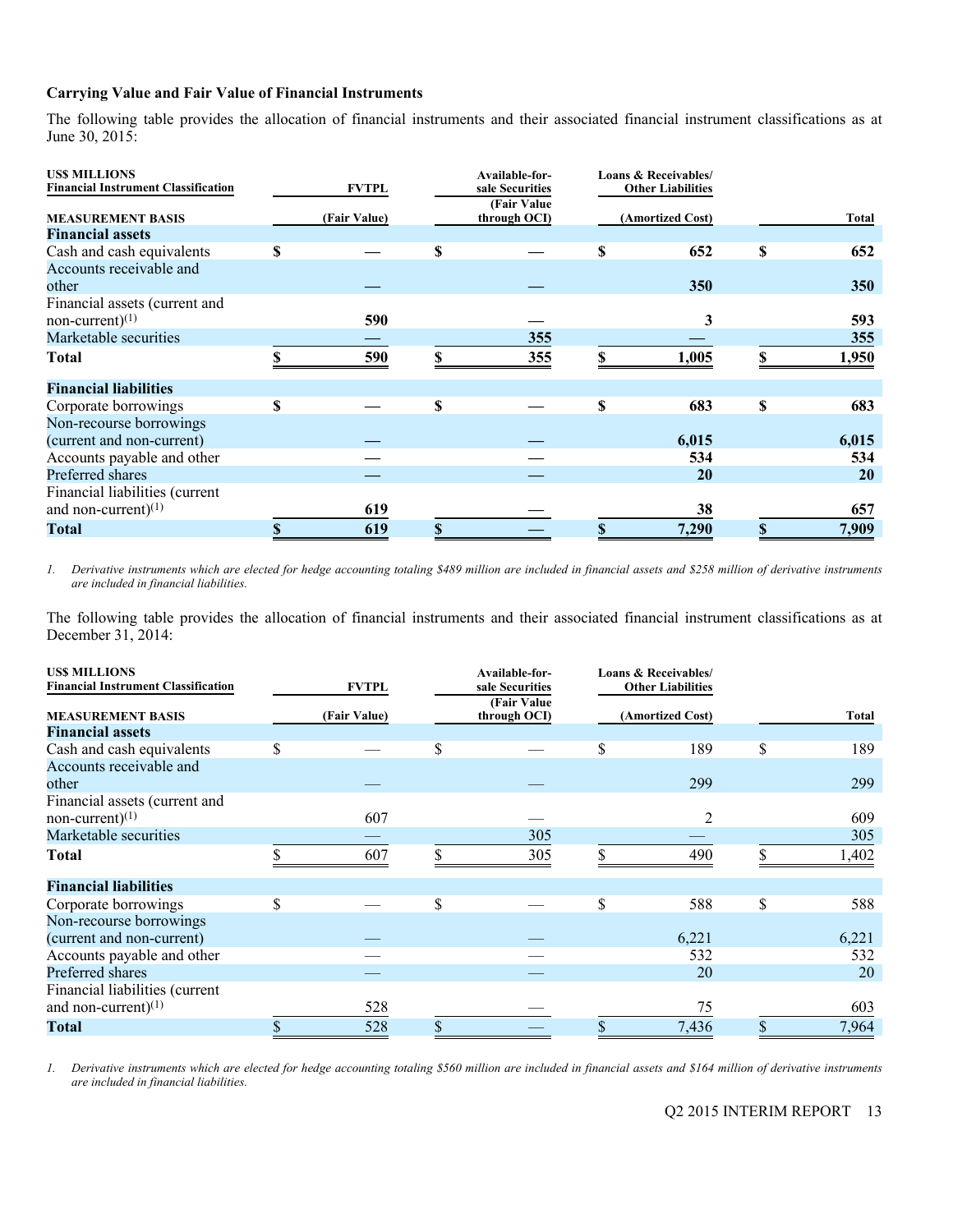The following table provides the carrying values and fair values of financial instruments as at June 30, 2015 and December 31, 2014:

|                                                  | June 30, 2015 |           |            | <b>December 31, 2014</b> |  |
|--------------------------------------------------|---------------|-----------|------------|--------------------------|--|
|                                                  | Carrying      | Fair      | Carrying   | Fair                     |  |
| USS MILLIONS                                     | Value         | Value     | Value      | Value                    |  |
| <b>Financial assets</b>                          |               |           |            |                          |  |
| Cash and cash equivalents                        | 652<br>S      | S<br>652  | S<br>189   | 189<br>\$.               |  |
| Accounts receivable and other                    | 350           | 350       | 299        | 299                      |  |
| Financial assets (current and non-current)       | 593           | 593       | 609        | 609                      |  |
| Marketable securities                            | 355           | 355       | 305        | 305                      |  |
| Total                                            | \$1,950       | \$1,950   | \$1,402    | \$1,402                  |  |
| <b>Financial liabilities</b>                     |               |           |            |                          |  |
| Corporate borrowings $(1)$                       | \$<br>683     | S<br>688  | \$.<br>588 | S.<br>600                |  |
| Non-recourse borrowings $(2)$                    | 6,015         | 6,337     | 6,221      | 6,544                    |  |
| Accounts payable and other financial liabilities | 534           | 534       | 532        | 532                      |  |
| Preferred shares                                 | 20            | <b>20</b> | 20         | 20                       |  |
| Financial liabilities (current and non-current)  | 657           | 657       | 603        | 603                      |  |
| Total                                            | \$7,909       | \$8,236   | \$7,964    | \$8,299                  |  |
|                                                  |               |           |            |                          |  |

*1. Corporate borrowings are classified under level 1 of the fair value hierarchy; as quoted prices in an active market are available.* 

*2. Non-recourse borrowings are classified under level 2 of the fair value hierarchy with the exception of borrowings at the UK port operation which are classified under level 1 as quoted prices in an active market are available. For level 2 fair values, future cash flows are estimated based on observable forward interest rates at the end of the reporting period.* 

# **Hedging Activities**

Brookfield Infrastructure uses derivatives and non-derivative financial instruments to manage or maintain exposures to interest and currency risks. For certain derivatives which are used to manage exposures, Brookfield Infrastructure determines whether hedge accounting can be applied. When hedge accounting can be applied, a hedge relationship can be designated as a fair value hedge, cash flow hedge or a hedge of foreign currency exposure of a net investment in a foreign operation with a functional currency other than the U.S. dollar. To qualify for hedge accounting the derivative must be highly effective in accomplishing the objective of offsetting changes in the fair value or cash flows attributable to the hedged risk both at inception and over the life of the hedge. If it is determined that the derivative is not highly effective as a hedge, hedge accounting is discontinued prospectively.

# **Cash Flow Hedges**

Brookfield Infrastructure uses interest rate swaps to hedge the variability in cash flows related to a variable rate asset or liability and highly probable forecast issuances of debt. The settlement dates typically coincide with the dates on which the interest is payable on the underlying debt, and the amount accumulated in equity is reclassified to income or loss over the period that the floating rate interest payments on debt affect income or loss. For the three and six months ended June 30, 2015, pre-tax net unrealized gains of \$12 million and \$5 million respectively (2014: gains of \$1 million and \$5 million respectively) were recorded in other comprehensive income (loss) for the effective portion of the cash flow hedges. As at June 30, 2015, there was a net derivative asset balance of \$313 million relating to hedging items designated as cash flow hedges (December 31, 2014: \$269 million asset).

#### **Net Investment Hedges**

Brookfield Infrastructure uses foreign exchange hedging items and foreign currency denominated debt instruments to manage its foreign currency exposures arising from net investments in foreign operations having a functional currency other than the U.S. dollar. For the three and six months ended June 30, 2015 unrealized pre-tax net losses of \$103 million and \$210 million respectively (2014: losses of \$38 million and \$67 million, respectively) were recorded in other comprehensive (loss) income for the effective portion of hedges of net investments in foreign operations. Further, Brookfield Infrastructure recognized a \$2 million loss and \$197 million gain, respectively (2014: \$15 million loss and \$23 million loss, respectively) in other comprehensive (loss) income related to the net settlement of foreign exchange hedging items in the three and six month periods ended June 30, 2015. As at June 30, 2015, there was a net derivative liability balance of \$82 million relating to hedging items designated as net investment hedges (December 31, 2014: \$127 million asset).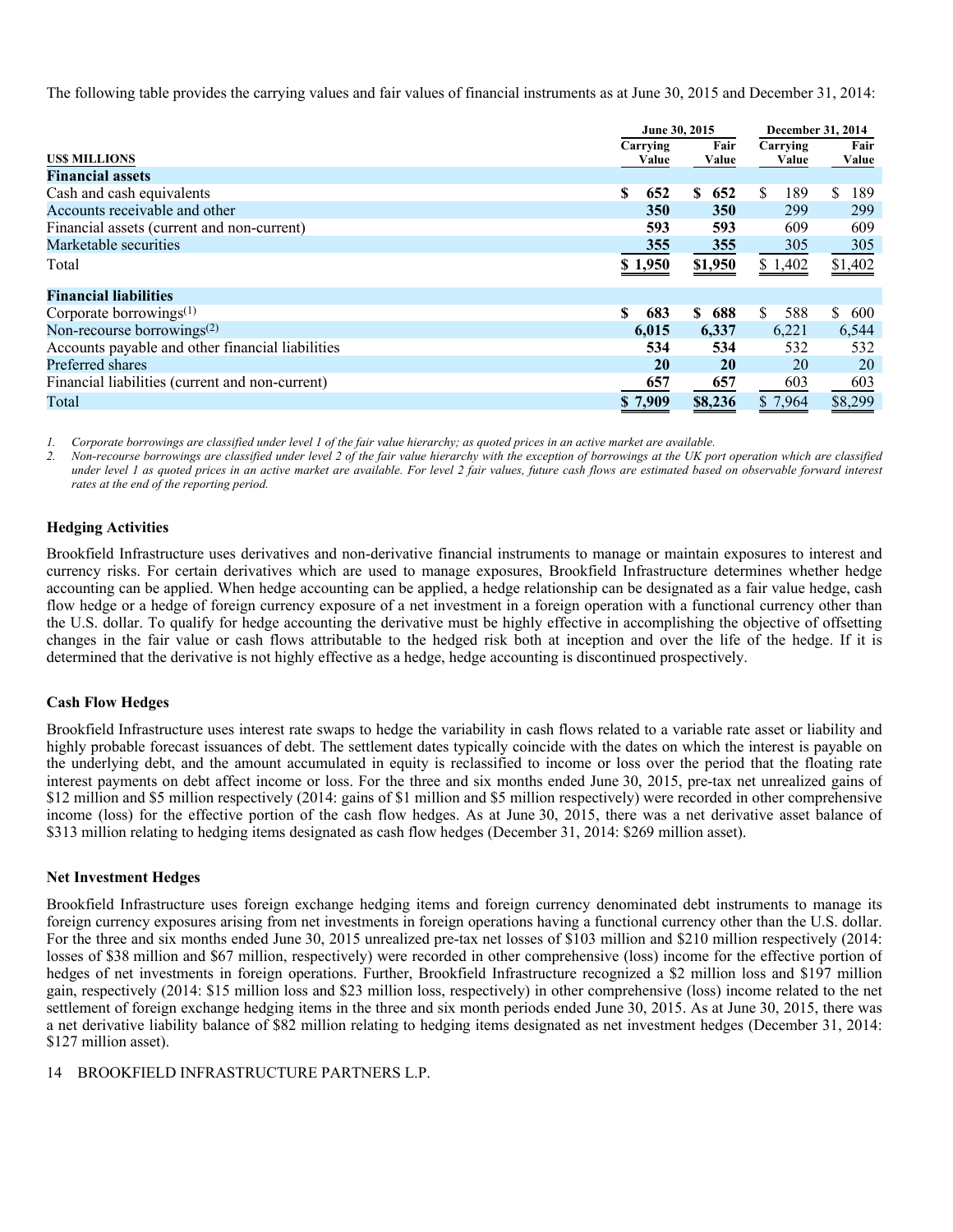#### **Fair Value Hierarchical Levels**

Fair value hierarchical levels are directly determined by the amount of subjectivity associated with the valuation inputs of these assets and liabilities, and are as follows:

- Level 1 Inputs are unadjusted, quoted prices in active markets for identical assets or liabilities at the measurement date.
- Level 2 Inputs (other than quoted prices included in Level 1) are either directly or indirectly observable for the asset or liability through correlation with market data at the measurement date and for the duration of the instrument's anticipated life. Fair valued assets and liabilities that are included in this category are primarily certain hedging items, other financial assets carried at fair value in an inactive market.
- Level 3 Inputs reflect management's best estimate of unobservable inputs that market participants would use in pricing the asset or liability at the measurement date. Consideration is given to the risk inherent in the valuation technique and the risk inherent in the inputs to determining the estimate.

Fair value of the partnership's financial assets and financial liabilities are measured at fair value on a recurring basis. The following table summarizes the valuation techniques and significant inputs for Brookfield Infrastructure's financial assets and financial liabilities:

| <b>USS MILLIONS</b>                | <b>Fair Value Hierarchy</b> | June 30, 2015 | December 31, 2014 |
|------------------------------------|-----------------------------|---------------|-------------------|
| <b>Marketable securities</b>       | Level $1^{(1)}$             | 355           | 305               |
| Foreign currency forward contracts | Level $2^{(2)}$             |               |                   |
| Financial asset                    |                             | 77            | 188               |
| Financial liability                |                             | 104           | 6                 |
| Interest rate swaps & other        | Level $2^{(2)}$             |               |                   |
| Financial asset                    |                             | 513           | 419               |
| Financial liability                |                             | 515           | 522               |

*1. Valuation technique: Quoted bid prices in an active market.* 

*2. Valuation technique: Discounted cash flow. Future cash flows are estimated based on forward exchange rates (from observable forward exchange rates at the end of the reporting period) and contract forward rates, discounted at a rate that reflects the issuer's or counterparty's credit risk.* 

Assets and liabilities measured at fair value on a recurring basis include \$945 million (2014: \$912 million) of financial assets and \$619 million (2014: \$528 million) of financial liabilities which are measured at fair value using valuation inputs based on management's best estimates. During the three and six months ended June 30, 2015 and 2014, no transfers were made between level 1 and 2 or level 2 and 3. The following table categorizes financial assets and liabilities, which are carried at fair value, based upon the level of input.

|                                                       | June 30, 2015 |                                                                                                                                                                                                                                                                                                                                                                                                                                                                                                           |         | December 31, 2014 |         |         |  |
|-------------------------------------------------------|---------------|-----------------------------------------------------------------------------------------------------------------------------------------------------------------------------------------------------------------------------------------------------------------------------------------------------------------------------------------------------------------------------------------------------------------------------------------------------------------------------------------------------------|---------|-------------------|---------|---------|--|
| <b>USS MILLIONS</b>                                   | Level 1       | <b>Level 2</b>                                                                                                                                                                                                                                                                                                                                                                                                                                                                                            | Level 3 | Level 1           | Level 2 | Level 3 |  |
| <b>Financial assets</b>                               |               |                                                                                                                                                                                                                                                                                                                                                                                                                                                                                                           |         |                   |         |         |  |
| Marketable securities                                 |               | $\textbf{\$355 \$} \quad \textbf{\$} \quad \textbf{\$} \quad \textbf{\$} \quad \textbf{\$} \quad \textbf{\$} \quad \textbf{\$} \quad \textbf{\$} \quad \textbf{\$} \quad \textbf{\$} \quad \textbf{\$} \quad \textbf{\$} \quad \textbf{\$} \quad \textbf{\$} \quad \textbf{\$} \quad \textbf{\$} \quad \textbf{\$} \quad \textbf{\$} \quad \textbf{\$} \quad \textbf{\$} \quad \textbf{\$} \quad \textbf{\$} \quad \textbf{\$} \quad \textbf{\$} \quad \textbf{\$} \quad \textbf{\$} \quad \textbf{\$} \$ |         |                   |         |         |  |
| Financial assets (current and non-current) $(1)$      |               | 590                                                                                                                                                                                                                                                                                                                                                                                                                                                                                                       |         |                   | 607     |         |  |
| <b>Financial liabilities</b>                          |               |                                                                                                                                                                                                                                                                                                                                                                                                                                                                                                           |         |                   |         |         |  |
| Financial liabilities (current and non-current) $(1)$ |               | \$619                                                                                                                                                                                                                                                                                                                                                                                                                                                                                                     |         |                   | \$ 528  |         |  |

*1. Level 1 financial assets relate to marketable securities. Level 2 financial assets and liabilities primarily relate to derivative instruments.*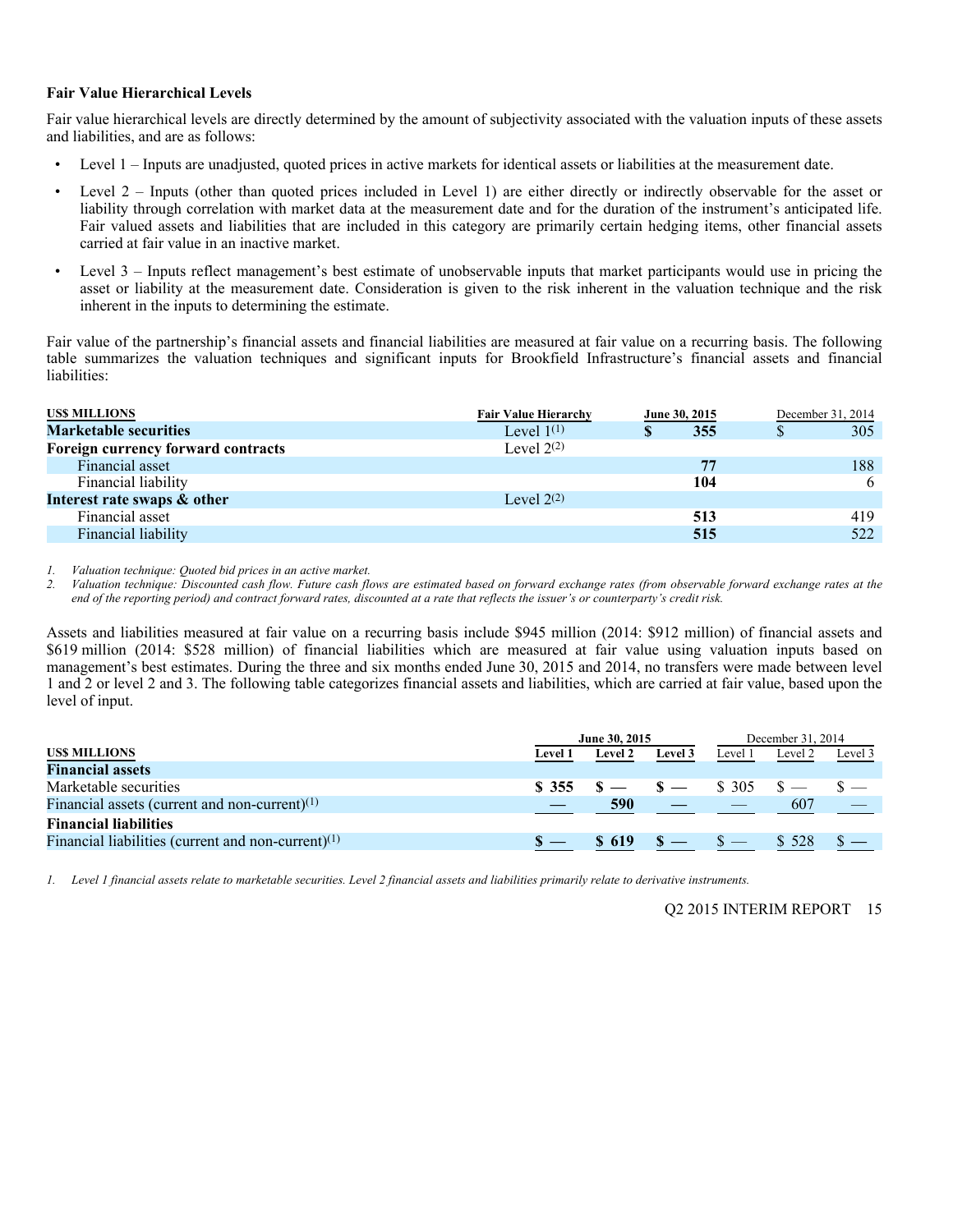# **6. PROPERTY, PLANT AND EQUIPMENT**

| <b>USS MILLIONS</b>                        |                           | <b>Utility</b><br><b>Assets</b> |                           |       |             |       |               |       |  |  |  | <b>Transport</b><br><b>Assets</b> |  | Energy<br><b>Assets</b> |  | Total<br><b>Assets</b> |
|--------------------------------------------|---------------------------|---------------------------------|---------------------------|-------|-------------|-------|---------------|-------|--|--|--|-----------------------------------|--|-------------------------|--|------------------------|
| <b>Gross carrying amount</b>               |                           |                                 |                           |       |             |       |               |       |  |  |  |                                   |  |                         |  |                        |
| <b>Balance at January 1, 2014</b>          | $\mathbb{S}$              | 3,646                           | \$                        | 2,985 | \$          | 1,233 | \$            | 7,864 |  |  |  |                                   |  |                         |  |                        |
| <b>Additions</b>                           |                           | 214                             |                           | 128   |             | 61    |               | 403   |  |  |  |                                   |  |                         |  |                        |
| Acquisitions through business combinations |                           |                                 |                           |       |             | 522   |               | 522   |  |  |  |                                   |  |                         |  |                        |
| Fair value adjustments                     |                           | 321                             |                           |       |             | 43    |               | 364   |  |  |  |                                   |  |                         |  |                        |
| Reclassified as held for sale assets       |                           | (233)                           |                           |       |             |       |               | (233) |  |  |  |                                   |  |                         |  |                        |
| Net foreign currency exchange differences  |                           | (311)                           |                           | (295) |             | (74)  |               | (680) |  |  |  |                                   |  |                         |  |                        |
| <b>Balance at December 31, 2014</b>        | S                         | 3,637                           | $\mathbf{s}$              | 2,818 | \$          | 1,785 | S             | 8,240 |  |  |  |                                   |  |                         |  |                        |
| <b>Additions</b>                           |                           | 120                             |                           | 32    |             | 51    |               | 203   |  |  |  |                                   |  |                         |  |                        |
| Net foreign currency exchange differences  |                           | (59)                            |                           | (144) |             | (60)  |               | (263) |  |  |  |                                   |  |                         |  |                        |
| <b>Balance at June 30, 2015</b>            | \$                        | 3,698                           | \$                        | 2,706 | $\mathbf S$ | 1,776 | S             | 8,180 |  |  |  |                                   |  |                         |  |                        |
| <b>Accumulated depreciation:</b>           |                           |                                 |                           |       |             |       |               |       |  |  |  |                                   |  |                         |  |                        |
| <b>Balance at January 1, 2014</b>          | \$                        | (24)                            | \$                        | (44)  | \$          | (33)  | $\$$          | (101) |  |  |  |                                   |  |                         |  |                        |
| Depreciation expense                       |                           | (130)                           |                           | (129) |             | (58)  |               | (317) |  |  |  |                                   |  |                         |  |                        |
| Fair value adjustment                      |                           | 128                             |                           | 8     |             | 47    |               | 183   |  |  |  |                                   |  |                         |  |                        |
| Reclassified as held for sale assets       |                           | 15                              |                           |       |             |       |               | 15    |  |  |  |                                   |  |                         |  |                        |
| Net foreign currency exchange differences  |                           | 11                              |                           | 49    |             | 4     |               | 64    |  |  |  |                                   |  |                         |  |                        |
| <b>Balance at December 31, 2014</b>        | $\mathbb S$               |                                 | $\boldsymbol{\mathsf{S}}$ | (116) | \$          | (40)  | <sup>\$</sup> | (156) |  |  |  |                                   |  |                         |  |                        |
| Depreciation expense                       |                           | (64)                            |                           | (57)  |             | (49)  |               | (170) |  |  |  |                                   |  |                         |  |                        |
| Net foreign exchange differences           |                           | 8                               |                           | 14    |             | 6     |               | 28    |  |  |  |                                   |  |                         |  |                        |
| <b>Balance at June 30, 2015</b>            | $\boldsymbol{\mathsf{S}}$ | (56)                            | $\boldsymbol{\mathsf{S}}$ | (159) | $\mathbb S$ | (83)  | $\mathbf S$   | (298) |  |  |  |                                   |  |                         |  |                        |
| Net book value                             |                           |                                 |                           |       |             |       |               |       |  |  |  |                                   |  |                         |  |                        |
| June 30, 2015                              | \$                        | 3,642                           | \$                        | 2,547 | $\mathbb S$ | 1,693 | $\mathbb S$   | 7,882 |  |  |  |                                   |  |                         |  |                        |
| December 31, 2014                          | \$                        | 3,637                           | \$                        | 2,702 | \$          | 1,745 | \$            | 8,084 |  |  |  |                                   |  |                         |  |                        |

# **7. INTANGIBLE ASSETS**

|                          | As of         |       |  |                    |  |  |
|--------------------------|---------------|-------|--|--------------------|--|--|
| <b>USS MILLIONS</b>      | June 30, 2015 |       |  | 2014<br>December 5 |  |  |
| Cost                     |               | 571   |  | 3,729              |  |  |
| Accumulated amortization |               | (170) |  | 154)               |  |  |
| Total                    |               | 3.401 |  | <u>J.JIJ</u>       |  |  |

Intangible assets are allocated to the following cash generating units:

|                      | As of |               |                   |       |  |  |
|----------------------|-------|---------------|-------------------|-------|--|--|
| US\$ MILLIONS        |       | June 30, 2015 | December 31, 2014 |       |  |  |
| Regulated terminal   |       | 1,934         |                   | 2,048 |  |  |
| Chilean toll roads   |       | 1,029         |                   | 1,093 |  |  |
| UK port operations   |       | 337           |                   | 334   |  |  |
| Other <sup>(1)</sup> |       | 101           |                   | 100   |  |  |
| <b>Total</b>         |       | 3.401         |                   | 3,575 |  |  |

*1. Other intangibles are comprised primarily of customer order backlogs.*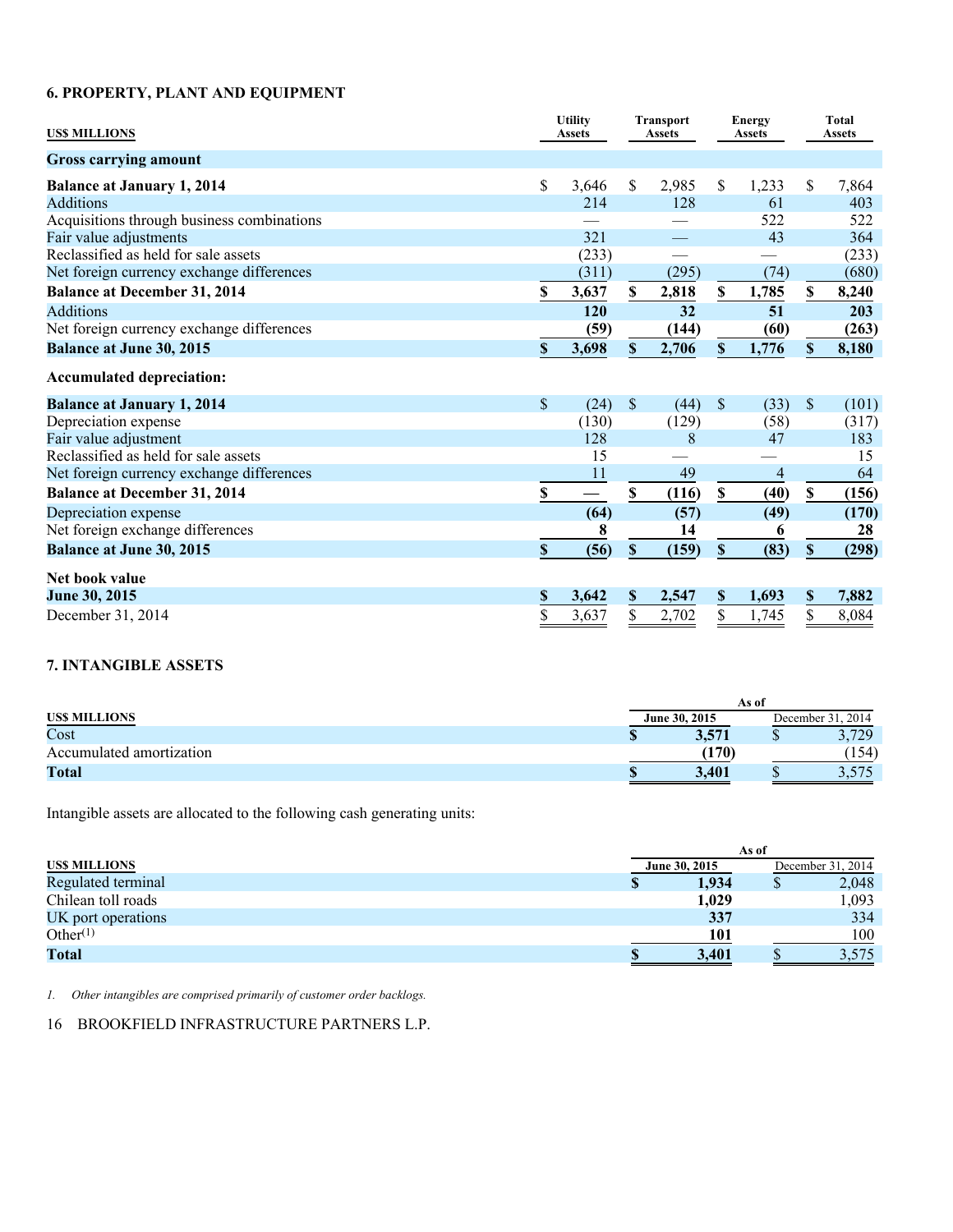The following table presents the change in the balance of intangible assets:

| <b>USS MILLIONS</b>             | As of<br>June 30, 2015 |
|---------------------------------|------------------------|
| Cost at beginning of the period | 3,729                  |
| Additions, net of disposals     |                        |
| Foreign currency translation    | (175)                  |
| <b>Balance at June 30, 2015</b> | 3,571                  |

The following table presents the accumulated amortization for Brookfield Infrastructure's intangible assets:

|                                                 | As of |               |
|-------------------------------------------------|-------|---------------|
| <b>USS MILLIONS</b>                             |       | June 30, 2015 |
| Accumulated amortization at beginning of period |       | (154)         |
| Amortization                                    |       | (26)          |
| Foreign currency translation                    |       | 10            |
| <b>Balance at June 30, 2015</b>                 |       | .170)         |

# **8. INVESTMENTS IN ASSOCIATES**

The following table represents the reconciliation of movement in the partnership's investments in associates:

| <b>USS MILLIONS</b>                                      | For the six months<br>ended June 30, 2015 | For the 12 months<br>ended December 31, 2014 |
|----------------------------------------------------------|-------------------------------------------|----------------------------------------------|
| Balance at beginning of period                           | 2,412                                     | 2,039                                        |
| Share of earnings for the period - continuing operations | 37                                        | 58                                           |
| Share of losses - discontinued operations                |                                           | (8)                                          |
| Foreign currency translation                             | (237)                                     | (307)                                        |
| Share of other reserves for the period - OCI             |                                           | 123                                          |
| <b>Distributions</b>                                     | (46)                                      | (38)                                         |
| Acquisitions, net of disposals $(1)$                     | 550                                       | 856                                          |
| Reclassification to asset held for sale(2)               |                                           | (311)                                        |
| <b>Ending balance</b>                                    | 2.716                                     | 2,412                                        |

*1. On March 31, 2015, Brookfield Infrastructure, through a Brookfield sponsored fund, acquired a 21% interest in a European telecommunications infrastructure operations for \$415 million. Brookfield Infrastructure has significant influence through its position in the business. Accordingly, Brookfield Infrastructure equity accounts for the entity.* 

*2. In the fourth quarter of 2014, Brookfield Infrastructure initiated a plan to dispose of its interest in its North American natural gas transmission business—see note 3 for additional information.*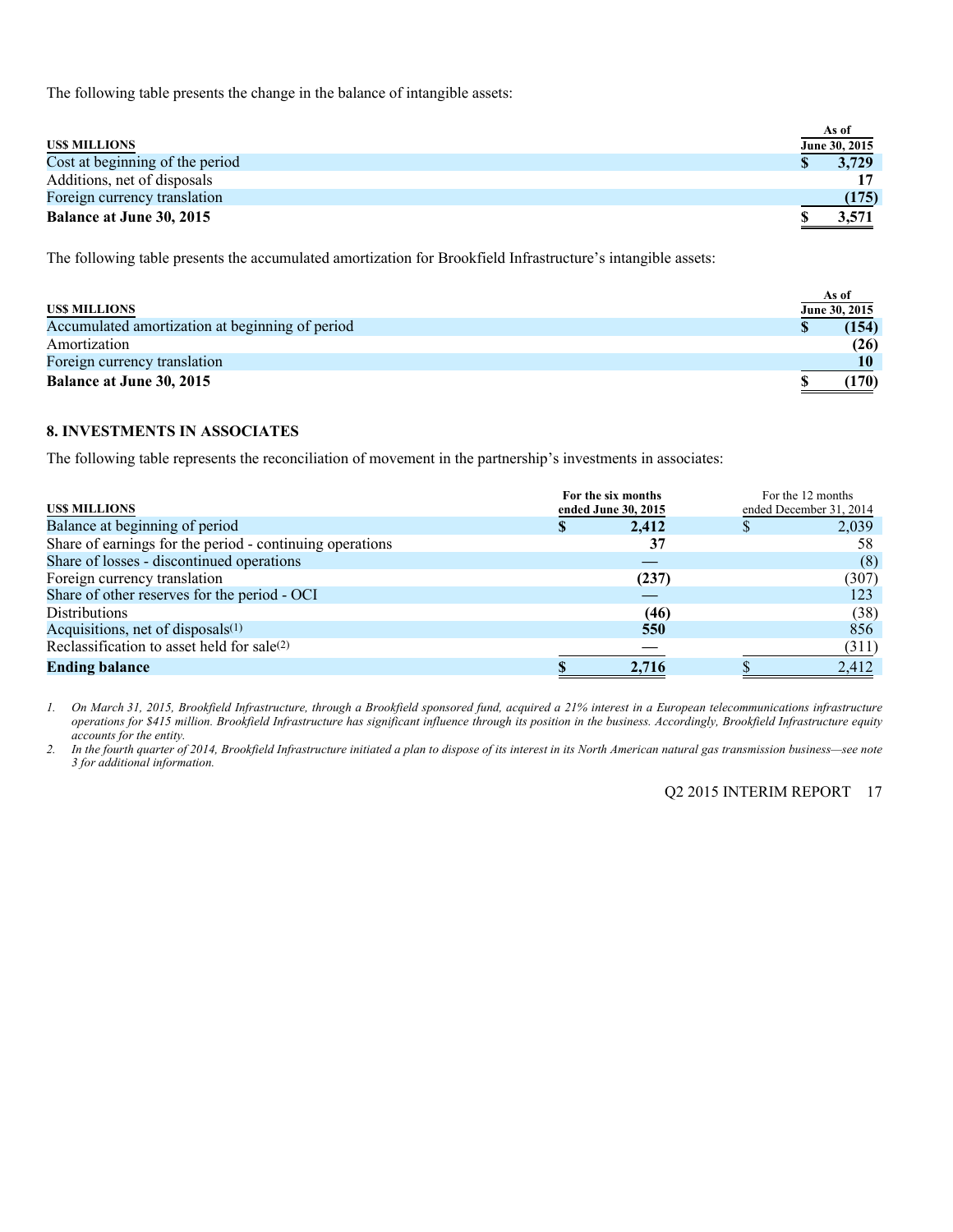The following table represents the carrying value of the partnership's investments in associates:

|                                                             | As of |               |                   |       |  |  |  |
|-------------------------------------------------------------|-------|---------------|-------------------|-------|--|--|--|
| <b>USS MILLIONS</b>                                         |       | June 30, 2015 | December 31, 2014 |       |  |  |  |
| Brazilian toll road operation                               |       | 966           |                   | 985   |  |  |  |
| South American transmission operation                       |       | 665           |                   | 724   |  |  |  |
| European telecommunications infrastructure operations $(1)$ |       | 416           |                   |       |  |  |  |
| Brazilian rail operation                                    |       | 281           |                   | 320   |  |  |  |
| Other associates $(2)$                                      |       | 388           |                   | 383   |  |  |  |
| <b>Ending balance</b>                                       |       | 2,716         |                   | 2,412 |  |  |  |

*1. On March 31, 2015, Brookfield Infrastructure, through a Brookfield sponsored fund, acquired a 21% interest in a European telecommunications infrastructure operations for \$415 million. Brookfield Infrastructure has significant influence through its position in the business. Accordingly, Brookfield Infrastructure equity accounts for the entity.* 

*2. Other includes the partnership's European port operation, Texas electricity transmission project, North American west coast container terminal and U.S. gas storage operation.* 

The following table summarizes the aggregate balances of investments in associates on a 100% basis:

|                          | As of |               |  |         |  |  |  |  |
|--------------------------|-------|---------------|--|---------|--|--|--|--|
| <b>USS MILLIONS</b>      |       | June 30, 2015 |  |         |  |  |  |  |
| Financial position:      |       |               |  |         |  |  |  |  |
| Total assets             |       | 23,643        |  | 20,135  |  |  |  |  |
| <b>Total liabilities</b> |       | (12, 634)     |  | (8,760) |  |  |  |  |
| Net assets               |       | 11.009        |  | 375     |  |  |  |  |

|                                                 |     | For the three-month<br>period ended June 30 |              | For the six-month<br>period ended June 30 |      |         |      |          |
|-------------------------------------------------|-----|---------------------------------------------|--------------|-------------------------------------------|------|---------|------|----------|
| US\$ MILLIONS                                   |     | 2015                                        | 2014         |                                           | 2015 |         | 2014 |          |
| Financial performance:                          |     |                                             |              |                                           |      |         |      |          |
| Total revenue                                   | S – | 1.054                                       | <sup>S</sup> | 738                                       |      | \$1.939 |      | \$ 1.455 |
| Total income for the period                     |     |                                             |              |                                           |      | 162     |      |          |
| Brookfield Infrastructure's share of net income |     | 20                                          |              |                                           |      |         |      | 18       |

#### **9. NON-RECOURSE BORROWINGS**

|                     | As of         |                      |  |  |  |  |  |
|---------------------|---------------|----------------------|--|--|--|--|--|
| <b>USS MILLIONS</b> | June 30, 2015 | 2014<br>December 31. |  |  |  |  |  |
| Current             | 320<br>ιD     | 41                   |  |  |  |  |  |
| Non-current         | 5,695         | 6,180                |  |  |  |  |  |
| Total               | 6.015         | $\sim$<br>0.ZZ 1     |  |  |  |  |  |

During the six months ended June 30, 2015 subsidiary repayments, net of borrowings, were \$134 million.

Foreign currency translation impacted non-recourse borrowings by \$72 million due to the depreciation of Australian dollar, Canadian dollar and Chilean peso denominated borrowings.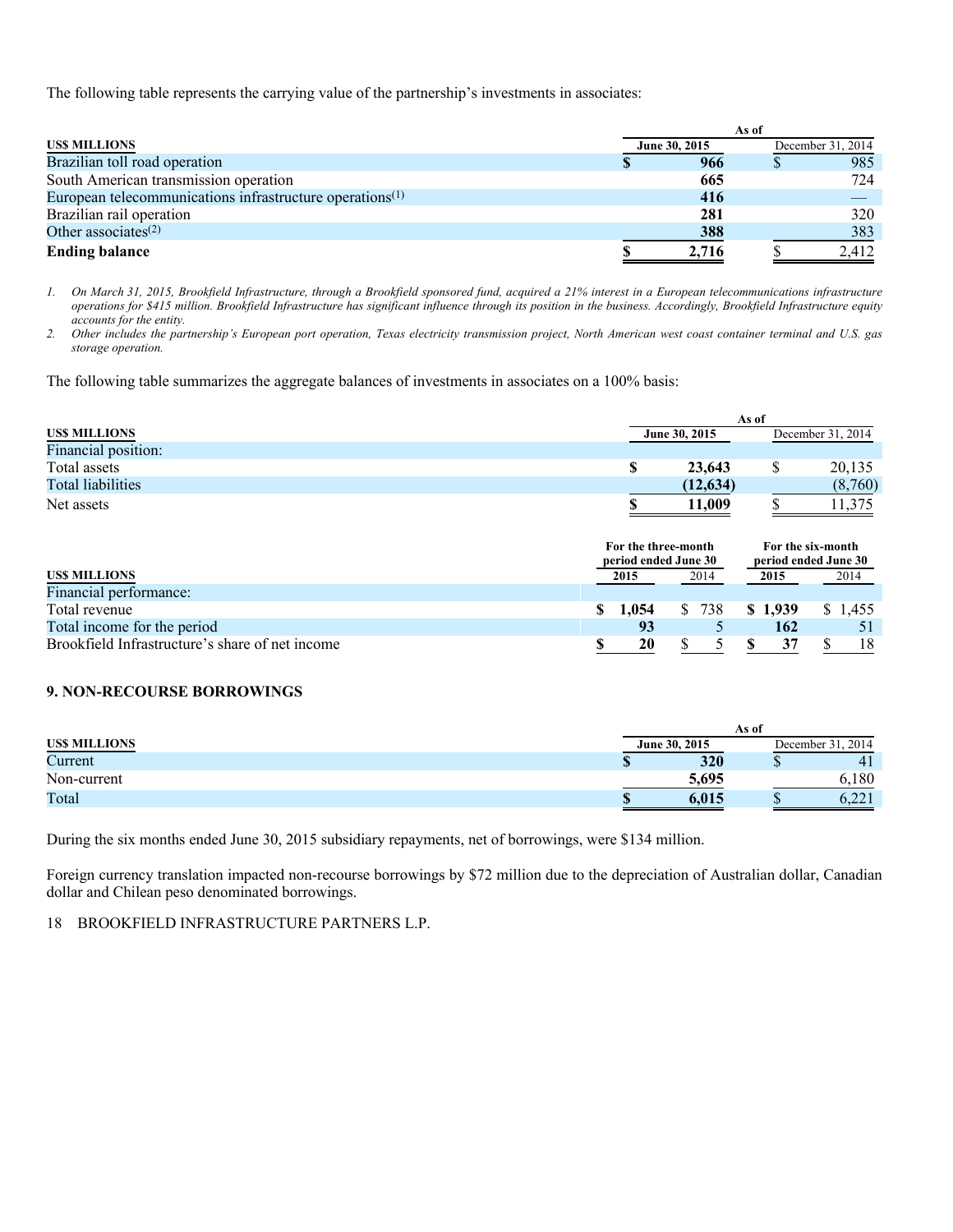#### **10. SEGMENTED INFORMATION**

IFRS 8, *Operating Segments*, requires operating segments to be determined based on internal reports that are regularly reviewed by the Executive Management and the Board of Directors for the purpose of allocating resources to the segment and to assessing its performance. Key measures used by the Chief Operating Decision Maker ("CODM") in assessing performance and in making resource allocation decisions are funds from operations ("FFO") and earnings before interest, tax, depreciation and amortization ("Adjusted EBITDA"), which enable the determination of cash return on the equity deployed. FFO is calculated as net income excluding the impact of depreciation and amortization, deferred income taxes, breakage and transaction costs, non-cash valuation gains or losses and other items. Adjusted EBITDA is calculated as FFO excluding the impact of interest expense, cash taxes and other income (expenses).

|                                                                                  |                  |                     |                                 | <b>Brookfield Infrastructure's Share</b> |                            |                                     |                                                     |                                                           |                                  |                                                  |
|----------------------------------------------------------------------------------|------------------|---------------------|---------------------------------|------------------------------------------|----------------------------|-------------------------------------|-----------------------------------------------------|-----------------------------------------------------------|----------------------------------|--------------------------------------------------|
| <b>FOR THE THREE MONTHS</b><br><b>ENDED JUNE 30, 2015</b><br><b>USS MILLIONS</b> | <b>Utilities</b> | <b>Transport</b>    | <b>Energy</b>                   | Communications<br>Infrastructure         | Corporate<br>& Other       | <b>Brookfield</b><br>Infrastructure | Contribution<br>from<br>investment<br>in associates | <b>Attributable</b><br>to non-<br>controlling<br>interest | <b>Discontinued</b><br>Operation | As per<br><b>IFRS</b><br>financials <sup>1</sup> |
| Revenues                                                                         | \$172            | $\mathbf{s}$<br>294 | \$84                            | 42<br>S                                  | $\mathbf{s}$               | S<br>592                            | $\mathbf{s}$<br>$(241)$ \$                          | 148                                                       | <sup>\$</sup><br>(33)            | 466<br>\$                                        |
| Costs attributed to                                                              |                  |                     |                                 |                                          |                            |                                     |                                                     |                                                           |                                  |                                                  |
| revenues                                                                         | (44)             | (151)               | (43)                            | (20)                                     |                            | (258)                               | 132                                                 | (84)                                                      | 13                               | (197)                                            |
| General & administrative                                                         |                  |                     |                                 |                                          |                            |                                     |                                                     |                                                           |                                  |                                                  |
| expenses                                                                         |                  |                     |                                 |                                          | (35)                       | (35)                                |                                                     |                                                           |                                  | (35)                                             |
| <b>Adjusted EBITDA</b>                                                           | 128              | 143                 | 41                              | 22                                       | (35)                       | 299                                 | (109)                                               | 64                                                        | (20)                             |                                                  |
| Other income (expense)                                                           | 1                | (4)                 | 1                               |                                          | 10                         | 8                                   | 3                                                   |                                                           |                                  | 11                                               |
| Interest expense                                                                 | (36)             | (35)                | (19)                            | (2)                                      | (7)                        | (99)                                | 20                                                  | (29)                                                      | 15                               | (93)                                             |
| <b>FFO</b>                                                                       | 93               | 104                 | 23                              | 20                                       | (32)                       | 208                                 | (86)                                                | 35                                                        | (5)                              |                                                  |
| Depreciation and                                                                 |                  |                     |                                 |                                          |                            |                                     |                                                     |                                                           |                                  |                                                  |
| amortization                                                                     | (39)             | (56)                | (12)                            | (16)                                     |                            | (123)                               | 54                                                  | (32)                                                      |                                  | (101)                                            |
| Deferred taxes                                                                   | (3)              | 1                   | (1)                             | 1                                        | $\overline{2}$             |                                     | (4)                                                 | 5                                                         | 1                                | $\overline{2}$                                   |
| Mark-to-market on                                                                |                  |                     |                                 |                                          |                            |                                     |                                                     |                                                           |                                  |                                                  |
| hedging items                                                                    | (10)             | (1)                 | (1)                             |                                          | (25)                       | (37)                                |                                                     | 5                                                         |                                  | (32)                                             |
| Valuation (losses) gains                                                         |                  |                     |                                 |                                          |                            |                                     |                                                     |                                                           |                                  |                                                  |
| and other                                                                        | (10)             | (14)                | (7)                             |                                          | 1                          | (30)                                | <b>16</b>                                           | (6)                                                       | 4                                | (16)                                             |
| Share of earnings from                                                           |                  |                     |                                 |                                          |                            |                                     |                                                     |                                                           |                                  |                                                  |
| associates                                                                       |                  |                     |                                 |                                          |                            |                                     | 20                                                  |                                                           |                                  | 20                                               |
| Loss from discontinued                                                           |                  |                     |                                 |                                          |                            |                                     |                                                     |                                                           |                                  |                                                  |
| operations, net of tax                                                           |                  |                     |                                 |                                          |                            |                                     |                                                     |                                                           |                                  |                                                  |
| Net income attributable to                                                       |                  |                     |                                 |                                          |                            |                                     |                                                     |                                                           |                                  |                                                  |
| non-controlling interest                                                         |                  |                     |                                 |                                          |                            |                                     |                                                     | (7)                                                       |                                  | (7)                                              |
| Net income (loss)                                                                |                  |                     |                                 |                                          |                            |                                     |                                                     |                                                           |                                  |                                                  |
| attributable to                                                                  |                  |                     |                                 |                                          |                            |                                     |                                                     |                                                           |                                  |                                                  |
| partnership <sup>(2)</sup>                                                       | 31<br>S.         | $\mathbf{\$}$<br>34 | $\mathbf{\$}$<br>$\overline{2}$ | S<br>5                                   | $\mathbf{\$}$<br>$(54)$ \$ | 18                                  | \$                                                  |                                                           |                                  | 18<br>\$                                         |

*1. The above table provides each segment's results in the format that management organizes its segments to make operating decisions and assess performance. Each segment is presented on a proportionate basis, taking into account Brookfield Infrastructure's ownership in operations accounted for using the consolidation and equity methods under IFRS. The above table reconciles Brookfield Infrastructure's proportionate results to the partnership's condensed and consolidated statements of operating results on a line by line basis by aggregating the components comprising the earnings from the partnership's investments in associates and reflecting the portion of each line item attributable to non-controlling interests.* 

*2. Includes net income attributable to non-controlling interest – Redeemable Partnership Units held by Brookfield, general partner and limited partners.*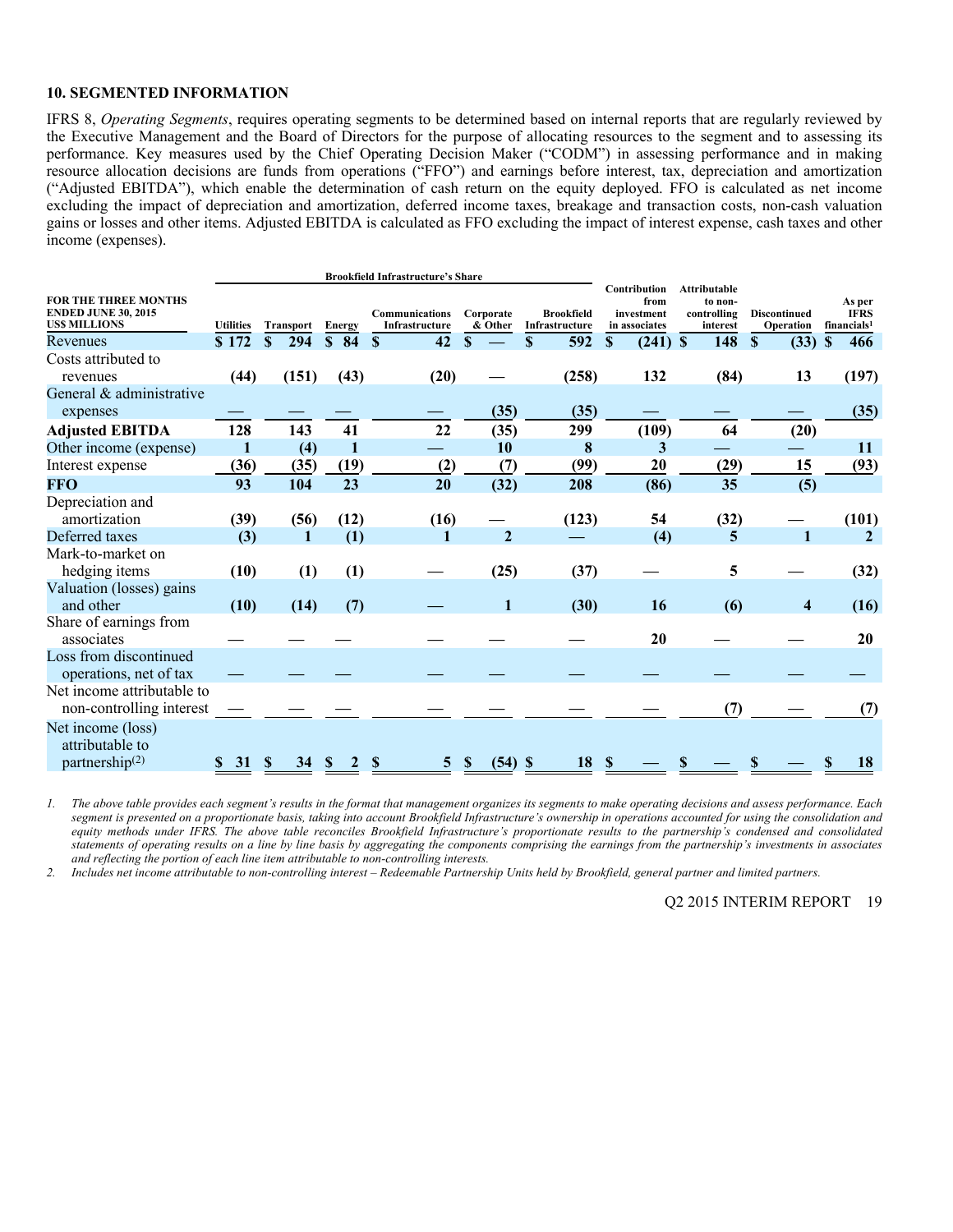|                                                                                  |                  |                  |                    | <b>Brookfield Infrastructure's Share</b> |                                     |                                                     |                                                           |                                  |                                                  |
|----------------------------------------------------------------------------------|------------------|------------------|--------------------|------------------------------------------|-------------------------------------|-----------------------------------------------------|-----------------------------------------------------------|----------------------------------|--------------------------------------------------|
| <b>FOR THE THREE MONTHS</b><br><b>ENDED JUNE 30, 2014</b><br><b>USS MILLIONS</b> | <b>Utilities</b> | <b>Transport</b> | <b>Energy</b>      | Corporate<br>& Other                     | <b>Brookfield</b><br>Infrastructure | Contribution<br>from<br>investment<br>in associates | <b>Attributable</b><br>to non-<br>controlling<br>interest | <b>Discontinued</b><br>Operation | As per<br><b>IFRS</b><br>financials <sup>1</sup> |
| Revenues                                                                         | \$187            | \$<br>309        | 72<br>$\mathbb{S}$ | \$.                                      | 568<br>\$.                          | \$<br>(197)                                         | 148<br>$\mathbb{S}$                                       | \$<br>(31)                       | 488<br>\$                                        |
| Costs attributed to revenues                                                     | (57)             | (161)            | (39)               |                                          | (257)                               | 104                                                 | (75)                                                      | 13                               | (215)                                            |
| General & administrative                                                         |                  |                  |                    |                                          |                                     |                                                     |                                                           |                                  |                                                  |
| expenses                                                                         |                  |                  |                    | (29)                                     | (29)                                |                                                     |                                                           |                                  | (29)                                             |
| <b>Adjusted EBITDA</b>                                                           | 130              | 148              | 33                 | (29)                                     | 282                                 | (93)                                                | 73                                                        | (18)                             |                                                  |
| Other income (expense)                                                           | $\overline{2}$   | (9)              |                    | 10                                       | 3                                   | 5                                                   | (2)                                                       |                                  | 6                                                |
| Interest expense                                                                 | (40)             | (45)             | (17)               | (3)                                      | (105)                               | 27                                                  | (26)                                                      | 14                               | (90)                                             |
| <b>FFO</b>                                                                       | 92               | 94               | 16                 | (22)                                     | 180                                 | (61)                                                | 45                                                        | (4)                              |                                                  |
| Depreciation and amortization                                                    | (40)             | (59)             | (17)               |                                          | (116)                               | 39                                                  | (27)                                                      | 10                               | (94)                                             |
| Deferred taxes                                                                   | (9)              | 3                | 3                  |                                          | (2)                                 | (5)                                                 | (6)                                                       | (3)                              | (16)                                             |
| Mark-to-market on hedging items                                                  | 2                | (2)              |                    | (19)                                     | (19)                                | (3)                                                 |                                                           |                                  | (22)                                             |
| Valuation (losses) gains and other                                               | (10)             | (19)             | (1)                |                                          | (30)                                | 25                                                  | 17                                                        |                                  | 13                                               |
| Share of earnings from associates                                                |                  |                  |                    |                                          |                                     | 5                                                   |                                                           |                                  | 5                                                |
| Loss from discontinued<br>operations, net of tax                                 |                  |                  |                    |                                          |                                     |                                                     |                                                           | (4)                              | (4)                                              |
| Net income attributable to non-                                                  |                  |                  |                    |                                          |                                     |                                                     |                                                           |                                  |                                                  |
| controlling interest                                                             |                  |                  |                    |                                          |                                     |                                                     | (29)                                                      |                                  | (29)                                             |
| Net income (loss) attributable to<br>partnership $(2)$                           | 35               | 17               |                    | (40)                                     | 13                                  |                                                     |                                                           |                                  | 13                                               |

|                                                                                | <b>Brookfield Infrastructure's Share</b> |                    |                     |                                         |                      |                                     |                                                            |                                                           |                                         |                                                  |
|--------------------------------------------------------------------------------|------------------------------------------|--------------------|---------------------|-----------------------------------------|----------------------|-------------------------------------|------------------------------------------------------------|-----------------------------------------------------------|-----------------------------------------|--------------------------------------------------|
| <b>FOR THE SIX MONTHS</b><br><b>ENDED JUNE 30, 2015</b><br><b>USS MILLIONS</b> | <b>Utilities</b>                         | <b>Transport</b>   | Energy              | <b>Communications</b><br>Infrastructure | Corporate<br>& Other | <b>Brookfield</b><br>Infrastructure | <b>Contribution</b><br>from<br>investment<br>in associates | <b>Attributable</b><br>to non-<br>controlling<br>interest | <b>Discontinued</b><br><b>Operation</b> | As per<br><b>IFRS</b><br>financials <sup>1</sup> |
| Revenues                                                                       | \$340                                    | $\mathbf S$<br>585 | \$178               | 42<br>$\mathbf{s}$                      | $\mathbf{s}$         | \$<br>1,145                         | (441)<br><sup>\$</sup>                                     | 297<br><sup>\$</sup>                                      | S<br>(69)                               | 932<br>\$                                        |
| Costs attributed to<br>revenues                                                | (82)                                     | (303)              | (92)                | (20)                                    |                      | (497)                               | 243                                                        | (172)                                                     | 26                                      | (400)                                            |
| General & administrative<br>expenses                                           |                                          |                    |                     |                                         | (69)                 | (69)                                |                                                            |                                                           |                                         | (69)                                             |
| <b>Adjusted EBITDA</b>                                                         | 258                                      | 282                | 86                  | 22                                      | (69)                 | 579                                 | (198)                                                      | 125                                                       | (43)                                    |                                                  |
| Other income (expense)                                                         | $\overline{2}$                           | (7)                | 1                   |                                         | 15                   | 11                                  | 5                                                          | (2)                                                       |                                         | 14                                               |
| Interest expense                                                               | (72)                                     | (75)               | (36)                | (2)                                     | (11)                 | (196)                               | 42                                                         | (58)                                                      | 29                                      | (183)                                            |
| <b>FFO</b>                                                                     | 188                                      | 200                | 51                  | 20                                      | (65)                 | 394                                 | (151)                                                      | 65                                                        | (14)                                    |                                                  |
| Depreciation and<br>amortization                                               | (77)                                     | (110)              | (22)                | (16)                                    |                      | (225)                               | 92                                                         | (63)                                                      |                                         | (196)                                            |
| Deferred taxes                                                                 | (16)                                     | 3                  |                     | 1                                       | $\overline{\bf 4}$   | (8)                                 | (5)                                                        | 8                                                         | $\overline{\mathbf{4}}$                 | (1)                                              |
| Mark-to-market on<br>hedging items                                             | (2)                                      | (1)                | (1)                 |                                         | 44                   | 40                                  |                                                            | 18                                                        |                                         | 58                                               |
| Valuation (losses) gains<br>and other                                          | (13)                                     | (22)               | (9)                 |                                         | (7)                  | (51)                                | 27                                                         | (5)                                                       | 10                                      | (19)                                             |
| Share of earnings from<br>associates                                           |                                          |                    |                     |                                         |                      |                                     | 37                                                         |                                                           |                                         | 37                                               |
| Loss from discontinued<br>operations, net of tax                               |                                          |                    |                     |                                         |                      |                                     |                                                            |                                                           |                                         |                                                  |
| Net income attributable to<br>non-controlling interest                         |                                          |                    |                     |                                         |                      |                                     |                                                            | (23)                                                      |                                         | (23)                                             |
| Net income (loss)<br>attributable to<br>partnership $(2)$                      | 80                                       | 70                 | -19<br><sup>S</sup> | <b>S</b>                                | (24)                 | 150<br>-S                           |                                                            |                                                           |                                         | <b>150</b>                                       |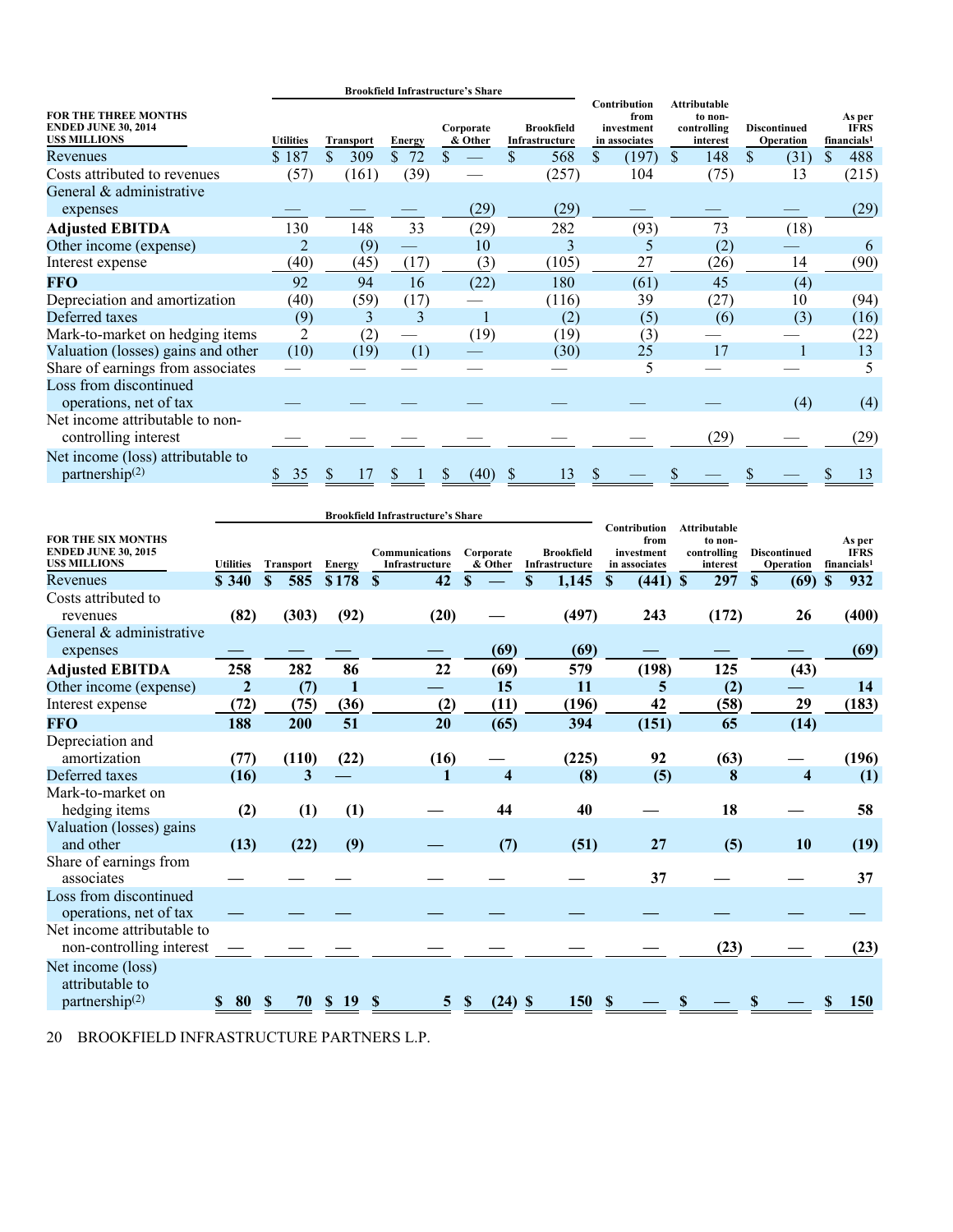|                                                                                |                  |                  |               | <b>Brookfield Infrastructure's Share</b> |                                     |                                                            |                                                           |                                  |                                                  |
|--------------------------------------------------------------------------------|------------------|------------------|---------------|------------------------------------------|-------------------------------------|------------------------------------------------------------|-----------------------------------------------------------|----------------------------------|--------------------------------------------------|
| <b>FOR THE SIX MONTHS</b><br><b>ENDED JUNE 30, 2014</b><br><b>USS MILLIONS</b> | <b>Utilities</b> | <b>Transport</b> | <b>Energy</b> | Corporate<br>& Other                     | <b>Brookfield</b><br>Infrastructure | <b>Contribution</b><br>from<br>investment<br>in associates | <b>Attributable</b><br>to non-<br>controlling<br>interest | <b>Discontinued</b><br>Operation | As per<br><b>IFRS</b><br>financials <sup>1</sup> |
| Revenues                                                                       | \$363            | \$<br>595        | \$163         |                                          | 1,121                               | (380)<br>\$                                                | 298<br>\$.                                                | \$<br>(71)                       | 968<br>S                                         |
| Costs attributed to revenues                                                   | (107)            | (303)            | (86)          |                                          | (496)                               | 198                                                        | (153)                                                     | 24                               | (427)                                            |
| General & administrative                                                       |                  |                  |               |                                          |                                     |                                                            |                                                           |                                  |                                                  |
| expenses                                                                       |                  |                  |               | (56)                                     | (56)                                |                                                            |                                                           |                                  | (56)                                             |
| <b>Adjusted EBITDA</b>                                                         | 256              | 292              | 77            | (56)                                     | 569                                 | (182)                                                      | 145                                                       | (47)                             |                                                  |
| Other income (expense)                                                         | 4                | (16)             |               | 16                                       | 4                                   | 8                                                          | (3)                                                       |                                  | 9                                                |
| Interest expense                                                               | (79)             | (87)             | (35)          | (6)                                      | (207)                               | 52                                                         | (51)                                                      | 29                               | (177)                                            |
| <b>FFO</b>                                                                     | 181              | 189              | 42            | (46)                                     | 366                                 | (122)                                                      | 91                                                        | (18)                             |                                                  |
| Depreciation and amortization                                                  | (79)             | (120)            | (34)          |                                          | (233)                               | 80                                                         | (52)                                                      | 20                               | (185)                                            |
| Deferred taxes                                                                 | (15)             | 10               | (1)           | 5                                        | (1)                                 | (15)                                                       | (7)                                                       |                                  | (22)                                             |
| Mark-to-market on hedging items                                                | 4                | 3                |               | (42)                                     | (35)                                | (3)                                                        |                                                           |                                  | (38)                                             |
| Valuation (losses) gains and other                                             | (19)             | (32)             | 3             | (4)                                      | (52)                                | 42                                                         | 9                                                         | $\overline{2}$                   |                                                  |
| Share of earnings from associates                                              |                  |                  |               |                                          |                                     | 18                                                         |                                                           |                                  | 18                                               |
| Loss from discontinued                                                         |                  |                  |               |                                          |                                     |                                                            |                                                           |                                  |                                                  |
| operations, net of tax                                                         |                  |                  |               |                                          |                                     |                                                            |                                                           | (5)                              | (5)                                              |
| Net income attributable to non-                                                |                  |                  |               |                                          |                                     |                                                            |                                                           |                                  |                                                  |
| controlling interest                                                           |                  |                  |               |                                          |                                     |                                                            | (41)                                                      |                                  | (41)                                             |
| Net income (loss) attributable to                                              |                  |                  |               |                                          |                                     |                                                            |                                                           |                                  |                                                  |
| partnership $(2)$                                                              |                  | 50               | S<br>10       | (87                                      | 45                                  |                                                            |                                                           |                                  | 45                                               |

#### **Segment assets**

For the purpose of monitoring segment performance and allocating resources between segments, Brookfield Infrastructure's Executive Management and Board of Directors monitor the assets, including investments accounted for using the equity method, attributable to each segment.

The following is an analysis of Brookfield Infrastructure's assets by operating segment for the periods under review:

|                                                                          | <b>Total attributable to Brookfield Infrastructure</b> |                      |                          |                                                |                                     |                                                                                                         |                                                                              |                                                             |                                                           |                                                              |  |
|--------------------------------------------------------------------------|--------------------------------------------------------|----------------------|--------------------------|------------------------------------------------|-------------------------------------|---------------------------------------------------------------------------------------------------------|------------------------------------------------------------------------------|-------------------------------------------------------------|-----------------------------------------------------------|--------------------------------------------------------------|--|
| <b>AS AT JUNE 30, 2015</b><br><b>USS MILLIONS</b><br><b>Total assets</b> | <b>Utilities</b><br>\$4,653                            | Transport<br>\$4,593 | <b>Energy</b><br>\$1,851 | <b>Communications</b><br>Infrastructure<br>845 | Corporate<br>& Other<br>(227)<br>Ъ. | <b>Brookfield</b><br>Infrastructure<br>11,715<br><b>Total attributable to Brookfield Infrastructure</b> | <b>Contribution</b><br>from<br>investment<br>in associates<br>(3,099)<br>пĐ. | Attributable<br>to non-<br>controlling<br>interest<br>3,934 | Working<br>capital<br>adjustment<br>4,402<br>$\mathbf{r}$ | As per<br><b>IFRS</b><br>financials <sup>1</sup><br>\$16,952 |  |
|                                                                          |                                                        |                      |                          |                                                |                                     |                                                                                                         | <b>Contribution</b>                                                          | Attributable                                                |                                                           |                                                              |  |
|                                                                          |                                                        |                      |                          |                                                |                                     |                                                                                                         | from                                                                         | to non-                                                     | Working                                                   | As per                                                       |  |
| AS AT DECEMBER 31, 2014                                                  |                                                        |                      |                          | Communications                                 | Corporate                           | <b>Brookfield</b>                                                                                       | investment                                                                   | controlling                                                 | capital                                                   | <b>IFRS</b>                                                  |  |
| <b>USS MILLIONS</b>                                                      | <b>Utilities</b>                                       | Transport            | <b>Energy</b>            | Infrastructure                                 | & Other                             | Infrastructure                                                                                          | in associates                                                                | interest                                                    | adjustment                                                | financials <sup>1</sup>                                      |  |
| <b>Total assets</b>                                                      | \$4,805                                                | \$4.970              | \$1,816                  |                                                | (56)                                | 11,535                                                                                                  | (1,944)                                                                      | 4,284                                                       | 2,620<br>S.                                               | \$16,495                                                     |  |

*1. The above tables provide each segment's assets in the format that management organizes its segments to make operating decisions and assess performance. Each segment is presented on a proportionate basis, taking into account Brookfield Infrastructure's ownership in operations using consolidation and the equity method whereby the partnership either controls or exercises significant influence over the investment respectively. The above table reconciles Brookfield Infrastructure's proportionate assets to total assets presented on the partnership's consolidated statements of financial position by removing net liabilities contained within investments in associates and reflecting the assets attributable to non-controlling interests, and adjusting for working capital assets which are netted against working capital liabilities.*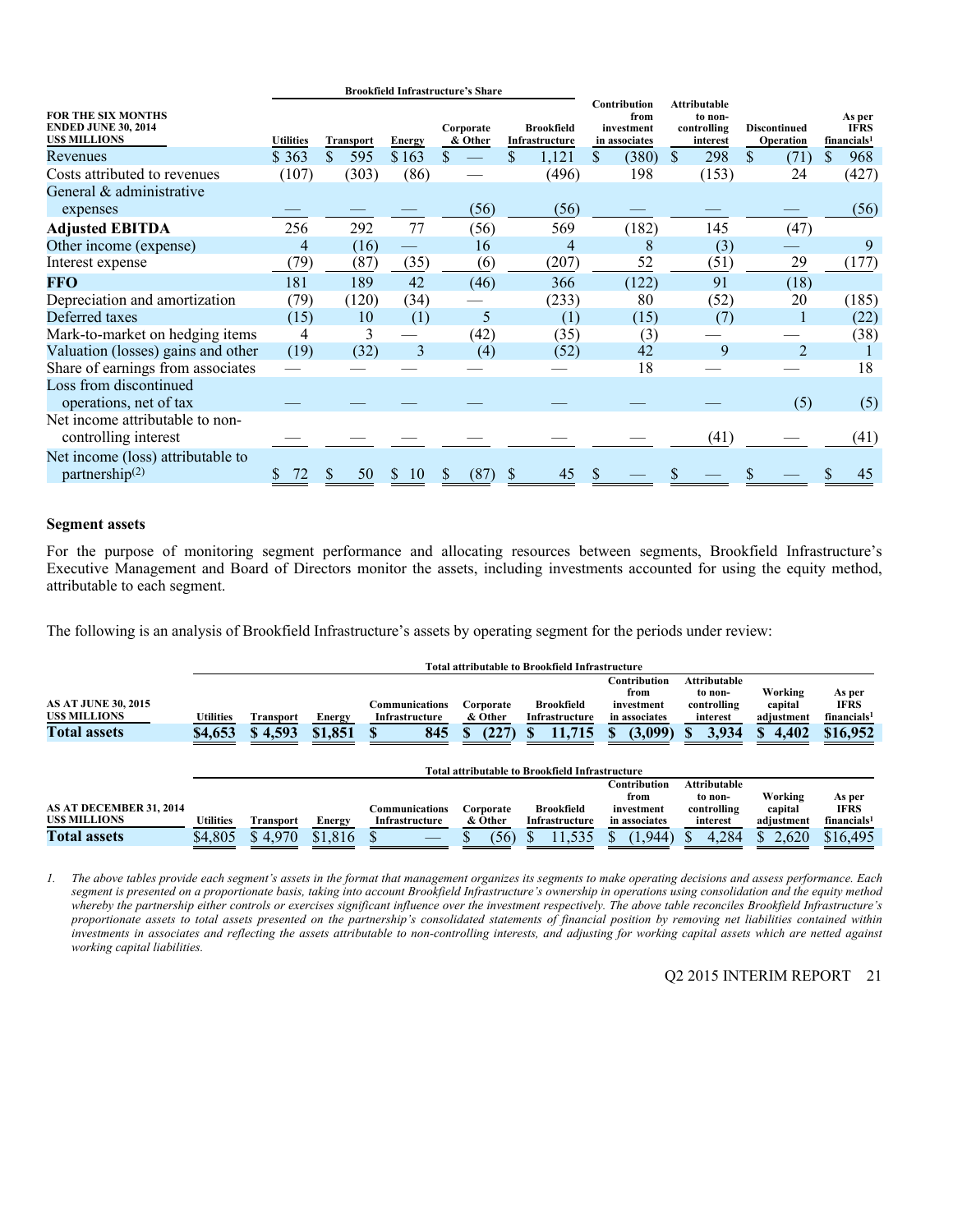#### **11. SUBSIDIARY PUBLIC ISSUERS**

In December 2014, wholly-owned subsidiaries of Brookfield Infrastructure, Brookfield Infrastructure Finance ULC, Brookfield Infrastructure Finance LLC, Brookfield Infrastructure Finance Pty Ltd and Brookfield Infrastructure Finance Limited (collectively, the "Debt Issuers") and Brookfield Infrastructure Preferred Equity Inc. (collectively with the Debt Issuers, the "Issuers"), filed a base shelf prospectus qualifying the distribution of debt securities and Class A preference shares in Canada. The Issuers may offer and sell these instruments in one or more issuances in the aggregate, of up to C\$1 billion (or the equivalent in other currencies).

On October 10, 2012, wholly-owned subsidiaries of Brookfield Infrastructure executed a C\$400 million, five year medium term note offering in the Canadian bond market with a coupon of 3.5%, which was swapped into U.S. dollars on a matched maturity basis at an all in rate of 2.7%.

On March 11, 2015 Brookfield Infrastructure issued C\$450 million of medium-term notes maturing March 11, 2022 with a coupon of 3.5%, which was swapped into U.S. dollars on a matched maturity basis at an all-in rate of 3.9%.

These notes are unconditionally guaranteed by Brookfield Infrastructure Partners L.P., Brookfield Infrastructure L.P., and whollyowned subsidiaries, Brookfield Infrastructure Holdings (Canada) Inc., Brookfield Infrastructure US Holdings I Corporation, Brookfield Infrastructure LLC and BIP Bermuda Holdings I Limited.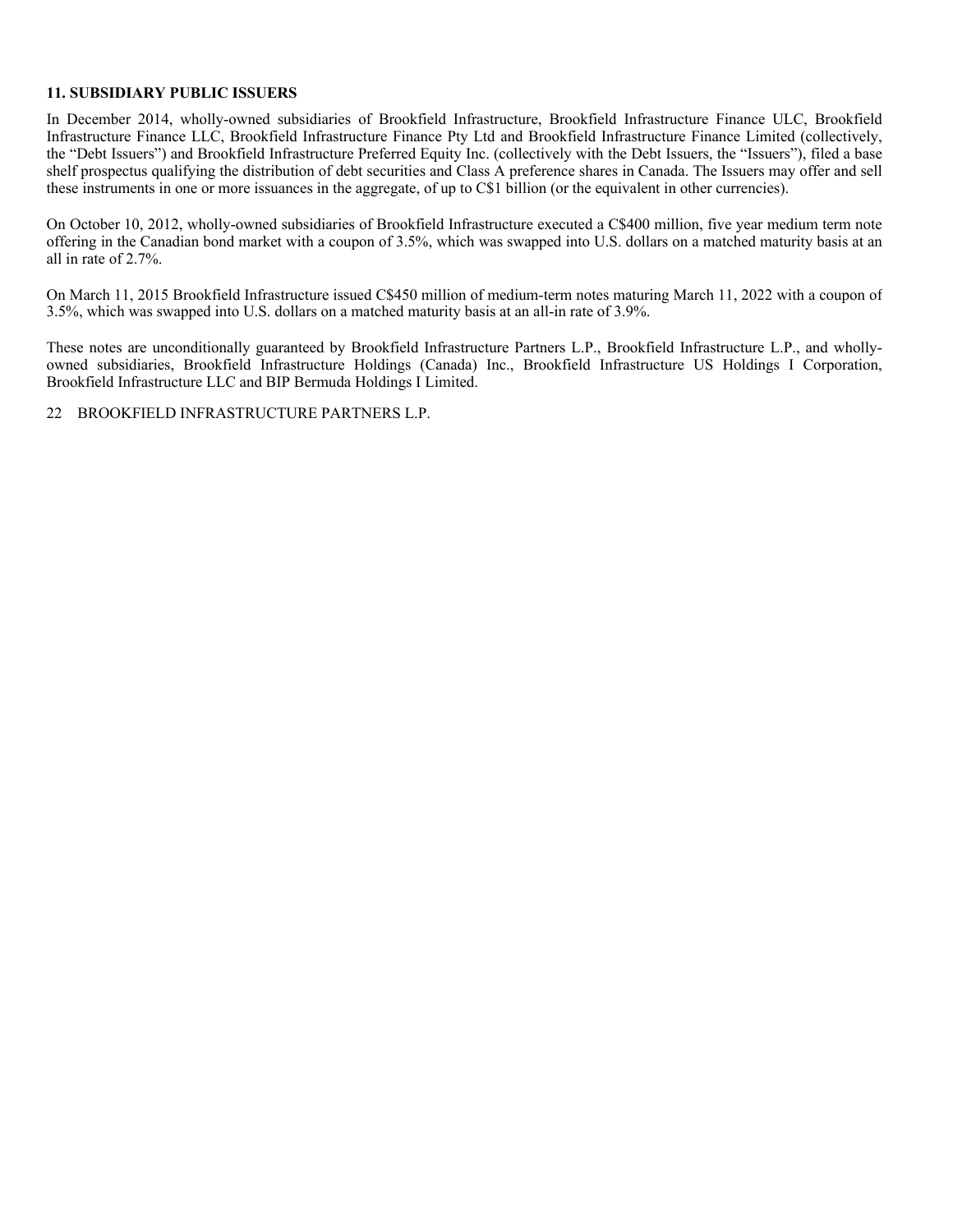The following tables set forth consolidated summary financial information for Brookfield Infrastructure and the Issuers:

| FOR THE THREE MONTHS ENDED JUNE 30, 2015                                       |                           | <b>Brookfield</b><br>Infrastructure(2) |               | <b>The Issuers</b> |                           | <b>Subsidiaries of the</b><br>partnership other<br>than the Issuers $(3)$ |              | Consolidating<br>adjustments <sup>(4)</sup> |                           | <b>Brookfield</b><br>Infrastructure<br>consolidated |
|--------------------------------------------------------------------------------|---------------------------|----------------------------------------|---------------|--------------------|---------------------------|---------------------------------------------------------------------------|--------------|---------------------------------------------|---------------------------|-----------------------------------------------------|
| Revenues                                                                       | $\mathbf S$               |                                        | $\mathbf S$   |                    | \$                        | 466                                                                       | $\mathbf{s}$ |                                             | $\mathbf{s}$              | 466                                                 |
| Net income (loss) attributable to partnership <sup>(1)</sup>                   |                           | 1                                      |               |                    |                           | 390                                                                       |              | (373)                                       |                           | 18                                                  |
| FOR THE THREE MONTHS ENDED JUNE 30, 2014                                       |                           |                                        |               |                    |                           |                                                                           |              |                                             |                           |                                                     |
| Revenues                                                                       | $\mathsf{\$}$             |                                        | $\mathbf S$   |                    | $\mathsf{\$}$             | 488                                                                       | $\mathbf S$  |                                             | $\mathcal{S}$             | 488                                                 |
| Net income (loss) from continuing operations                                   |                           |                                        |               |                    |                           |                                                                           |              |                                             |                           |                                                     |
| attributable to partnership                                                    |                           | 4                                      |               |                    |                           | 178                                                                       |              | (166)                                       |                           | 16                                                  |
| Net income (loss) attributable to partnership <sup>(1)</sup>                   |                           |                                        |               |                    |                           | 175                                                                       |              | (163)                                       |                           | 13                                                  |
| FOR THE SIX MONTHS ENDED JUNE 30, 2015                                         |                           |                                        |               |                    |                           |                                                                           |              |                                             |                           |                                                     |
| Revenues                                                                       | $\boldsymbol{\mathsf{S}}$ |                                        | <sup>\$</sup> |                    | $\boldsymbol{\mathsf{S}}$ | 932                                                                       | \$           |                                             | $\mathbf S$               | 932                                                 |
| Net income (loss) attributable to partnership $(1)$                            |                           | 85                                     |               |                    |                           | 778                                                                       |              | (713)                                       |                           | 150                                                 |
| FOR THE SIX MONTHS ENDED JUNE 30, 2014                                         |                           |                                        |               |                    |                           |                                                                           |              |                                             |                           |                                                     |
| Revenues                                                                       | \$                        |                                        | $\mathbf S$   | <u>e a</u>         | \$                        | 968                                                                       | \$           |                                             | $\mathsf{\$}$             | 968                                                 |
| Net income (loss) from continuing operations                                   |                           | 20                                     |               |                    |                           |                                                                           |              |                                             |                           |                                                     |
| attributable to partnership                                                    |                           |                                        |               |                    |                           | 248                                                                       |              | (219)                                       |                           | 49                                                  |
| Net income (loss) attributable to partnership <sup>(1)</sup>                   |                           | 16                                     |               |                    |                           | 244                                                                       |              | (215)                                       |                           | 45                                                  |
| <b>AS AT JUNE 30, 2015</b>                                                     |                           |                                        |               |                    |                           |                                                                           |              |                                             |                           |                                                     |
| <b>Current</b> assets                                                          | $\mathbf S$               |                                        | $\mathbf S$   | 3                  | $\boldsymbol{\mathsf{S}}$ | 2,015                                                                     | $\mathbf S$  | (3)                                         | $\boldsymbol{\mathsf{S}}$ | 2,015                                               |
| Non-current assets                                                             |                           | 3,827                                  |               | 331                |                           | 14,937                                                                    |              | (4, 158)                                    |                           | 14,937                                              |
| <b>Current liabilities</b>                                                     |                           |                                        |               | 5                  |                           | 1,249                                                                     |              | (5)                                         |                           | 1,249                                               |
| Non-current liabilities                                                        |                           |                                        |               | 690                |                           | 11,122                                                                    |              | (3,020)                                     |                           | 8,792                                               |
| Non-controlling interests - Redeemable Partnership                             |                           |                                        |               |                    |                           |                                                                           |              |                                             |                           |                                                     |
| units held by Brookfield                                                       |                           |                                        |               |                    |                           | 1,519                                                                     |              |                                             |                           | 1,519                                               |
| Non-controlling interests – in operating                                       |                           |                                        |               |                    |                           |                                                                           |              |                                             |                           |                                                     |
| subsidiaries                                                                   |                           |                                        |               |                    |                           | 1,410                                                                     |              |                                             |                           | 1,410                                               |
| AS AT DECEMBER 31, 2014                                                        |                           |                                        |               |                    |                           |                                                                           |              |                                             |                           |                                                     |
| <b>Current</b> assets                                                          | $\mathsf{\$}$             |                                        | $\mathbb{S}$  | $\mathfrak{Z}$     | \$                        | 1,560                                                                     | \$           | (3)                                         | \$                        | 1,560                                               |
|                                                                                |                           | 3,493                                  |               | 351                |                           | 14,935                                                                    |              | (3, 844)                                    |                           | 14,935                                              |
| Non-current assets<br><b>Current liabilities</b>                               |                           |                                        |               | 5                  |                           | 821                                                                       |              | (5)                                         |                           | 821                                                 |
|                                                                                |                           |                                        |               | 350                |                           |                                                                           |              |                                             |                           |                                                     |
| Non-current liabilities                                                        |                           |                                        |               |                    |                           | 11,461                                                                    |              | (2, 459)                                    |                           | 9,352                                               |
| Non-controlling interests - Redeemable Partnership<br>Units held by Brookfield |                           |                                        |               |                    |                           | 1,321                                                                     |              |                                             |                           | 1,321                                               |
| Non-controlling interests $-$ in operating<br>subsidiaries                     |                           |                                        |               |                    |                           | 1,444                                                                     |              |                                             |                           | 1,444                                               |
|                                                                                |                           |                                        |               |                    |                           |                                                                           |              |                                             |                           |                                                     |

*1. Includes net income (loss) attributable to non-controlling interest – Redeemable Partnership Units held by Brookfield, general partner and limited partners.* 

*2. Includes investments in all subsidiaries of the partnership under the equity method.* 

*3. Includes investments in all subsidiaries of the partnership other than the Issuers on a consolidated basis.* 

*4. Includes elimination of intercompany transactions and balances necessary to present Brookfield Infrastructure on a consolidated basis.*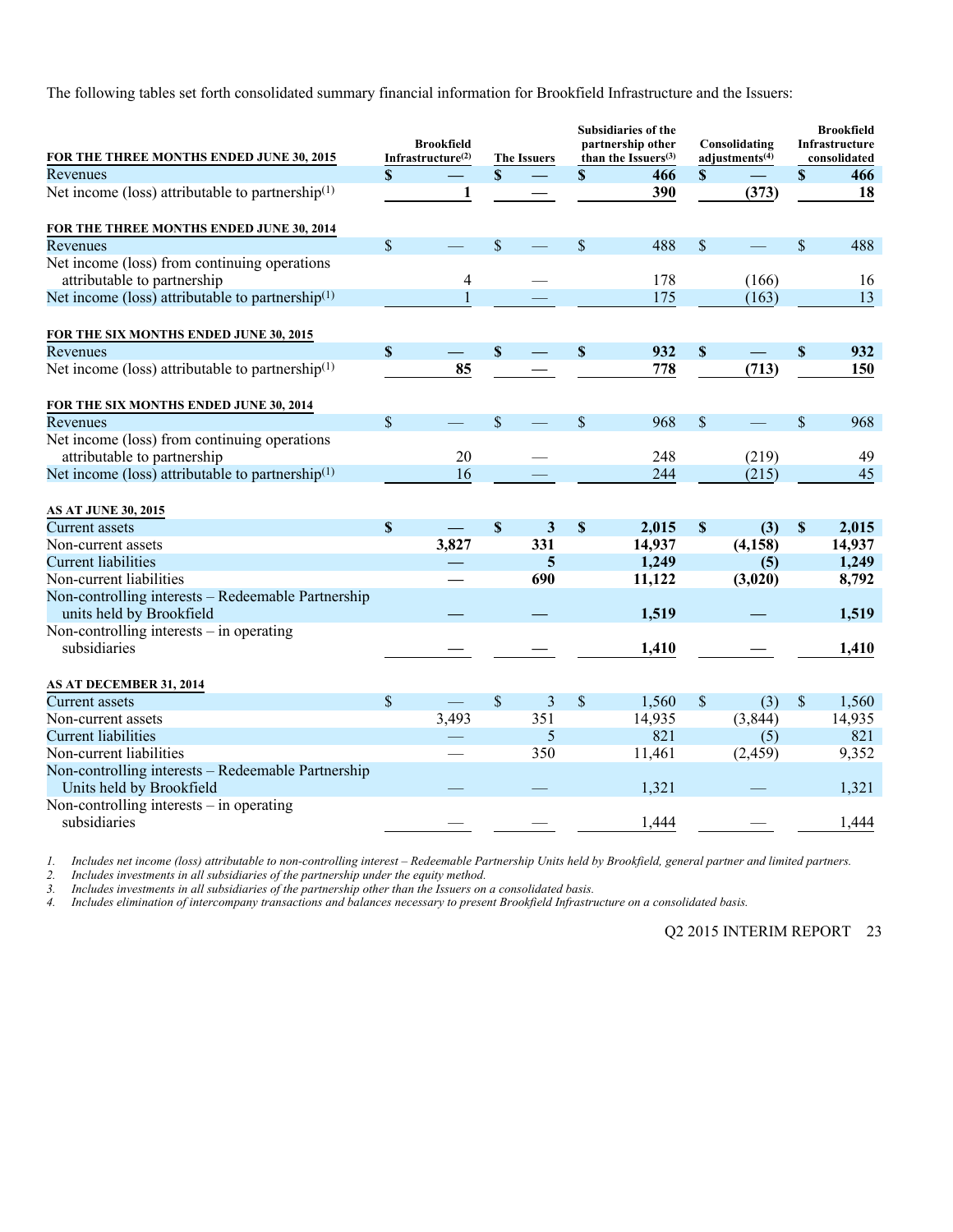#### **12. PARTNERSHIP CAPITAL**

The partnership's capital structure is comprised of three classes of partnership units: limited partnership units, general partnership units and preferred partnership units and the Holding LP's capital structure is composed of four classes of partnership units: special limited partner units, managing general partner units, Redeemable Partnership Units held by Brookfield and preferred partnership units.

#### **a) General and Limited Partnership Capital**

|                       |               | General partnership units | Limited partnership units |               | Total         |               |  |  |  |
|-----------------------|---------------|---------------------------|---------------------------|---------------|---------------|---------------|--|--|--|
|                       | As of and     | As of and                 | As of and                 | As of and     | As of and     | As of and     |  |  |  |
|                       | for the six   | for the 12                | for the six               | for the 12    | for the six   | for the 12    |  |  |  |
|                       | months ended  | months ended              | months ended              | months ended  | months ended  | months ended  |  |  |  |
| <b>UNITS MILLIONS</b> | June 30, 2015 | Dec. 31, 2014             | June 30, 2015             | Dec. 31, 2014 | June 30, 2015 | Dec. 31, 2014 |  |  |  |
| Authorized to issue   |               |                           |                           |               |               |               |  |  |  |
| Opening balance       | 1.1           | 1.1                       | 150.3                     | 150.2         | 151.4         | 151.3         |  |  |  |
| Issued for cash       |               |                           | 13.4                      | 0.1           | 13.4          | 0.1           |  |  |  |
| Ending balance        |               |                           | 163.7                     | 150.3         | 164.8         | 151.4         |  |  |  |

The weighted average number of special limited partnership units outstanding for the three and six months ended June 30, 2015 was 1.1 million and 1.1 million, respectively (2014: 1.1 million and 1.1 million, respectively). The weighted average number of limited partnership units outstanding for the three and six months ended June 30, 2015 was 161.5 million and 155.9 million, respectively (2014: 150.3 million and 150.3 million, respectively).

|                     |              | <b>General partner</b> |  |               |               | Limited partners' |               |              | Total         |              |               |            |  |  |
|---------------------|--------------|------------------------|--|---------------|---------------|-------------------|---------------|--------------|---------------|--------------|---------------|------------|--|--|
|                     |              | As of and              |  | As of and     |               | As of and         |               | As of and    |               | As of and    |               | As of and  |  |  |
|                     |              | for the six            |  | for the 12    |               | for the six       |               | for the 12   |               | for the six  |               | for the 12 |  |  |
|                     | months ended |                        |  | months ended  |               | months ended      |               | months ended |               | months ended | months ended  |            |  |  |
| <b>USS MILLIONS</b> |              | June 30, 2015          |  | Dec. 31, 2014 | June 30, 2015 |                   | Dec. 31, 2014 |              | June 30, 2015 |              | Dec. 31, 2014 |            |  |  |
| Opening balance     |              |                        |  | 19            | \$            | 3.201             |               | 3.199        |               | 3.220        |               | 3,218      |  |  |
| Unit issuance       |              |                        |  |               |               | 576               |               |              |               | 576          |               |            |  |  |
| Ending balance      |              | 19                     |  | 19            |               | 3,777             |               | 3,201        |               | 3.796        |               | 3.220      |  |  |

The partnership has a distribution reinvestment plan (the "Plan") that allows eligible holders of the partnership to purchase additional units by reinvesting their cash distributions. Under the Plan, units are acquired at a price per unit calculated by reference to the volume weighted average of the trading price for our units on the New York Stock Exchange for the five trading days immediately preceding the relevant distribution date. During the three and six month periods ended June 30, 2015, the partnership issued less than 1 million units for proceeds of less than \$1 million (2014: less than 1 million units for proceeds of less than \$1 million and less than 1 million units for proceeds of \$2 million, respectively) under the Plan.

In April 2015, Brookfield Infrastructure issued 13.4 million limited partnership units at \$45 per unit under shelf registrations in the U.S. and Canada. In total, \$600 million of gross proceeds were raised through the issuance and \$24 million in equity issuance costs were incurred. Concurrently, Brookfield Infrastructure issued 8.1 million Redeemable Partnership Units to Brookfield for proceeds of \$350 million.

As Brookfield participated in the unit offering at a percentage greater than its ownership interest in the Holding LP prior to the equity offering, this resulted in a decrease from 72% to 71% in the partnership's ownership interest in the Holding LP without resulting in a loss of control. The difference between the proportionate amount by which the non-controlling interest in Holding LP was increased and the proceeds of the Redeemable Partnership Unit offering resulted in a gain of \$39 million that was recognized directly in equity.

The gain on changes in ownership interest recognized in equity is recorded as ownership changes within the interim Condensed and Consolidated Statements of Partnership Capital. Amounts in accumulated other comprehensive income at the date of the unit offering that were attributable to the limited partners were ratably allocated to accumulated other comprehensive income attributable to noncontrolling interest – Redeemable Partnership units held by Brookfield.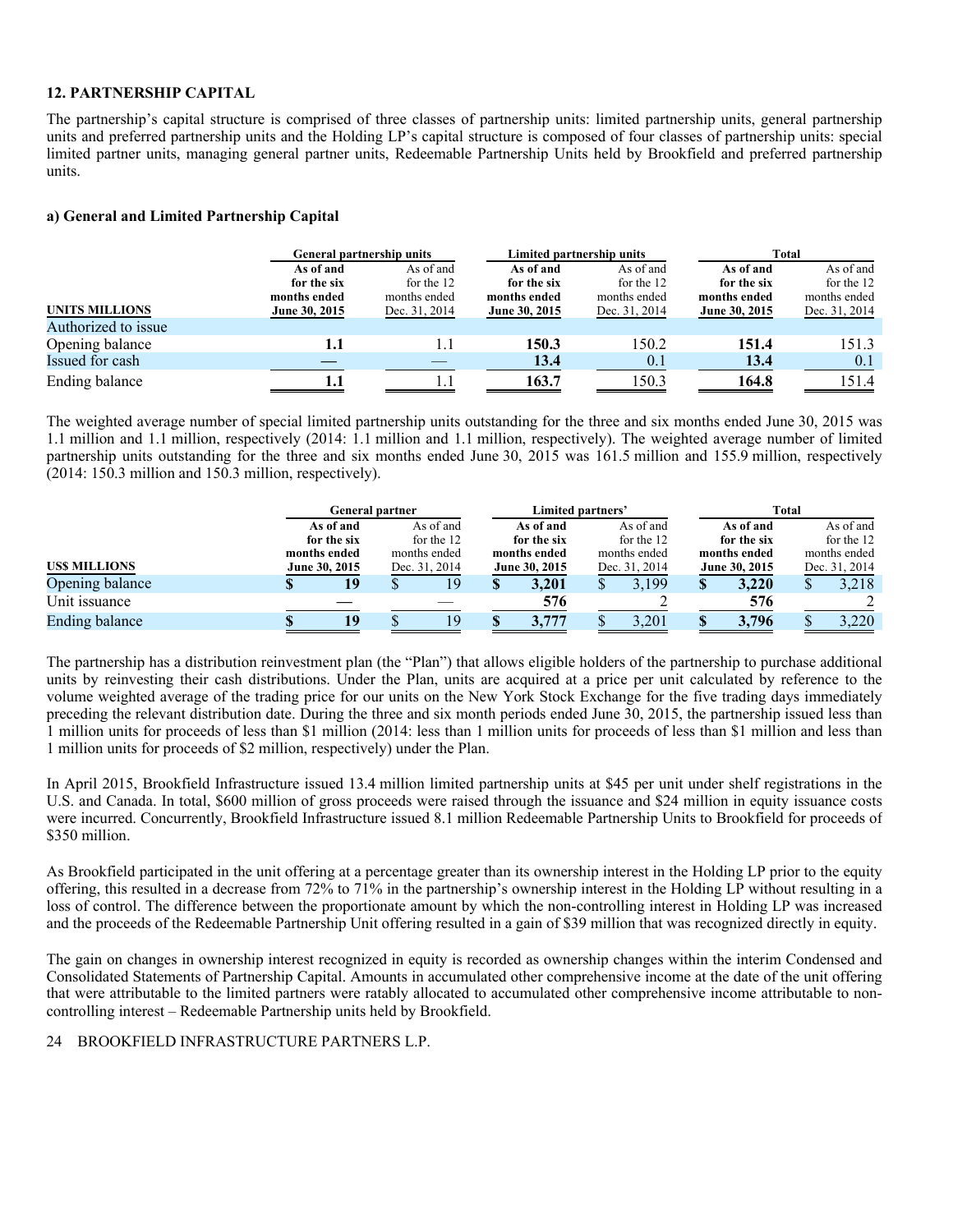#### **b) Non-controlling interest – Redeemable Partnership Units held by Brookfield**

|                 |                   | Non-controlling interest – Redeemable Partnership<br>Units held by Brookfield |
|-----------------|-------------------|-------------------------------------------------------------------------------|
|                 | As of and for the | As of and                                                                     |
|                 | six months ended  | for the 12 months                                                             |
| UNITS MILLIONS  | June 30, 2015     | ended Dec. 31, 2014                                                           |
| Opening balance | 58.7              | 58.7                                                                          |
| Issued for cash | 8.1               |                                                                               |
| Ending balance  | 66.8              | 58.7                                                                          |

The weighted average number of Redeemable Partnership Units held by Brookfield outstanding for the three and six months ended June 30, 2015 was 65.7 million and 62.2, respectively (2014: 58.7 million and 58.7 million, respectively).

|                     | Non-controlling interest – Redeemable Partnership | <b>Units held by Brookfield</b> |                     |
|---------------------|---------------------------------------------------|---------------------------------|---------------------|
|                     | As of and for the                                 |                                 | As of and           |
|                     | six months ended                                  |                                 | for the 12 months   |
| <b>USS MILLIONS</b> | June 30, 2015                                     |                                 | ended Dec. 31, 2014 |
| Opening balance     | 1,178                                             |                                 | 1,178               |
| Unit issuance       | 350                                               |                                 |                     |
| Ending balance      | 1,528                                             |                                 | .178                |

In April 2015, Brookfield Infrastructure issued 8.1 million Redeemable Partnership Units to Brookfield for proceeds of \$350 million.

#### **c) Preferred Unitholders' Capital**

|                            |                                                        | <b>Preferred Units</b>       |                                                       |
|----------------------------|--------------------------------------------------------|------------------------------|-------------------------------------------------------|
| <b>UNITS MILLIONS</b>      | As of and for the<br>six months ended<br>June 30, 2015 |                              | As of and<br>for the 12 months<br>ended Dec. 31, 2014 |
| <b>Authorized to issue</b> |                                                        |                              |                                                       |
| Opening balance            |                                                        |                              |                                                       |
| Issued for cash            | 5.0                                                    |                              |                                                       |
| Ending balance             | 5.0                                                    |                              |                                                       |
|                            |                                                        | <b>Preferred Unitholders</b> |                                                       |
|                            | As of and for the<br>six months ended                  |                              | As of and<br>for the 12 months                        |
| <b>USS MILLIONS</b>        | June 30, 2015                                          |                              | ended Dec. 31, 2014                                   |
| <b>Opening balance</b>     |                                                        |                              |                                                       |
| Unit issuance              | 96                                                     |                              |                                                       |
| <b>Ending balance</b>      | 96                                                     |                              |                                                       |

In March 2015, Brookfield Infrastructure issued 5 million of cumulative rate reset Class A preferred limited partnership units, Series 1, at C\$25.00 with a fixed annual distribution of 4.5%, redeemable by Brookfield Infrastructure for a term of 5 years. In total, C\$125 million or \$100 million of gross proceeds were raised and \$4 million in equity issuance costs were incurred. Fixed, cumulative, preferential cash distributions, as and when declared by the general partner of the partnership, are payable quarterly on the last day of March, June, September, and December, at an annual rate of 4.5% or \$1.125 per unit. For every five-year period after the issuance, the distribution rate will reset to the 5-Year Government of Canada bond rate plus 356 basis points. On June 30, 2020 and on June 30 every five years thereafter, holders of Series 1 Preferred Units will have the right to elect to convert any or all of their Series 1 Preferred Units into an equal number of Cumulative Floating Rate Class A Preferred Limited Partnership Units, Series 2. Series 2 Preferred Units pay a floating quarterly distribution equal to the 90-day Canadian Treasury Bill Rate plus 356 basis points on an actual day count basis.

On August 5, 2015 the Toronto Stock Exchange ("TSX") accepted a notice filed by Brookfield Infrastructure to commence a normal course issuer bid for its preferred limited partnership units. Under the normal course issuer bid, Brookfield Infrastructure is authorized to repurchase up to 0.5 million preferred limited partnership units, representing 10% of the issued and outstanding preferred limited partnership units. Repurchases were authorized to commence on August 7, 2015 and will terminate on August 6, 2016, or earlier should Brookfield Infrastructure complete its repurchases prior to such date. All purchases will be made through the facilities of the TSX and all preferred limited partnership units acquired under the normal course issuer bid will be cancelled.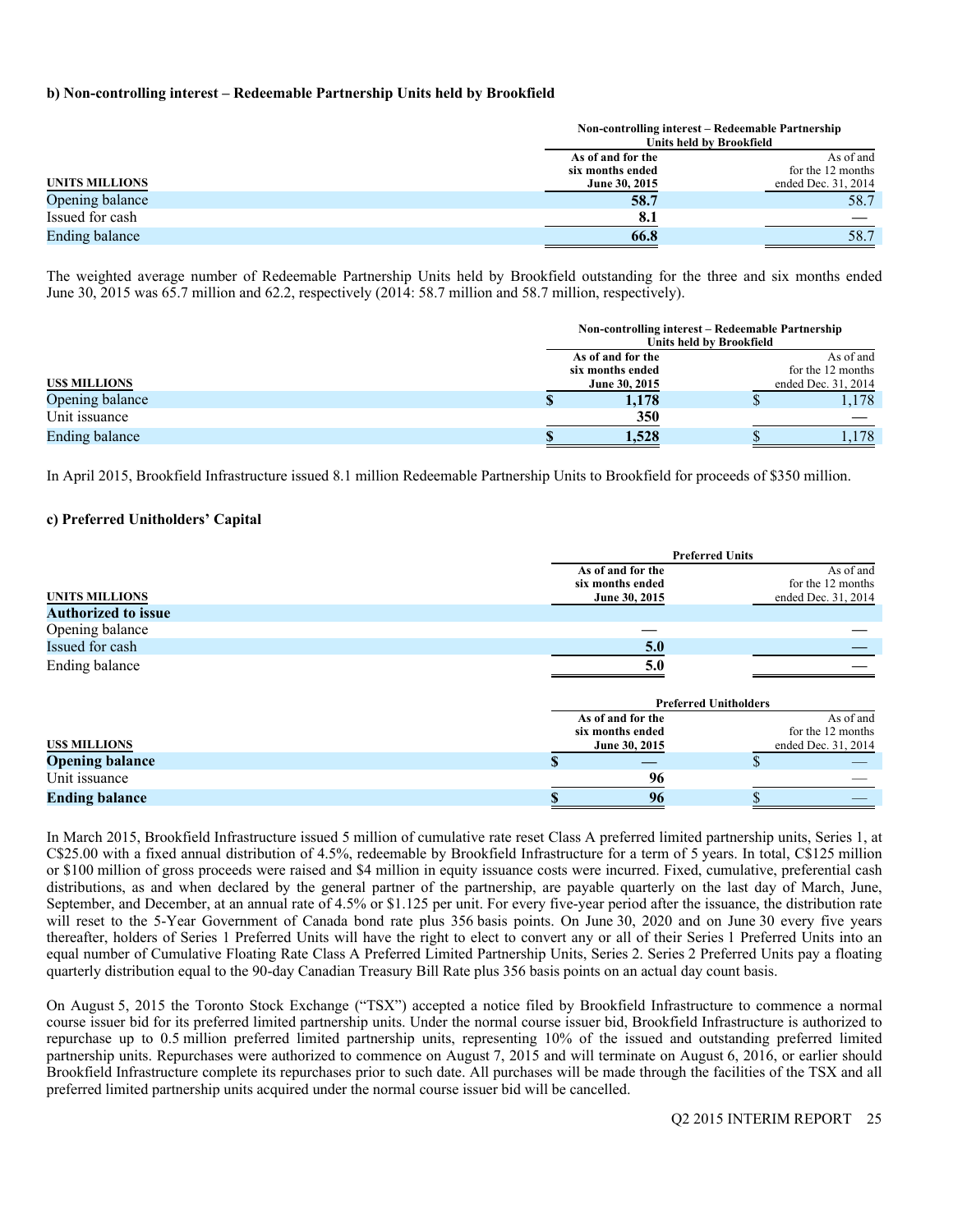#### **13. DISTRIBUTIONS**

For the three and six months ended June 30, 2015, distributions to partnership unitholders were \$123 million and \$234 million, respectively, or \$0.53 per partnership unit (2014: \$101 million and \$202 million, respectively).

Additionally, incentive distributions were made to an affiliate of Brookfield, in its capacity as the special limited partner of the Holding LP, in the amount of \$17 million and \$32 million for the three and six months ended June 30, 2015 (\$11 million and \$22 million for the three and six months ended June 30, 2014).

For the three and six months ended June 30, 2015 the partnership declared a distribution of C\$1.7 million or C\$0.27 per preferred unit.

# **14. ACCUMULATED OTHER COMPREHENSIVE INCOME**

### **a) Attributable to Limited Partners**

|                               |                    |             |            |                  |            |            |             | Accumulated   |
|-------------------------------|--------------------|-------------|------------|------------------|------------|------------|-------------|---------------|
|                               |                    | Foreign     | Net        |                  |            | Unrealized | Equity      | other         |
|                               | <b>Revaluation</b> | currency    | investment | <b>Cash flow</b> | Available- | actuarial  | accounted   | comprehensive |
| <b>USS MILLIONS</b>           | <b>Surplus</b>     | translation | hedges     | hedges           | for-sale   | losses     | investments | income        |
| Balance as at January 1, 2015 | 812                | (428)       | 36         | (96)             | 14         | (25)       | 342         | 655           |
| Other comprehensive (loss)    |                    |             |            |                  |            |            |             |               |
| <i>ncome</i>                  |                    | (195)       | (8         | (5)              |            |            |             | (204)         |
| Other items (note 12)         | (10)               |             |            |                  |            |            | (4)         | (5)           |
| Balance as at June 30, 2015   | 802                | (614)       | 27         | (100)            | 18         | (25)       | 338         | 446           |

|                               |                                      |                         |                      |                     |                        |                     |                          | Accumulated             |
|-------------------------------|--------------------------------------|-------------------------|----------------------|---------------------|------------------------|---------------------|--------------------------|-------------------------|
|                               |                                      | Foreign                 | Net                  |                     |                        | Unrealized          | Equity                   | other                   |
| <b>USS MILLIONS</b>           | <b>Revaluation</b><br><b>Surplus</b> | currency<br>translation | investment<br>hedges | Cash flow<br>hedges | Available-<br>for-sale | actuarial<br>losses | accounted<br>investments | comprehensive<br>income |
| Balance as at January 1, 2014 | 652                                  | (94)                    | (65)                 | (63)                | 10                     | (6)                 | 254                      | 688                     |
| Other comprehensive income    |                                      |                         |                      |                     |                        |                     |                          |                         |
| $(\text{loss})$               |                                      |                         | (66)                 |                     | 19                     |                     |                          | 19                      |
| Balance as at June 30, 2014   | 652                                  |                         | 131                  | (59)                | 29                     |                     | 250                      | 707                     |

# **b) Attributable to General Partner**

| <b>USS MILLIONS</b>           | <b>Revaluation</b><br><b>Surplus</b> | Foreign<br>currency<br>translation | Net<br>investment<br>hedges | C <b>ash flow</b><br>hedges | Available-<br>for-sale | Unrealized<br>actuarial<br>losses | Equity<br>accounted<br>investments | Accumulated<br>other<br>comprehensive<br>income |
|-------------------------------|--------------------------------------|------------------------------------|-----------------------------|-----------------------------|------------------------|-----------------------------------|------------------------------------|-------------------------------------------------|
| Balance as at January 1, 2015 |                                      |                                    |                             |                             |                        |                                   |                                    |                                                 |
| Other comprehensive loss      |                                      |                                    |                             |                             |                        |                                   |                                    |                                                 |
| Balance as at June 30, 2015   |                                      |                                    |                             |                             |                        |                                   |                                    |                                                 |

|                               |             |             |            |           |            |            |             | Accumulated   |
|-------------------------------|-------------|-------------|------------|-----------|------------|------------|-------------|---------------|
|                               |             | Foreign     | Net        |           |            | Unrealized | Equity      | other         |
|                               | Revaluation | currency    | investment | Cash flow | Available- | actuarial  | accounted   | comprehensive |
| <b>USS MILLIONS</b>           | Surplus     | translation | hedges     | hedges    | for-sale   | losses     | investments | income        |
| Balance as at January 1, 2014 |             |             |            |           |            |            |             |               |
| Other comprehensive income    |             |             |            |           |            |            |             |               |
| Balance as at June 30, 2014   |             |             |            |           |            |            |             |               |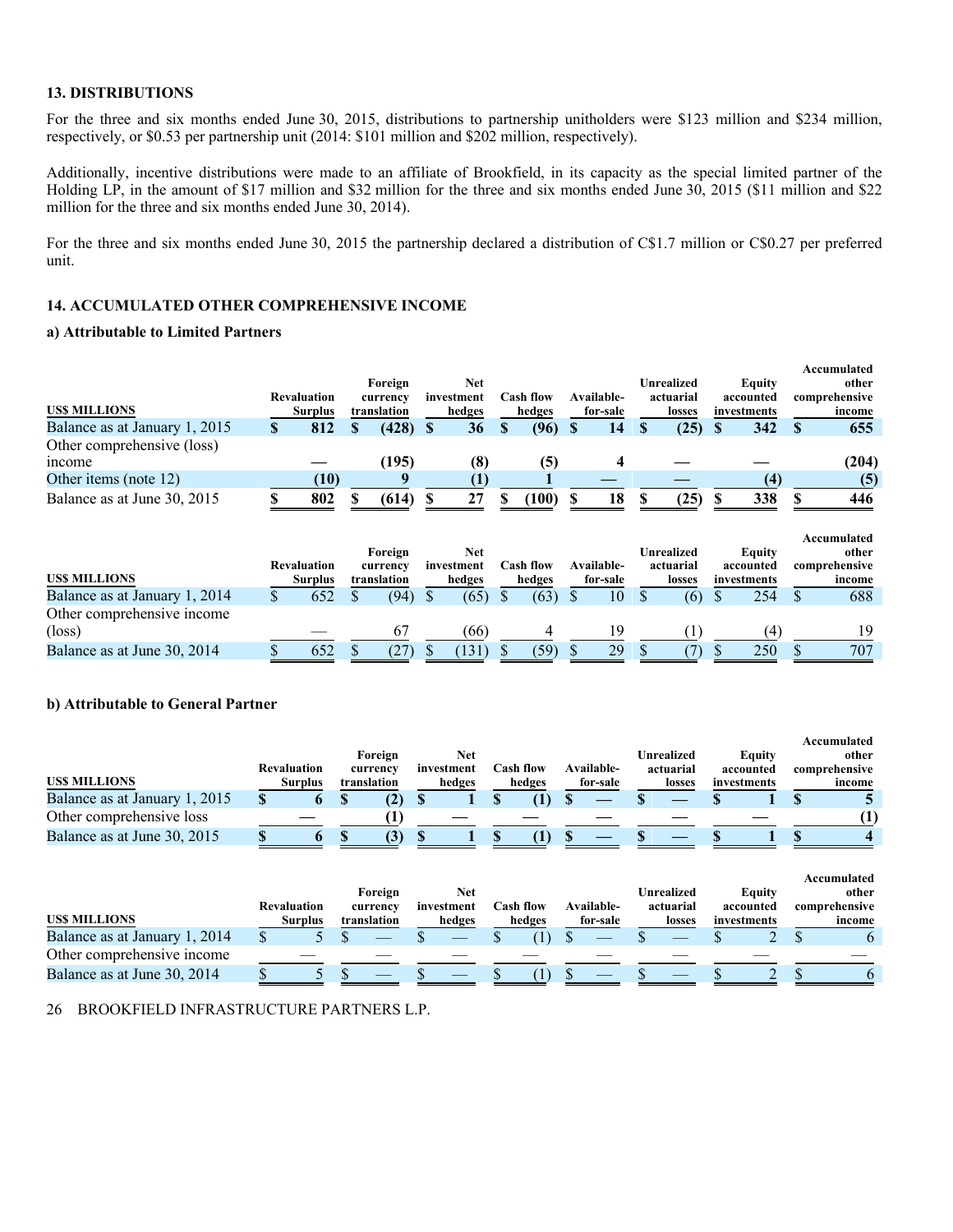#### **c) Attributable to Non-controlling interest – Redeemable Partnership Units held by Brookfield**

| <b>USS MILLIONS</b>                           |     | <b>Revaluation</b><br><b>Surplus</b> | Foreign<br>currency<br>translation |               | <b>Net</b><br>investment<br>hedges | <b>Cash flow</b><br>hedges | Available-<br>for-sale | <b>Unrealized</b><br>actuarial<br>losses | Equity<br>accounted<br>investments | Accumulated<br>other<br>comprehensive<br>income |
|-----------------------------------------------|-----|--------------------------------------|------------------------------------|---------------|------------------------------------|----------------------------|------------------------|------------------------------------------|------------------------------------|-------------------------------------------------|
| Balance as at January 1, 2015                 |     | 335                                  | (160)                              | <sup>\$</sup> | 12                                 | (41)                       | $\mathbf b$            | (8)                                      | 139                                | \$<br>283                                       |
| Other comprehensive (loss)<br>income          |     |                                      | (74)                               |               | (4)                                | (2)                        |                        |                                          |                                    | (79)                                            |
| Other items (note 12)                         |     | 10                                   | (9)                                |               |                                    | $\mathbf{I}$               |                        |                                          |                                    |                                                 |
| Balance as at June 30, 2015                   |     | 345                                  | (243)                              |               |                                    | (44)                       |                        | (8)                                      | 143                                | 209                                             |
| <b>USS MILLIONS</b>                           |     | <b>Revaluation</b><br><b>Surplus</b> | Foreign<br>currency<br>translation |               | <b>Net</b><br>investment<br>hedges | <b>Cash flow</b><br>hedges | Available-<br>for-sale | <b>Unrealized</b><br>actuarial<br>losses | Equity<br>accounted<br>investments | Accumulated<br>other<br>comprehensive<br>income |
| Balance as at January 1, 2014                 | \$. | 272                                  | (30)                               | \$.           | (27)                               | (28)                       |                        | (2)                                      | 106                                | \$<br>295                                       |
| Other comprehensive income<br>$(\text{loss})$ |     |                                      | 27                                 |               | (25)                               |                            |                        |                                          | (3)                                |                                                 |
| Balance as at June 30, 2014                   |     | 272                                  | (3)                                |               | (52)                               | (27)                       | 11                     | (2)                                      | 103                                | 302                                             |

# **15. RELATED PARTY TRANSACTIONS**

In the normal course of operations, Brookfield Infrastructure entered into the transactions below with related parties on market terms. These transactions have been measured at fair value and are recognized in the financial statements.

The immediate parent of Brookfield Infrastructure is the partnership. The ultimate parent of Brookfield Infrastructure is Brookfield. Other related parties of Brookfield Infrastructure represent its subsidiary and operating entities.

#### *a) Transactions with the immediate parent*

Throughout the year, the General Partner, in its capacity as the partnership's general partner, incurs director fees, a portion of which are charged at cost to the partnership in accordance with the limited partnership agreement. Less than \$1 million in director fees were incurred during the three and six months ended June 30, 2015 (2014: less than \$1 million).

#### *b) Transactions with other related parties*

Since inception, Brookfield Infrastructure had a management agreement with its external service providers, wholly-owned subsidiaries of Brookfield.

Pursuant to the Master Services Agreement, on a quarterly basis, Brookfield Infrastructure pays a base management fee, referred to as the Base Management Fee, to the Service Provider equal to 0.3125% per quarter (1.25% annually) of the market value of the partnership. The Base Management Fee was \$33 million and \$65 million for the three and six months ended June 30, 2015 (\$27 million and \$52 million for the three and six months ended June 30, 2014).

For purposes of calculating the Base Management Fee, the market value of the partnership is equal to the aggregate value of all the outstanding limited partnership units of the partnership (assuming full conversion of Brookfield's Redeemable Partnership Units in Brookfield Infrastructure into limited partnership units of the partnership), preferred units and securities of the other Service Recipients (as defined in Brookfield Infrastructure's Master Services Agreement) that are not held by Brookfield Infrastructure, plus all outstanding third party debt with recourse to a Service Recipient, less all cash held by such entities.

During the three and six months ended June 30, 2015, \$2 million and \$4 million was reimbursed at cost to the Service Provider (\$2 million and \$4 million for the three and six months ended June 30, 2014). These amounts represent third party costs that were paid for by Brookfield on behalf of Brookfield Infrastructure relating to general and administrative expenses, and acquisition related expenses of Brookfield Infrastructure. These expenses were charged to Brookfield Infrastructure at cost.

Brookfield Infrastructure has placed funds on deposit with Brookfield. Interest earned on the deposits is at market terms. At June 30, 2015, Brookfield Infrastructure's deposit balance with Brookfield was \$434 million (December 31, 2014: less than \$1 million) and earned interest of less than \$1 million and less than \$1 million for the three and six months ended June 30, 2015 (2014: less than \$1 million and less than \$1 million for the three and six months ended June 30, 2014).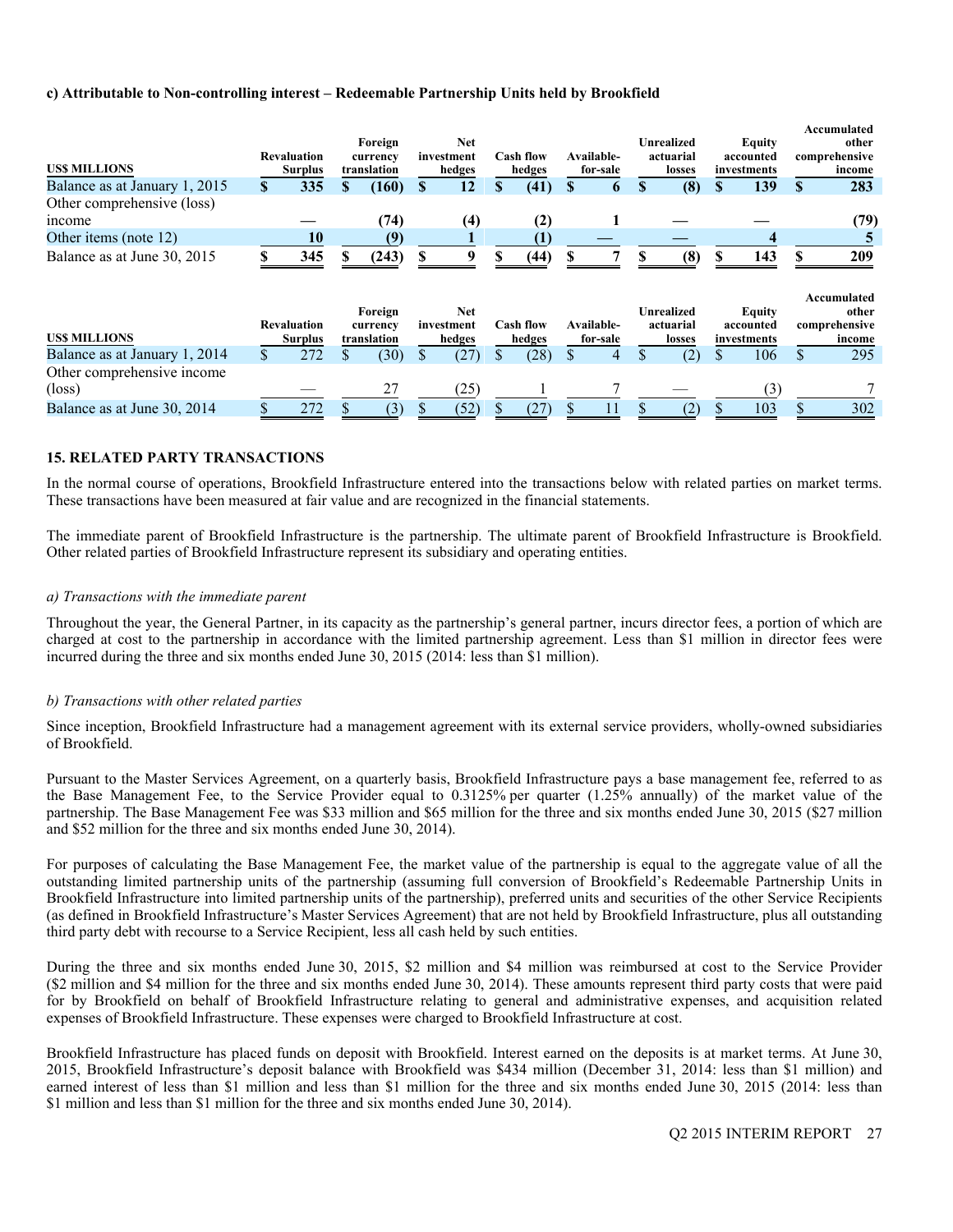Brookfield Infrastructure's North American district energy operation has various right of way easements and leases office space on market terms with subsidiaries of Brookfield Office Properties Inc. The North American district energy operation also utilizes consulting and engineering services provided by a wholly-owned subsidiary of Brookfield on market terms.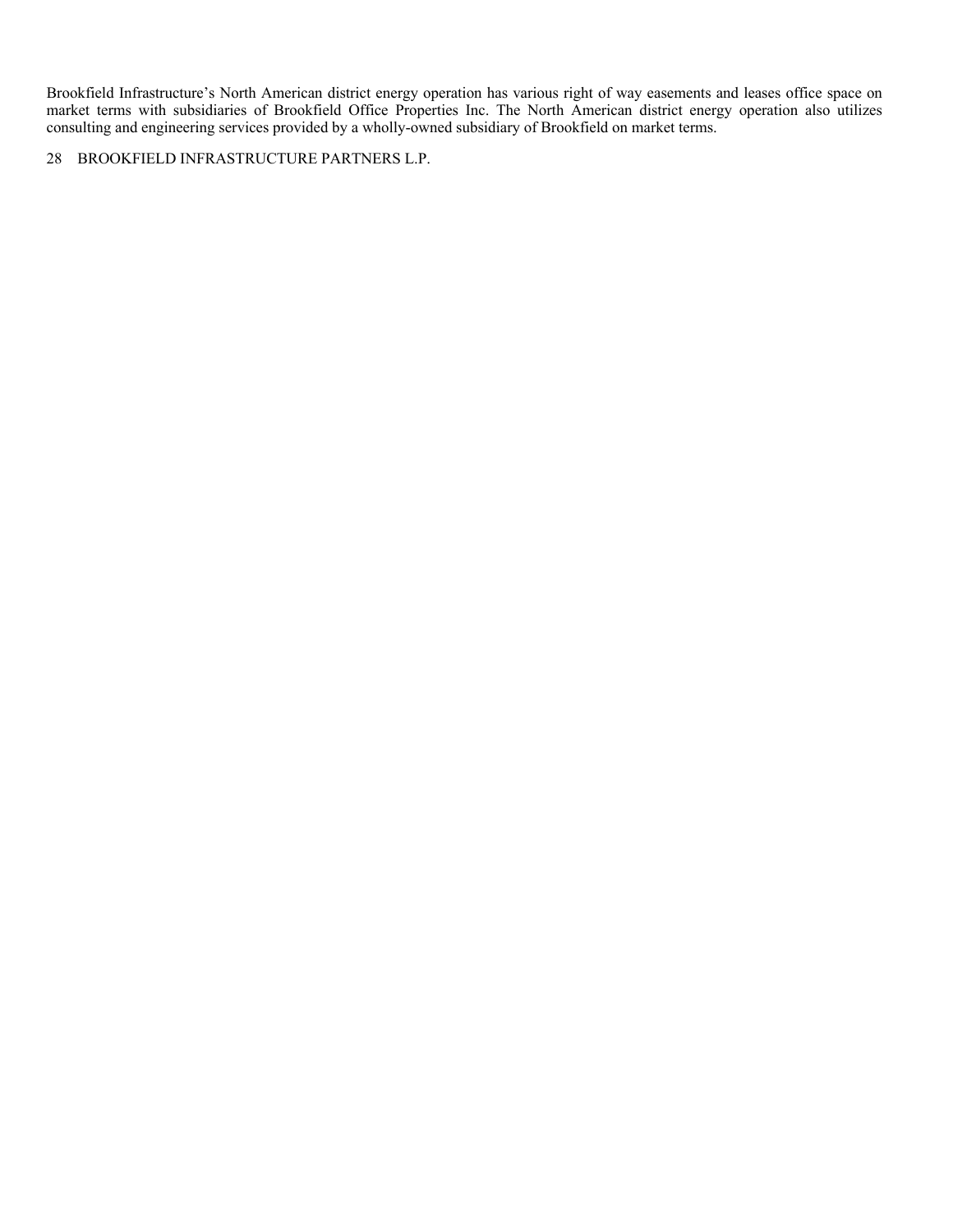#### **MANAGEMENT'S DISCUSSION AND ANALYSIS**

# *AS OF JUNE 30, 2015 AND DECEMBER 31, 2014 AND FOR THE THREE AND SIX MONTH PERIODS ENDED JUNE 30, 2015 AND 2014*

#### **INTRODUCTION**

The following Management's Discussion and Analysis ("MD&A") is the responsibility of management of Brookfield Infrastructure Partners L.P. (the "partnership" collectively with its subsidiary and operating entities "Brookfield Infrastructure"). This MD&A is dated August 7, 2015 and has been approved by the Board of Directors of the general partner of the partnership for issuance as of that date. The Board of Directors carries out its responsibility for review of this document principally through its audit committee, comprised exclusively of independent directors. The audit committee reviews and, prior to its publication, approves this document, pursuant to the authority delegated to it by the Board of Directors. The terms "Brookfield Infrastructure", "we", "us" and "our" refer to Brookfield Infrastructure Partners L.P., and the partnership's direct and indirect subsidiaries as a group. This MD&A should be read in conjunction with Brookfield Infrastructure Partners L.P.'s most recently issued annual and interim financial statements. Additional information, including Brookfield Infrastructure's Form 20-F, is available on its website at www.brookfieldinfrastructure. com, on SEDAR's website at www.sedar.com and on EDGAR's website at www.sec.gov/edgar.shtml.

#### **Business Overview**

Brookfield Infrastructure owns and operates high quality, long-life assets that generate stable cash flows, require relatively minimal maintenance capital expenditures and, by virtue of barriers to entry and other characteristics, tend to appreciate in value over time. Our current operations consist of utility, transport, energy and communications infrastructure businesses in North and South America, Australia and Europe. Our mission is to own and operate a globally diversified portfolio of high quality infrastructure assets that will generate sustainable and growing distributions over the long term for our unitholders. To accomplish this objective, we will seek to leverage our operating platforms to acquire infrastructure assets and actively manage them to extract additional value following our initial investment. An integral part of our strategy is to participate with institutional investors in Brookfield Asset Management Inc. ("Brookfield") sponsored partnerships that target acquisitions that suit our profile. We will focus on partnerships in which Brookfield has sufficient influence or control to deploy an operations-oriented approach.

#### **Performance Targets and Key Measures**

We target a total return of 12% to 15% per annum on the infrastructure assets that we own, measured over the long term. We intend to generate this return from the in-place cash flow from our operations plus growth through investments in upgrades and expansions of our asset base, as well as acquisitions. If we are successful in growing our funds from operations ("FFO") per unit, we will be able to increase distributions to unitholders. Furthermore, the increase in our FFO per unit should result in capital appreciation. We also measure the growth of FFO per unit, which we believe is a proxy for our ability to increase distributions. In addition, we have performance measures that track key value drivers for each of our operating platforms. See ''Segmented Disclosures'' on page 32 for more detail.

#### **Distribution Policy**

Our objective is to pay a distribution that is sustainable on a long-term basis while retaining sufficient liquidity within our operations to fund recurring growth capital expenditures, debt repayments and general corporate requirements. We currently believe that a payout of 60% to 70% of our FFO is appropriate.

In light of the current strong prospects for our business, the Board of Directors of our general partner approved a 10% increase in our quarterly distribution to 53 cents per unit, which started with the distribution paid in March 2015. This increase reflects the forecasted contribution from our recently commissioned capital projects, as well as the expected cash yield on acquisitions that we closed in the past year. Since the spin-off, we have increased our quarterly distribution from 26.5 cents per unit to 53 cents per unit, a compound annual growth rate of 13%. We target 5% to 9% annual distribution growth in light of the per unit FFO growth we foresee in our operations.

#### **Basis of Presentation**

Our condensed and consolidated financial statements are prepared in accordance with International Accounting Standard 34, *Interim Financial Reporting* ("IAS 34") as issued by the International Accounting Standards Board ("IASB") and using the accounting policies Brookfield Infrastructure applied in its consolidated financial statements as of and for the year ended December 31, 2014. Our condensed and consolidated financial statements include the accounts of Brookfield Infrastructure and the entities over which it has control. Brookfield Infrastructure accounts for investments over which it exercises significant influence, but does not control, using the equity method.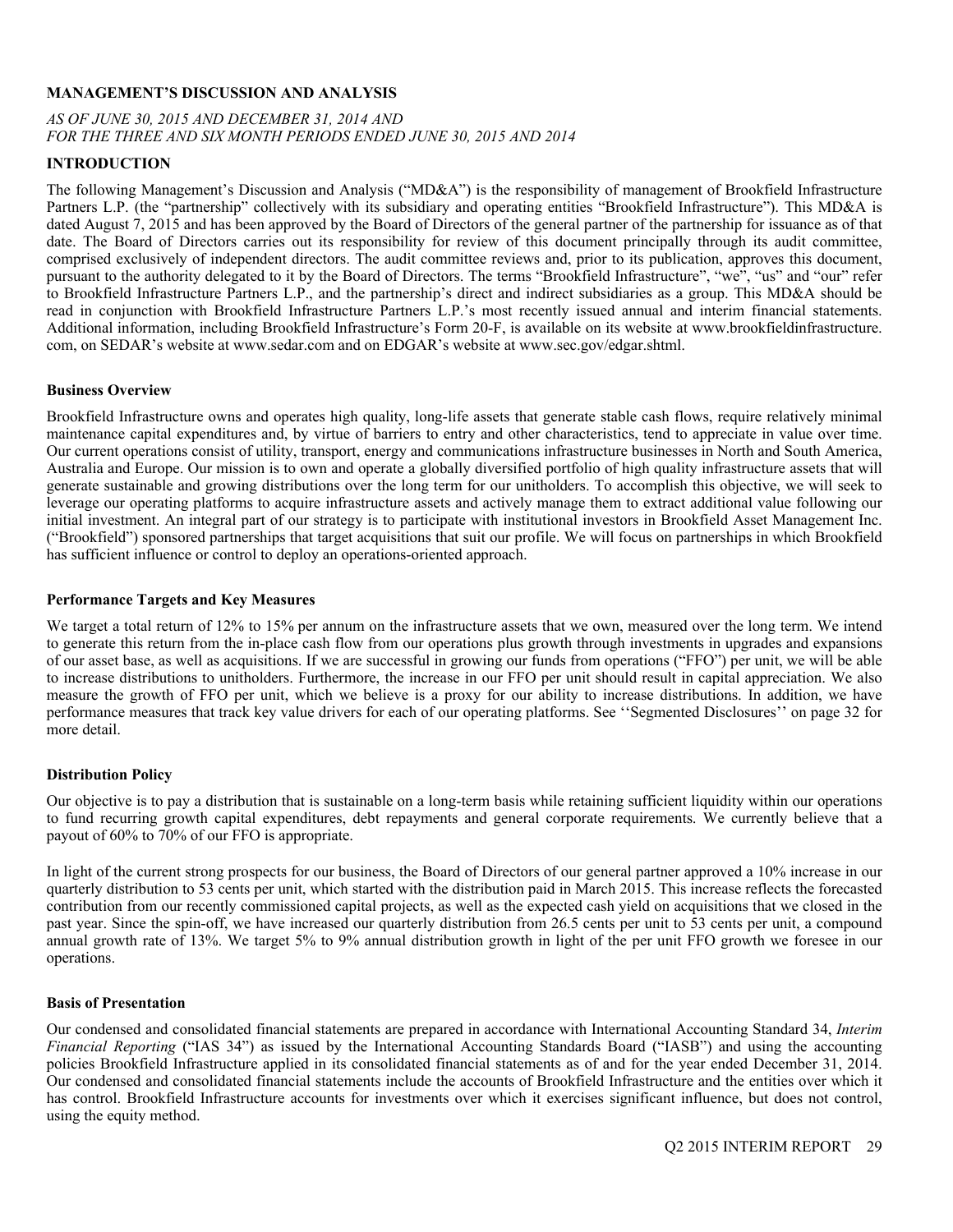The partnership's equity interests include limited partnership units ("LP Units") held by public unitholders and redeemable partnership units ("Redeemable Partnership Units") held by Brookfield in the Holding LP. The LP Units and the Redeemable Partnership Units have the same economic attributes in all respects, except that the Redeemable Partnership Units provide Brookfield the right to request that its units be redeemed for cash consideration. In the event that Brookfield exercises this right, the partnership has the right, at its sole discretion, to satisfy the redemption request with its LP Units, rather than cash, on a one-for-one basis. As a result, Brookfield, as holder of Redeemable Partnership Units, participates in earnings and distributions on a per unit basis equivalent to the per unit participation of the LP Units of the partnership. However, given the redeemable feature referenced above, we present the Redeemable Partnership Units as a component of non-controlling interests.

When we discuss the results of our operating platforms, we present Brookfield Infrastructure's proportionate share of results for operations accounted for using consolidation and the equity method, in order to demonstrate the impact of key value drivers of each of these operating platforms on the partnership's overall performance. As a result, segment revenues, costs attributable to revenues, other income, interest expense, depreciation and amortization, deferred taxes, fair value adjustments and other items will differ from results presented in accordance with IFRS as they (1) include Brookfield Infrastructure's proportionate share of earnings from investments in associates attributable to each of the above noted items, and (2) exclude the share of earnings (losses) of consolidated investments not held by Brookfield Infrastructure apportioned to each of the above noted items. However, net income for each segment is consistent with results presented in accordance with IFRS. See "Reconciliation of Operating Segments" on page 48 for a reconciliation of segment results to the partnership's statement of operating results in accordance with IFRS.

Our presentation currency and functional currency is the U.S. dollar, and has been throughout each of the last seven years. There were no changes in accounting policies that have had a material impact on the comparability of the results between financial years since the adoption of IFRS.

#### **OUR OPERATIONS**

Brookfield Infrastructure owns a balanced portfolio of infrastructure assets that are diversified by sector and by geography. We have a stable cash flow profile with approximately 90% of our Adjusted EBITDA supported by regulated or contractual revenues. In order to assist our unitholders in evaluating our performance and assessing our value, we group our businesses into operating platforms based on similarities in their underlying economic drivers.

Our operating platforms are summarized below:

| <b>Operating Platform</b>                                                                                                                                  | <b>Asset Type</b>                                                                                                            | <b>Primary Location</b>                                                       |  |  |  |  |
|------------------------------------------------------------------------------------------------------------------------------------------------------------|------------------------------------------------------------------------------------------------------------------------------|-------------------------------------------------------------------------------|--|--|--|--|
| <b>Utilities</b><br>Regulated or contractual businesses<br>which earn a return on their asset base                                                         | <b>Regulated Terminal</b><br>$\bullet$<br><b>Electricity Transmission</b><br>$\bullet$<br><b>Regulated Distribution</b><br>٠ | Australia<br>North & South America<br>Europe & South America<br>٠             |  |  |  |  |
| <b>Transport</b><br>Provide transportation for freight, bulk<br>commodities and passengers, for which<br>we are paid an access fee                         | Rail<br>$\bullet$<br><b>Toll Roads</b><br>$\bullet$<br>Ports<br>$\bullet$                                                    | Australia & South America<br>South America<br>Europe & North America          |  |  |  |  |
| <b>Energy</b><br>Systems that provide energy transmission,<br>distribution and storage services                                                            | Energy Transmission, Distribution & Storage<br>$\bullet$<br>District Energy<br>$\bullet$                                     | North America & Europe<br>$\bullet$<br>North America & Australia<br>$\bullet$ |  |  |  |  |
| <b>Communications Infrastructure</b><br><i>Provides essential services and critical</i><br>infrastructure to the media broadcasting<br>and telecom sectors | Tower Infrastructure Operations<br>$\bullet$                                                                                 | Europe                                                                        |  |  |  |  |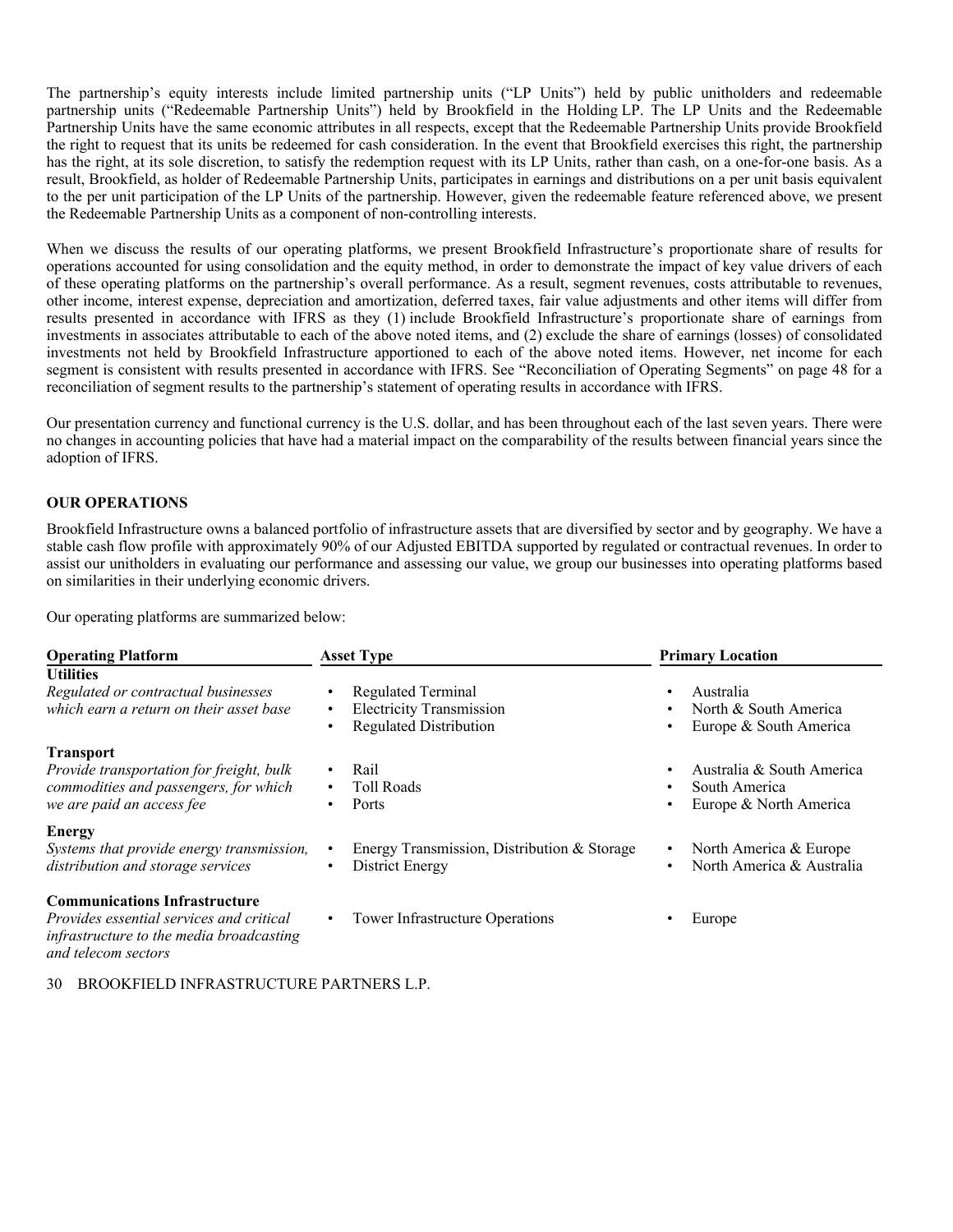#### **REVIEW OF CONSOLIDATED FINANCIAL RESULTS**

In this section we review our financial position and consolidated performance as at June 30, 2015 and December 31, 2014 and for the three and six month periods ended June 30, 2015 and 2014. Further details on the key drivers of our operations and financial position are contained within the Segmented Disclosures section on page 32.

|                                                           |           | For the three-month  |           | For the six-month    |
|-----------------------------------------------------------|-----------|----------------------|-----------|----------------------|
|                                                           |           | period ended June 30 |           | period ended June 30 |
| US\$ MILLIONS, EXCEPT PER UNIT INFORMATION                | 2015      | 2014                 | 2015      | 2014                 |
| <b>Summary Statements of Operating Results</b>            |           |                      |           |                      |
| Revenues                                                  | \$<br>466 | \$.<br>488           | \$<br>932 | 968                  |
| Direct operating expenses                                 | (197)     | (215)                | (400)     | (427)                |
| General and administrative expenses                       | (35)      | (29)                 | (69)      | (56)                 |
| Depreciation and amortization expense                     | (101)     | (94)                 | (196)     | (185)                |
| Interest expense                                          | (93)      | (90)                 | (183)     | (177)                |
| Mark-to-market on hedging items                           | (32)      | (22)                 | 58        | (38)                 |
| Earnings from investments in associates                   | 20        |                      | 37        | 18                   |
| Net income                                                | 26        | 42                   | 174       | 86                   |
| Income from continuing operations                         | 26        | 46                   | 174       | 91                   |
| Loss from discontinued operations                         |           | (4)                  |           | (5)                  |
| Net income attributable to the partnership <sup>(1)</sup> | 18        | 13                   | 150       | 45                   |
| Net income per limited partnership unit                   | 0.01      | 0.01                 | 0.55      | 0.11                 |

*1. Includes net income attributable to non-controlling interests - Redeemable Partnership Units held by Brookfield, general partner and limited partners.* 

For the three months ended June 30, 2015, we reported net income of \$26 million, of which \$18 million is attributable to the partnership, compared to net income of \$42 million and net income attributable to the partnership of \$13 million in the prior year.

Revenues totaled \$466 million in the second quarter of 2015, representing a year-over-year decrease of \$22 million or 5%. Revenue from acquisitions completed over the past 12 months at our U.S. district energy and gas storage businesses contributed \$25 million. We benefitted from organic growth initiatives in our utilities and energy segments which contributed incremental revenue of \$11 million and \$7 million, respectively. Our transport operations also contributed an additional \$5 million primarily due to higher volumes and rates at our Australian rail operation. These increases were more than offset by the \$70 million impact of foreign exchange.

Direct operating expenses totaled \$197 million for the second quarter of 2015, which represented a decrease of \$18 million, or 8%, compared to the same period in 2014. This was driven by incremental costs of \$18 million attributable to the district energy and gas storage businesses acquired over the past 12 months, an additional \$6 million of costs as a result of the aforementioned organic growth initiatives in our utilities and energy segments and higher volumes at our transport operations. These items were more than offset by the \$42 million impact of foreign exchange.

General and administrative expenses totaled \$35 million for the three months ended June 30, 2015, an increase of \$6 million from the comparative period. This line item is primarily comprised of the Base Management Fee that is paid to Brookfield, which is equal to 1.25% of the partnership's market value plus our preferred units and recourse debt, net of cash. It also includes certain public company expenditures relating to the ongoing operations of the partnership. The Base Management Fee increased from prior year due to a larger market capitalization driven by a higher unit trading price, the issuance of medium term notes and preferred units in March 2015 and partnership units in April 2015.

Depreciation and amortization expense totaled \$101 million in the second quarter of 2015, an increase of \$7 million versus the second quarter of 2014. This was driven by incremental depreciation of \$14 million attributable to the district energy and gas storage businesses acquired over the past 12 months and an additional \$6 million of depreciation as a result of our annual revaluation process and capital deployed over the past year, partially offset by the \$13 million impact of foreign exchange.

Mark-to-market on hedging items was a loss of \$32 million for the three months ended June 30, 2015 versus a \$22 million loss in the prior year. The current period consists primarily of derivative losses of \$25 million related to our foreign currency risk management program at the corporate level, whereas the comparative period mostly relates to \$20 million of losses on these items.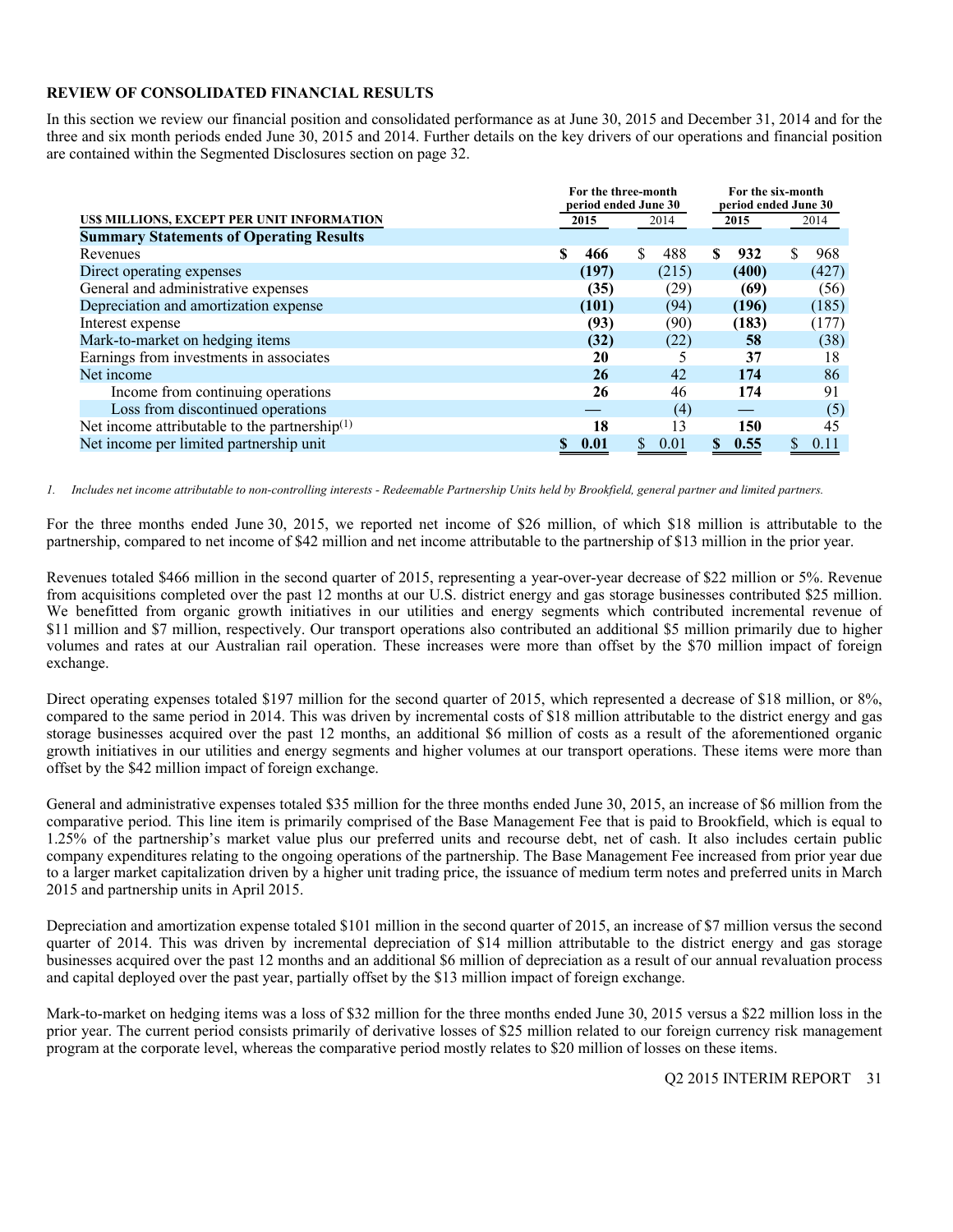Earnings from investments in associates were \$20 million for the three months ended June 30, 2015, representing an increase of \$15 million from the \$5 million earned in the second quarter of 2014. This increase was driven by \$6 million and \$5 million of contributions from our Brazilian rail business and European telecommunications infrastructure operations, respectively, which we acquired over the past 12 months.

| <b>USS MILLIONS</b>                                                        | As of    |               |   |                   |
|----------------------------------------------------------------------------|----------|---------------|---|-------------------|
| <b>Summary Statements of Financial Position Key Metrics</b>                |          | June 30, 2015 |   | December 31, 2014 |
| Cash and cash equivalents                                                  | <b>J</b> | 652           | S | 189               |
| Other current assets                                                       |          | 1,363         |   | 1,371             |
| Total assets                                                               |          | 16,952        |   | 16,495            |
| Current liabilities                                                        |          | 929           |   | 780               |
| Corporate borrowings                                                       |          | 683           |   | 588               |
| Non-recourse borrowings                                                    |          | 6,015         |   | 6,221             |
| Other long-term liabilities                                                |          | 2,414         |   | 2,584             |
| Preferred unitholders                                                      |          | 96            |   |                   |
| Limited partners' capital                                                  |          | 3,864         |   | 3,533             |
| Non-controlling interest - Redeemable Partnership Units held by Brookfield |          | 1,519         |   | 1,321             |
| Non-controlling interest $-$ in operating subsidiaries                     |          | 1,410         |   | 1,444             |
| General partner's capital                                                  |          | 22            |   | 24                |

As of June 30, 2015, we had \$16,952 million in assets, compared to \$16,495 million at the end of 2014. The \$457 million increase is primarily due to funds raised from the recent \$950 million equity offering, net of \$246 million utilized to repay our corporate credit facility balance, which was drawn to fund new investments in the prior year, and foreign exchange translation losses of \$247 million from the strengthening of the U.S. dollar versus most of the foreign currencies in which we operate.

Corporate borrowings increased to \$683 million at June 30, 2015, compared to \$588 million at December 31, 2014. The increase of \$95 million is attributable to \$360 million of proceeds from the issuance of medium terms notes in March 2015 partially offset by the repayment of \$246 million drawn on our corporate credit facility at year end utilizing proceeds from our recent equity offering and a \$19 million decline in our Canadian dollar denominated corporate debt, as the Canadian dollar depreciated against the U.S. dollar during the six months ended June 30, 2015.

Non-recourse borrowings decreased by \$206 million to \$6,015 million at June 30, 2015 from \$6,221 million at December 31, 2014, primarily due to depreciation of our Australian dollar, Chilean peso and Canadian dollar denominated debt balances as these currencies depreciated against the U.S. dollar during the first six months of 2015.

Partnership capital increased by \$527 million to \$5,405 million at June 30, 2015 from \$4,878 million at December 31, 2014. The increase was mainly driven by the \$950 million of partnership units issued in April 2015, net of \$24 million of associated fees. The balance was also impacted by net income attributable to the partnership of \$150 million for the first six months of 2015 partially offset by the \$266 million of distributions paid to our unitholders and \$285 million of foreign currency translation losses during the six months ended June 30, 2015.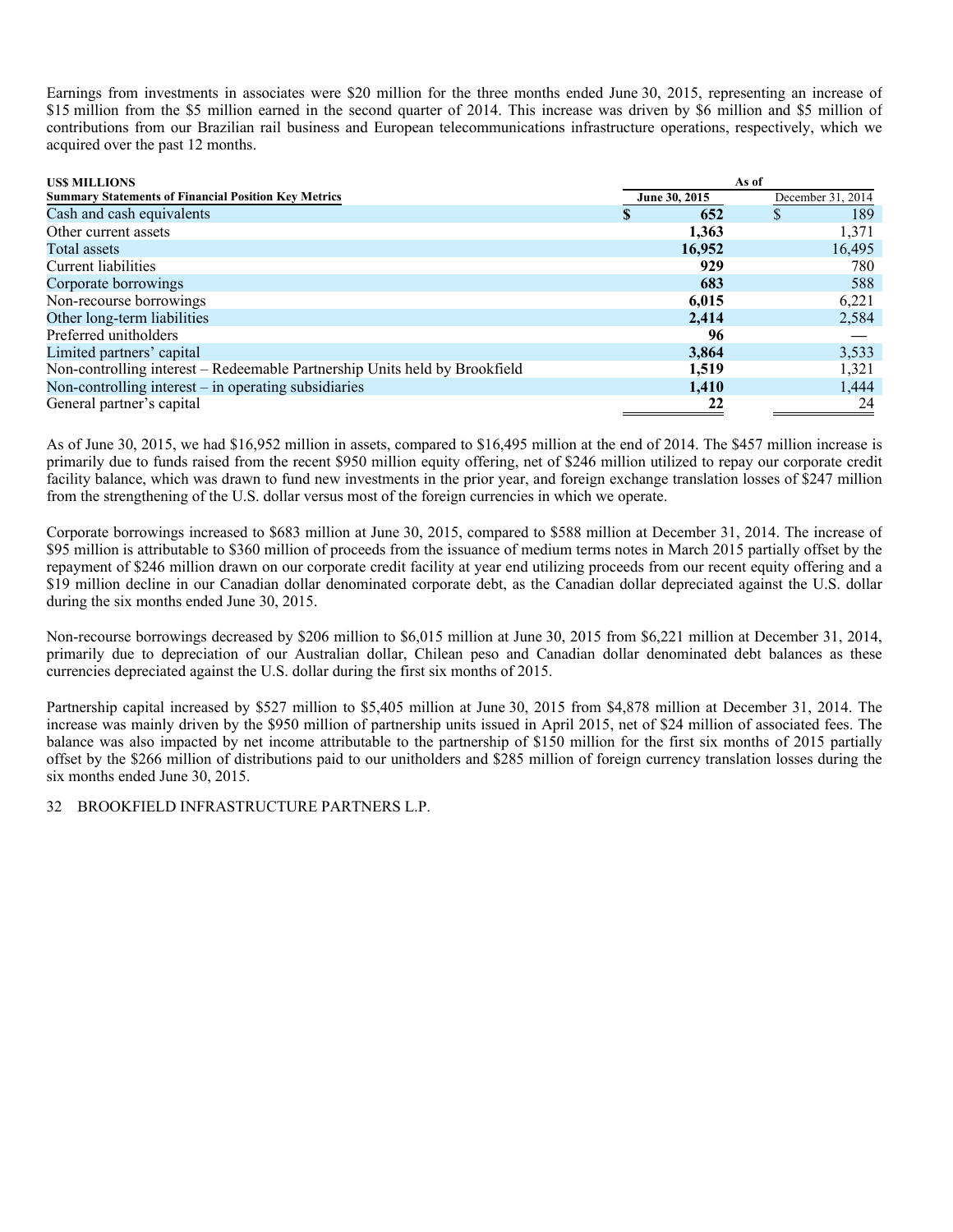#### **Summary of Quarterly Results**

Total revenues and net income for the eight most recent quarters are as follows:

| US\$ MILLIONS, EXCEPT PER UNIT AMOUNTS             | 2015<br>2014   |        |        |                |                |                |                | 2013           |
|----------------------------------------------------|----------------|--------|--------|----------------|----------------|----------------|----------------|----------------|
| Three months ended                                 | Q <sub>2</sub> | Q1     | Q4     | Q <sub>3</sub> | Q <sub>2</sub> | Q <sub>1</sub> | Q <sub>4</sub> | Q <sub>3</sub> |
| Revenues                                           | \$466          | \$466  | \$465  | \$491          | \$488          | \$480          | 470<br>\$      | \$431          |
| Direct operating costs                             | (197)          | (203)  | (203)  | (216)          | (215)          | (212)          | (212)          | (187)          |
| Earnings from investment in associates             | 20             | 17     | 10     | 30             | 5              | 13             |                | 21             |
| Expenses                                           |                |        |        |                |                |                |                |                |
| Interest                                           | (93)           | (90)   | (95)   | (90)           | (90)           | (87)           | (98)           | (87)           |
| Corporate costs                                    | (35)           | (34)   | (31)   | (28)           | (29)           | (27)           | (28)           | (28)           |
| Valuation items                                    |                |        |        |                |                |                |                |                |
| Fair value changes and other                       | (31)           | 98     | 17     | 34             | 5.             | (19)           | 55             | (33)           |
| Depreciation and amortization                      | (101)          | (95)   | (98)   | (97)           | (94)           | (91)           | (79)           | (81)           |
| Income tax (expense) recovery                      | (3)            | (11)   | (1)    | (42)           | (24)           | (12)           | (12)           | 33             |
| Net income from continuing operations              | 26             | 148    | 64     | 82             | 46             | 45             | 96             | 69             |
| Loss from discontinued operations, net of tax      |                |        | (1)    | (2)            | (4)            | (1)            | (272)          | (12)           |
| Net income (loss)                                  | 26             | 148    | 63     | 80             | 42             | 44             | (176)          | 57             |
| Net income (loss) attributable to others           | 25             | 64     | (4)    | 36             | 41             | 29             | (32)           | 39             |
| Net income (loss) attributable to limited partners |                | 84     | 67     | 44             |                | 15             | (144)          | 18             |
| Per limited partnership unit                       | \$0.01         | \$0.56 | \$0.28 | \$0.29         | \$0.01         | \$0.10         | \$(0.96)       | \$0.12         |

A significant driver of our results continues to be organic growth driven by inflation, volume growth and reinvested capital, in addition to new investments, which add to the ongoing earnings profile of our current businesses. After factoring the impact of foreign exchange these items contributed to consistent increases in our revenues, operating and interest costs, as well as depreciation expense. In addition to the aforementioned items, net income is impacted by fair value adjustments and other income and expenses.

We do not consider the effects of seasonality to be significant to the business overall. This is primarily due to the diversification of our business from a geographic and a segment perspective.

#### **SEGMENTED DISCLOSURES**

In this section, we review the results of our principal operating segments: utilities, transport, energy and communications infrastructure. Each segment is presented on a proportionate basis, taking into account Brookfield Infrastructure's ownership in operations accounted for using the consolidation and equity method, whereby the partnership either controls or exercises significant influence over its investments. See "Discussion of Segment Reconciling Items" on page 53 for a reconciliation of segment results to the partnership's statement of operating results in accordance with IFRS.

# **Utilities Operations**

Our utilities segment is comprised of regulated businesses, which earn a return on their asset base, as well as businesses with contracts designed to generate a return on capital over the life of the contract. In all cases, we own and operate assets that earn a return on a regulated or notionally stipulated asset base, which we refer to as rate base. Our rate base increases in accordance with capital that we invest to upgrade and expand our systems. Depending on the jurisdiction, our rate base may also increase by inflation and maintenance capital expenditures and decrease by regulatory depreciation. The return that we earn is typically determined by a regulator or contracts for prescribed periods of time. Thereafter, it may be subject to customary reviews based upon established criteria. Due to the regulatory diversity we have within our utilities segment, we mitigate exposure to any single regulatory regime. In addition, due to the regulatory frameworks and economies of scale of our utilities businesses, we often have significant competitive advantages in competing for projects to expand our rate base. Accordingly, we expect this segment to produce stable revenue and margins that should increase with investment of additional capital and inflation. Nearly all of our utility segment's Adjusted EBITDA is supported by regulated or contractual revenues.

Our objectives for our utilities segment are to invest capital in the expansion of our rate base and to provide safe and reliable service for our customers on a cost efficient basis. If we do so, we will be in a position to earn an appropriate return on our rate base. Our performance can be measured by the growth in our rate base, the return on our rate base, as well as our AFFO.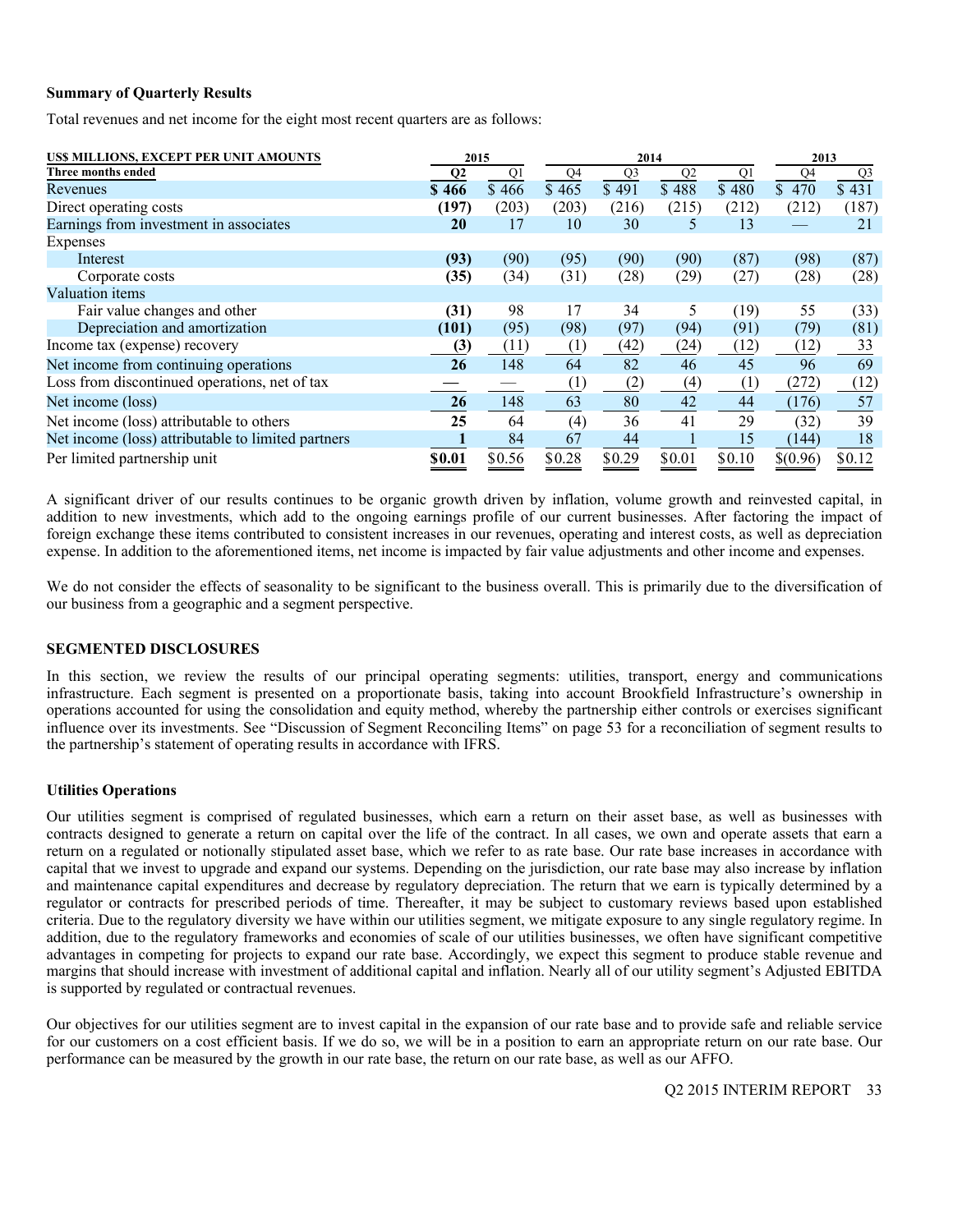Our utilities platform is comprised of the following:

Regulated Terminal

• One of the world's largest coal export terminals in Australia, with 85 Mtpa of capacity

# Electricity Transmission

• Approximately 10,800 kilometres of transmission lines in North and South America

# Regulated Distribution

• Approximately 2.4 million electricity and natural gas connections

# *Results of Operations*

The following table presents our proportionate share of our rate base and selected key metrics:

|                                   | For the three-month<br>period ended June 30 | For the six-month<br>period ended June 30 |         |         |
|-----------------------------------|---------------------------------------------|-------------------------------------------|---------|---------|
| <b>USS MILLIONS</b>               | 2015                                        | 2014                                      | 2015    | 2014    |
| Rate base, start of period        | \$3,956                                     | \$4,335                                   | \$4,118 | \$4,242 |
| Capital expenditures commissioned | 69                                          | 42                                        | 110     | 103     |
| Inflation and other indexation    | 19                                          | 23                                        | 45      | 46      |
| Regulatory depreciation           | (14)                                        | (15)                                      | (28)    | (30)    |
| Foreign exchange and other        | 85                                          | 26                                        | (130)   | 50      |
| Rate base, end of period          | \$4,115                                     | \$4.411                                   | \$4,115 | \$4,411 |

|                                       | For the three-month<br>period ended June 30 |  |      |  |        |  |      |
|---------------------------------------|---------------------------------------------|--|------|--|--------|--|------|
| <b>USS MILLIONS</b>                   | 2015                                        |  | 2014 |  | 2015   |  | 2014 |
| Funds from operations (FFO)           | 93                                          |  | 92   |  | 188    |  | 181  |
| Maintenance capital                   |                                             |  |      |  |        |  |      |
| Adjusted funds from operations (AFFO) | 91                                          |  | 89   |  | 184    |  | 176  |
| Return on rate base $(1),(2)$         | 11%                                         |  | 10%  |  | $11\%$ |  | 10%  |

*1. Return on rate base is Adjusted EBITDA divided by time weighted average rate base.* 

*2. Return on rate base excludes impact of connections revenues at our UK regulated distribution operation.* 

For the three months ended June 30, 2015, our utilities platform produced FFO of \$93 million, compared with \$92 million for the same period in the prior year, as results benefitted from higher connections activity at our UK regulated distribution business, inflation indexation and additions to rate base, slightly offset by the impact of foreign exchange.

The following table presents our utilities platform's proportionate share of financial results:

|                                | For the three-month<br>period ended June 30 |               | For the six-month<br>period ended June 30 |    |      |  |       |
|--------------------------------|---------------------------------------------|---------------|-------------------------------------------|----|------|--|-------|
| <b>USS MILLIONS</b>            | 2015                                        |               | 2014                                      |    | 2015 |  | 2014  |
| Revenue                        | 172                                         | <sup>\$</sup> | 187                                       | S. | 340  |  | 363   |
| Cost attributable to revenues  | (44)                                        |               | (57)                                      |    | (82) |  | (107) |
| <b>Adjusted EBITDA</b>         | 128                                         |               | 130                                       |    | 258  |  | 256   |
| Interest expense               | (36)                                        |               | (40)                                      |    | (72) |  | (79)  |
| Other income                   |                                             |               |                                           |    |      |  |       |
| Funds from operations (FFO)    | 93                                          |               | 92                                        |    | 188  |  | 181   |
| Depreciation and amortization  | (39)                                        |               | (40)                                      |    | (77) |  | (79)  |
| Deferred taxes and other items | (23)                                        |               | 17                                        |    | (31  |  | (30)  |
| Net income                     | 31                                          |               | 35                                        | ¢  | 80   |  | 72    |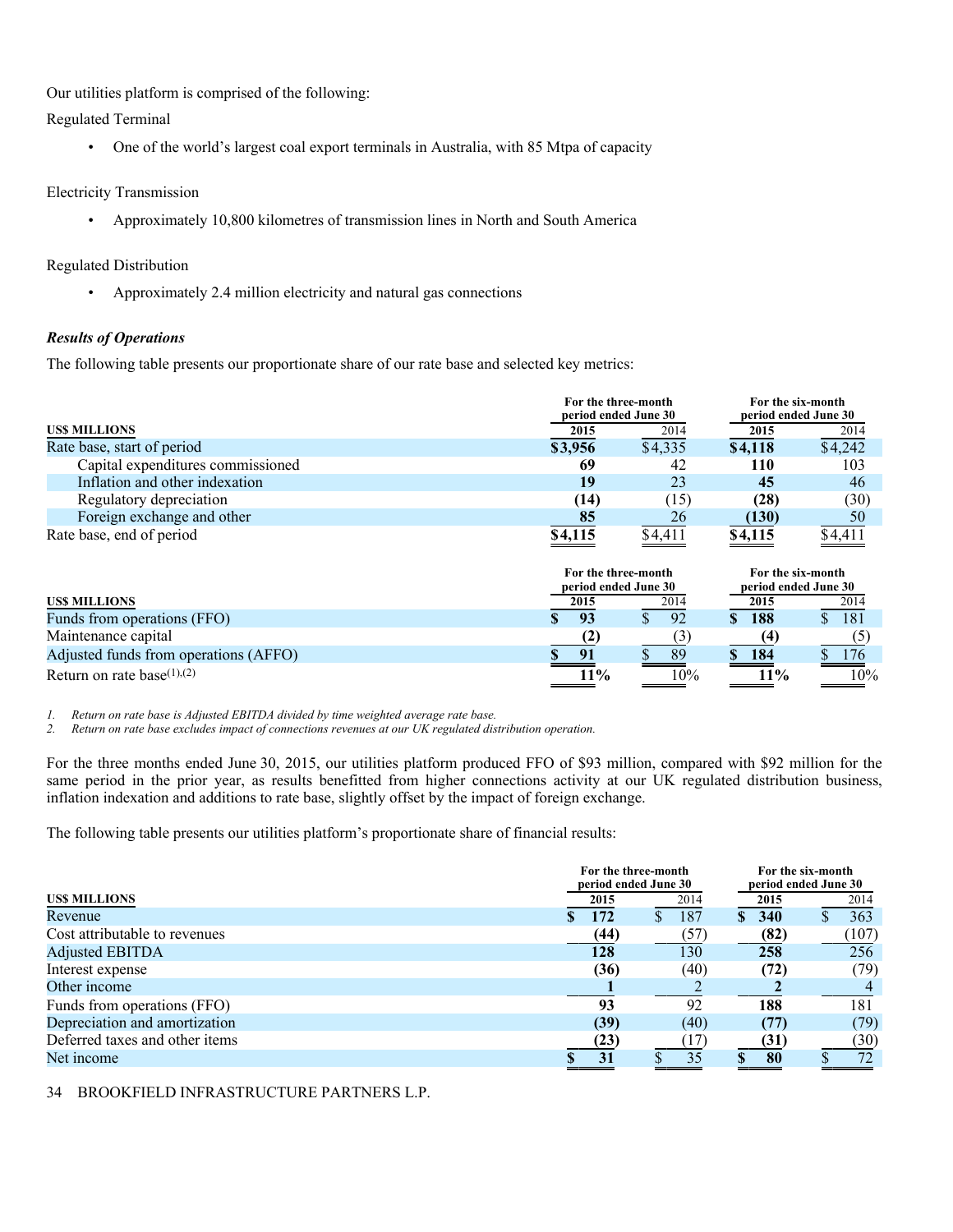The following table presents our proportionate Adjusted EBITDA and FFO for each business in this operating platform:

|                                 | <b>Adiusted EBITDA</b>                      |  |                 |                                           |      |  | <b>FFO</b> |                                             |      |  |                                           |  |      |  |      |
|---------------------------------|---------------------------------------------|--|-----------------|-------------------------------------------|------|--|------------|---------------------------------------------|------|--|-------------------------------------------|--|------|--|------|
|                                 | For the three-month<br>period ended June 30 |  |                 | For the six-month<br>period ended June 30 |      |  |            | For the three-month<br>period ended June 30 |      |  | For the six-month<br>period ended June 30 |  |      |  |      |
|                                 | 2015                                        |  | 2014            |                                           | 2015 |  | 2014       |                                             | 2015 |  | 2014                                      |  | 2015 |  | 2014 |
| <b>Regulated Distribution</b>   |                                             |  |                 |                                           | 106  |  | 98         |                                             | 42   |  | 40                                        |  | 84   |  | 76   |
| <b>Regulated Terminal</b>       | 40                                          |  | 42              |                                           | 80   |  | 84         |                                             | 23   |  | 23                                        |  | 46   |  | 46   |
| <b>Electricity Transmission</b> | 35                                          |  |                 |                                           | 72   |  | 74         |                                             | 28   |  | 29                                        |  | 58   |  | 59   |
| Total                           | 128                                         |  | $\overline{30}$ |                                           | 258  |  |            |                                             | 93   |  | $\Omega$                                  |  | 188  |  | 181  |

Our regulated distribution operation generated Adjusted EBITDA and FFO of \$53 million and \$42 million, respectively, for the current quarter, versus \$51 million and \$40 million, respectively, in the comparative period. This increase was primarily due to stronger performance at our UK regulated distribution business that benefitted from a larger rate base, inflation indexation and higher connections activity.

Our regulated terminal operation reported Adjusted EBITDA and FFO of \$40 million and \$23 million, respectively, for the current quarter, versus \$42 million and \$23 million, respectively, in the comparative period. Adjusted EBITDA decreased while FFO remained consistent with the prior year as inflation indexation and the benefit of additions to rate base were offset by the impact of foreign exchange as the hedged rate declined compared to the prior year.

Our electricity transmission operations reported Adjusted EBITDA and FFO of \$35 million and \$28 million, respectively, for the current quarter, versus \$37 million and \$29 million, respectively, in the comparative period. Adjusted EBITDA and FFO decreased compared to the prior year as inflation indexation and additions to our rate base were offset by the impact of foreign exchange.

Non-cash expenses are primarily comprised of depreciation and amortization, inflation indexation on our Chilean peso denominated debt, deferred taxes and other items. Depreciation and amortization decreased by \$1 million to \$39 million for the three months ended June 30, 2015, driven by a \$3 million decline attributable to the impact of foreign exchange partially offset by \$2 million of additional depreciation as a result of a higher asset base following our annual revaluation of property, plant and equipment and additions to our rate base over the past 12 months. Deferred taxes and other items for the period were a loss of \$23 million compared to a loss of \$17 million for the same period in 2014, as current period results included \$9 million of incremental mark-to-market losses on derivative contract positions at our UK regulated distribution business partially offset by the \$3 million impact of foreign exchange.

# **Transport Operations**

Our transport segment is comprised of open access systems that provide transportation, storage and handling services for freight, bulk commodities and passengers, for which we are paid an access fee. Profitability is based on the volume and price achieved for the provision of these services. This operating segment is comprised of businesses with price ceilings as a result of regulation, such as our rail and toll road operations, as well as unregulated businesses, such as our ports. Transport businesses typically have high barriers to entry and, in many instances, have very few substitutes in their local markets. While these businesses have greater sensitivity to market prices and volume than our utilities segment, revenues are generally stable and, in many cases, are supported by contracts or customer relationships. Our transport segment is expected to benefit from increases in demand for commodities and increases in the global movement of goods. Furthermore, the diversification within our transport segment mitigates the impact of fluctuations in demand from any particular sector, commodity or customer. Approximately 80% of our transport segment's Adjusted EBITDA is supported by regulated or long-term contracts.

Our objectives for our transport segment are to provide safe and reliable service to our customers and to satisfy their growth requirements by increasing the utilization of our assets and expanding our capacity in a capital efficient manner. If we do so, we will be able to charge an appropriate price for our services and we will be able to earn an attractive return on the capital that we have deployed as well as the capital that we will invest to increase the capacity of our operations. Our performance can be measured by our revenue growth and our Adjusted EBITDA margin.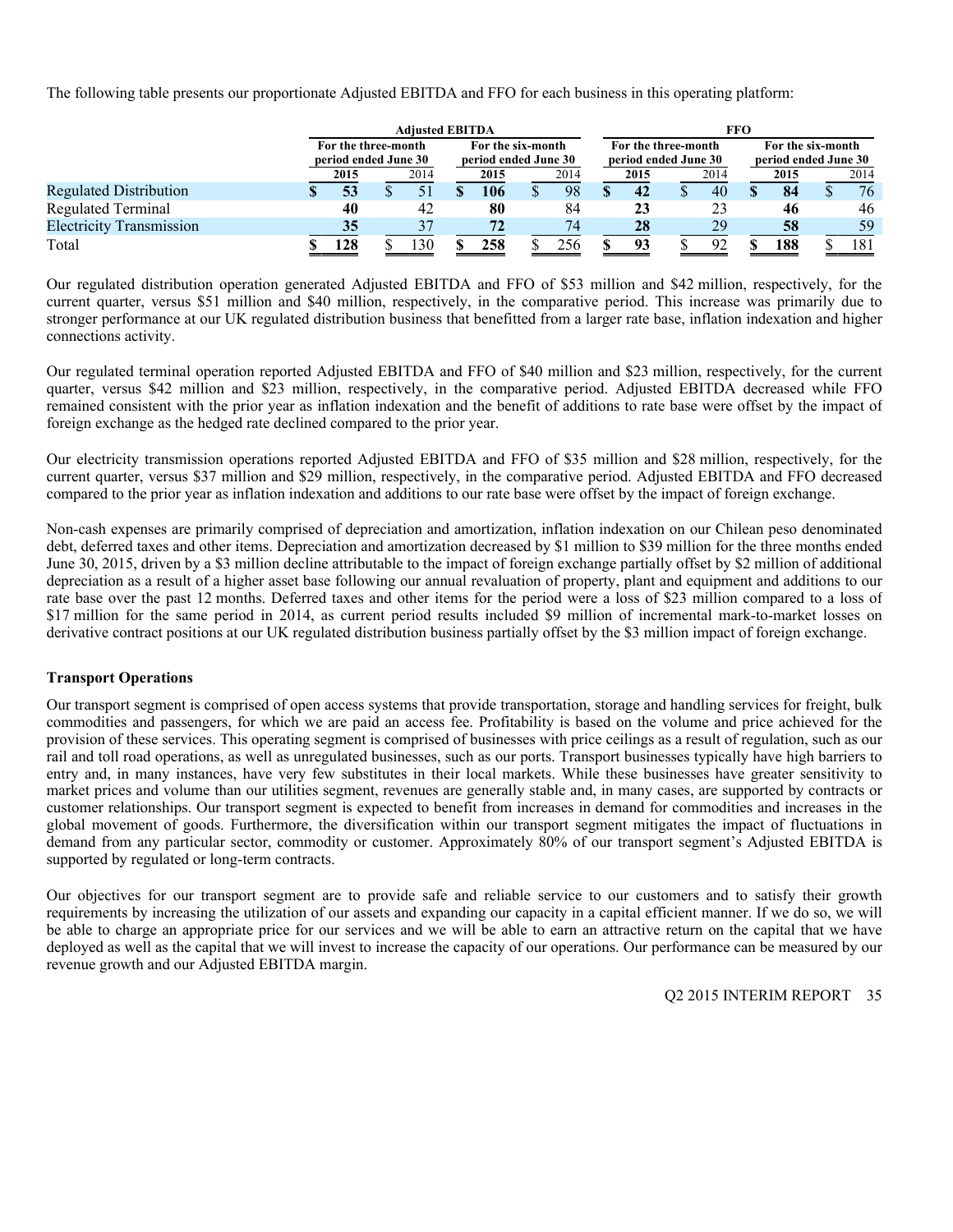Our transport platform is comprised of the following:

Rail

• Sole provider of rail networks in Southwestern Western Australia with approximately 5,100 kilometres of track and operator of approximately 4,800 kilometres of rail in Brazil

Toll Roads

• Approximately 3,300 kilometres of motorways in Brazil and Chile

# Ports

• 30 terminals in North America, UK and across Europe

# *Results of Operations*

The following table presents our proportionate share of the key metrics of our transport platform:

|                                       | For the three-month<br>period ended June 30 | For the six-month<br>period ended June 30 |            |      |
|---------------------------------------|---------------------------------------------|-------------------------------------------|------------|------|
| <b>USS MILLIONS</b>                   | 2015                                        | 2014                                      | 2015       | 2014 |
| Growth capital expenditures           | 73                                          | 81                                        | 134        | 147  |
| Adjusted EBITDA margin $(1)$          | 49%                                         | 48%                                       | 48%        | 49%  |
| Funds from operations (FFO)           | 104                                         | 94                                        | <b>200</b> | 189  |
| Maintenance capital                   | (18)                                        | (18)                                      | (35)       | (36) |
| Adjusted funds from operations (AFFO) | 86                                          | 76                                        | \$165      | 153  |

#### *1. Adjusted EBITDA margin is Adjusted EBITDA divided by revenues.*

In our transport platform, we generated FFO of \$104 million in the second quarter of 2015 compared to \$94 million in the same period of 2014. The increase in FFO was primarily driven by the investment in our South American rail operation in the third quarter of 2014, higher volumes and rates at our Australian rail operation, the benefit of inflationary tariff increases at our South American toll roads and volume growth at our North American container terminal, which were partially offset by the impact of foreign exchange.

The following table presents our transport platform's proportionate share of financial results:

|                                |       | For the three-month<br>period ended June 30 | For the six-month | period ended June 30 |
|--------------------------------|-------|---------------------------------------------|-------------------|----------------------|
| <b>USS MILLIONS</b>            | 2015  | 2014                                        | 2015              | 2014                 |
| Revenue                        | \$294 | \$309                                       | \$585             | \$595                |
| Cost attributable to revenues  | (151) | (161)                                       | (303)             | (303)                |
| <b>Adjusted EBITDA</b>         | 143   | 148                                         | 282               | 292                  |
| Interest expense               | (35)  | (45)                                        | (75)              | (87)                 |
| Other expenses                 | (4)   | 79                                          |                   | (16)                 |
| Funds from operations (FFO)    | 104   | 94                                          | 200               | 189                  |
| Depreciation and amortization  | (56)  | (59)                                        | (110)             | (120)                |
| Deferred taxes and other items | (14)  | (18)                                        | (20)              | (19)                 |
| Net income                     | 34    |                                             | 70                | 50                   |
|                                |       |                                             |                   |                      |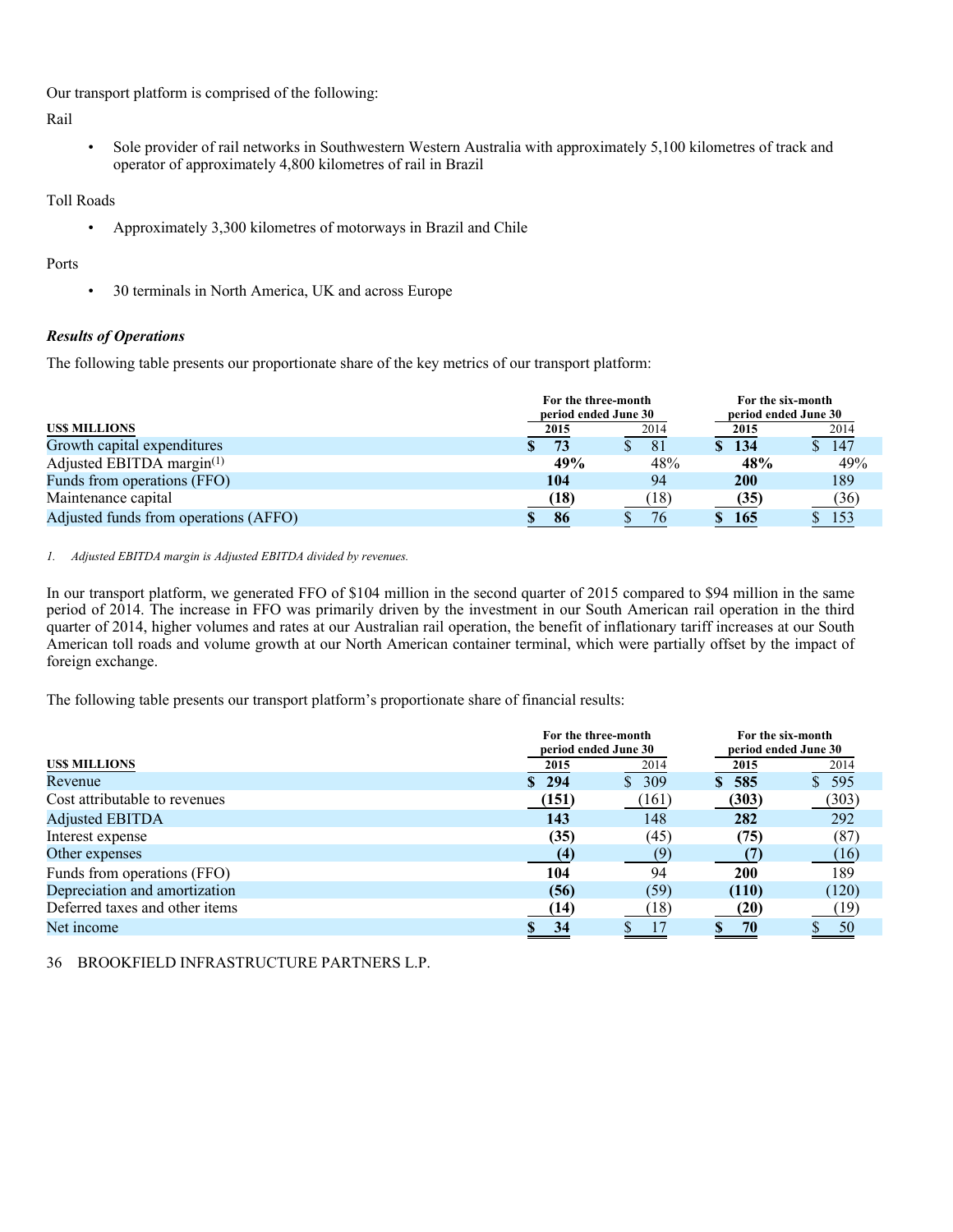The following table presents proportionate Adjusted EBITDA and FFO for each business in this operating platform:

|                   | <b>Adiusted EBITDA</b>                      |  |      |                                           |      |  | <b>FFO</b> |                                             |      |  |                                           |  |      |  |      |
|-------------------|---------------------------------------------|--|------|-------------------------------------------|------|--|------------|---------------------------------------------|------|--|-------------------------------------------|--|------|--|------|
|                   | For the three-month<br>period ended June 30 |  |      | For the six-month<br>period ended June 30 |      |  |            | For the three-month<br>period ended June 30 |      |  | For the six-month<br>period ended June 30 |  |      |  |      |
|                   | 2015                                        |  | 2014 |                                           | 2015 |  | 2014       |                                             | 2015 |  | 2014                                      |  | 2015 |  | 2014 |
| Rail              | 78                                          |  | 67   |                                           | 148  |  |            |                                             | 61   |  | 47                                        |  |      |  | 96   |
| <b>Toll Roads</b> | 43                                          |  | 60   |                                           | 91   |  | 120        |                                             | 28   |  | 33                                        |  | 56   |  | 67   |
| Ports             | 22                                          |  | 21   |                                           | 43   |  | 40         |                                             | 15   |  | 14                                        |  | 29   |  | 26   |
| Total             | 143                                         |  | 148  |                                           | 282  |  | 292        |                                             | 104  |  | -94                                       |  | 200  |  | 189  |

For the three months ended June 30, 2015, our rail operations reported Adjusted EBITDA and FFO of \$78 million and \$61 million, respectively, versus \$67 million and \$47 million, respectively, in the prior year. Adjusted EBITDA and FFO increased versus prior year due to contribution from our South American rail acquisition completed in the third quarter of 2014 and volume growth and improved margins at our Australian operation, partially offset by the impact of foreign exchange.

For the three months ended June 30, 2015, our toll roads contributed Adjusted EBITDA and FFO of \$43 million and \$28 million, respectively, compared to Adjusted EBITDA and FFO of \$60 million and \$33 million, respectively, in the comparative period. Adjusted EBITDA and FFO decreased versus prior year as regulatory tariff increases were more than offset by the impact of foreign exchange. In local currency, toll road Adjusted EBITDA was 5% higher than prior year.

For the three months ended June 30, 2015, our port operations reported Adjusted EBITDA and FFO of \$22 million and \$15 million, respectively, compared to Adjusted EBITDA and FFO of \$21 million and \$14 million, respectively, in the comparative period. Adjusted EBITDA and FFO increased from prior year as we benefitted from the automation project at our North American container terminal and the No. 1 quay expansion at our UK port operations.

Non-cash expenses are primarily comprised of depreciation and amortization, inflation indexation on our Chilean peso denominated debt, deferred taxes and other items. Depreciation and amortization decreased to \$56 million for the period ended June 30, 2015, down from \$59 million for the same period in 2014. The \$3 million decrease versus prior year is primarily driven by the depreciation of the foreign currencies in which we operate versus the prior year, which led to a \$12 million decline, partially offset by \$4 million of additional depreciation from our Brazilian rail operation, acquired in August 2014, \$3 million of additional depreciation at our Brazilian toll roads mainly driven by growth capex deployed in the business over the past 12 months, as well as \$3 million of additional depreciation due to our annual revaluation of property, plant and equipment. Deferred taxes and other items for the period were a loss of \$14 million compared to a loss of \$18 million for the same period in 2014, primarily due to losses incurred at our Australian rail operation in the prior period related to ineffective hedges as a result of a refinancing completed in that period.

# **Energy Operations**

Our energy segment is comprised of systems that provide transportation, storage and distribution services. Profitability is based on the volume and price achieved for the provision of these services. This operating segment is comprised of businesses that are subject to light regulation, such as our natural gas transmission business whose services are subject to price ceilings, and businesses that are essentially unregulated like our district energy business. Energy businesses typically have high barriers to entry as a result of significant fixed costs combined with economies of scale or unique positions in their local markets. Our energy segment is expected to benefit from forecasted increases in demand for energy. Although these businesses have greater sensitivity to market prices and volume than our utilities segment, revenues are typically generated under contracts with varying durations and are relatively stable.

Our objectives for our energy segment are to provide safe and reliable service to our customers and to satisfy their growth requirements by increasing the utilization of our assets and expanding our capacity in a capital efficient manner. If we do so, we will be able to charge an appropriate price for our services and earn an attractive return on the capital that we have deployed as well as the capital that we will invest to increase the capacity of our operations. Our performance can be measured by our revenue growth, our Adjusted EBITDA margin and our AFFO.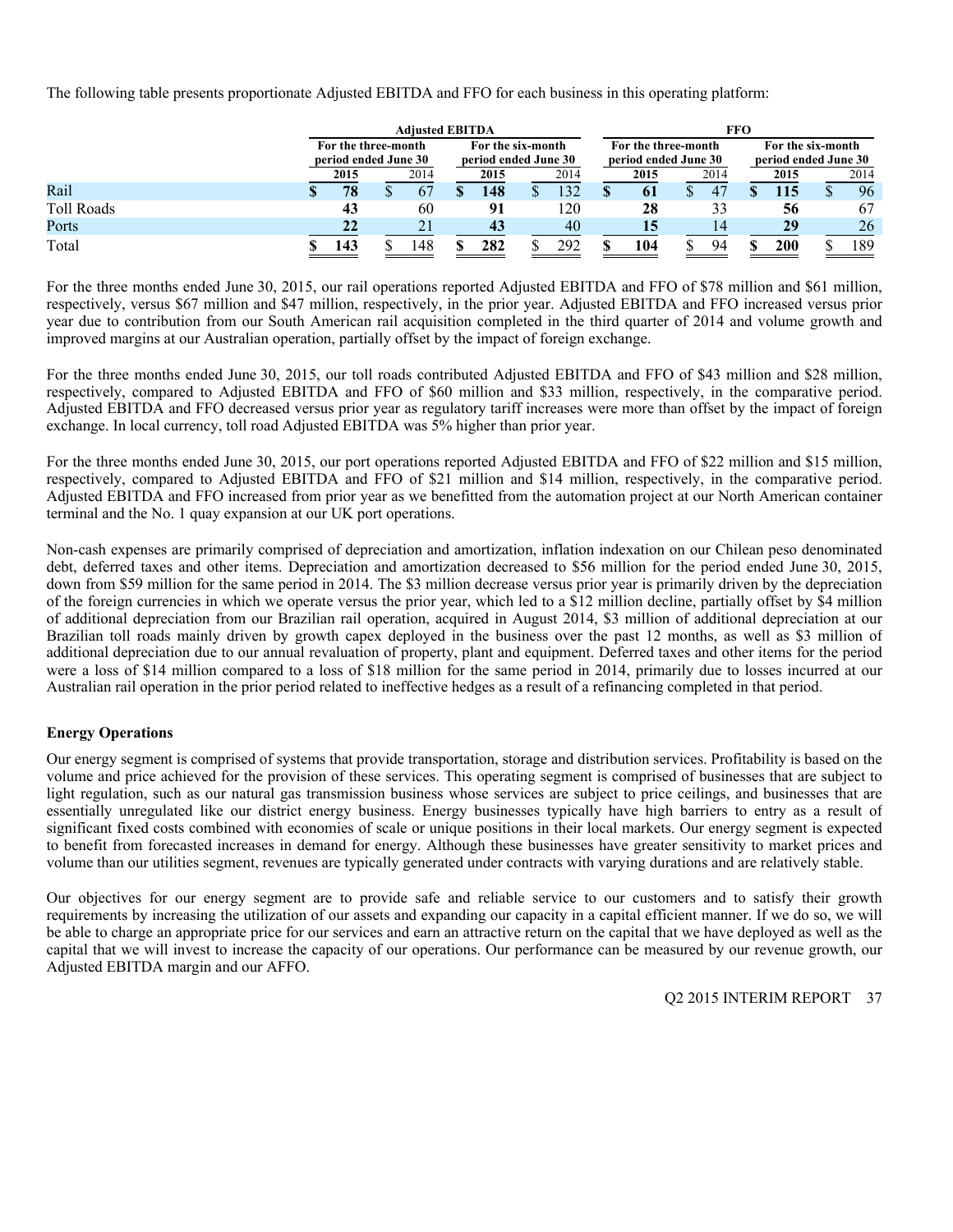Our energy platform is comprised of the following:

*Energy Transmission, Distribution and Storage* 

- 14,800 kilometres of transmission pipelines
- Over 40,000 gas distribution customers in the UK
- 370 billion cubic feet of natural gas storage in the U.S. and Canada

# *District Energy*

- Heating plants capable of delivering over 2,825,000 pounds per hour of steam heating capacity and 251,000 tons of cooling capacity in North America
- Heating, cooling and distributed water and sewage services in Australia

# *Results of Operations*

The following table presents our proportionate share of the key metrics of our energy platform:

|                                       | For the three-month<br>period ended June 30 |      | For the six-month<br>period ended June 30 |  |      |
|---------------------------------------|---------------------------------------------|------|-------------------------------------------|--|------|
| <b>USS MILLIONS</b>                   | 2015                                        | 2014 | 2015                                      |  | 2014 |
| Growth capital expenditures           |                                             |      | 13                                        |  | 22   |
| Adjusted EBITDA margin(1)             | 49%                                         | 46%  | 48%                                       |  | 47%  |
| Funds from operations (FFO)           | 23                                          | 16   | 51                                        |  | 42   |
| Maintenance capital                   | (12)                                        | (10) | (16)                                      |  | (13) |
| Adjusted funds from operations (AFFO) |                                             |      | 35                                        |  | 29   |

# *1. Adjusted EBITDA margin is Adjusted EBITDA divided by revenues.*

Our energy platform generated FFO of \$23 million in the second quarter of 2015 compared to \$16 million in the same period of 2014. The increase was attributable to organic growth initiatives and new investments made over the last 12 months in our district energy business and higher transportation volumes at our North American natural gas transmission business.

The following table presents our energy platform's proportionate share of financial results:

|                                |      | For the three-month  | For the six-month    |      |
|--------------------------------|------|----------------------|----------------------|------|
|                                |      | period ended June 30 | period ended June 30 |      |
| <b>USS MILLIONS</b>            | 2015 | 2014                 | 2015                 | 2014 |
| Revenue                        | 84   | 72                   | 178                  | 163  |
| Cost attributable to revenues  | (43) | (39)                 | (92)                 | (86) |
| <b>Adjusted EBITDA</b>         | 41   | 33                   | 86                   | 77   |
| Interest expense               | (19) | (17)                 | (36)                 | (35) |
| Other income                   |      |                      |                      |      |
| Funds from operations (FFO)    | 23   | 16                   | 51                   | 42   |
| Depreciation and amortization  | (12) | (17)                 | (22)                 | (34) |
| Deferred taxes and other items |      |                      | (10)                 |      |
| Net income                     |      |                      | 19                   | 10   |
|                                |      |                      |                      |      |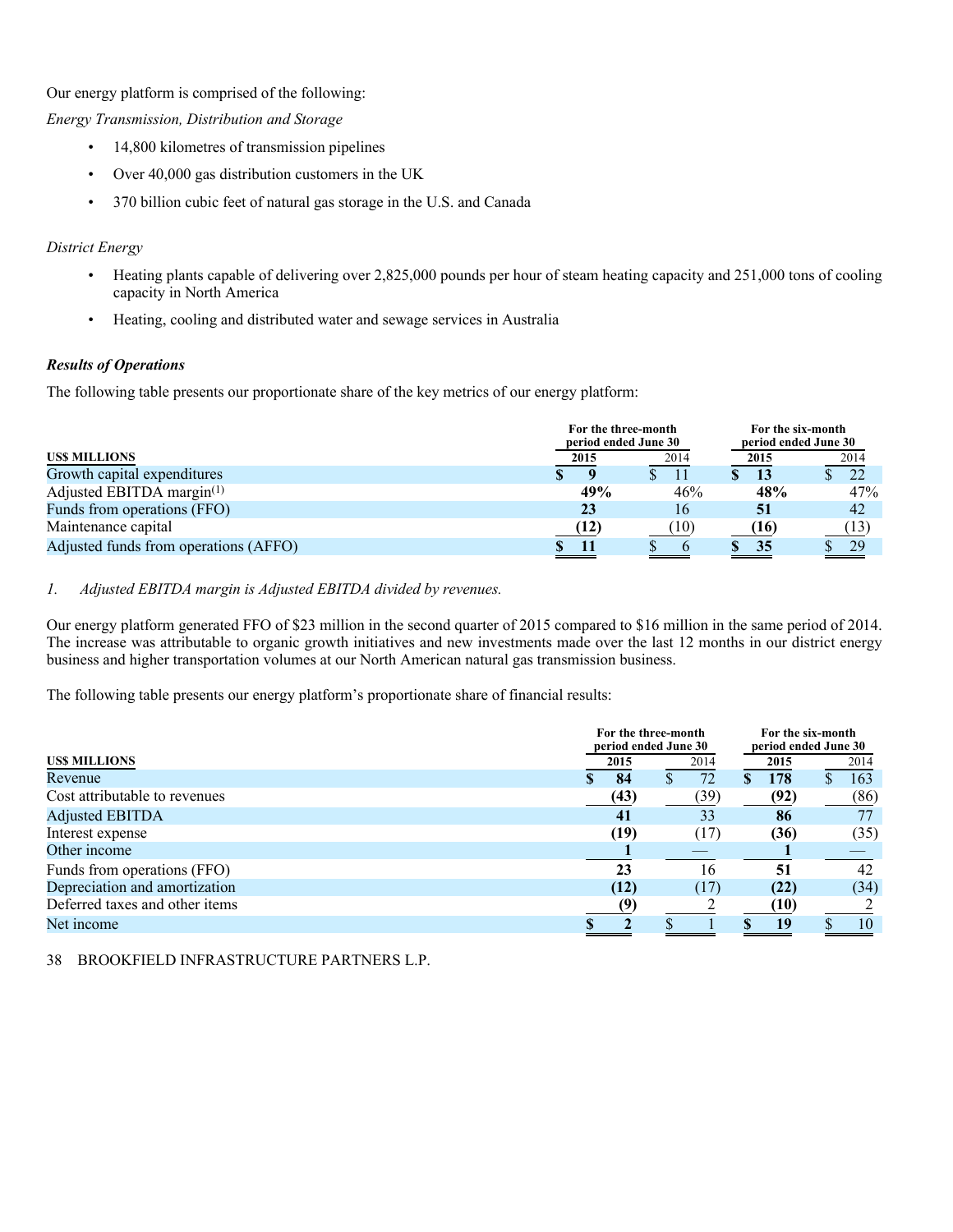The following table presents proportionate Adjusted EBITDA and FFO for each business in this operating platform:

| <b>Adiusted EBITDA</b> |  |      |                                             |      |      | FFO                                       |                                             |  |      |  |                                           |  |      |
|------------------------|--|------|---------------------------------------------|------|------|-------------------------------------------|---------------------------------------------|--|------|--|-------------------------------------------|--|------|
|                        |  |      |                                             |      |      |                                           | For the three-month<br>period ended June 30 |  |      |  | For the six-month<br>period ended June 30 |  |      |
| 2015                   |  | 2014 |                                             | 2015 | 2014 |                                           | 2015                                        |  | 2014 |  | 2015                                      |  | 2014 |
|                        |  |      |                                             |      |      |                                           |                                             |  |      |  |                                           |  |      |
| 30                     |  | 26   |                                             | 65   | 66   |                                           |                                             |  | 10   |  | 33                                        |  | 33   |
|                        |  |      |                                             |      |      |                                           | 10                                          |  |      |  | 18                                        |  |      |
| 41                     |  | 33   |                                             | 86   |      |                                           | 23                                          |  | 16   |  | 51                                        |  | 42   |
|                        |  |      | For the three-month<br>period ended June 30 |      |      | For the six-month<br>period ended June 30 |                                             |  |      |  |                                           |  |      |

For the three months ended June 30, 2015, our energy transmission, distribution and storage operations reported Adjusted EBITDA and FFO of \$30 million and \$13 million, respectively, versus \$26 million and \$10 million respectively, in the comparative period. Adjusted EBITDA and FFO increased versus prior year as results benefitted from higher transportation volumes and cost savings at our North American natural gas transmission and distribution operations.

Our district energy business contributed Adjusted EBITDA and FFO of \$11 million and \$10 million, respectively, for the second quarter of 2015, versus \$7 million and \$6 million, respectively, in the comparative period. Adjusted EBITDA and FFO increased from the prior year primarily as a result of contribution from new systems that came on-line in the third quarter of 2014 and organic capital investments made to increase the number of in-place connections. Prior period balances have been reclassified to include Australian district energy business which were formerly presented as part of the energy distribution platform.

Non-cash expenses are primarily comprised of depreciation, amortization, deferred taxes and other items. Depreciation and amortization was \$12 million for the period ended June 30, 2015, down from \$17 million for the same period in 2014. The decline is primarily due to a \$10 million decrease in depreciation at our North American natural gas transmission business, which since classification as an asset held for sale on December 31, 2014 has not been depreciated. This decline was partially offset by \$5 million of additional depreciation as a result of acquisitions completed over the past 12 months in our district energy and gas storage businesses. Deferred taxes and other expenses for the period ended June 30, 2015 were a loss of \$9 million compared to income of \$2 million in the same period in 2014. The \$11 million variance is primarily due to a recovery of deferred taxes which benefitted results in the prior year at our North American gas transmission business.

#### **Communications Infrastructure Operations**

Our communications infrastructure segment provides essential services and critical infrastructure to the media broadcasting and telecom sectors. These services and access to infrastructure are contracted on a long-term basis with tariff escalation mechanisms. Our telecom customers will pay upfront and recurring fees to lease space on our towers to host their equipment. Our broadcasting customers will pay us fees for transmitting television and radio content to the end user.

The key objective for this segment is to deploy capital to capture increased demand for densification from mobile network operators and to acquire towers and other infrastructure that are non-core to such operators. Our performance will be measured by growth in our Adjusted EBITDA.

The segment is comprised of approximately 7,000 multi-purpose towers and active rooftop sites and 5,000 km of fibre backbone located in France. These operations will generate stable, inflation linked cash flows underpinned by long-term contracts (typically 10-20 years in telecom and over five years in broadcasting) with large, prominent customers in France.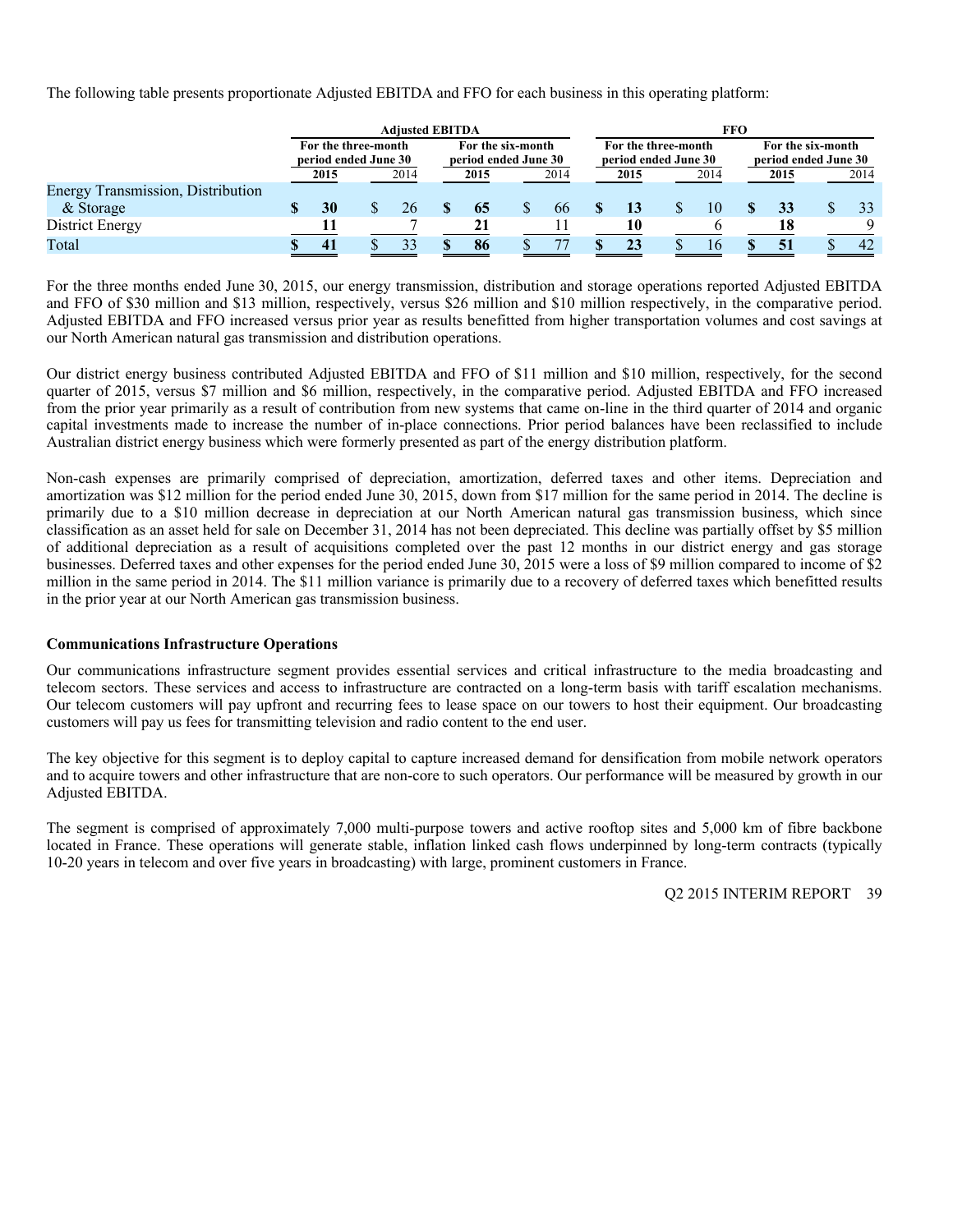# *Results of Operations*

The following table presents our proportionate share of the key metrics of our communications infrastructure platform:

|                                       |      | For the three-month<br>period ended June 30 |      | For the six-month<br>period ended June 30 |
|---------------------------------------|------|---------------------------------------------|------|-------------------------------------------|
| <b>USS MILLIONS</b>                   | 2015 | 2014                                        | 2015 | 2014                                      |
| Growth capital expenditures           |      |                                             |      |                                           |
| Adjusted EBITDA margin $(1)$          | 52%  |                                             | 52%  |                                           |
| Funds from operations (FFO)           | 20   |                                             | 20   |                                           |
| Maintenance capital                   | (2)  |                                             |      |                                           |
| Adjusted funds from operations (AFFO) | \$18 |                                             | \$18 |                                           |
|                                       |      |                                             |      |                                           |

# *1. Adjusted EBITDA margin is Adjusted EBITDA divided by revenues.*

We acquired our European telecommunications infrastructure operations for \$415 million on March 31, 2015. The second quarter of 2015 represents the first contribution from this segment.

The following table presents our communications infrastructure platform's proportionate share of financial results:

|                                |      | For the three-month<br>period ended June 30 |      | For the six-month<br>period ended June 30 |
|--------------------------------|------|---------------------------------------------|------|-------------------------------------------|
| <b>USS MILLIONS</b>            | 2015 | 2014                                        |      | 2014                                      |
| Revenue                        | 42   |                                             | 42   |                                           |
| Cost attributable to revenues  | (20) |                                             | (20) |                                           |
| <b>Adjusted EBITDA</b>         | 22   |                                             | 22   |                                           |
| Interest expense               | (2)  |                                             | (2)  |                                           |
| Funds from operations (FFO)    | 20   |                                             | 20   |                                           |
| Depreciation and amortization  | (16) |                                             | (16) |                                           |
| Deferred taxes and other items |      |                                             |      |                                           |
| Net income                     |      |                                             |      |                                           |

For the three months ended June 30, 2015, our communications infrastructure segment generated Adjusted EBITDA and FFO of \$22 million and \$20 million, respectively, versus \$nil and \$nil, respectively, in the prior year, as this is the first quarterly contribution from this business.

Non-cash expenses are primarily comprised of depreciation, amortization, deferred taxes and other items.

# **Corporate and other**

The following table presents the components of corporate and other, on a proportionate basis:

|                                  |      | For the three-month<br>period ended June 30 |          | For the six-month<br>period ended June 30 |
|----------------------------------|------|---------------------------------------------|----------|-------------------------------------------|
| <b>USS MILLIONS</b>              |      | 2014<br>2015                                | 2015     | 2014                                      |
| General and administrative costs | (2)  | (2)                                         | S<br>(4) | (4)                                       |
| Base Management Fee              | (33) | 27                                          | (65)     | (52)                                      |
| <b>Adjusted EBITDA</b>           | (35) | (29)                                        | (69)     | (56)                                      |
| <b>Interest Expense</b>          | (7   | (3)                                         | (11)     | (6)                                       |
| Other income                     | 10   | 10                                          | 15       | 16                                        |
| Funds from operations (FFO)      | (32) | (22)                                        | (65)     | (46)                                      |
| Deferred taxes and other items   | (22) | (18)                                        | 41       | (41)                                      |
| Net loss                         | (54) | (40)                                        | (24)     | (87)                                      |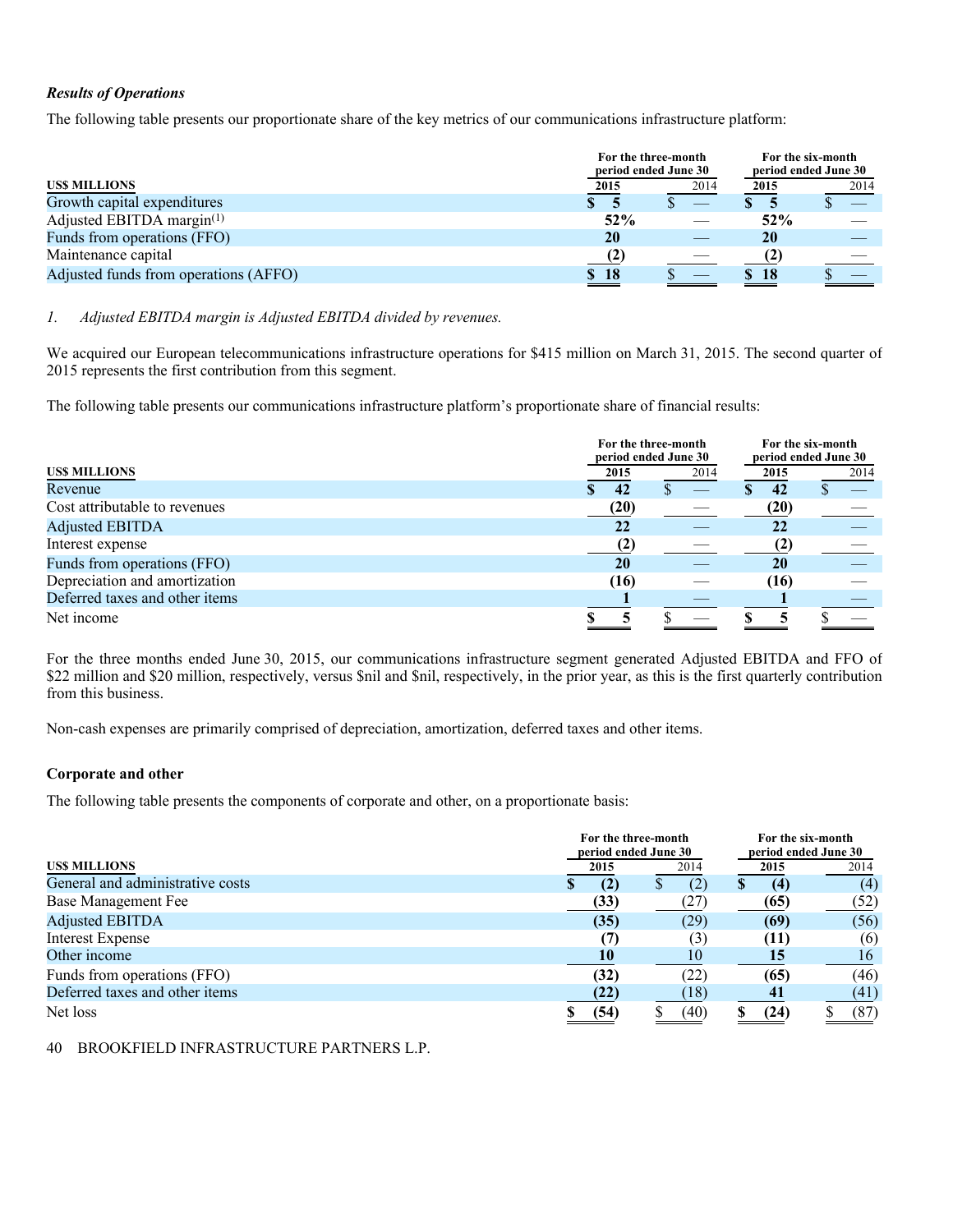General and administrative costs for the period ended June 30, 2015 were in-line with prior year. We anticipate that our corporate and administrative costs, excluding the Base Management Fee, will be in the range of \$8 million to \$10 million per year.

Pursuant to our Master Services Agreement, we pay Brookfield an annual Base Management Fee equal to 1.25% of our market value, plus recourse debt net of cash. The Base Management Fee increased from prior year due to a larger market capitalization driven by higher unit trading price and higher recourse debt.

Corporate interest expense includes interest expense on corporate borrowings and standby fees on our committed credit facility, less interest earned on cash balances. Interest expense increased year-over-year due to higher recourse debt used to finance new investments.

Other income includes interest and distribution income earned on corporate financial assets, in addition to realized gains on corporate financial assets.

Deferred taxes and other expenses for the three months ended June 30, 2015 were a loss of \$22 million compared to an \$18 million loss in the same period in 2014, as the current period had incremental derivative losses of \$4 million related to our foreign currency hedging program at the corporate level.

#### **SELECTED STATEMENT OF OPERATING RESULTS AND FINANCIAL POSITION INFORMATION**

To measure performance, we focus on FFO and AFFO, among other measures. We also focus on Adjusted EBITDA and net income, taking into account items that we consider unusual or otherwise not reflective of the ongoing profitability of our operations. We define FFO as net income excluding the impact of depreciation and amortization, deferred income taxes, breakage and transaction costs, non-cash valuation gains or losses and other items. We define AFFO as FFO less maintenance capex, as detailed in the Reconciliation of Non IFRS Financial Measures section of this MD&A. FFO is a measure of operating performance, and AFFO is a measure of the sustainable cash flow of our business. Since they are not calculated in accordance with, and do not have any standardized meanings prescribed by, IFRS, FFO and AFFO are unlikely to be comparable to similar measures presented by other issuers and FFO and AFFO have limitations as analytical tools. See the Reconciliation of Non IFRS Financial Measures section for a more fulsome discussion, including a reconciliation to the most directly comparable IFRS measures.

|                                            | For the three-month<br>period ended June 30 | For the six-month<br>period ended June 30 |                   |       |
|--------------------------------------------|---------------------------------------------|-------------------------------------------|-------------------|-------|
| US\$ MILLIONS, EXCEPT PER UNIT INFORMATION | 2015                                        | 2014                                      | 2015              | 2014  |
| Funds from operation (FFO)                 | \$208                                       | 180<br><sup>S</sup>                       | $\frac{1}{2}$ 394 | \$366 |
| Per unit $FFO(1)$                          | 0.91                                        | 0.86                                      | 1.80              | 1.74  |
| Distributions per unit                     | 0.53                                        | 0.48                                      | 1.06              | 0.96  |
| Payout ratio $(2)$                         | 67%                                         | 62%                                       | 68%               | 61%   |
| Adjusted funds from operations $(AFFO)(3)$ | 174                                         | 149                                       | 337               | 312   |
| AFFO yield                                 | 13%                                         | 13%                                       | 13%               | 13%   |

*1. Average units outstanding during the three and six month periods of 228.3 million and 219.2 million, respectively (2014: 210.1 million for both periods).* 

*2. Payout ratio is defined as distributions paid (inclusive of GP incentive distributions and preferred units) divided by FFO.* 

*3. AFFO is defined as FFO less maintenance capital expenditures.* 

For the quarter ended June 30, 2015, funds from operations ("FFO") totaling \$208 million (\$0.91 per unit) increased from the prior year reflecting deployment of capital in organic growth initiatives and the contribution from new investments, partially offset by a strengthening U.S. dollar. The payout ratio at period end was 67%, which is within our 60-70% long-term range, and we generated AFFO yield of 13% during the quarter, consistent with the prior year.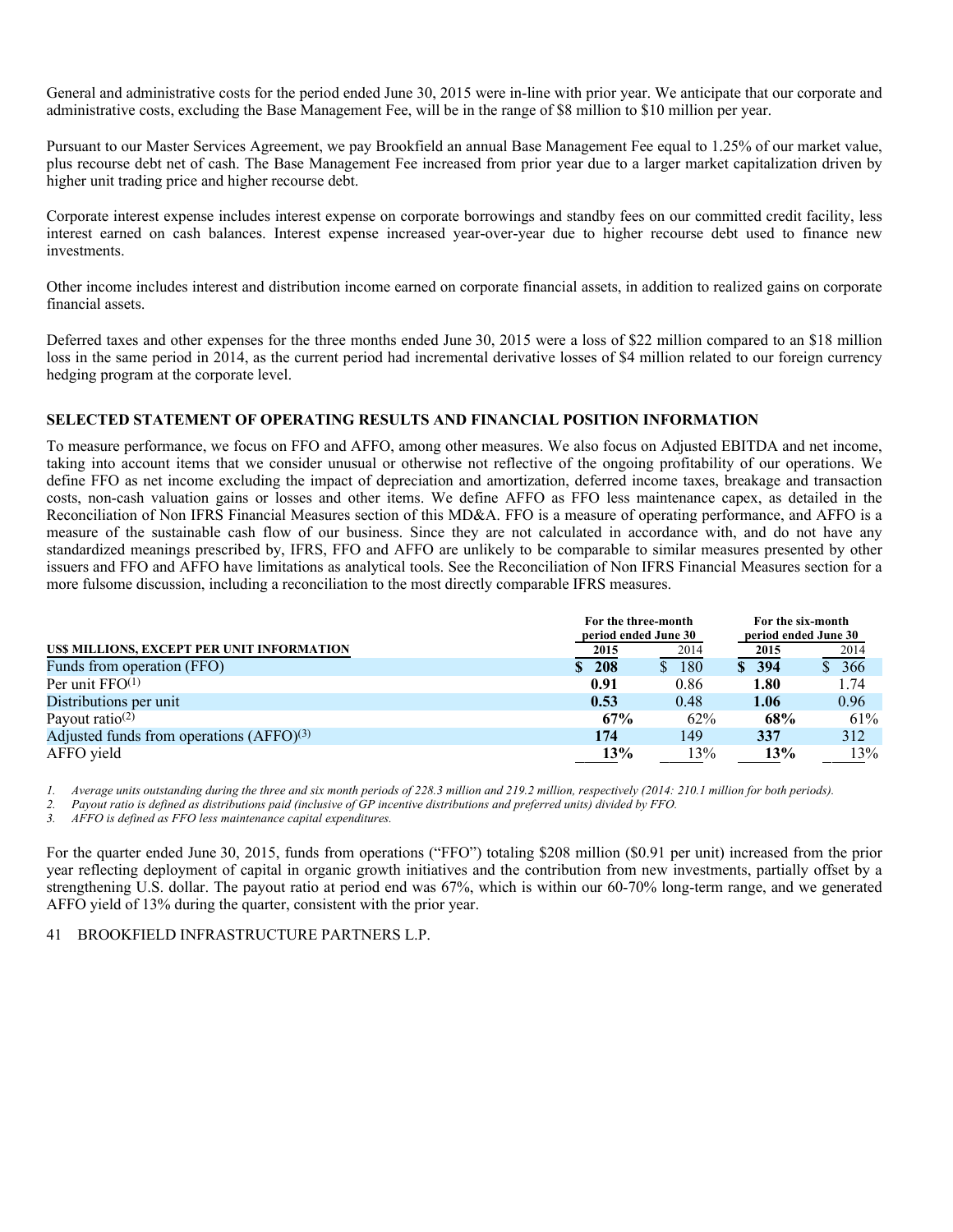The following tables present selected statements of operating results and financial position information by operating platform on a proportionate basis:

| For the three-month<br><b>US\$ MILLIONS</b><br>period ended June 30<br><b>Statements of Operating Results</b><br>2015 |                    |      |                           |               |               | For the six-month<br>2015 |                         | period ended June 30<br>2014 |  |
|-----------------------------------------------------------------------------------------------------------------------|--------------------|------|---------------------------|---------------|---------------|---------------------------|-------------------------|------------------------------|--|
| Net income (loss) by segment                                                                                          |                    |      |                           | 2014          |               |                           |                         |                              |  |
| Utilities                                                                                                             | \$                 | 31   | \$                        | 35            | \$            | 80                        | \$                      | 72                           |  |
| Transport                                                                                                             |                    | 34   |                           | 17            |               | 70                        |                         | 50                           |  |
| Energy                                                                                                                |                    | 2    |                           |               |               | 19                        |                         | 10                           |  |
| Communications Infrastructure                                                                                         |                    | 5    |                           |               |               | 5                         |                         |                              |  |
| Corporate and other                                                                                                   |                    | (54) |                           | (40)          |               | (24)                      |                         | (87)                         |  |
| Net income                                                                                                            | $\pmb{\mathbb{S}}$ | 18   | $\boldsymbol{\mathsf{S}}$ | 13            | $\mathbb S$   | 150                       | $\mathbb S$             | 45                           |  |
| Adjusted EBITDA by segment                                                                                            |                    |      |                           |               |               |                           |                         |                              |  |
| <b>Utilities</b>                                                                                                      | $\mathbf S$        | 128  | \$                        | 130           | <sup>\$</sup> | 258                       | \$                      | 256                          |  |
| Transport                                                                                                             |                    | 143  |                           | 148           |               | 282                       |                         | 292                          |  |
| Energy                                                                                                                |                    | 41   |                           | 33            |               | 86                        |                         | 77                           |  |
| Communications Infrastructure                                                                                         |                    | 22   |                           |               |               | 22                        |                         |                              |  |
| Corporate and other                                                                                                   |                    | (35) |                           | (29)          |               | (69)                      |                         | (56)                         |  |
| <b>Adjusted EBITDA</b>                                                                                                | \$                 | 299  | \$                        | 282           | \$            | 579                       | $\overline{\mathbf{z}}$ | 569                          |  |
| FFO by segment                                                                                                        |                    |      |                           |               |               |                           |                         |                              |  |
| Utilities                                                                                                             | \$                 | 93   | \$                        | 92            | S             | 188                       | \$                      | 181                          |  |
| Transport                                                                                                             |                    | 104  |                           | 94            |               | 200                       |                         | 189                          |  |
| Energy                                                                                                                |                    | 23   |                           | 16            |               | 51                        |                         | 42                           |  |
| Communications Infrastructure                                                                                         |                    | 20   |                           |               |               | 20                        |                         |                              |  |
| Corporate and other                                                                                                   |                    | (32) |                           | (22)          |               | (65)                      |                         | (46)                         |  |
| FFO                                                                                                                   | $\$$               | 208  | $\$$                      | 180           | $\mathbb S$   | 394                       | $\mathbb S$             | 366                          |  |
|                                                                                                                       |                    |      |                           |               |               |                           |                         |                              |  |
|                                                                                                                       |                    |      |                           |               |               |                           |                         |                              |  |
| <b>USS MILLIONS</b><br><b>Statements of Financial Position</b>                                                        |                    |      |                           |               |               | As of                     |                         |                              |  |
| Total assets by segment                                                                                               |                    |      |                           | June 30, 2015 |               |                           | December 31, 2014       |                              |  |
| Utilities                                                                                                             |                    |      | \$                        |               | 4,653         | \$                        |                         | 4,805                        |  |
| Transport                                                                                                             |                    |      |                           |               | 4,593         |                           |                         | 4,970                        |  |
| Energy                                                                                                                |                    |      |                           |               | 1,851         |                           |                         | 1,816                        |  |
| Communications Infrastructure                                                                                         |                    |      |                           |               | 845           |                           |                         |                              |  |
| Corporate and other                                                                                                   |                    |      |                           |               | (227)         |                           |                         | (56)                         |  |
| Total assets                                                                                                          |                    |      | \$                        |               | 11,715        | \$                        |                         | 11,535                       |  |
|                                                                                                                       |                    |      |                           |               |               |                           |                         |                              |  |
| Net debt by segment                                                                                                   |                    |      |                           |               |               |                           |                         |                              |  |
| <b>Utilities</b>                                                                                                      |                    |      | $\mathbb S$               |               | 2,779         | $\$$                      |                         | 2,843                        |  |
| Transport                                                                                                             |                    |      |                           |               | 2,191         |                           |                         | 2,513                        |  |
| Energy<br>Communications Infrastructure                                                                               |                    |      |                           |               | 1,028<br>429  |                           |                         | 1,030                        |  |
| Corporate and other                                                                                                   |                    |      |                           |               | (117)         |                           |                         | 271                          |  |
|                                                                                                                       |                    |      |                           |               |               |                           |                         |                              |  |
| Net Debt                                                                                                              |                    |      | $\mathbb S$               |               | 6,310         | \$                        |                         | 6,657                        |  |
| Partnership capital by segment                                                                                        |                    |      |                           |               |               |                           |                         |                              |  |
| Utilities                                                                                                             |                    |      | $\overline{\mathbb{S}}$   |               | 1,874         | $\overline{\mathbb{S}}$   |                         | 1,962                        |  |
| Transport                                                                                                             |                    |      |                           |               | 2,402         |                           |                         | 2,457                        |  |
| Energy                                                                                                                |                    |      |                           |               | 823           |                           |                         | 786                          |  |
| Communications Infrastructure                                                                                         |                    |      |                           |               | 416           |                           |                         |                              |  |
| Corporate and other                                                                                                   |                    |      |                           |               | (110)         |                           |                         | (327)                        |  |

**Partnership capital 8** 5,405 **\$** 4,878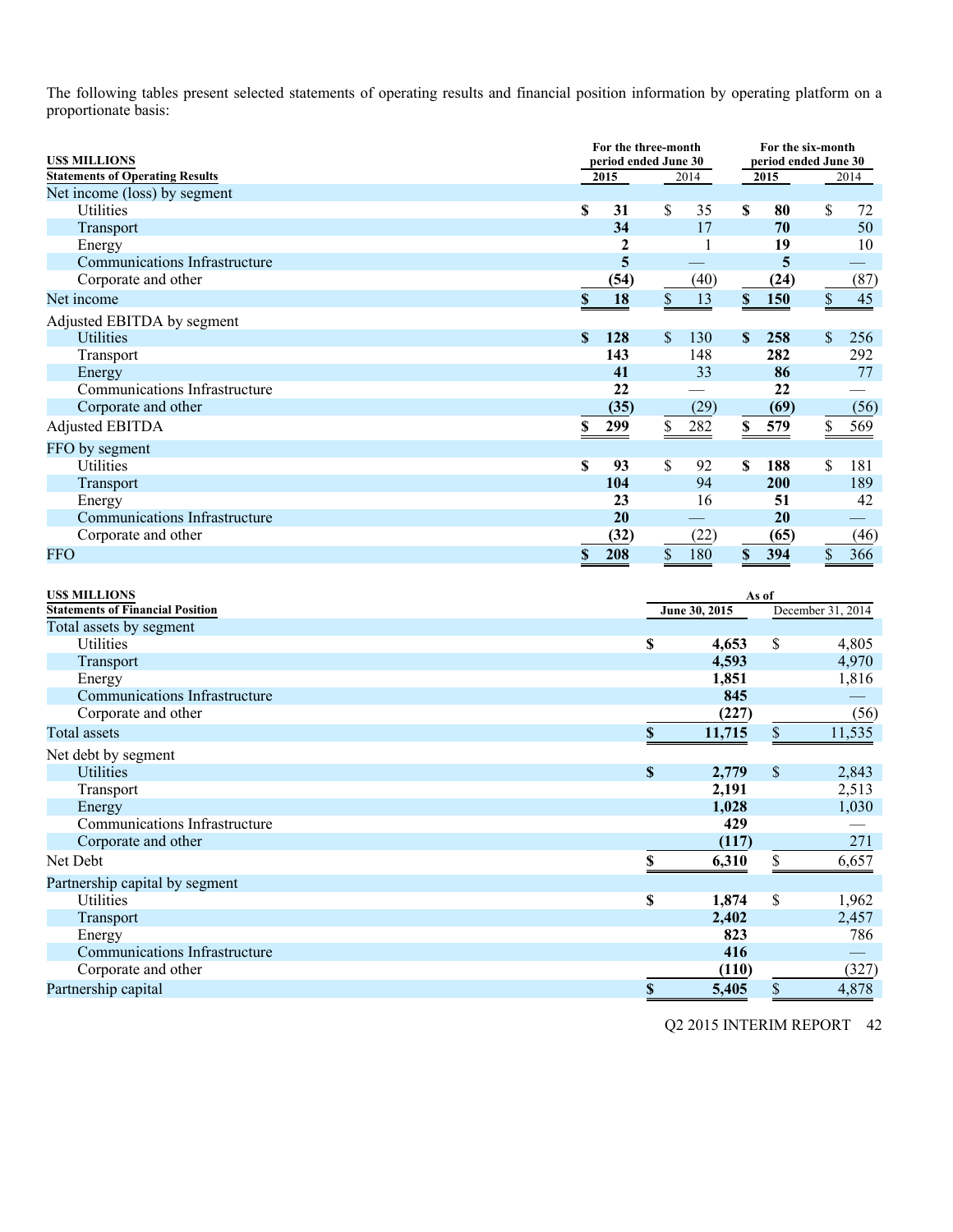# **CAPITAL RESOURCES AND LIQUIDITY**

We maintain sufficient liquidity at all times to participate in attractive opportunities as they arise, withstand sudden adverse changes in economic circumstances and maintain a relatively high payout of our FFO to unitholders. Our principal sources of liquidity are cash flows from our operations, undrawn credit facilities and access to public and private capital markets. We may, from time to time, invest in financial assets comprised mainly of liquid equity and debt infrastructure securities in order to earn attractive short term returns and for strategic purposes. Certain subsidiaries may be subject to limitations on their ability to declare and pay dividends. Any limitations existing at June 30, 2015 and December 31, 2014 were insignificant and would not adversely impact our ability to meet cash obligations.

Our total liquidity was approximately \$2.8 billion at June 30, 2015 and was comprised of the following:

| As of         |       |  |                   |  |  |
|---------------|-------|--|-------------------|--|--|
| June 30, 2015 |       |  | December 31, 2014 |  |  |
|               | 800   |  | 317               |  |  |
|               | 1,425 |  | 1.400             |  |  |
|               |       |  | (246)             |  |  |
|               | (105) |  | (110)             |  |  |
|               | 283   |  | 380               |  |  |
|               | 420   |  | 384               |  |  |
|               | 2,823 |  | 2,125             |  |  |
|               |       |  |                   |  |  |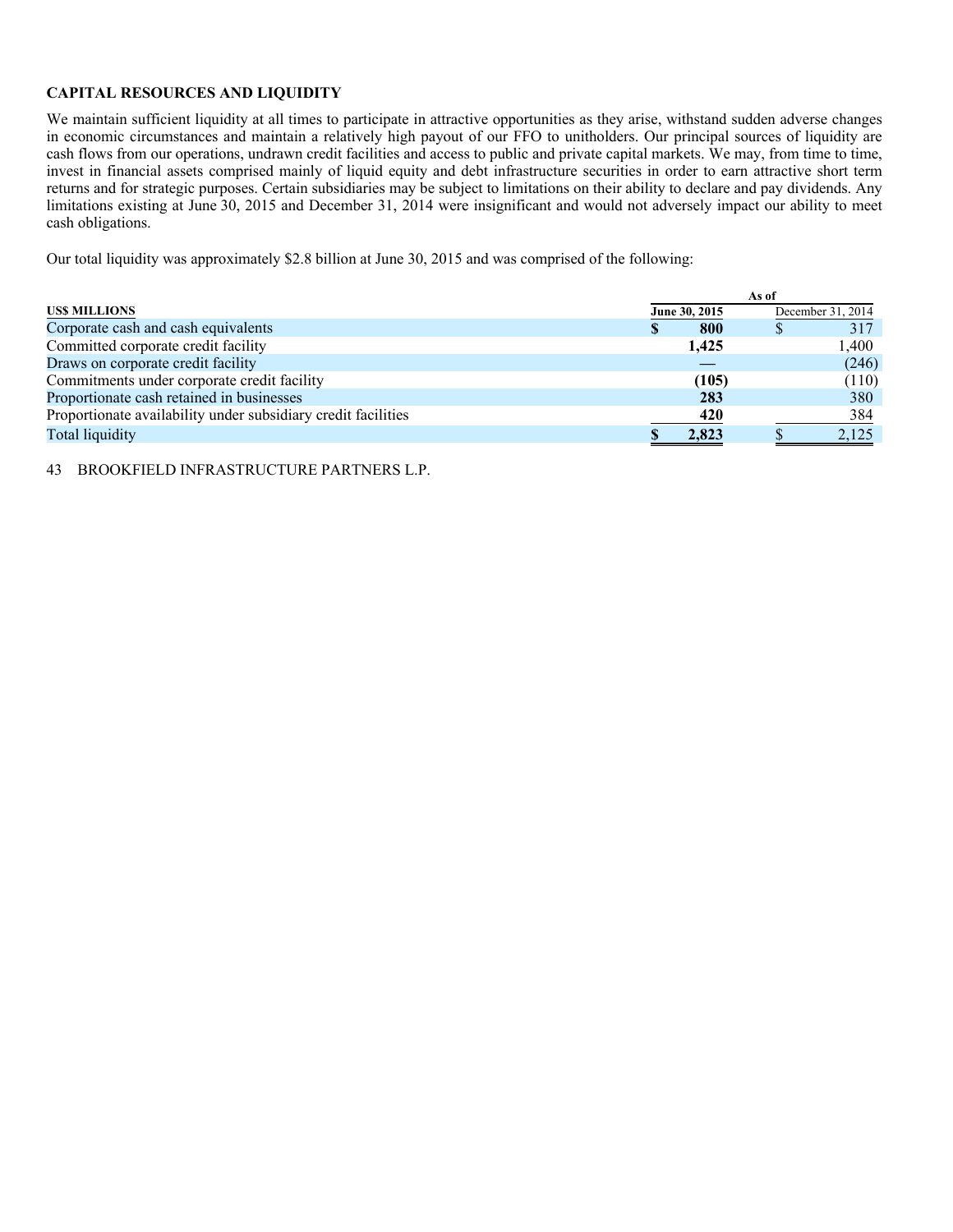We finance our assets principally at the operating company level with debt that generally has long-term maturities, few restrictive covenants and no recourse to either Brookfield Infrastructure or our other operations. On a proportionate basis as of June 30, 2015, scheduled principal repayments over the next five years are as follows:

|                                                       | Average         |                  |                          |                  |                  |                          |           |           |
|-------------------------------------------------------|-----------------|------------------|--------------------------|------------------|------------------|--------------------------|-----------|-----------|
| US\$ MILLIONS                                         | term<br>(years) | 2015             | 2016                     | 2017             | 2018             | 2019                     | Beyond    | Total     |
| <b>Recourse borrowings</b>                            |                 |                  |                          |                  |                  |                          |           |           |
| Corporate borrowings                                  | 5               |                  | $s-$                     | \$321            | <u>s—</u>        | $s-$                     | \$<br>362 | \$<br>683 |
| <b>Total recourse borrowings</b>                      | $\overline{5}$  |                  |                          | $\overline{321}$ |                  |                          | 362       | 683       |
| Non-recourse borrowing <sup>(1)</sup>                 |                 |                  |                          |                  |                  |                          |           |           |
| <b>Utilities</b>                                      |                 |                  |                          |                  |                  |                          |           |           |
| <b>Regulated Distribution</b>                         | 11              |                  |                          | 46               |                  |                          | 909       | 955       |
| <b>Regulated Terminal</b>                             | 6               | $\equiv$         | 191                      |                  | ш,               | 33                       | 800       | 1,024     |
| <b>Electricity Transmission</b>                       | 12              |                  | 80                       | 7                |                  | 8                        | 721       | 828       |
|                                                       | 9               | $\frac{4}{4}$    | $\overline{271}$         | $\overline{53}$  | $\frac{8}{8}$    | 41                       | 2,430     | 2,807     |
| <b>Transport</b>                                      |                 |                  |                          |                  |                  |                          |           |           |
| Rail                                                  | 8               | 3                | 5                        | 10               | 5                | 5                        | 949       | 977       |
| <b>Toll Roads</b>                                     | 10              | 89               | 104                      | 143              | 73               | 78                       | 562       | 1,049     |
| Ports                                                 | 6               | 17               | 10                       | 47               | 182              | 12                       | 103       | 371       |
|                                                       | 9               | $\overline{109}$ | 119                      | 200              | 260              | $\overline{95}$          | 1,614     | 2,397     |
| <b>Energy</b>                                         |                 |                  |                          |                  |                  |                          |           |           |
| Energy Transmission, Distribution & Storage           | 6               | 9                | 15                       | 482              |                  | 145                      | 234       | 885       |
| <b>District Energy</b>                                | 13              | $\overline{c}$   | $\overline{\phantom{0}}$ | 29               |                  | $\overline{\phantom{m}}$ | 156       | 187       |
|                                                       | $\overline{7}$  | 11               | 15                       | 511              | $\frac{1}{1}$    | 145                      | 390       | 1,072     |
| <b>Communications Infrastructure</b>                  |                 |                  |                          |                  |                  |                          |           |           |
| European Telecommunications Infrastructure Operations | 3               |                  |                          | 165              | 104              | 165                      |           | 434       |
|                                                       | $\overline{3}$  |                  |                          | $\overline{165}$ | $\overline{104}$ | $\overline{165}$         |           | 434       |
| Total non-recourse borrowings <sup>(1)</sup>          | 9               | 124              | 405                      | 929              | 372              | 446                      | 4,434     | 6,710     |
| Total borrowings <sup>(2)</sup>                       | 9               | 124              | 405                      | 1,250            | $\overline{372}$ | 446                      | 4,796     | 7,393     |
| <b>Cash retained in businesses</b>                    |                 |                  |                          |                  |                  |                          |           |           |
| <b>Utilities</b>                                      |                 |                  |                          |                  |                  |                          |           | \$<br>28  |
| Transport                                             |                 |                  |                          |                  |                  |                          |           | 206       |
| Energy                                                |                 |                  |                          |                  |                  |                          |           | 44        |
| Communications Infrastructure                         |                 |                  |                          |                  |                  |                          |           | 5         |
| Corporate                                             |                 |                  |                          |                  |                  |                          |           | 800       |
| <b>Total cash retained</b>                            |                 |                  |                          |                  |                  |                          |           | \$1,083   |
| <b>Net debt</b>                                       |                 |                  |                          |                  |                  |                          |           |           |
| Utilities                                             |                 |                  |                          |                  |                  |                          |           | 2,779     |
| Transport                                             |                 |                  |                          |                  |                  |                          |           | 2,191     |
| Energy                                                |                 |                  |                          |                  |                  |                          |           | 1,028     |
| Communications Infrastructure                         |                 |                  |                          |                  |                  |                          |           | 429       |
| Corporate                                             |                 |                  |                          |                  |                  |                          |           | (117)     |
| <b>Total net debt</b>                                 |                 | 2%               | 5%                       | 17%              | 5%               | 6%                       | 65%       | \$6,310   |
|                                                       |                 |                  |                          |                  |                  |                          |           |           |

*1. Represents non-recourse debt to Brookfield Infrastructure as the holders have recourse only to the underlying operations.* 

*2. As of June 30, 2015, approximately 24% has been issued as floating rate debt. Brookfield Infrastructure and its subsidiaries have entered into interest rate swaps whereby the floating rate debt has been converted to fixed rate debt, effectively reducing floating rate debt maturities to approximately 17% of our total borrowings.*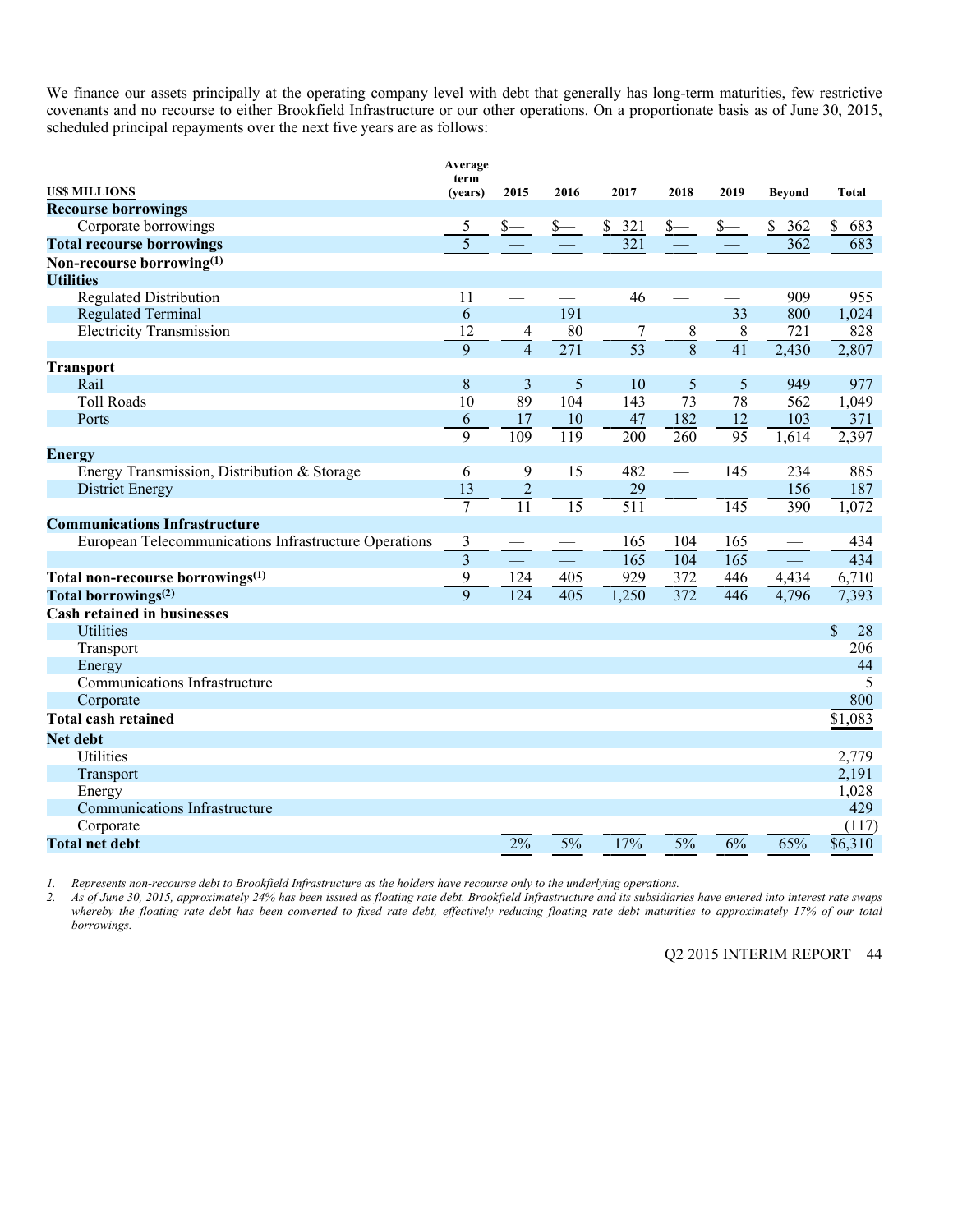Our debt has an average term of 9 years. On a proportionate basis, our net debt-to-capitalization ratio as of June 30, 2015 was 60%. The weighted average cash interest rate is 5.8% for the overall business (June 30, 2014: 5.8%), in which our utilities, transport, energy and corporate segments were 5.4%, 6.5%, 6.8% and 3.3%, respectively (June 30, 2014: 5.2%, 6.5%, 6.9% and 2.9% respectively). The weighted average cash interest rate of our European communications infrastructure operations, acquired in the first quarter of 2015 was 2.2%.

Proportionate debt can be reconciled to consolidated debt as follows:

|                                                                                | As of         |         |   |                   |  |
|--------------------------------------------------------------------------------|---------------|---------|---|-------------------|--|
| <b>USS MILLIONS</b>                                                            | June 30, 2015 |         |   | December 31, 2014 |  |
| Consolidated debt                                                              | S             | 6,698   | D | 6,809             |  |
| Add: proportionate share of borrowings of investments in associates:           |               |         |   |                   |  |
| <b>Utilities</b>                                                               |               | 672     |   | 684               |  |
| Transport                                                                      |               | 812     |   | 1,140             |  |
| Communications Infrastructure                                                  |               | 434     |   |                   |  |
| Add: proportionate share of debt directly associated with assets held for sale |               | 813     |   | 809               |  |
| Less: borrowings attributable to non-controlling interest                      |               | (1,726) |   | (1, 834)          |  |
| Premium on debt and cross currency swaps                                       |               | (310)   |   | (254)             |  |
| Proportionate debt                                                             |               | 7,393   |   | 7,354             |  |

# **CONTRACTUAL OBLIGATIONS**

The table below outlines Brookfield Infrastructure's contractual obligations as at June 30, 2015:

|                                        | Payments due by period |           |           |           |                |  |  |  |  |  |
|----------------------------------------|------------------------|-----------|-----------|-----------|----------------|--|--|--|--|--|
|                                        |                        | Less than |           |           |                |  |  |  |  |  |
| <b>USS MILLIONS</b>                    | <b>Total</b>           | year      | 1-2 years | 2-5 years | $5+ years$     |  |  |  |  |  |
| Accounts payable and other liabilities | 535                    | 419       | 39        |           | 56             |  |  |  |  |  |
| Interest-bearing liabilities $(1)$     | 9,468                  | 668       | 361       | 1,579     | 6,860          |  |  |  |  |  |
| Finance lease liabilities              | $\mathbf b$            |           | Ĵ         |           |                |  |  |  |  |  |
| Other long-term liabilities            | 560                    | 84        | 33        | 244       | 199            |  |  |  |  |  |
|                                        | \$10,569               | \$1,172   | 436       | \$1,846   | <u>\$7,115</u> |  |  |  |  |  |
|                                        |                        |           |           |           |                |  |  |  |  |  |

*1. Comprised of non-recourse borrowings and corporate borrowings and includes interest payments of \$298 million, \$290 million, \$777 million and \$1,197 million for the periods as follows: less than 1 year, 1-2 years, 2-5 years and 5 years and thereafter, respectively. Interest payments are calculated based on interest rates in effect as at the balance sheet date.* 

In addition, pursuant to the Master Services Agreement, on a quarterly basis we pay a Base Management Fee to Brookfield equal to 0.3125% (1.25% annually) of the market value, plus non-recourse debt of the partnership. Based on the market value of the partnership as of June 30, 2015, this fee is estimated to be approximately \$132 million per year based on our current capitalization and unit price.

# **FINANCIAL INSTRUMENTS—FOREIGN CURRENCY HEDGING STRATEGY**

To the extent that we believe it is economic to do so, our strategy is to hedge a portion of our equity investments and/or cash flows exposed to foreign currencies. The following key principles form the basis of our foreign currency hedging strategy:

- We leverage any natural hedges that may exist within our operations
- We utilize local currency debt financing to the extent possible
- We may utilize derivative contracts to the extent that natural hedges are insufficient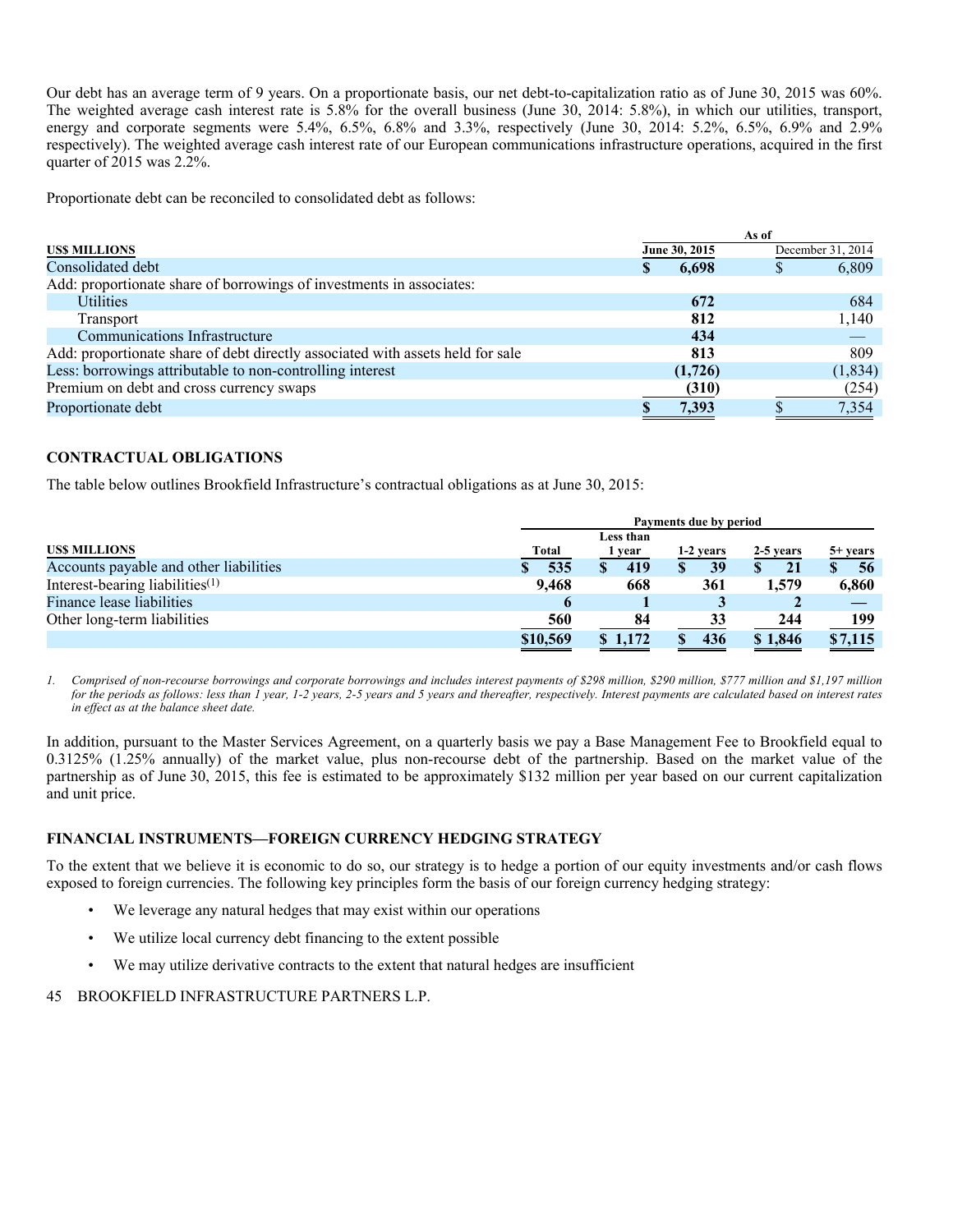The following table presents our hedged position in foreign currencies as of June 30, 2015:

|                               |         | <b>Net Investment Hedges</b> |         |                                                 |            |                          |               |               |  |  |  |
|-------------------------------|---------|------------------------------|---------|-------------------------------------------------|------------|--------------------------|---------------|---------------|--|--|--|
| <b>USS MILLIONS</b>           | USD     | <b>AUD</b>                   | GBP     | <b>BRL</b>                                      | <b>EUR</b> | <b>CAD</b>               | CLP           | <b>COP</b>    |  |  |  |
| Net equity investment—US\$    | 888     | .499<br>G.                   | \$1,066 | \$1,060                                         | \$583      | \$140                    | \$112         | \$57          |  |  |  |
| FX contracts—US\$             | 3,238   | (1.449)                      | (1,066) |                                                 | (583)      | (140)                    |               |               |  |  |  |
| Net unhedged—US\$             | \$4,126 | 50                           |         | \$1,060                                         |            | $\overline{\phantom{a}}$ | \$112         |               |  |  |  |
| % of equity investment hedged | N/A     | 97%                          | $100\%$ | $\frac{0}{0}$<br>$\overbrace{\hspace{27mm}}^{}$ | $100\%$    | 100%                     | $\frac{0}{0}$ | $\frac{0}{0}$ |  |  |  |

At June 30, 2015, we had hedges in place equal to approximately 72% of our net equity investment in foreign currencies. For the three month period ended June 30, 2015, we recorded gains in comprehensive income of \$102 million related to these contracts.

#### **CAPITAL REINVESTMENT**

Our financing plan is to fund our recurring growth capital expenditures with cash flow generated by our operations, as well as debt financing that is sized to maintain our credit profile. To fund large scale development projects and acquisitions, we will evaluate a variety of capital sources including proceeds from the sale of non-core assets, as well as equity and debt financings.

The following table highlights the sources and uses of cash for the year:

|                                                         |       |      | For the three-month<br>period ended June 30 |    | For the six-month            |              |       |
|---------------------------------------------------------|-------|------|---------------------------------------------|----|------------------------------|--------------|-------|
| <b>USS MILLIONS</b>                                     | 2015  |      | 2014                                        |    | period ended June 30<br>2015 |              | 2014  |
| Funds from operations (FFO)                             | 208   |      | \$.<br>180                                  | \$ | 394                          | $\mathbf{s}$ | 366   |
| Less: maintenance capital                               |       | (34) | (31)                                        |    | (57)                         |              | (54)  |
| Funds available for distribution (AFFO)                 | 174   |      | 149                                         |    | 337                          |              | 312   |
| Distributions paid                                      | (140) |      | (112)                                       |    | (266)                        |              | (224) |
| Funds available for reinvestment                        |       | 34   | 37                                          |    | 71                           |              | 88    |
| Growth capital expenditures                             | (154) |      | (153)                                       |    | (271)                        |              | (298) |
| Asset level debt funding of growth capital expenditures |       | 94   | 140                                         |    | 164                          |              | 211   |
| New investments, net of disposals                       |       | (34) |                                             |    | (486)                        |              | (39)  |
| Project level repayments                                | (108) |      | (24)                                        |    | (242)                        |              | (51)  |
| Repayments on corporate credit facility                 | (373) |      |                                             |    | (246)                        |              |       |
| Proceeds from debt issuance                             |       |      |                                             |    | <b>360</b>                   |              |       |
| Proceeds from preferred unit issuance                   |       |      |                                             |    | 96                           |              |       |
| Proceeds from equity issuance                           | 950   |      |                                             |    | 950                          |              |       |
| Changes in working capital and other                    |       | (16) | (35)                                        |    | (10)                         |              | (4)   |
| Change in proportionate cash retained in business       | 393   |      | (35)                                        |    | 386                          |              | (93)  |
| Opening, proportionate cash retained in business        | 690   |      | 795                                         |    | 697                          |              | 853   |
| Closing, proportionate cash retained in business        | 1,083 |      | 760                                         |    | \$1,083                      |              | 760   |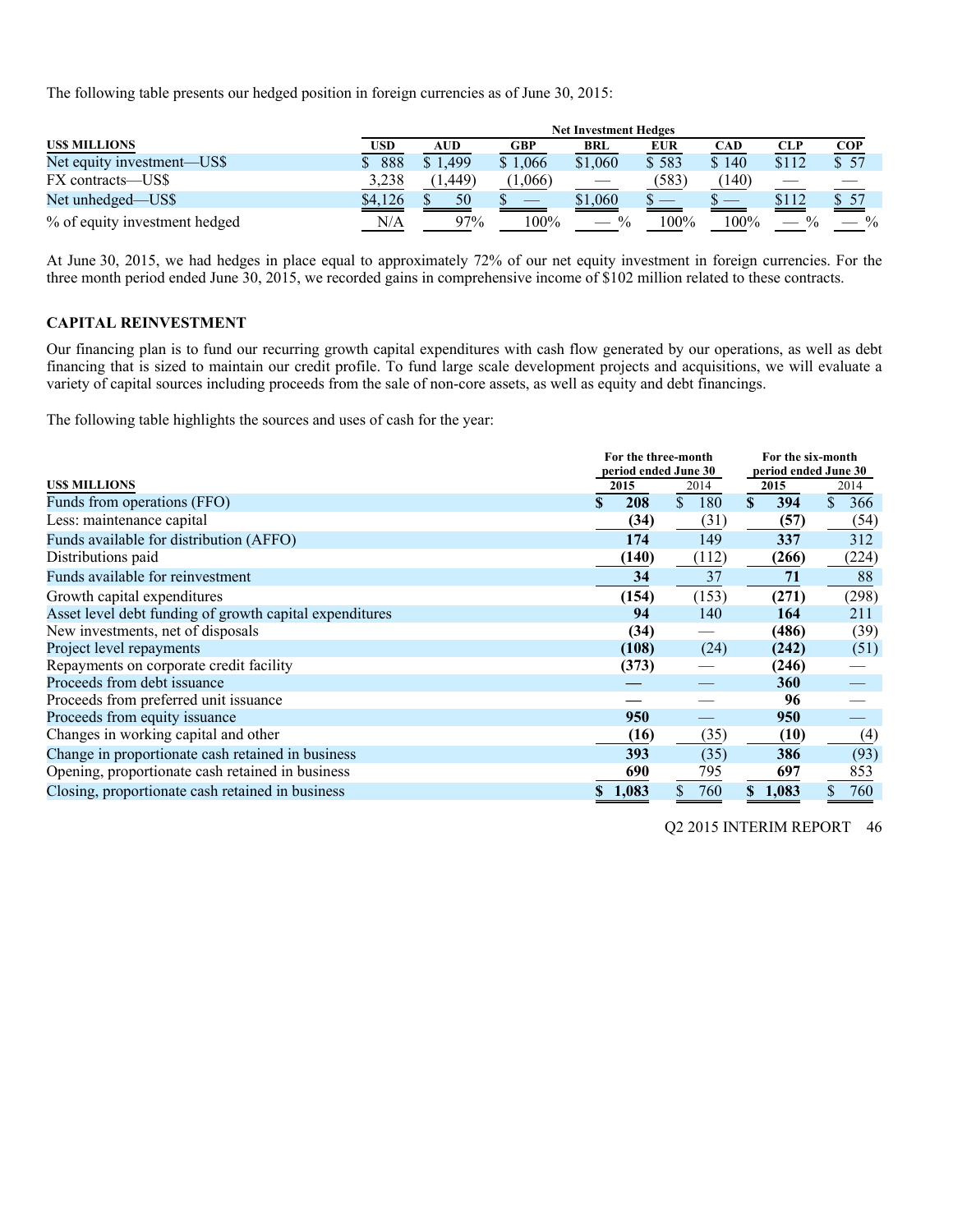The following table presents the components of growth and maintenance capital expenditures by operating platform:

|                                        | For the three-month<br>period ended June 30 |  |      |  |      |  | For the six-month<br>period ended June 30 |  |
|----------------------------------------|---------------------------------------------|--|------|--|------|--|-------------------------------------------|--|
| <b>USS MILLIONS</b>                    | 2015                                        |  | 2014 |  | 2015 |  | 2014                                      |  |
| Growth capital expenditures by segment |                                             |  |      |  |      |  |                                           |  |
| Utilities                              | 67                                          |  | 61   |  | 119  |  | 129                                       |  |
| Transport                              | 73                                          |  | 81   |  | 134  |  | 147                                       |  |
| Energy                                 |                                             |  |      |  | 13   |  | 22                                        |  |
| Communications infrastructure          |                                             |  |      |  |      |  |                                           |  |
|                                        | 154                                         |  | 153  |  | 271  |  | 298                                       |  |

Growth capital expenditures are in-line with the prior year as the impact of our South American rail acquisition and higher connections activity at our UK regulated distribution business were offset by the impact of the depreciation of the Brazilian reais on capital spend at our Brazilian toll road and rail operations.

|                                             | <b>Actual Capex</b> |                                                       |  |      |  |      |                                             |    |                                           |    |  |      |  |  |
|---------------------------------------------|---------------------|-------------------------------------------------------|--|------|--|------|---------------------------------------------|----|-------------------------------------------|----|--|------|--|--|
|                                             |                     | <b>Quarterly Estimated</b><br><b>Sustaining Capex</b> |  |      |  |      | For the three-month<br>period ended June 30 |    | For the six-month<br>period ended June 30 |    |  |      |  |  |
| <b>USS MILLIONS</b>                         |                     | Low                                                   |  | High |  | 2015 | 2014                                        |    | 2015                                      |    |  | 2014 |  |  |
| Maintenance capital expenditures by segment |                     |                                                       |  |      |  |      |                                             |    |                                           |    |  |      |  |  |
| Utilities                                   |                     |                                                       |  |      |  |      |                                             |    |                                           |    |  |      |  |  |
| Transport                                   |                     | 22                                                    |  | 25   |  | 18   |                                             | 18 |                                           | 35 |  | 36   |  |  |
| Energy                                      |                     |                                                       |  |      |  | 12   |                                             | 10 |                                           | 16 |  | 13   |  |  |
| Communications Infrastructure               |                     |                                                       |  |      |  |      |                                             |    |                                           |    |  |      |  |  |
|                                             |                     | 33                                                    |  | 42   |  | 34   |                                             |    |                                           | 57 |  | 54   |  |  |

We estimate annual maintenance capital expenditures of \$15-20 million, \$90-100 million and \$25-35 million, and \$5-10 million for our utilities, transport, energy, and communication infrastructure segments, respectively, for a total range between \$135-165 million. For the quarter, our maintenance capital expenditures were at the low end of our quarterly estimated range, due to the timing of maintenance projects, primarily at our Brazilian toll road operation, Chilean electricity transmission system and North American natural gas transmission business.

# **PARTNERSHIP CAPITAL**

The total number of partnership units outstanding in the Holding LP was comprised of the following:

|                                                  |               | As of             |
|--------------------------------------------------|---------------|-------------------|
|                                                  | June 30, 2015 | December 31, 2014 |
| Redeemable Partnership Units, held by Brookfield | 66,841,266    | 58.739.416        |
| General Partnership Units                        | 1,066,928     | 1.066.928         |
| Limited Partnership Units                        | 163,695,219   | 150,318,306       |
| Total                                            | 231,603,413   | 210.124.650       |

In April 2015, Brookfield Infrastructure issued 13.4 million limited partnership units at \$45 per unit under our shelf registrations in the U.S. and Canada. In total, \$600 million of gross proceeds were raised through the issuance and \$24 million in equity issuance costs were incurred. Concurrently, Brookfield Infrastructure issued 8.1 million Redeemable Partnership Units to Brookfield for proceeds of \$350 million.

An affiliate of Brookfield in its capacity as the special limited partner of the Holding LP is entitled to incentive distributions which are based on the amount by which quarterly distributions on the limited partnership units exceed specified target levels. To the extent distributions on limited partnership units exceed \$0.305 per quarter, the incentive distribution rights entitle the special limited partner to 15% of incremental distributions above this threshold to \$0.33 per unit.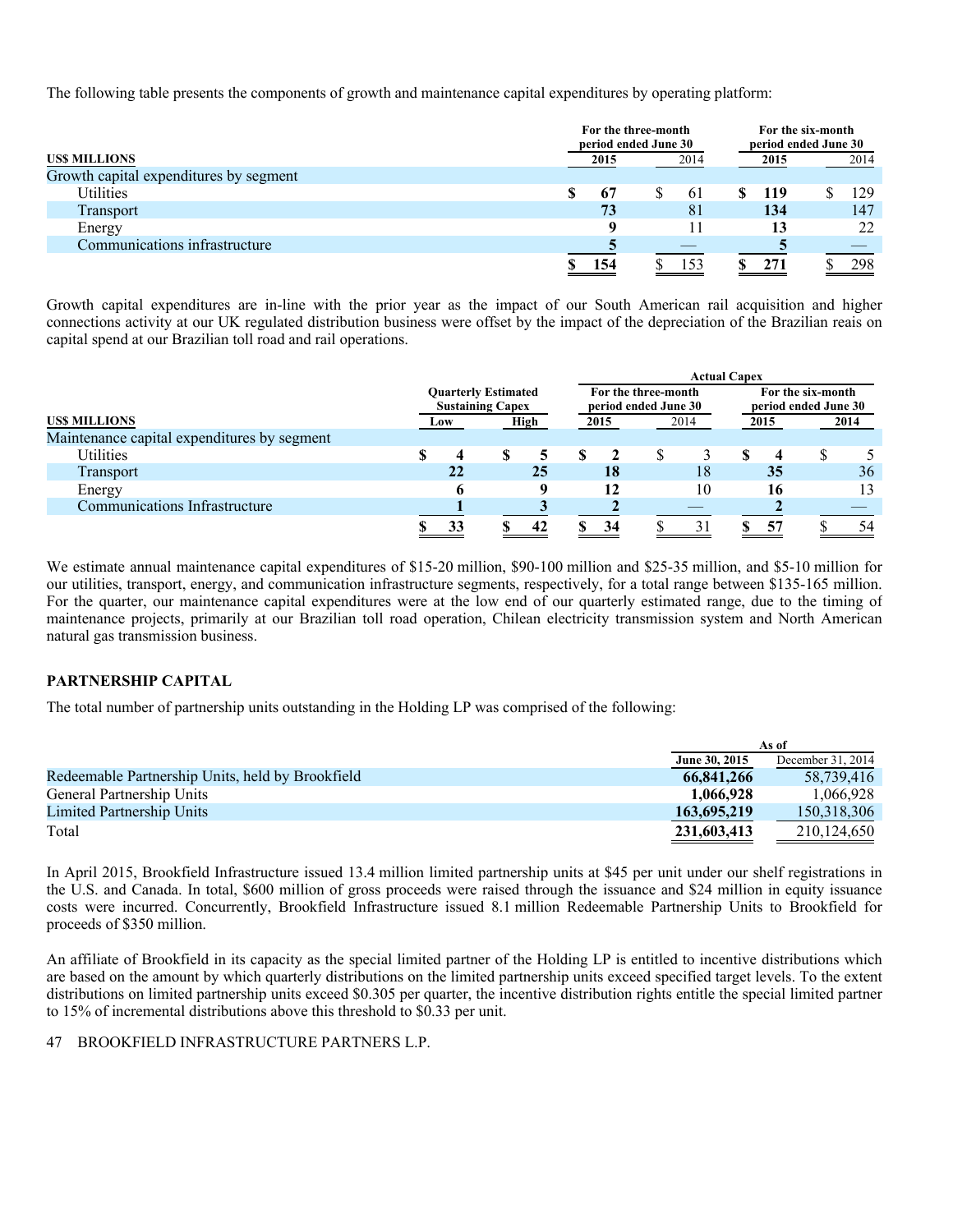To the extent that distributions on limited partnership units exceed \$0.33 per unit, the incentive distribution rights entitle the special limited partner to 25% of incremental distributions above this threshold. During the three and six months ended June 30, 2015, an incentive distribution of \$17 million and \$32 million, respectively, was paid to the general partner (for the three months ended June 30, 2014: \$11 million and \$22 million, respectively.)

# **RELATED PARTY TRANSACTIONS**

In the normal course of operations, Brookfield Infrastructure entered into the transactions below with related parties on market terms. These transactions have been measured at fair value and are recognized in the financial statements.

The immediate parent of Brookfield Infrastructure is the partnership. The ultimate parent of Brookfield Infrastructure is Brookfield. Other related parties of Brookfield Infrastructure represent its subsidiary and operating entities.

#### *a) Transactions with the immediate parent*

Throughout the year, the General Partner, in its capacity as the partnership's general partner, incurs director fees, a portion of which are charged at cost to the partnership in accordance with the limited partnership agreement. Less than \$1 million in director fees were incurred during the three and six months ended June 30, 2015 (2014: less than \$1 million).

#### *b) Transactions with other related parties*

Since inception, Brookfield Infrastructure had a management agreement with its external service providers, wholly-owned subsidiaries of Brookfield.

Pursuant to the Master Services Agreement, on a quarterly basis, Brookfield Infrastructure pays a base management fee, referred to as the Base Management Fee, to the Service Provider equal to 0.3125% per quarter (1.25% annually) of the market value of the partnership. The Base Management Fee was \$33 million and \$65 million for the three and six months ended June 30, 2015 (\$27 million and \$52 million for the three and six months ended June 30, 2014).

For purposes of calculating the Base Management Fee, the market value of the partnership is equal to the aggregate value of all the outstanding limited partnership units of the partnership (assuming full conversion of Brookfield's Redeemable Partnership Units in Brookfield Infrastructure into limited partnership units of the partnership), preferred units and securities of the other Service Recipients (as defined in Brookfield Infrastructure's Master Services Agreement) that are not held by Brookfield Infrastructure, plus all outstanding third party debt with recourse to a Service Recipient, less all cash held by such entities.

During the three and six months ended June 30, 2015, \$2 million and \$4 million was reimbursed at cost to the Service Provider (\$2 million and \$4 million for the three and six months ended June 30, 2014). These amounts represent third party costs that were paid for by Brookfield on behalf of Brookfield Infrastructure relating to general and administrative expenses, and acquisition related expenses of Brookfield Infrastructure. These expenses were charged to Brookfield Infrastructure at cost.

Brookfield Infrastructure has placed funds on deposit with Brookfield. Interest earned on the deposits is at market terms. At June 30, 2015, Brookfield Infrastructure's deposit balance with Brookfield was \$434 million (December 31, 2014: less than \$1 million) and earned interest of less than \$1 million and less than \$1 million for the three and six months ended June 30, 2015 (2014: less than \$1 million and less than \$1 million for the three and six months ended June 30, 2014).

Brookfield Infrastructure's North American district energy operation has various right of way easements and leases office space on market terms with subsidiaries of Brookfield Office Properties Inc. The North American district energy operation also utilizes consulting and engineering services provided by a wholly-owned subsidiary of Brookfield on market terms.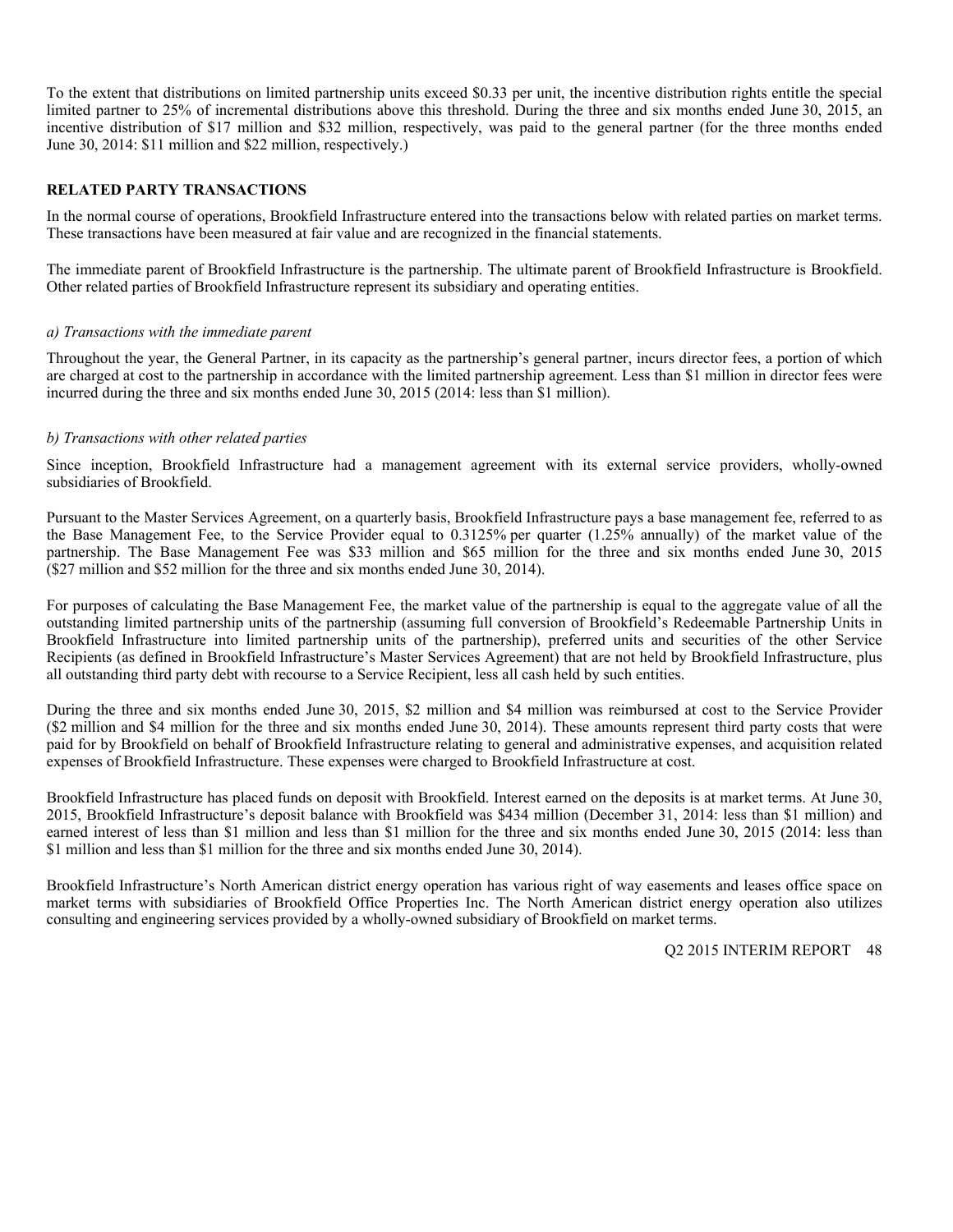#### **OFF-BALANCE SHEET ARRANGEMENTS**

Brookfield Infrastructure has no off-balance sheet arrangements.

Brookfield Infrastructure, on behalf of our subsidiaries, provides letters of credit, which include, but are not limited to, guarantees for debt service reserves, capital reserves, construction completion and performance. As at June 30, 2015, letters of credit issued by subsidiaries of Brookfield Infrastructure amounted to \$105 million.

In the normal course of operations, we execute agreements that provide for indemnification and guarantees to third parties in transactions such as business dispositions and acquisitions, construction projects, capital projects, and sales and purchases of assets and services. We have also agreed to indemnify our directors and certain of our officers and employees. The nature of substantially all of the indemnification undertakings prevents us from making a reasonable estimate of the maximum potential amount that we could be required to pay third parties, as many of the agreements do not specify a maximum amount and the amounts are dependent upon the outcome of future contingent events, the nature and likelihood of which cannot be determined at this time. Historically, we have made no significant payments under such indemnification agreements.

#### **RECONCILIATION OF NON-IFRS FINANCIAL MEASURES**

To measure performance, amongst other measures, we focus on FFO. We define FFO as net income excluding the impact of depreciation and amortization, deferred income taxes, breakage and transaction costs, non-cash valuation gains or losses and other items. FFO is a measure of operating performance that is not calculated in accordance with, and does not have any standardized meaning prescribed by IFRS. FFO is therefore unlikely to be comparable to similar measures presented by other issuers.

FFO has limitations as an analytical tool:

- FFO does not include depreciation and amortization expense; because we own capital assets with finite lives, depreciation and amortization expense recognizes the fact that we must maintain or replace our asset base in order to preserve our revenue generating capability;
- FFO does not include deferred income taxes, which may become payable if we own our assets for a long period of time;
- FFO does not include any non-cash fair value adjustments or mark-to-market adjustments recorded to net income.

Because of these limitations, FFO should not be considered as the sole measure of our performance and should not be considered in isolation from, or as a substitute for, analysis of our results as reported under IFRS. However, FFO is a key measure that we use to evaluate the performance of our operations and forms the basis for the partnership's distribution policy.

When viewed with our IFRS results, we believe that FFO provides a more complete understanding of factors and trends affecting our underlying operations. FFO allows us to evaluate our businesses on the basis of cash return on invested capital by removing the effect of non-cash and other items. We add back depreciation and amortization to remove the implication that our assets decline in value over time since we believe that the value of most of our assets will typically increase over time provided we make all necessary maintenance expenditures.

We add back deferred income taxes because we do not believe this item reflects the present value of the actual cash tax obligations we will be required to pay, particularly if our operations are held for a long period of time. We add back non-cash valuation gains or losses recorded in net income as these are non-cash in nature and indicate a point in time approximation of value on long-term items. We also add back breakage and transaction costs as they are capital in nature.

In addition, we focus on adjusted funds from operations or AFFO, which is defined as FFO less maintenance capital expenditures. Management uses AFFO as a measure of long-term sustainable cash flow.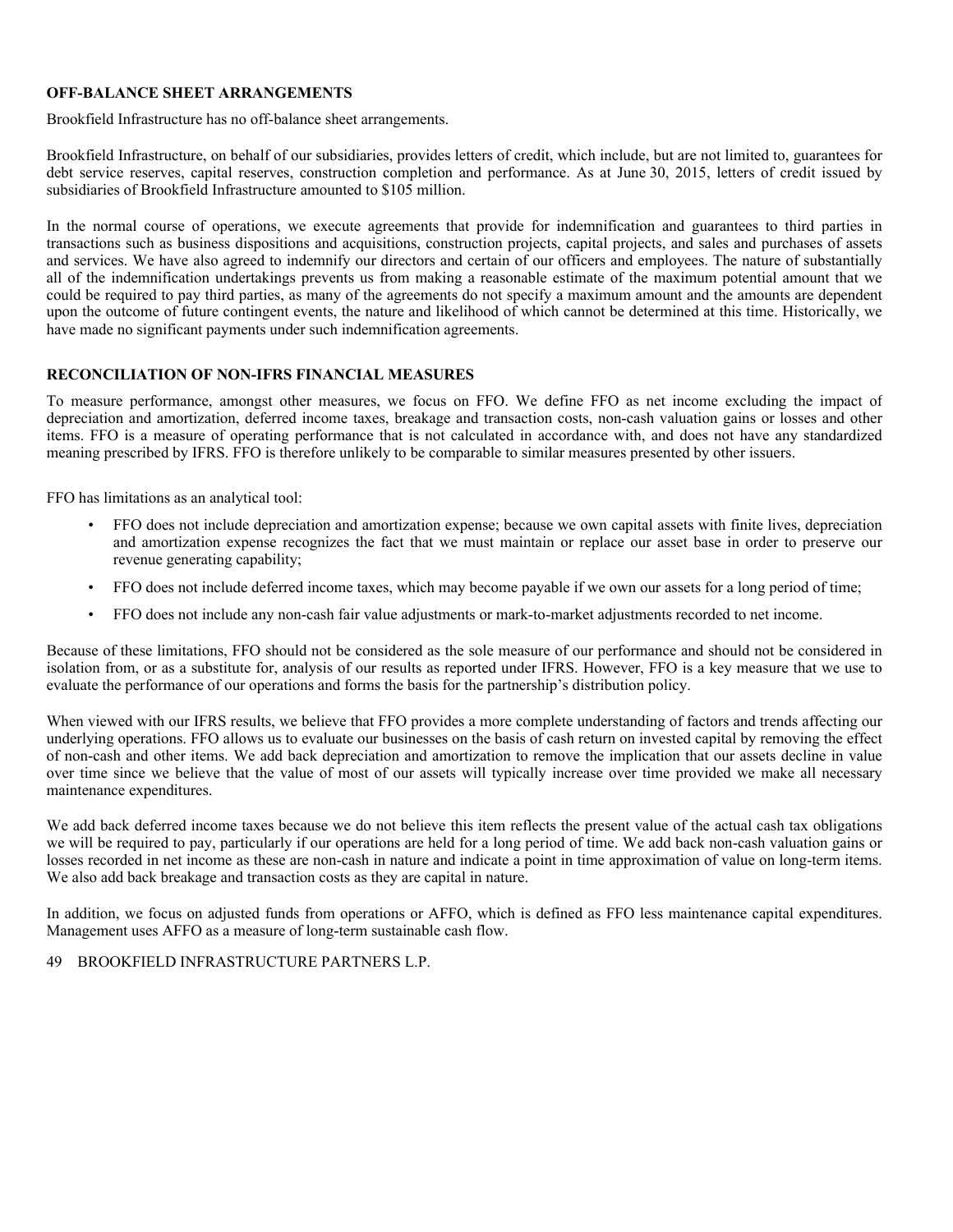The following table reconciles FFO and AFFO to the most directly comparable IFRS measure, which is net income. We urge you to review the IFRS financial measures within the MD&A and to not rely on any single financial measure to evaluate the partnership.

|                                              | For the three-month<br>period ended June 30 |      | For the six-month<br>period ended June 30 |      |  |  |
|----------------------------------------------|---------------------------------------------|------|-------------------------------------------|------|--|--|
| <b>USS MILLIONS</b>                          | 2015                                        | 2014 | 2015                                      | 2014 |  |  |
| Net income attributable to partnership $(1)$ | 18                                          | 13   | <b>150</b>                                | 45   |  |  |
| Add back or deduct the following:            |                                             |      |                                           |      |  |  |
| Depreciation and amortization                | 123                                         | 116  | 225                                       | 233  |  |  |
| Deferred income taxes                        |                                             |      | 8                                         |      |  |  |
| Mark-to-market on hedging items              | 37                                          | 19   | (40)                                      | 35   |  |  |
| Valuation losses and other                   | 30                                          | 30   | 51                                        | 52   |  |  |
| <b>FFO</b>                                   | 208                                         | 180  | 394                                       | 366  |  |  |
| Maintenance capital expenditures             | (34)                                        | (31) | (57)                                      | (54) |  |  |
| <b>AFFO</b>                                  | 174                                         | 149  | 337                                       | 312  |  |  |
|                                              |                                             |      |                                           |      |  |  |

*1. Includes net income attributable to non-controlling interests — Redeemable Partnership Units held by Brookfield, general partner and limited partners.* 

The difference between net income and FFO is primarily attributable to depreciation and amortization, mark-to-market on hedging items and valuation losses during the period.

We also use Adjusted EBITDA as a measure of performance. We define Adjusted EBITDA as FFO excluding the impact of interest expense, cash taxes and other income (expense).

#### *Reconciliation of Operating Segments*

Adjusted EBITDA, FFO and AFFO are presented based on Brookfield Infrastructure's proportionate share of results in operations accounted for using consolidation and the equity method whereby the partnership either controls or exercises significant influence over the investment respectively, in order to demonstrate the impact of key value drivers of each of these operating platforms on the partnership's overall performance. As a result, segment depreciation and amortization, deferred income taxes, breakage and transaction costs, non-cash valuation gains and losses and other items are reconciling items that will differ from results presented in accordance with IFRS as these reconciling items (1) include Brookfield Infrastructure's proportionate share of earnings from investments in associates attributable to each of the above-noted items, and (2) exclude the proportionate share of earnings (loss) of consolidated investments not held by Brookfield Infrastructure apportioned to each of the above-noted items.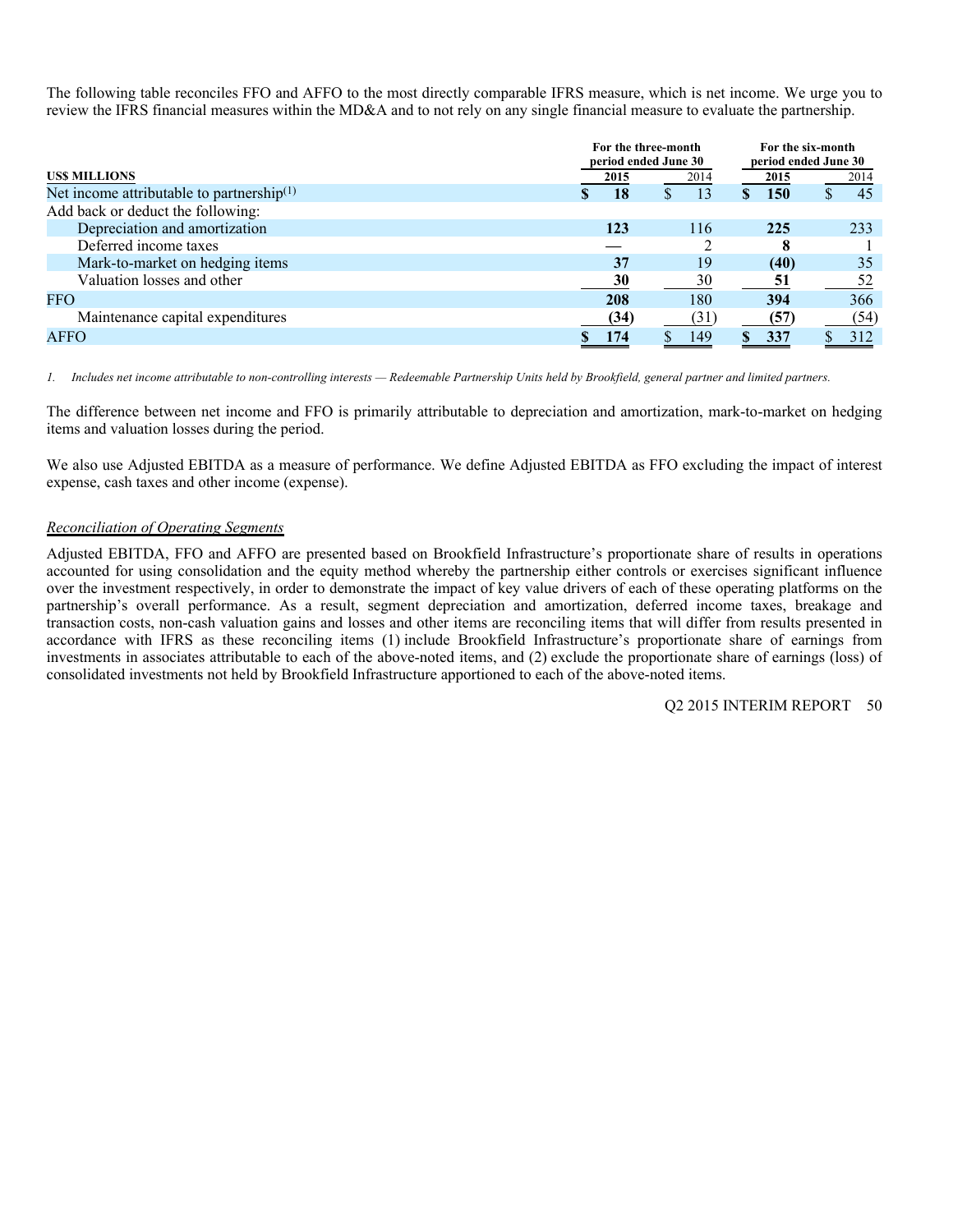The following tables present each segment's results in the format that management organizes its segments to make operating decisions and assess performance. Each segment is presented on a proportionate basis, taking into account Brookfield Infrastructure's ownership in operations accounted for using the consolidation and equity method whereby the partnership either controls or exercises significant influence over the investment, respectively. These tables reconcile Brookfield Infrastructure's proportionate results to the partnership's consolidated statements of operating results on a line by line basis by aggregating the components comprising the earnings from the partnership's investments in associates and reflecting the portion of each line item attributable to non-controlling interests. See "Discussion of Segment Reconciling Items" on page 53 for a reconciliation of segment results to the partnership's statement of operating results in accordance with IFRS.

|                                                                                            |                  |   |       |                         |              | <b>Brookfield Infrastructure's Share</b> |              |                      |                                     |      |              |                                     |                                                       |          |                                          |    |                                                  |
|--------------------------------------------------------------------------------------------|------------------|---|-------|-------------------------|--------------|------------------------------------------|--------------|----------------------|-------------------------------------|------|--------------|-------------------------------------|-------------------------------------------------------|----------|------------------------------------------|----|--------------------------------------------------|
| <b>FOR THE THREE MONTHS</b><br><b>ENDED</b><br><b>JUNE 30, 2015</b><br><b>USS MILLIONS</b> | <b>Utilities</b> |   |       | <b>Transport</b> Energy |              | Communications<br>Infrastructure         |              | Corporate<br>& Other | <b>Brookfield</b><br>Infrastructure |      | Contribution | from<br>investment<br>in associates | <b>Attributable to</b><br>non-controlling<br>interest |          | <b>Discontinued</b><br><b>Operations</b> |    | As per<br><b>IFRS</b><br>financials <sup>1</sup> |
| Revenues                                                                                   | \$172            | S | 294   | $\frac{\ }{8}$ 84       | $\mathbf{s}$ | 42                                       | $\mathbf{s}$ |                      | S<br>592                            |      | S            | $(241)$ \$                          | 148                                                   | <b>S</b> | (33)                                     | -8 | 466                                              |
| Costs attributed to<br>revenues                                                            | (44)             |   | (151) | (43)                    |              | (20)                                     |              |                      | (258)                               |      |              | 132                                 | (84)                                                  |          | 13                                       |    | (197)                                            |
| General & administrative<br>expenses                                                       |                  |   |       |                         |              |                                          |              | (35)                 |                                     | (35) |              |                                     |                                                       |          |                                          |    | (35)                                             |
| <b>Adjusted EBITDA</b>                                                                     | 128              |   | 143   | 41                      |              | 22                                       |              | (35)                 | 299                                 |      |              | (109)                               | 64                                                    |          | (20)                                     |    |                                                  |
| Other income (expense)                                                                     | 1                |   | (4)   | $\mathbf{1}$            |              |                                          |              | 10                   |                                     | 8    |              | 3                                   |                                                       |          |                                          |    | 11                                               |
| Interest expense                                                                           | (36)             |   | (35)  | (19)                    |              | (2)                                      |              | (7)                  |                                     | (99) |              | 20                                  | (29)                                                  |          | 15                                       |    | (93)                                             |
| <b>FFO</b>                                                                                 | 93               |   | 104   | 23                      |              | 20                                       |              | (32)                 | 208                                 |      |              | (86)                                | 35                                                    |          | (5)                                      |    |                                                  |
| Depreciation and<br>amortization                                                           | (39)             |   | (56)  | (12)                    |              | (16)                                     |              |                      | (123)                               |      |              | 54                                  | (32)                                                  |          |                                          |    | (101)                                            |
| Deferred taxes                                                                             | (3)              |   | 1     | (1)                     |              | 1                                        |              | $\overline{2}$       |                                     |      |              | (4)                                 | 5                                                     |          | 1                                        |    | $\mathbf{2}$                                     |
| Mark-to-market on<br>hedging items                                                         | (10)             |   | (1)   | (1)                     |              |                                          |              | (25)                 |                                     | (37) |              |                                     | 5                                                     |          |                                          |    | (32)                                             |
| Valuation (losses) gains<br>and other                                                      | (10)             |   | (14)  | (7)                     |              |                                          |              |                      |                                     | (30) |              | <b>16</b>                           | (6)                                                   |          | 4                                        |    | (16)                                             |
| Share of earnings from<br>associates                                                       |                  |   |       |                         |              |                                          |              |                      |                                     |      |              | 20                                  |                                                       |          |                                          |    | 20                                               |
| Loss from discontinued<br>operations,                                                      |                  |   |       |                         |              |                                          |              |                      |                                     |      |              |                                     |                                                       |          |                                          |    |                                                  |
| net of tax                                                                                 |                  |   |       |                         |              |                                          |              |                      |                                     |      |              |                                     |                                                       |          |                                          |    |                                                  |
| Net income attributable to<br>non-controlling interest                                     |                  |   |       |                         |              |                                          |              |                      |                                     |      |              |                                     | (7)                                                   |          |                                          |    | (7)                                              |
| Net income (loss)<br>attributable<br>to partnership $(2)$                                  | 31               | S | 34    |                         | S            |                                          |              | $(54)$ \$            |                                     | 18   |              |                                     |                                                       |          |                                          |    | 18                                               |

*1. The above table provides each segment's results in the format that management organizes its segments to make operating decisions and assess performance. Each segment is presented on a proportionate basis, taking into account Brookfield Infrastructure's ownership in operations accounted for using the consolidation and equity methods under IFRS. The above table reconciles Brookfield Infrastructure's proportionate results to the partnership's consolidated statements of operating results on a line by line basis by aggregating the components comprising the earnings from the partnership's investments in associates and reflecting the portion of each line item attributable to non-controlling interests.* 

*2. Net income (loss) attributable to the partnership includes net income (loss) attributable to non-controlling interests—Redeemable Partnership Units held by Brookfield, general partners and limited partners.*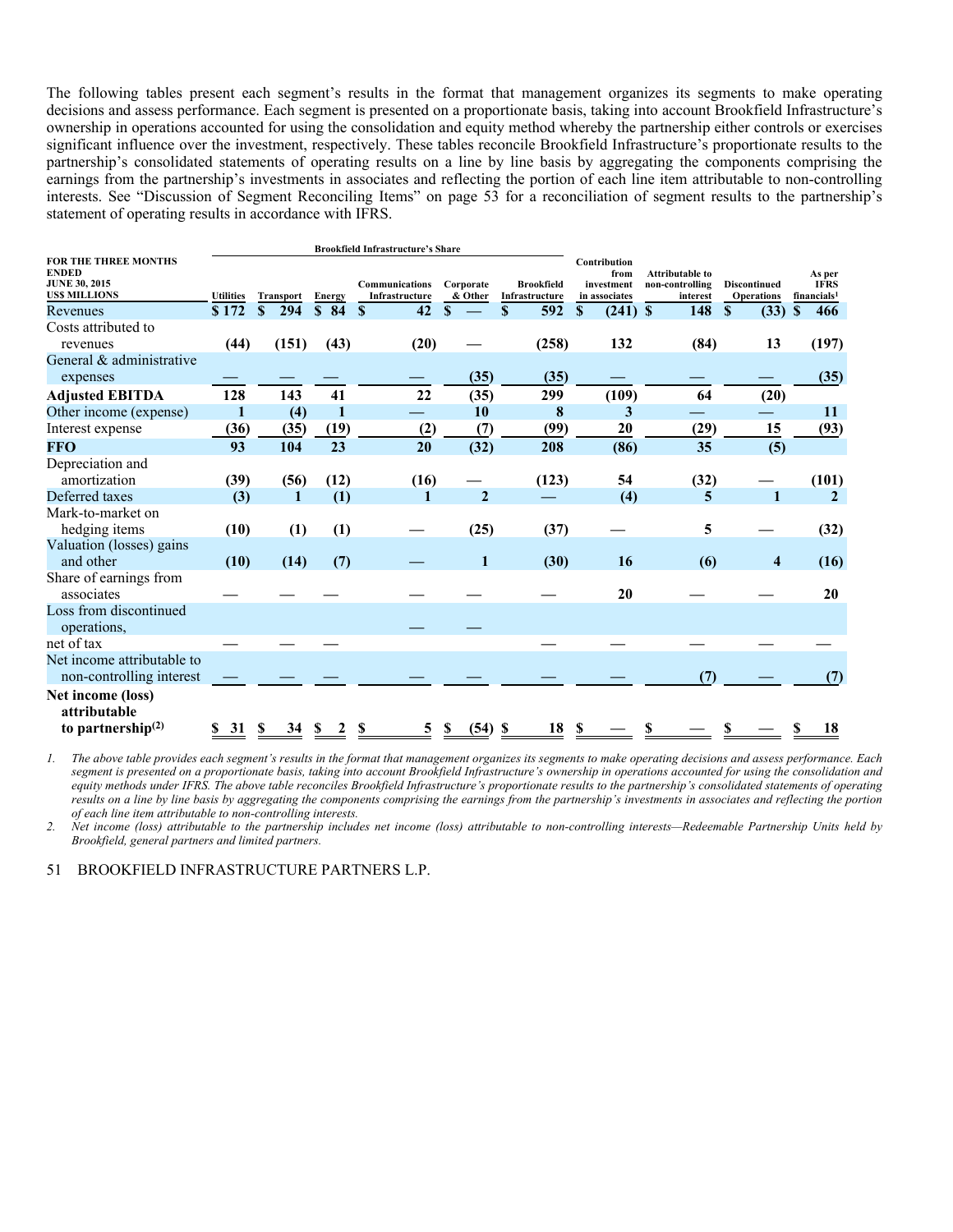|                                                                            |                  |                  |               | <b>Brookfield Infrastructure's Share</b> |                                     |                                                     |                                                       |                                          |                                                  |
|----------------------------------------------------------------------------|------------------|------------------|---------------|------------------------------------------|-------------------------------------|-----------------------------------------------------|-------------------------------------------------------|------------------------------------------|--------------------------------------------------|
| FOR THE THREE MONTHS ENDED<br><b>JUNE 30, 2014</b><br><b>US\$ MILLIONS</b> | <b>Utilities</b> | <b>Transport</b> | <b>Energy</b> | Corporate<br>& Other                     | <b>Brookfield</b><br>Infrastructure | Contribution<br>from<br>investment<br>in associates | <b>Attributable to</b><br>non-controlling<br>interest | <b>Discontinued</b><br><b>Operations</b> | As per<br><b>IFRS</b><br>financials <sup>1</sup> |
| Revenues                                                                   | \$187            | \$<br>309        | \$<br>72      | \$                                       | $\mathbf{\$}$<br>568                | \$<br>(197)                                         | \$<br>148                                             | \$<br>(31)                               | \$<br>488                                        |
| Costs attributed to revenues                                               | (57)             | (161)            | (39)          |                                          | (257)                               | 104                                                 | (75)                                                  | 13                                       | (215)                                            |
| General & administrative costs                                             |                  |                  |               | (29)                                     | (29)                                |                                                     |                                                       |                                          | (29)                                             |
| <b>Adjusted EBITDA</b>                                                     | 130              | 148              | 33            | (29)                                     | 282                                 | (93)                                                | 73                                                    | (18)                                     |                                                  |
| Other income (expense)                                                     | $\overline{2}$   | (9)              |               | 10                                       | 3                                   | 5                                                   | (2)                                                   |                                          | 6                                                |
| Interest expense                                                           | (40)             | (45)             | (17)          | (3)                                      | (105)                               | 27                                                  | (26)                                                  | 14                                       | (90)                                             |
| <b>FFO</b>                                                                 | 92               | 94               | 16            | (22)                                     | 180                                 | (61)                                                | 45                                                    | (4)                                      |                                                  |
| Depreciation and amortization                                              | (40)             | (59)             | (17)          |                                          | (116)                               | 39                                                  | (27)                                                  | 10                                       | (94)                                             |
| Deferred taxes                                                             | (9)              | 3                | 3             |                                          | (2)                                 | (5)                                                 | (6)                                                   | (3)                                      | (16)                                             |
| Mark-to-market on hedging<br>items                                         | $\overline{2}$   | (2)              |               | (19)                                     | (19)                                | (3)                                                 |                                                       |                                          | (22)                                             |
| Valuation (losses) gains and<br>other                                      | (10)             | (19)             | (1)           |                                          | (30)                                | 25                                                  | 17                                                    | 1                                        | 13                                               |
| Share of earnings from<br>associates                                       |                  |                  |               |                                          |                                     | 5                                                   |                                                       |                                          | 5                                                |
| Loss from discontinued<br>operations, net of tax                           |                  |                  |               |                                          |                                     |                                                     |                                                       | (4)                                      | (4)                                              |
| Net income attributable to non-<br>controlling interest                    |                  |                  |               |                                          |                                     |                                                     | (29)                                                  |                                          | (29)                                             |
| Net income (loss) attributable<br>to partnership $(2)$                     | 35               |                  |               | (40)                                     | 13<br>S                             |                                                     |                                                       |                                          | 13                                               |

|                                                                                |                  |                  |               | <b>Brookfield Infrastructure's Share</b> |                         |              |                                                     |                                                       |                                          |                                                  |
|--------------------------------------------------------------------------------|------------------|------------------|---------------|------------------------------------------|-------------------------|--------------|-----------------------------------------------------|-------------------------------------------------------|------------------------------------------|--------------------------------------------------|
| <b>FOR THE SIX MONTHS ENDED</b><br><b>JUNE 30, 2015</b><br><b>USS MILLIONS</b> | <b>Utilities</b> | <b>Transport</b> | <b>Energy</b> | <b>Communications</b><br>Infrastructure  | Other                   | <b>Total</b> | Contribution<br>from<br>investment<br>in associates | <b>Attributable to</b><br>non-controlling<br>interest | <b>Discontinued</b><br><b>Operations</b> | As per<br><b>IFRS</b><br>financials <sup>1</sup> |
| Revenues                                                                       | \$ 340           | 585<br>S.        | \$178         | 42<br>S                                  | $S-$                    | \$1,145      | (441)<br>S                                          | 297<br>$\mathbf S$                                    | \$<br>(69)                               | 932<br>\$                                        |
| Costs attributed to<br>revenues                                                | (82)             | (303)            | (92)          | (20)                                     |                         | (497)        | 243                                                 | (172)                                                 | 26                                       | (400)                                            |
| General & administrative<br>costs                                              |                  |                  |               |                                          | (69)                    | (69)         |                                                     |                                                       |                                          | (69)                                             |
| <b>Adjusted EBITDA</b>                                                         | 258              | 282              | 86            | 22                                       | (69)                    | 579          | (198)                                               | 125                                                   | (43)                                     |                                                  |
| Other income (expense)                                                         | $\overline{2}$   | (7)              | 1             |                                          | 15                      | 11           | 5                                                   | (2)                                                   |                                          | 14                                               |
| Interest expense                                                               | (72)             | (75)             | (36)          | (2)                                      | (11)                    | (196)        | 42                                                  | (58)                                                  | 29                                       | (183)                                            |
| <b>FFO</b>                                                                     | 188              | 200              | 51            | 20                                       | (65)                    | 394          | (151)                                               | 65                                                    | (14)                                     |                                                  |
| Depreciation and<br>amortization                                               | (77)             | (110)            | (22)          | (16)                                     |                         | (225)        | 92                                                  | (63)                                                  |                                          | (196)                                            |
| Deferred taxes                                                                 | (16)             | 3                |               | 1                                        | $\overline{\mathbf{4}}$ | (8)          | (5)                                                 | 8                                                     | $\overline{\mathbf{4}}$                  | (1)                                              |
| Mark-to-market on<br>hedging items                                             | (2)              | (1)              | (1)           |                                          | 44                      | 40           |                                                     | 18                                                    |                                          | 58                                               |
| Valuation (losses) gains<br>and other                                          | (13)             | (22)             | (9)           |                                          | (7)                     | (51)         | 27                                                  | (5)                                                   | 10                                       | (19)                                             |
| Share of earnings from<br>associates                                           |                  |                  |               |                                          |                         |              | 37                                                  |                                                       |                                          | 37                                               |
| Loss from discontinued<br>operations, net of tax                               |                  |                  |               |                                          |                         |              |                                                     |                                                       |                                          |                                                  |
| Net income attributable to<br>non-controlling interest                         |                  |                  |               |                                          |                         |              |                                                     | (23)                                                  |                                          | (23)                                             |
| <b>Net income (loss)</b><br>attributable to                                    |                  |                  |               |                                          |                         |              |                                                     |                                                       |                                          |                                                  |
| partnership <sup>(2)</sup>                                                     | 80               | 70               | 19            | 5                                        |                         | <b>150</b>   |                                                     |                                                       |                                          | 150                                              |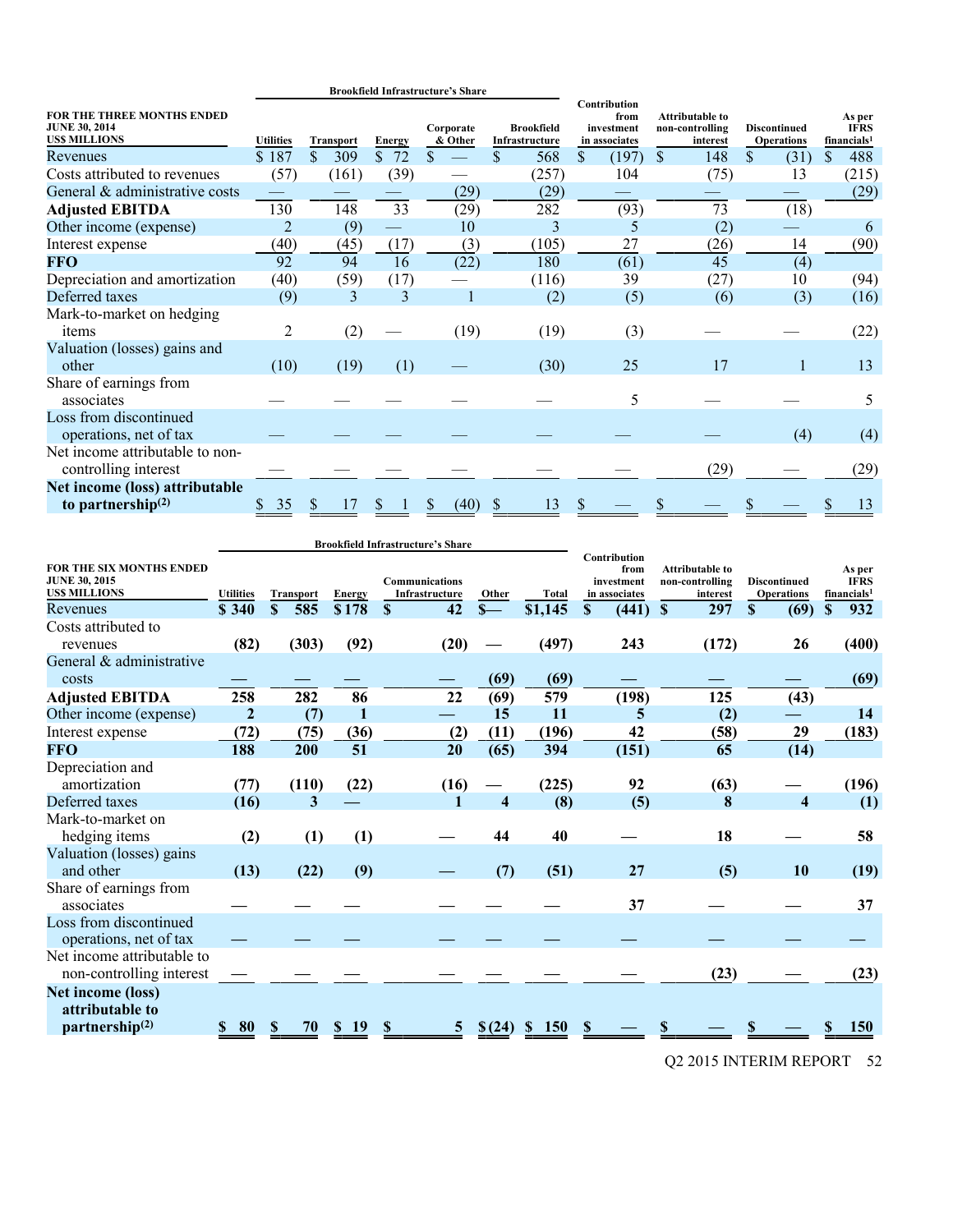|                                                                                | <b>Brookfield Infrastructure's Share</b> |                  |                        |                          |              |                                                         |                                                |                                          |                                                  |
|--------------------------------------------------------------------------------|------------------------------------------|------------------|------------------------|--------------------------|--------------|---------------------------------------------------------|------------------------------------------------|------------------------------------------|--------------------------------------------------|
| <b>FOR THE SIX MONTHS ENDED</b><br><b>JUNE 30, 2014</b><br><b>USS MILLIONS</b> | <b>Utilities</b>                         | <b>Transport</b> |                        | Other                    | <b>Total</b> | <b>Contribution</b><br>from investment<br>in associates | Attributable to<br>non-controlling<br>interest | <b>Discontinued</b><br><b>Operations</b> | As per<br><b>IFRS</b><br>financials <sup>1</sup> |
| Revenues                                                                       | \$363                                    | \$<br>595        | <b>Energy</b><br>\$163 | $S-$                     | \$1,121      | $(380)$ \$<br>\$                                        | 298                                            | \$<br>(71)                               | 968                                              |
| Costs attributed to revenues                                                   | (107)                                    | (303)            | (86)                   | $\overline{\phantom{0}}$ | (496)        | 198                                                     | (153)                                          | 24                                       | (427)                                            |
| General & administrative costs                                                 |                                          |                  |                        | (56)                     | (56)         |                                                         |                                                |                                          | (56)                                             |
| <b>Adjusted EBITDA</b>                                                         | 256                                      | 292              | 77                     | (56)                     | 569          | (182)                                                   | 145                                            | (47)                                     |                                                  |
| Other income (expense)                                                         | 4                                        | (16)             |                        | 16                       | 4            | 8                                                       | (3)                                            |                                          | 9                                                |
| Interest expense                                                               | 79)                                      | (87)             | (35)                   | (6)                      | (207)        | 52                                                      | (51)                                           | 29                                       | (177)                                            |
| <b>FFO</b>                                                                     | 181                                      | 189              | 42                     | (46)                     | 366          | (122)                                                   | 91                                             | (18)                                     |                                                  |
| Depreciation and amortization                                                  | (79)                                     | (120)            | (34)                   |                          | (233)        | 80                                                      | (52)                                           | 20                                       | (185)                                            |
| Deferred taxes                                                                 | (15)                                     | 10               | (1)                    | 5                        | (1)          | (15)                                                    | (7)                                            |                                          | (22)                                             |
| Mark-to-market on hedging items                                                |                                          | 3                |                        | (42)                     | (35)         | (3)                                                     |                                                |                                          | (38)                                             |
| Valuation (losses) gains and other                                             | (19)                                     | (32)             | 3                      | (4)                      | (52)         | 42                                                      | 9                                              | $\mathfrak{D}$                           |                                                  |
| Share of earnings from associates                                              |                                          |                  |                        |                          |              | 18                                                      |                                                |                                          | 18                                               |
| Loss from discontinued operations, net of                                      |                                          |                  |                        |                          |              |                                                         |                                                |                                          |                                                  |
| tax                                                                            |                                          |                  |                        |                          |              |                                                         |                                                | (5)                                      | (5)                                              |
| Net income attributable to non-controlling                                     |                                          |                  |                        |                          |              |                                                         |                                                |                                          |                                                  |
| interest                                                                       |                                          |                  |                        |                          |              |                                                         | (41)                                           |                                          | (41)                                             |
| Net income (loss) attributable to                                              |                                          |                  |                        |                          |              |                                                         |                                                |                                          |                                                  |
| partnership <sup>(2)</sup>                                                     | 72                                       | 50               | 10                     | $$^{(87)}$               | 45           |                                                         |                                                |                                          | 45                                               |

The following tables provide each segment's assets in the format that management organizes its segments to make operating decisions and assess performance. Each segment is presented on a proportionate basis, taking into account Brookfield Infrastructure's ownership in operations using consolidation and the equity method whereby the partnership either controls or exercises significant influence over the investment respectively. These tables reconcile Brookfield Infrastructure's proportionate assets to total assets presented on the partnership's consolidated statements of financial position by removing net liabilities contained within investments in associates and reflecting the assets attributable to non-controlling interests, and adjusting for working capital assets which are netted against working capital liabilities.

|                            |                  |                         |         | Total Attributable to Brookfield Infrastructure        |             |                   |                    |              |            |                         |
|----------------------------|------------------|-------------------------|---------|--------------------------------------------------------|-------------|-------------------|--------------------|--------------|------------|-------------------------|
|                            |                  |                         |         |                                                        |             |                   | Contribution.      | Attributable |            |                         |
|                            |                  |                         |         |                                                        |             |                   | from               | to non-      | Working    | As per                  |
| <b>AS AT JUNE 30, 2015</b> |                  |                         |         | Communications                                         | Corporate   | <b>Brookfield</b> | investment         | controlling  | capital    | <b>IFRS</b>             |
| <b>USS MILLIONS</b>        | <b>Utilities</b> | <b>Transport</b>        | Energy  | Infrastructure                                         | & other     | Infrastructure    | in associates      | interest     | adjustment | financials <sup>1</sup> |
| <b>Total assets</b>        | \$4,653          | 4,593<br><sup>S</sup>   | \$1,851 | 845                                                    | (227)<br>ъ. | 11,715            | $(3,099)$ \$<br>-8 | $3,934$ \$   | 4,402      | \$16,952                |
|                            |                  |                         |         |                                                        |             |                   |                    |              |            |                         |
|                            |                  |                         |         |                                                        |             |                   |                    |              |            |                         |
|                            |                  |                         |         | <b>Total Attributable to Brookfield Infrastructure</b> |             |                   |                    |              |            |                         |
|                            |                  |                         |         |                                                        |             |                   | Contribution       | Attributable |            |                         |
|                            |                  |                         |         |                                                        |             |                   | from               | to non-      | Working    | As per                  |
| AS AT DECEMBER 31, 2014    |                  |                         |         | <b>Communications Corporate</b>                        |             | <b>Brookfield</b> | investment         | controlling  | capital    | <b>IFRS</b>             |
|                            |                  |                         |         |                                                        |             |                   | in associates      | interest     | adiustment |                         |
| <b>USS MILLIONS</b>        | Utilities        | <b>Transport Energy</b> |         | Infrastructure                                         | & other     | Infrastructure    |                    |              |            | financials <sup>1</sup> |

*<sup>1.</sup> The above tables provide each segment's assets in the format that management organizes its segments to make operating decisions and assess performance. Each segment is presented on a proportionate basis, taking into account Brookfield Infrastructure's ownership in operations using consolidation and the equity method whereby the partnership either controls or exercises significant influence over the investment respectively. The above table reconciles Brookfield Infrastructure's proportionate assets to total assets presented on the partnership's consolidated statements of financial position by removing net liabilities contained within investments in associates and reflecting the assets attributable to non-controlling interests, and adjusting for working capital assets which are netted against working capital liabilities.*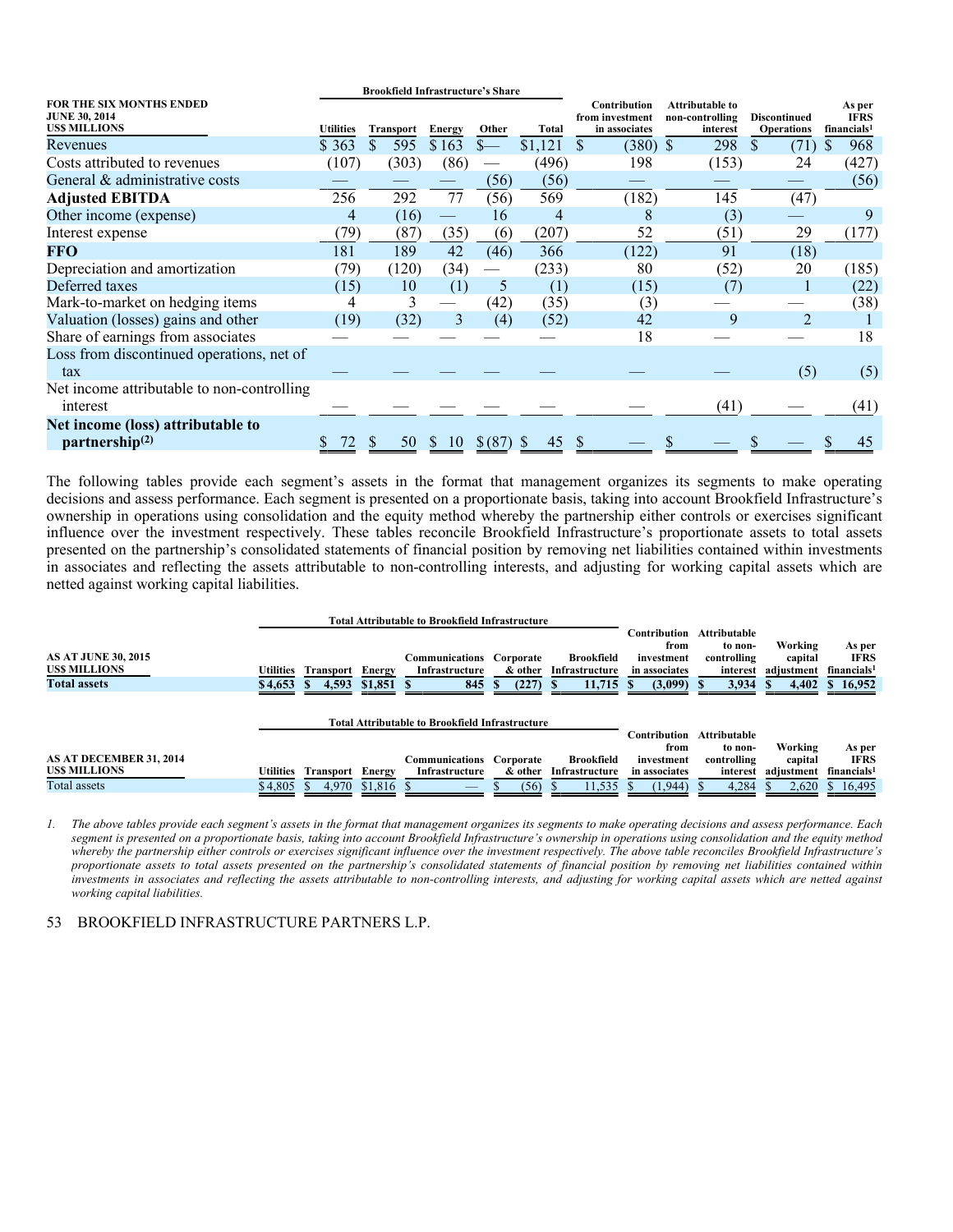#### *Discussion of Segment Reconciling Items*

The following tables detail and provide discussion, where applicable, of material changes between reporting periods for each operating segment, the reconciliation of contributions from investments in associates and attribution of non-controlling interest in the determination of Adjusted EBITDA, FFO, and net income attributable to the partnership in order to facilitate the understanding of the nature of and changes to reconciling items.

| FOR THE THREE MONTH PERIOD ENDED JUNE 30, 2015<br><b>USS MILLIONS</b> | <b>Utilities</b> |   | <b>Transport</b> | <b>Energy</b> | <b>Communications</b><br>Infrastructure |              | Corporate<br>& Other |     | Total   |
|-----------------------------------------------------------------------|------------------|---|------------------|---------------|-----------------------------------------|--------------|----------------------|-----|---------|
| Adjustments to items comprising Adjusted EBITD $A^{(1)}$              |                  |   |                  |               |                                         |              |                      |     |         |
| Contributions from investment in associates                           | (28)<br>S        | S | (59)             | \$            |                                         | (22)         | S                    |     | \$(109) |
| Attribution to non-controlling interest                               | 42               |   | 17               | 13            |                                         |              |                      | (8) | 64      |
| Discontinued operations                                               |                  |   |                  | (20)          |                                         |              |                      |     | (20)    |
| <b>Adjusted EBITDA</b>                                                | 14               |   | (42)             | (7)           |                                         | (22)         |                      | (8) | (65)    |
| Adjustments to items comprising Adjusted FFO <sup>(2)</sup>           |                  |   |                  |               |                                         |              |                      |     |         |
| Contributions from investment in associates                           | 6                |   | 15               |               |                                         | $\mathbf{2}$ |                      |     | 23      |
| Attribution to non-controlling interest                               | (16)             |   | (8)              | (5)           |                                         |              |                      |     | (29)    |
| Discontinued operations                                               |                  |   |                  | 15            |                                         |              |                      |     | 15      |
| <b>FFO</b>                                                            |                  |   | (35)             | 3             |                                         | (20)         |                      | (8) | (56)    |
| Adjustments to items net income attributable to                       |                  |   |                  |               |                                         |              |                      |     |         |
| Partnership $(3)$                                                     |                  |   |                  |               |                                         |              |                      |     |         |
| Contributions from investment in associates                           | 22               |   | 44               |               |                                         | 20           |                      |     | 86      |
| Attribution to non-controlling interest                               | (26)             |   | (9)              | (8)           |                                         |              |                      | 8   | (35)    |
| Discontinued operations                                               |                  |   |                  |               |                                         |              |                      |     |         |
| Net income attributable to partnership                                |                  |   |                  |               |                                         |              |                      |     |         |

*2. Other income, interest expense and cash taxes.* 

*1. Revenues, costs attributed to revenues, general and administrative costs. 3. Depreciation and amortization, deferred taxes, fair value adjustments, other expenses, share of earnings from associates, net income attributable to noncontrolling interest.* 

| FOR THE THREE MONTH PERIOD ENDED JUNE 30, 2014<br><b>USS MILLIONS</b>      | <b>Utilities</b> | <b>Transport</b> |      | <b>Energy</b> | Corporate<br>& Other |     | Total   |
|----------------------------------------------------------------------------|------------------|------------------|------|---------------|----------------------|-----|---------|
| Adjustments to items comprising Adjusted EBITD $A^{(1)}$                   |                  |                  |      |               |                      |     |         |
| Contributions from investment in associates                                | (29)             | S                | (64) |               |                      |     | \$ (93) |
| Attribution to non-controlling interest                                    | 52               |                  | 16   |               |                      |     | 73      |
| Discontinued operations                                                    |                  |                  |      | (18)          |                      |     | (18)    |
| <b>Adjusted EBITDA</b>                                                     | 23               |                  | (48) | (13)          |                      |     | (38)    |
| Adjustments to items comprising Adjusted FFO <sup>(2)</sup>                |                  |                  |      |               |                      |     |         |
| Contributions from investment in associates                                | 5                |                  | 28   |               |                      | (1) | 32      |
| Attribution to non-controlling interest                                    | (18)             |                  |      | (3)           |                      |     | (28)    |
| Discontinued operations                                                    |                  |                  |      | 14            |                      |     | 14      |
| <b>FFO</b>                                                                 | 10               |                  | (27) | (2)           |                      | (1) | (20)    |
| Adjustments to items net income attributable to Partnership <sup>(3)</sup> |                  |                  |      |               |                      |     |         |
| Contributions from investment in associates                                | 24               |                  | 36   |               |                      |     | 61      |
| Attribution to non-controlling interest                                    | (34)             |                  | (9)  | (2)           |                      |     | (45)    |
| Discontinued operations                                                    |                  |                  |      |               |                      |     |         |
| Net income attributable to partnership                                     |                  |                  |      |               |                      |     |         |

*1. Revenues, costs attributed to revenues, general and administrative costs.* 

*2. Other income, interest expense and cash taxes.* 

*3. Depreciation and amortization, deferred taxes, fair value adjustments, other expenses, share of earnings from associates, net income attributable to noncontrolling interest.*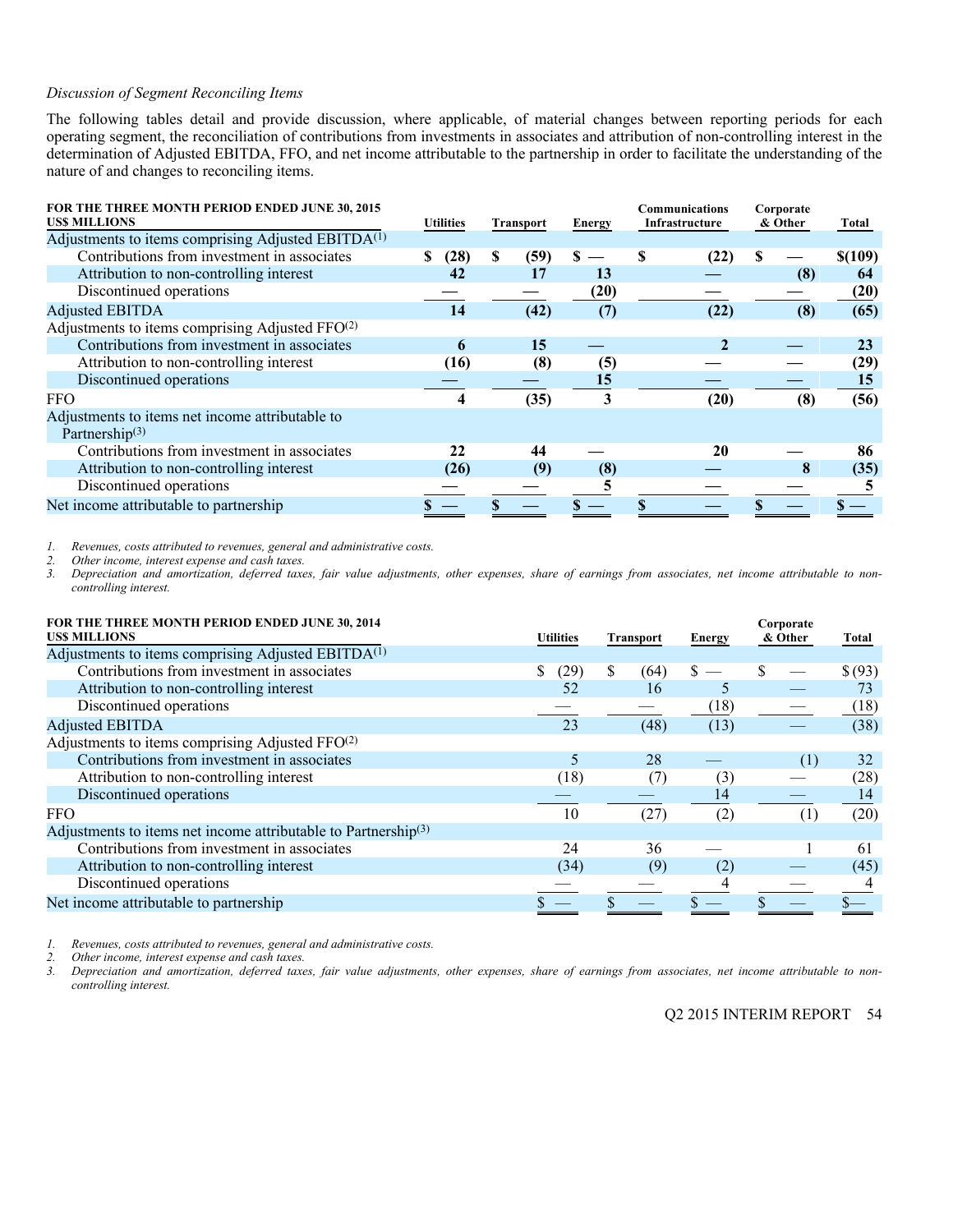| FOR THE SIX MONTH PERIOD ENDED JUNE 30, 2015<br><b>USS MILLIONS</b> | <b>Utilities</b> |   | Transport | Energy |   | Communications<br>Infrastructure |   | Corporate<br>& Other | Total   |
|---------------------------------------------------------------------|------------------|---|-----------|--------|---|----------------------------------|---|----------------------|---------|
| Adjustments to items comprising Adjusted EBITDA <sup>(1)</sup>      |                  |   |           |        |   |                                  |   |                      |         |
| Contributions from investment in associates                         | (59)<br>S        | S | (117)     | S      | S | (22)                             | S |                      | \$(198) |
| Attribution to non-controlling interest                             | 84               |   | 33        | 26     |   |                                  |   | (18)                 | 125     |
| Discontinued operations                                             |                  |   |           | (43)   |   |                                  |   |                      | (43)    |
| <b>Adjusted EBITDA</b>                                              | 25               |   | (84)      | (17)   |   | (22)                             |   | (18)                 | (116)   |
| Adjustments to items comprising Adjusted FFO <sup>(2)</sup>         |                  |   |           |        |   |                                  |   |                      |         |
| Contributions from investment in associates                         | 13               |   | 32        |        |   | $\mathcal{D}$                    |   |                      | 47      |
| Attribution to non-controlling interest                             | (32)             |   | (16)      | (12)   |   |                                  |   |                      | (60)    |
| Discontinued operations                                             |                  |   |           | 29     |   |                                  |   |                      | 29      |
| <b>FFO</b>                                                          | 6                |   | (68)      |        |   | (20)                             |   | (18)                 | (100)   |
| Adjustments to items net income attributable to                     |                  |   |           |        |   |                                  |   |                      |         |
| Partnership $(3)$                                                   |                  |   |           |        |   |                                  |   |                      |         |
| Contributions from investment in associates                         | 46               |   | 85        |        |   | 20                               |   |                      | 151     |
| Attribution to non-controlling interest                             | (52)             |   | (17)      | (14)   |   |                                  |   | 18                   | (65)    |
| Discontinued operations                                             |                  |   |           | 14     |   |                                  |   |                      | 14      |
| Net income attributable to partnership                              |                  |   |           |        |   |                                  |   |                      |         |

*1. Revenues, costs attributed to revenues, general and administrative costs.* 

*2. Other income, interest expense and cash taxes.* 

*3. Depreciation and amortization, deferred taxes, fair value adjustments, other expenses, share of earnings from associates, net income attributable to noncontrolling interest.* 

| FOR THE SIX MONTH PERIOD ENDED JUNE 30, 2014<br><b>USS MILLIONS</b>        | <b>Utilities</b> | <b>Transport</b> | <b>Energy</b> | Corporate<br>& Other | Total   |
|----------------------------------------------------------------------------|------------------|------------------|---------------|----------------------|---------|
| Adjustments to items comprising Adjusted EBITDA <sup>(1)</sup>             |                  |                  |               |                      |         |
| Contributions from investment in associates                                | \$<br>(57)       | S<br>(125)       | \$            |                      | \$(182) |
| Attribution to non-controlling interest                                    | 100              | 32               | 13            |                      | 145     |
| Discontinued operations                                                    |                  |                  | (47)          |                      | (47)    |
| <b>Adjusted EBITDA</b>                                                     | 43               | (93)             | (34)          |                      | (84)    |
| Adjustments to items comprising Adjusted FFO <sup>(2)</sup>                |                  |                  |               |                      |         |
| Contributions from investment in associates                                | 11               | 53               |               | (4)                  | 60      |
| Attribution to non-controlling interest                                    | (35)             | (14)             | (5)           |                      | (54)    |
| Discontinued operations                                                    |                  |                  | 29            |                      | 29      |
| <b>FFO</b>                                                                 | 19               | (54)             | (10)          | (4)                  | (49)    |
| Adjustments to items net income attributable to Partnership <sup>(3)</sup> |                  |                  |               |                      |         |
| Contributions from investment in associates                                | 46               | 72               |               | 4                    | 122     |
| Attribution to non-controlling interest                                    | (65)             | (18)             | (8)           |                      | (91)    |
| Discontinued operations                                                    |                  |                  | 18            |                      | 18      |
| Net income attributable to partnership                                     |                  |                  |               |                      |         |

*1. Revenues, costs attributed to revenues, general and administrative costs.* 

*2. Other income, interest expense and cash taxes.* 

*3. Depreciation and amortization, deferred taxes, fair value adjustments, other expenses, share of earnings from associates, net income attributable to noncontrolling interest.* 

Contributions from investments in associates increased compared to the second quarter of 2014 as additions to rate base and inflation indexation at our Chilean electricity transmission system along with contributions from the acquisition of our Brazilian rail operation and European telecommunications business were partially offset by the impact of foreign exchange associated with the depreciation of the Brazilian reais and Chilean peso.

Attribution to non-controlling interest decreased compared to the second quarter of 2014 as contributions from acquisitions completed over the past 12 months in our district energy and gas storage businesses were more than offset by the impact of foreign exchange as the Australian dollar, British pound, Chilean peso and Colombian peso depreciated against the US dollar relative to the prior year.

For the periods ended June 30, 2015 and 2014, contributions from discontinued operations are comprised of the results of our North American natural gas transmission business.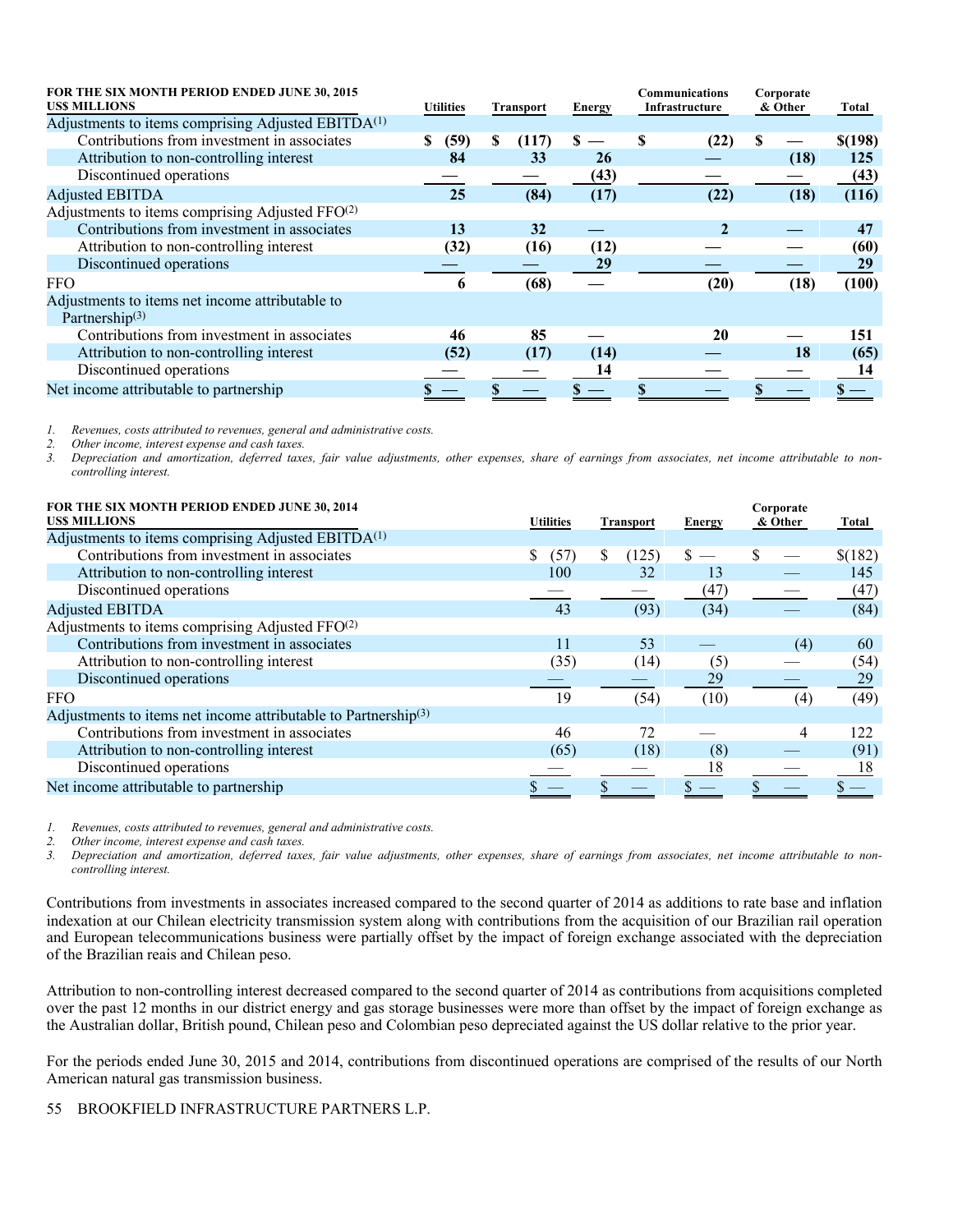### **CRITICAL ACCOUNTING POLICIES AND ESTIMATES**

The preparation of financial statements requires management to make critical judgments, estimates and assumptions that affect the reported amounts of assets and liabilities and disclosure of contingent assets and liabilities at the date of the financial statements and the reported amounts of revenues and expenses that are not readily apparent from other sources, during the reporting period. These estimates and associated assumptions are based on historical experience and other factors that are considered to be relevant. Actual results may differ from these estimates.

The estimates and underlying assumptions are reviewed on an ongoing basis. Revisions to accounting estimates are recognized in the period in which the estimate is revised if the revision affects only that period, or in the period of the revision and future periods if the revision affects both current and future periods.

Critical judgments made by management and utilized in the normal course of preparing Brookfield Infrastructure's consolidated financial statements are outlined below.

#### *Financial instruments*

Critical judgments associated with the partnership's financial instruments pertain to the assessment of the effectiveness of hedging relationships. Brookfield Infrastructure performs hedge effectiveness testing on an ongoing basis with a forward looking evaluation of whether or not the changes in the fair value or cash flows of the hedging item are expected to be highly effective in offsetting the changes in the fair value or cash flows of the hedged item over the term of the relationship, conversely the partnership performs a retrospective hedge effectiveness test evaluating whether the changes in fair value or cash flows from the hedging item has been highly effective in offsetting changes in the fair value or cash flows of the hedged item since the date of designation. Estimates and assumptions used in determining the fair value of financial instruments are equity and commodity prices; future interest rates; the credit worthiness of the company relative to its counterparties; the credit risk of the company's counterparties relative to the company; estimated future cash flows; and discount rates.

#### *Revaluation of property, plant and equipment*

Property, plant and equipment is revalued on a regular basis. The critical estimates and assumptions underlying the valuation of property, plant and equipment are set out in note 13. The fair value of the partnership's property, plant, and equipment is measured at fair value on a recurring basis with an effective date of revaluation for all asset classes of December 31, 2014 and 2013. Brookfield Infrastructure determined fair value under the income method with due consideration to significant inputs such as the discount rate, terminal value multiple and overall investment horizon.

#### *Impairment of goodwill and intangibles with indefinite lives*

The partnership assesses the impairment of goodwill and intangible assets with indefinite lives by reviewing the value in use or fair value less costs of disposal of the cash generating units to which goodwill or the intangible asset has been allocated. Brookfield Infrastructure uses the following critical assumptions and estimates: the tax circumstances that gave rise to the goodwill, timing and amount of future cash flows expected from the cash generating unit; discount rates; terminal capitalization rates; terminal valuation dates; useful lives and residual values. Other estimates utilized in the preparation of the partnership's financial statements are: depreciation and amortization rates and useful lives; recoverable amount of goodwill and intangible assets; ability to utilize tax losses and other tax measurements.

#### *Standards issued not yet adopted*

# *IAS 16 Property, Plant, and Equipment ("IAS 16") and IAS 38 Intangible Assets ("IAS 38")*

IAS 16, *Property, Plant, and Equipment* ("IAS 16") and IAS 38, *Intangible Assets* ("IAS 38") were both amended by the International Accounting Standards Board ("IASB") as a result of clarifying the appropriate amortization method for intangible assets of service concession arrangements under IFRIC 12, *Service Concession Arrangements* ("SCAs"). The IASB determined that the issue does not only relate to SCAs but all tangible and intangible assets that have finite useful lives. Amendments to IAS 16 prohibit entities from using a revenue based depreciation method for items of property, plant, and equipment. Similarly, the amendment to IAS 38 introduces a rebuttable presumption that revenue is not an appropriate basis for amortization of an intangible asset, with only limited circumstances where the presumption can be rebutted. Guidance is also introduced to explain that expected future reductions in selling prices could be indicative of a reduction of the future economic benefits embodied in an asset. The amendments apply prospectively and are effective for annual periods beginning on or after January 1, 2016, with earlier application permitted. Brookfield Infrastructure is currently evaluating the impact of the amendments to IAS 16 and IAS 38 on its consolidated financial statements.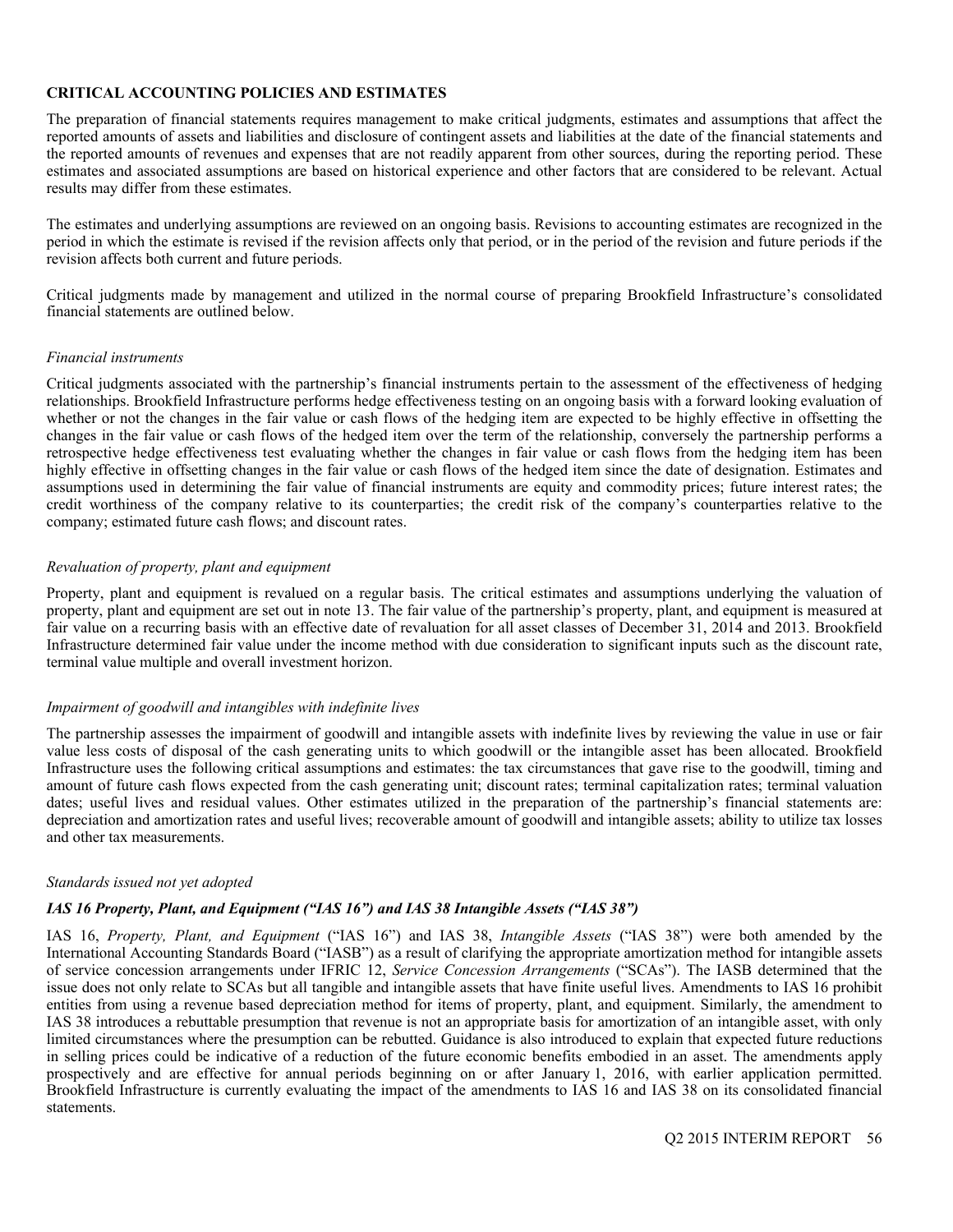# *IFRS 15 Revenue from Contracts with Customers ("IFRS 15")*

IFRS 15, *Revenue from Contracts with Customers* ("IFRS 15") specifies how and when revenue should be recognized as well as requiring more informative and relevant disclosures. The Standard supersedes IAS 18, *Revenue*, IAS 11, *Construction Contracts* and a number of revenue-related interpretations. IFRS 15 applies to nearly all contracts with customers: the main exceptions are leases, financial instruments and insurance contracts. IFRS 15 must be applied for periods beginning on or after January 1, 2018 with early application permitted. Brookfield Infrastructure is currently evaluating the impact of IFRS 15 on its consolidated financial statements.

# *IFRS 9 Financial Instruments ("IFRS 9")*

In July 2014, the IASB issued the final publication of the IFRS 9 standard, superseding the current IAS 39, *Financial Instruments: Recognition and Measurement* standard. This standard establishes principles for the financial reporting of financial assets and financial liabilities that will present relevant and useful information to users of financial statements for their assessment of the amounts, timing and uncertainty of an entity's future cash flows. This new standard also includes a new general hedge accounting standard which will align hedge accounting more closely with an entity's risk management activities. It does not fully change the types of hedging relationships or the requirement to measure and recognize ineffectiveness, however, it will provide more hedging strategies that are used for risk management to qualify for hedge accounting and introduce more judgment to assess the effectiveness of a hedging relationship. The standard has a mandatorily effective date for annual periods beginning on or after January 1, 2018 with early adoption permitted. Brookfield Infrastructure is currently evaluating the impact of IFRS 9 on its consolidated financial statements.

# **CONTROLS AND PROCEDURES**

No changes were made in our internal control over financial reporting during the six months ended June 30, 2015, that have materially affected, or are reasonably likely to materially affect, our internal control over financial reporting.

Excluded from our evaluation were controls over financial reporting at our mid-west and pacific U.S. district energy operation and North American west coast gas storage operation, in which control was acquired on August 21, 2014, November 21, 2014 and December 31, 2014, respectively. The financial statements of these entities constitute 3% of total assets, 3% of net assets, 5% of revenue and 5% of net income of the consolidated financial statements of our partnership as of and for the period ended June 30, 2015.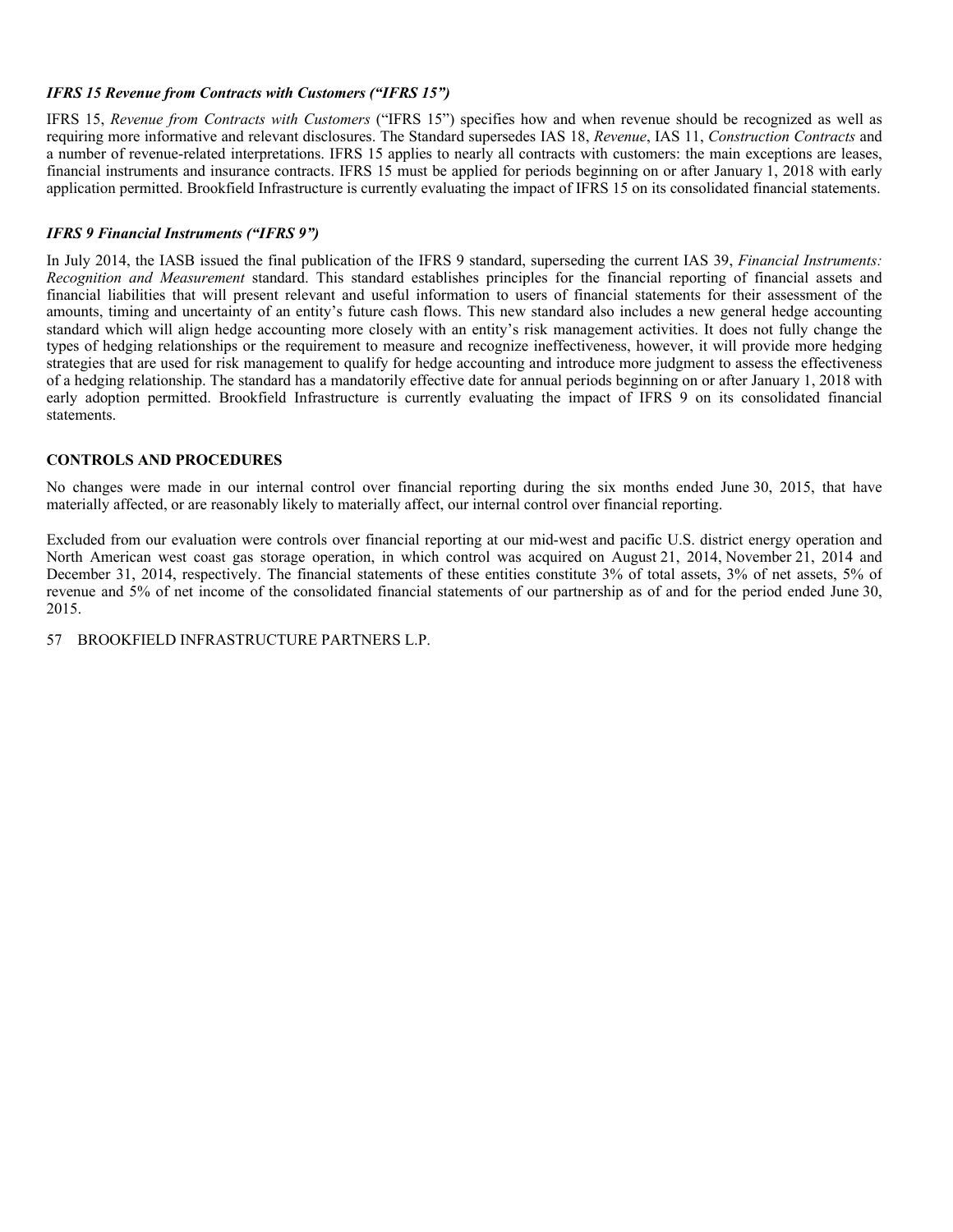#### **CAUTIONARY STATEMENT REGARDING FORWARD-LOOKING STATEMENTS**

This Management's Discussion and Analysis contains forward-looking information within the meaning of Canadian provincial securities laws and "forward-looking statements" within the meaning of certain securities laws including Section 27A of the U.S. Securities Act of 1933, as amended, Section 21E of the U.S. Securities Exchange Act of 1934, as amended, "safe harbor" provisions of the United States Private Securities Litigation Reform Act of 1995 and in any applicable Canadian securities regulations. We may make such statements in this report, in other filings with Canadian regulators or the SEC or in other communications. The words "tend", "seek", "target", "foresee", "believe," "expect," "could", "aim to," "intend," "objective", "outlook", "endeavour", "estimate", "likely", "continue", "plan", derivatives thereof and other expressions of similar import, or the negative variations thereof, and similar expressions of future or conditional verbs such as "will", "may", "should," which are predictions of or indicate future events, trends or prospects and which do not relate to historical matters, identify forward-looking statements. Forward-looking statements in this Management's Discussion and Analysis include among others, statements with respect to our assets tending to appreciate in value over time, growth in our assets and operations, increases in FFO per unit and resulting capital appreciation, returns on capital and on equity, increasing demand for commodities and global movement of goods, expected capital expenditures, the impact of planned capital projects by customers of our businesses as on the performance and growth of those businesses, the extent of our corporate, general and administrative expenses, our ability to close acquisitions (including acquisitions referred to in this Management's Discussion and Analysis and other planned transactions), our capacity to take advantage of opportunities in the marketplace, the future prospects of the assets that Brookfield Infrastructure operates or will operate, partnering with institutional investors, ability to identify, acquire and integrate new acquisition opportunities, long-term target return on our assets, sustainability of distribution levels, distribution growth and payout ratios, operating results and margins for our business and each operation, future prospects for the markets for our products, Brookfield Infrastructure's plans for growth through internal growth and capital investments, ability to achieve stated objectives, ability to drive operating efficiencies, return on capital expectations for the business, contract prices and regulated rates for our operations, our expected future maintenance and capital expenditures, ability to deploy capital in accretive investments, impact on the business resulting from our view of future economic conditions, our ability to maintain sufficient financial liquidity, our ability to draw down funds under our bank credit facilities, our ability to secure financing through the issuance of equity or debt, expansions of existing operations, financing plan for operating companies, foreign currency management activities and other statements with respect to our beliefs, outlooks, plans, expectations and intentions. Although we believe that the partnership's anticipated future results, performance or achievements expressed or implied by the forward-looking statements and information are based upon reasonable assumptions and expectations, the reader should not place undue reliance on forward-looking statements and information because they involve known and unknown risks, uncertainties and other factors which may cause the actual results, performance or achievements of the partnership to differ materially from anticipated future results, performance or achievements expressed or implied by such forward-looking statements and information.

Factors that could cause actual results to differ materially from those contemplated or implied by forward-looking statements include: general economic and financial conditions in the countries in which we do business which may impact market demand, foreign currency risk, the high level of government regulation affecting our businesses, the outcome and timing of various regulatory, legal and contractual issues, global credit and financial markets, the competitive business environment in the industries in which we operate, the competitive market for acquisitions and other growth opportunities, availability of equity and debt financing, the completion of various large capital projects by customers of our businesses which themselves rely on access to capital and continued favourable commodity prices, our ability to complete large capital expansion projects on time and within budget, ability to negotiate favourable take-or-pay contractual terms, traffic volumes on our toll roads, weakening demand in the natural gas market, acts of God, weather events, or similar events outside of our control, and other risks and factors detailed from time to time in documents filed by Brookfield Infrastructure with the securities regulators in Canada and the United States, including Brookfield Infrastructure's most recent Annual Report on Form 20-F under the heading "Risk Factors".

We caution that the foregoing list of important factors that may affect future results is not exhaustive. When relying on our forwardlooking statements to make decisions with respect to Brookfield Infrastructure, investors and others should carefully consider the foregoing factors and other uncertainties and potential events. Except as required by law, the partnership undertakes no obligation to publicly update or revise any forward-looking statements or information, whether written or oral, that may be as a result of new information, future events or otherwise.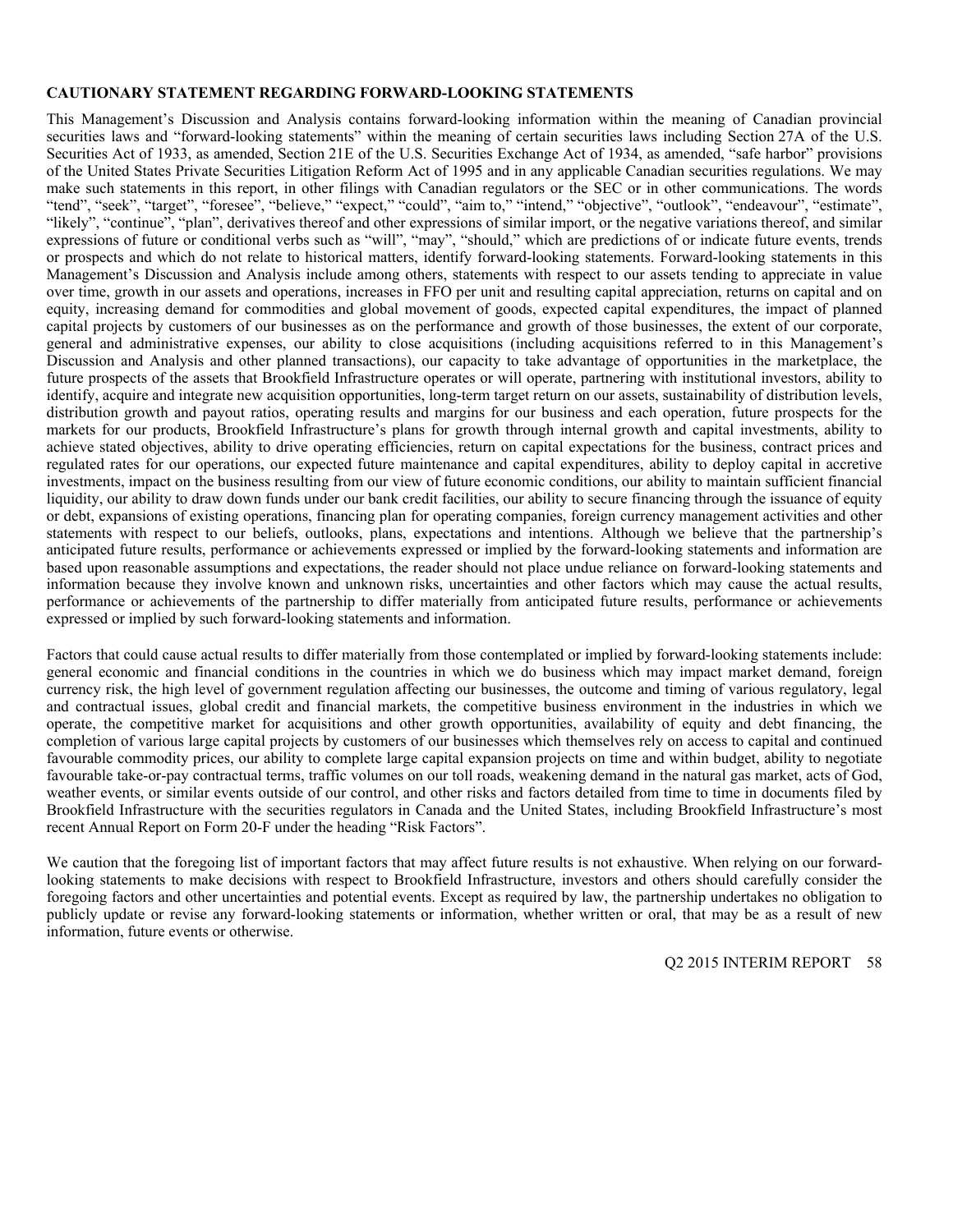#### **CAUTIONARY STATEMENT REGARDING USE OF NON-IFRS ACCOUNTING MEASURES**

Although our financial results are determined in accordance with International Financial Reporting Standards ("IFRS"), the basis of presentation throughout much of this report differs from IFRS in that it is organized by business segment and utilizes funds from operations ("FFO") and adjusted funds from operations ("AFFO") as important measures. This is reflective of how we manage the business and, in our opinion, enables the reader to better understand our affairs. We provide a reconciliation to the most directly comparable IFRS measure in this Management's Discussion and Analysis. Readers are encouraged to consider both measures in assessing Brookfield Infrastructure's results.

# **BUSINESS ENVIRONMENT AND RISKS**

Brookfield Infrastructure's financial results are impacted by various factors, including the performance of each of our operations and various external factors influencing the specific platforms and geographic locations in which we operate; macro-economic factors such as economic growth, changes in currency, inflation and interest rates; regulatory requirements and initiatives; and litigation and claims that arise in the normal course of business. These and other factors are described in Brookfield Infrastructure's most recent Annual Report on Form 20-F which is available on our website at www.brookfieldinfrastructure.com and at www.sec.gov/edgar.shtml and www.sedar.com.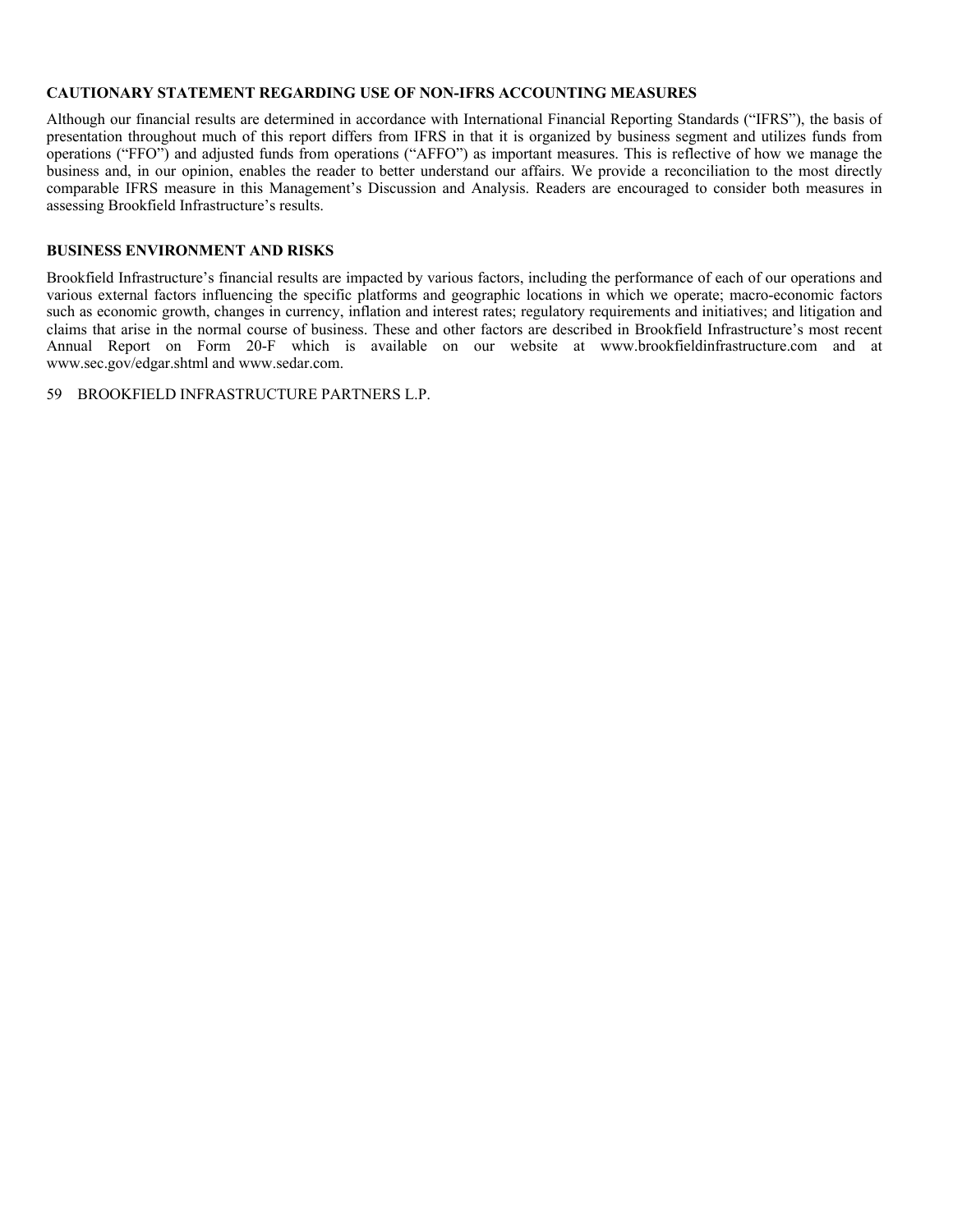#### **FORM 52-109F2 CERTIFICATION OF INTERIM FILINGS FULL CERTIFICATE**

I, Samuel Pollock, Chief Executive Officer of Brookfield Infrastructure Group L.P., manager of Brookfield Infrastructure Partners L.P., certify the following:

- 1. *Review:* I have reviewed the interim financial report and interim MD&A (together, the "interim filings") of Brookfield Infrastructure Partners L.P. (the "issuer") for the interim period ended June 30, 2015.
- 2. *No misrepresentations:* Based on my knowledge, having exercised reasonable diligence, the interim filings do not contain any untrue statement of a material fact or omit to state a material fact required to be stated or that is necessary to make a statement not misleading in light of the circumstances under which it was made, with respect to the period covered by the interim filings.
- 3. *Fair presentation:* Based on my knowledge, having exercised reasonable diligence, the interim financial report together with the other financial information included in the interim filings fairly present in all material respects the financial condition, financial performance and cash flows of the issuer, as of the date of and for the periods presented in the interim filings.
- 4. *Responsibility:* The issuer's other certifying officer and I are responsible for establishing and maintaining disclosure controls and procedures (DC&P) and internal control over financial reporting (ICFR), as those terms are defined in National Instrument 52-109 *Certification of Disclosure in Issuers' Annual and Interim Filings*, for the issuer.
- 5. *Design:* Subject to the limitations, if any, described in paragraphs 5.2 and 5.3, the issuer's other certifying officer and I have, as at the end of the period covered by the interim filings
	- a) designed DC&P, or caused it to be designed under our supervision, to provide reasonable assurance that
		- i) material information relating to the issuer is made known to us by others, particularly during the period in which the interim filings are being prepared; and
		- ii) information required to be disclosed by the issuer in its annual filings, interim filings or other reports filed or submitted by it under securities legislation is recorded, processed, summarized and reported within the time periods specified in securities legislation; and
	- b) designed ICFR, or caused it to be designed under our supervision, to provide reasonable assurance regarding the reliability of financial reporting and the preparation of financial statements for external purposes in accordance with the issuer's GAAP.
- 5.1 *Control framework:* The control framework the issuer's other certifying officer and I used to design the issuer's ICFR is the Internal Control – Integrated Framework (COSO 2013 Framework) published by The Committee of Sponsoring Organizations of the Treadway Commission (COSO).

#### 5.2 *ICFR – material weakness relating to design:* **N/A**

- 5.3 *Limitation on scope of design:* The issuer has disclosed in its interim MD&A
	- a) the fact that the issuer's other certifying officer(s) and I have limited scope of our design of the DC&P and ICFR to exclude controls, policies and procedures of
		- i) a business that the issuer acquired not more than 365 days before the last day of the period covered by the interim filings; and
	- b) summary financial information about the proportionately consolidated entity, special purpose entity or business that the issuer acquired that has been proportionately consolidated or consolidated in the issuer's financial statements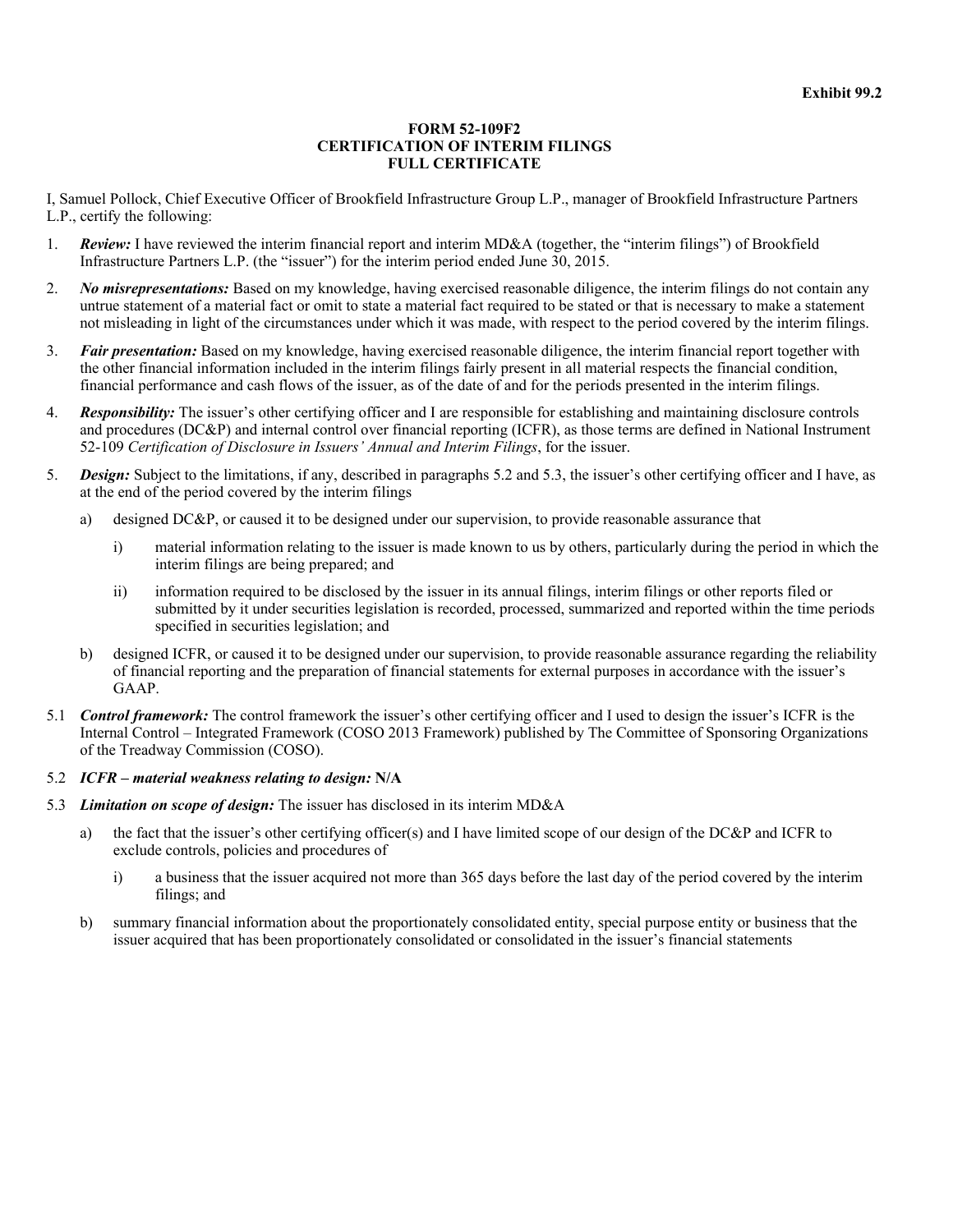6. *Reporting changes in ICFR:* The issuer has disclosed in its interim MD&A any change in the issuer's ICFR that occurred during the period beginning on January 1, 2015 and ended on June 30, 2015., that has materially affected, or is reasonably likely to materially affect, the issuer's ICFR.

Date: August 7, 2015

/s/ Samuel Pollock

Samuel Pollock Chief Executive Officer, Brookfield Infrastructure Group L.P.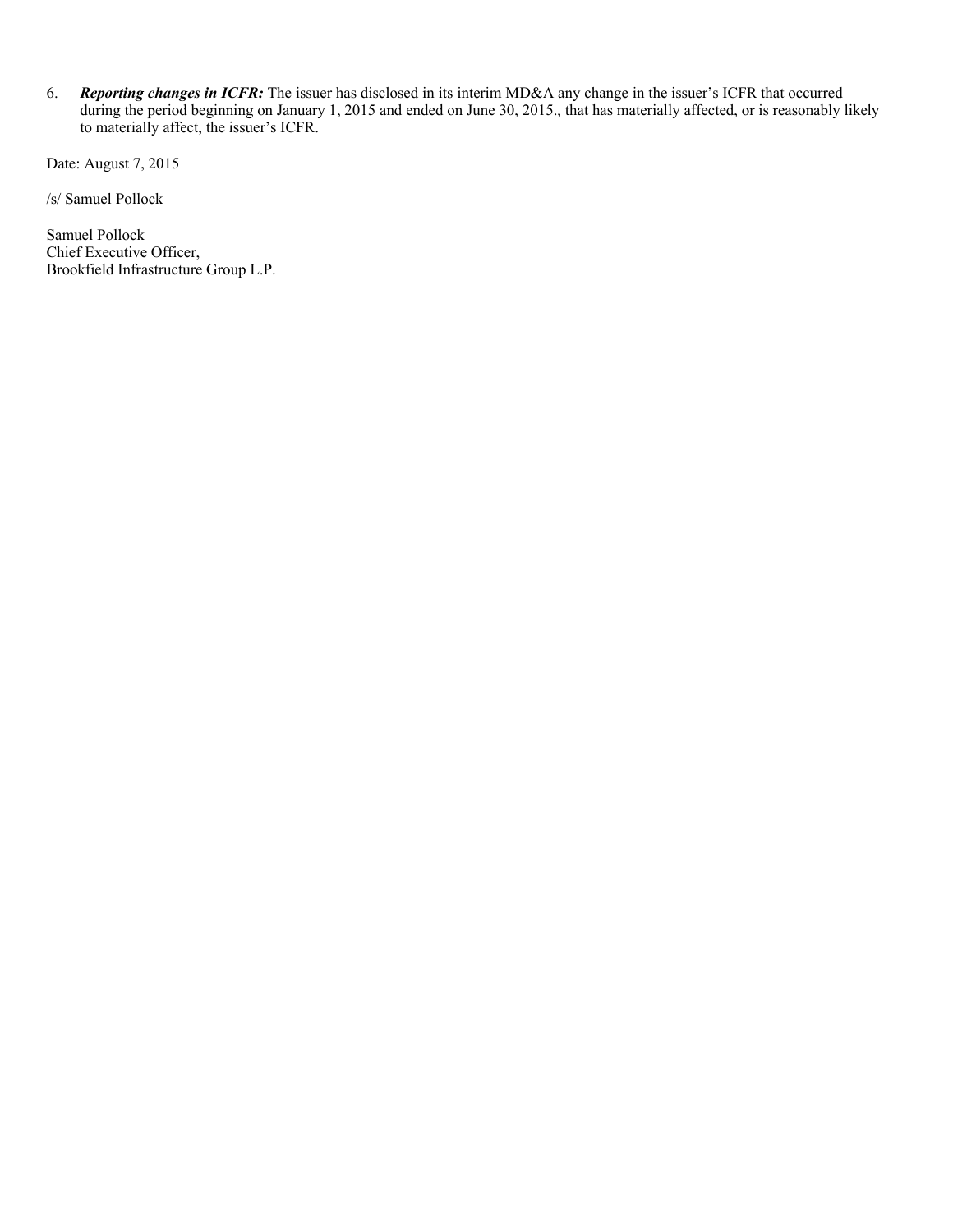#### **FORM 52-109F2 CERTIFICATION OF INTERIM FILINGS FULL CERTIFICATE**

I, Bahir Manios, Chief Financial Officer of Brookfield Infrastructure Group L.P., manager of Brookfield Infrastructure Partners L.P., certify the following:

- 1. *Review:* I have reviewed the interim financial report and interim MD&A (together, the "interim filings") of Brookfield Infrastructure Partners L.P. (the "issuer") for the interim period ended June 30, 2015.
- 2. *No misrepresentations:* Based on my knowledge, having exercised reasonable diligence, the interim filings do not contain any untrue statement of a material fact or omit to state a material fact required to be stated or that is necessary to make a statement not misleading in light of the circumstances under which it was made, with respect to the period covered by the interim filings.
- 3. *Fair presentation:* Based on my knowledge, having exercised reasonable diligence, the interim financial report together with the other financial information included in the interim filings fairly present in all material respects the financial condition, financial performance and cash flows of the issuer, as of the date of and for the periods presented in the interim filings.
- 4. *Responsibility:* The issuer's other certifying officer and I are responsible for establishing and maintaining disclosure controls and procedures (DC&P) and internal control over financial reporting (ICFR), as those terms are defined in National Instrument 52-109 *Certification of Disclosure in Issuers' Annual and Interim Filings*, for the issuer.
- 5. *Design:* Subject to the limitations, if any, described in paragraphs 5.2 and 5.3, the issuer's other certifying officer and I have, as at the end of the period covered by the interim filings
	- a) designed DC&P, or caused it to be designed under our supervision, to provide reasonable assurance that
		- i) material information relating to the issuer is made known to us by others, particularly during the period in which the interim filings are being prepared; and
		- ii) information required to be disclosed by the issuer in its annual filings, interim filings or other reports filed or submitted by it under securities legislation is recorded, processed, summarized and reported within the time periods specified in securities legislation; and
	- b) designed ICFR, or caused it to be designed under our supervision, to provide reasonable assurance regarding the reliability of financial reporting and the preparation of financial statements for external purposes in accordance with the issuer's GAAP.
- 5.1 *Control framework:* The control framework the issuer's other certifying officer and I used to design the issuer's ICFR is the Internal Control – Integrated Framework (COSO 2013 Framework) published by The Committee of Sponsoring Organizations of the Treadway Commission (COSO).

#### 5.2 *ICFR – material weakness relating to design:* **N/A**

- 5.3 *Limitation on scope of design:* The issuer has disclosed in its interim MD&A
	- a) the fact that the issuer's other certifying officer(s) and I have limited scope of our design of the DC&P and ICFR to exclude controls, policies and procedures of
		- i) a business that the issuer acquired not more than 365 days before the last day of the period covered by the interim filings; and
	- b) summary financial information about the proportionately consolidated entity, special purpose entity or business that the issuer acquired that has been proportionately consolidated or consolidated in the issuer's financial statements